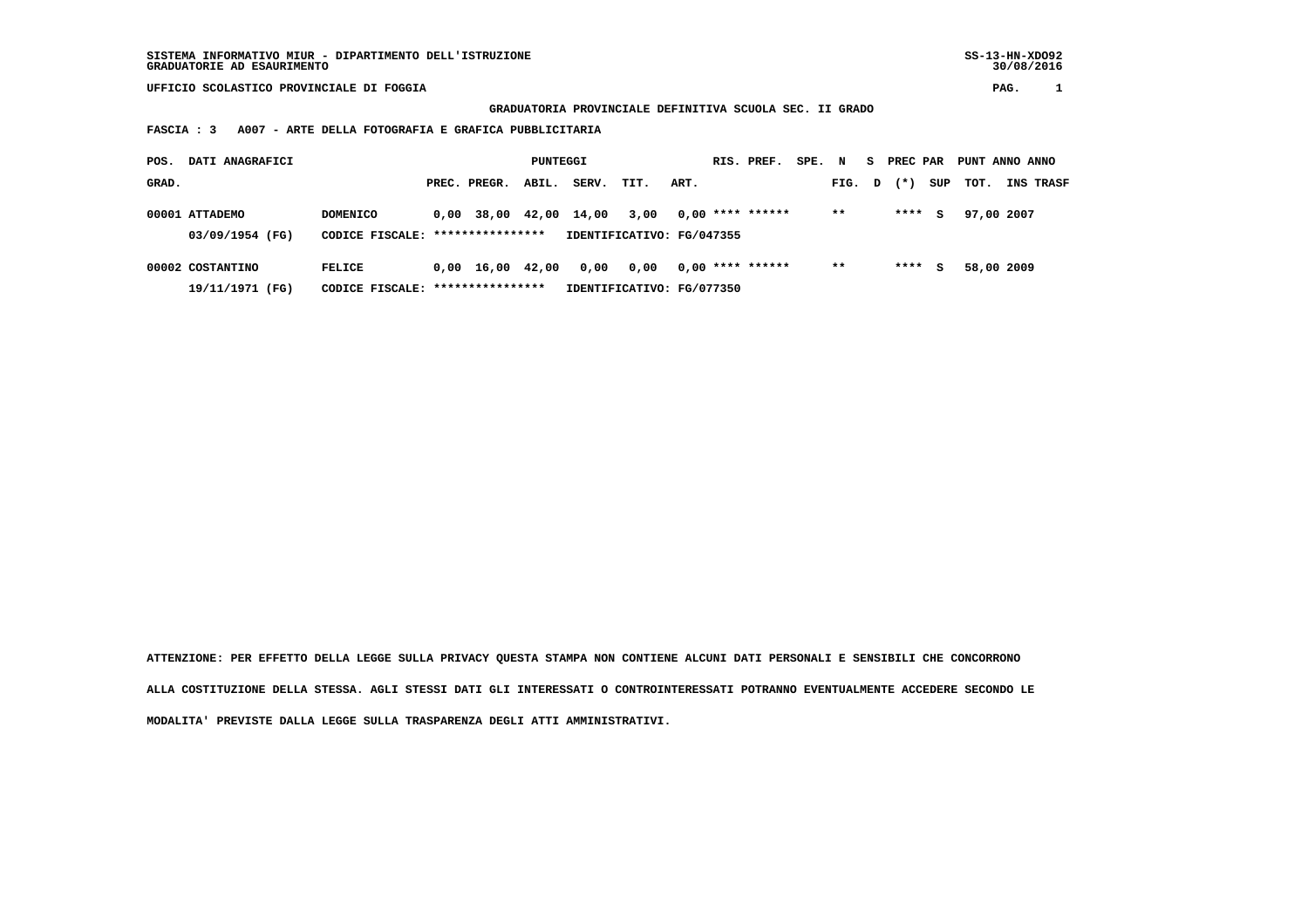**GRADUATORIA PROVINCIALE DEFINITIVA SCUOLA SEC. II GRADO**

 **FASCIA : 3 A013 - CHIMICA E TECNOLOGIE CHIMICHE**

| POS.  | <b>DATI ANAGRAFICI</b> |                                  |      |              | PUNTEGGI |                                       |                           |      | RIS. PREF. | SPE. | $\mathbf N$ | - S | PREC PAR |     | PUNT ANNO ANNO |                  |
|-------|------------------------|----------------------------------|------|--------------|----------|---------------------------------------|---------------------------|------|------------|------|-------------|-----|----------|-----|----------------|------------------|
| GRAD. |                        |                                  |      | PREC. PREGR. | ABIL.    | SERV.                                 | TIT.                      | ART. |            |      | FIG. D      |     | $(*)$    | SUP | тот.           | <b>INS TRASF</b> |
|       | 00001 RENZONE          | GIOVANNI                         | 0.00 |              |          | 0,00 42,00 0,00 0,00 0,00 **** ****** |                           |      |            |      | $* *$       |     | $X$ **** |     |                | 42,00 2014 2014  |
|       | 07/10/1973 (NA)        | CODICE FISCALE: **************** |      |              |          |                                       | IDENTIFICATIVO: FG/086899 |      |            |      |             |     |          |     |                |                  |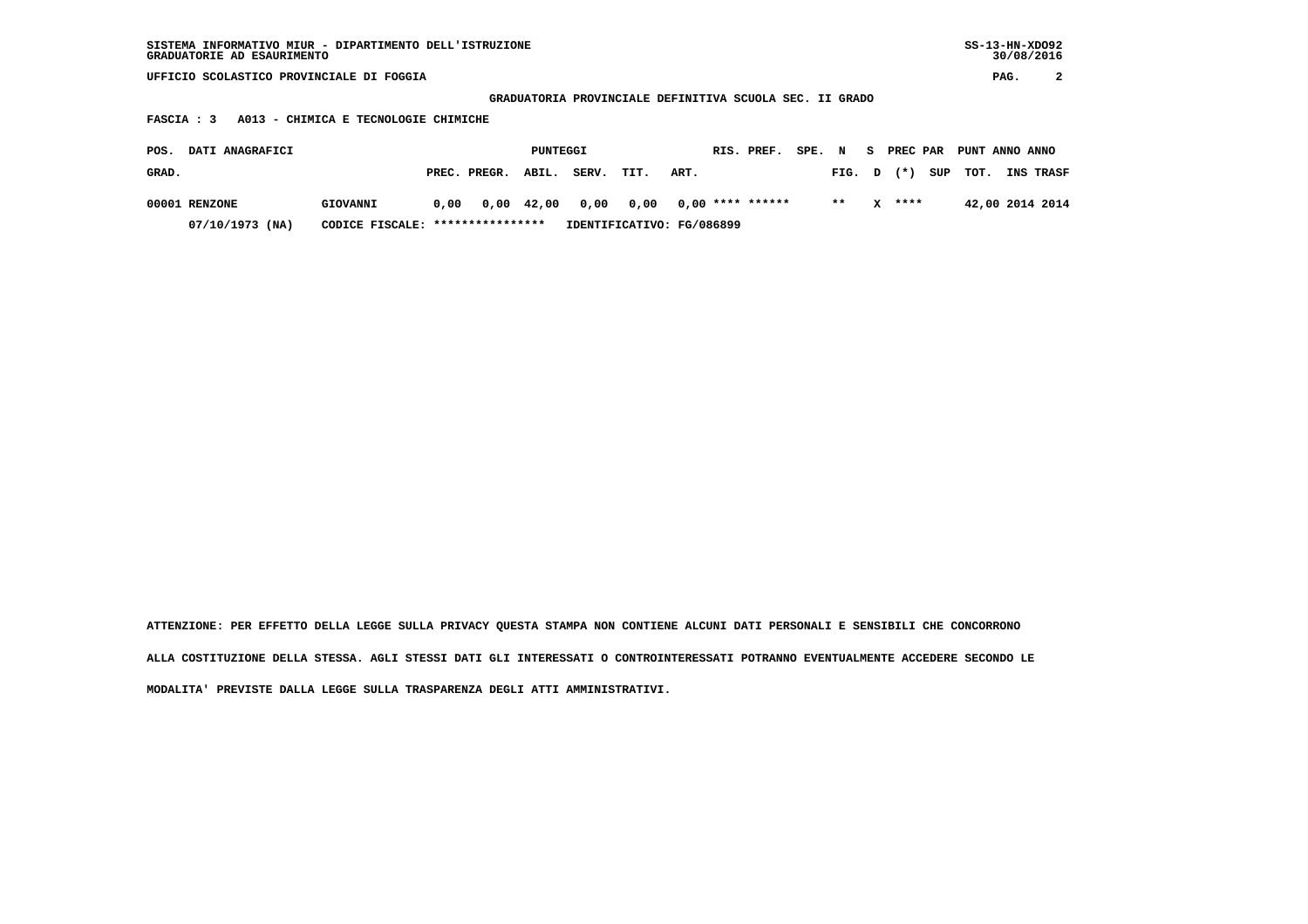| SISTEMA INFORMATIVO MIUR - DIPARTIMENTO DELL'ISTRUZIONE | $SS-13-HN-XDO92$ |
|---------------------------------------------------------|------------------|
| GRADUATORIE AD ESAURIMENTO                              | 30/08/2016       |

 **GRADUATORIA PROVINCIALE DEFINITIVA SCUOLA SEC. II GRADO**

 **FASCIA : 1 A017 - DISCIPLINE ECONOMICO-AZIENDALI**

| <b>DATI ANAGRAFICI</b><br>POS. |                                  | PUNTEGGI           |                           | RIS. PREF. SPE. N S PREC PAR PUNT ANNO ANNO |       |              |  |                         |                  |
|--------------------------------|----------------------------------|--------------------|---------------------------|---------------------------------------------|-------|--------------|--|-------------------------|------------------|
| GRAD.                          |                                  | PREC. PREGR. ABIL. | SERV.<br>TIT.             | ART.                                        |       |              |  | FIG. $D$ $(*)$ SUP TOT. | <b>INS TRASF</b> |
| 00001 VALENTINO                |                                  |                    |                           |                                             | $* *$ | $\mathbf{x}$ |  | **** S 290,00 2000      |                  |
| 29/07/1964 (FG)                | CODICE FISCALE: **************** |                    | IDENTIFICATIVO: FG/003241 |                                             |       |              |  |                         |                  |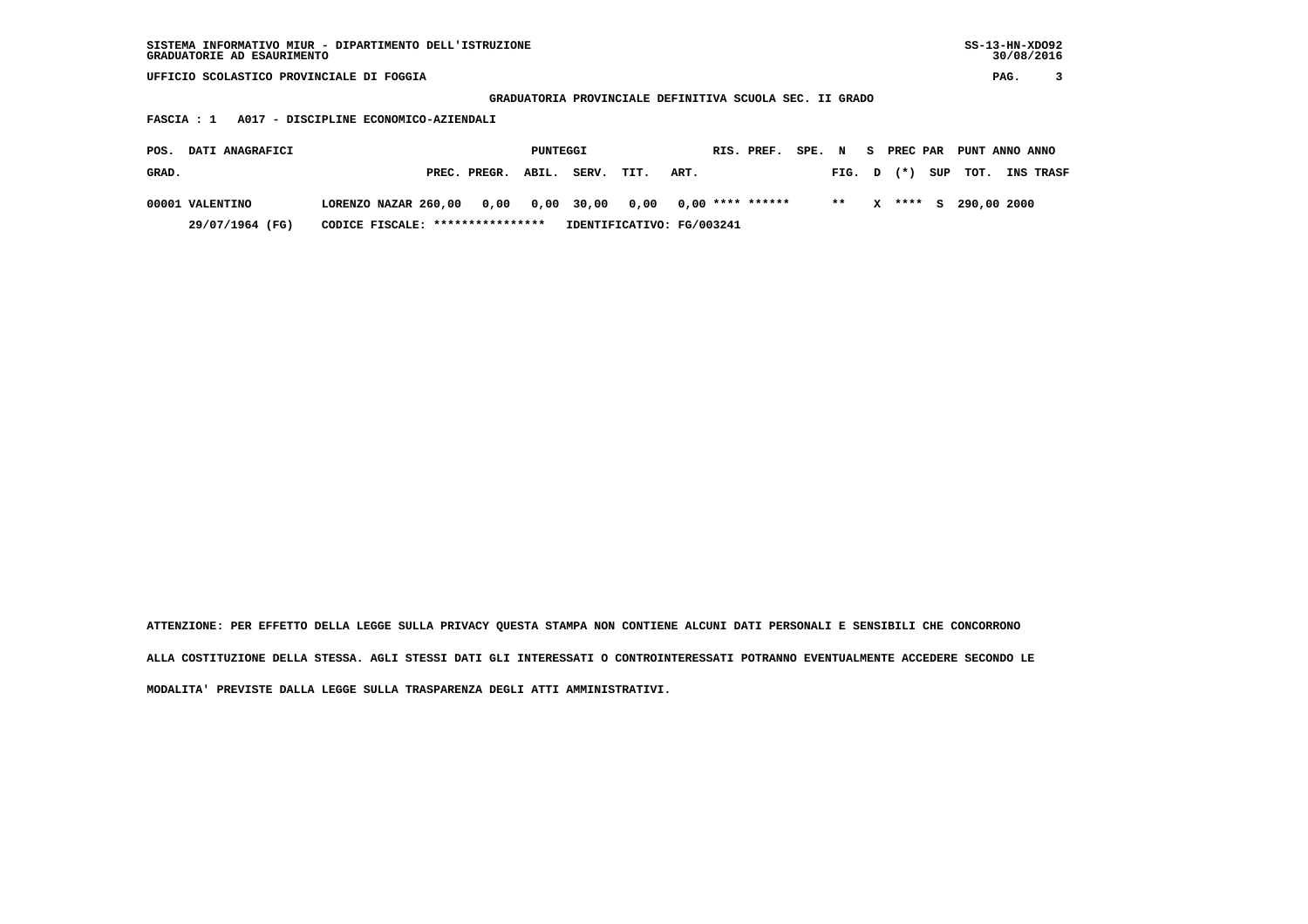**GRADUATORIA PROVINCIALE DEFINITIVA SCUOLA SEC. II GRADO**

 **FASCIA : 3 A017 - DISCIPLINE ECONOMICO-AZIENDALI**

|                                                                                                                                                                                                                                                                  | POS. DATI ANAGRAFICI                |                                                                               |  |                                            | PUNTEGGI |                                                 |                                                      |      |  | RIS. PREF.           | SPE. | N      | s. |            | PREC PAR PUNT ANNO ANNO |  |                  |
|------------------------------------------------------------------------------------------------------------------------------------------------------------------------------------------------------------------------------------------------------------------|-------------------------------------|-------------------------------------------------------------------------------|--|--------------------------------------------|----------|-------------------------------------------------|------------------------------------------------------|------|--|----------------------|------|--------|----|------------|-------------------------|--|------------------|
| GRAD.                                                                                                                                                                                                                                                            |                                     |                                                                               |  | PREC. PREGR.                               | ABIL.    | SERV.                                           | TIT.                                                 | ART. |  |                      |      | FIG. D |    | (*) SUP    | тот.                    |  | <b>INS TRASF</b> |
|                                                                                                                                                                                                                                                                  | 00002 PAOLETTA<br>11/01/1971 (FG)   | ANNA ANTONIA<br>CODICE FISCALE: ****************                              |  | $0,00$ $90,00$ $42,00$                     |          | 36,00                                           | 3,00<br>IDENTIFICATIVO: FG/043147                    |      |  | $0.00$ **** ****** T |      | **     |    |            | **** S 171,00 2005      |  |                  |
|                                                                                                                                                                                                                                                                  | 00003 MORSILLI                      | <b>MATTEO</b>                                                                 |  | 0,00 112,00 18,00 36,00                    |          |                                                 | 3,00                                                 |      |  | $0,00$ **** ******   |      | $***$  |    |            | X **** S 169,00 2000    |  |                  |
|                                                                                                                                                                                                                                                                  | 26/02/1966 (FG)<br>00004 NIGRO      | CODICE FISCALE: ****************<br>ANGELO RAFFAE                             |  |                                            |          | $0.00$ 105.00 17.00 36.00 7.00 0.00 **** ****** | IDENTIFICATIVO: FG/021350                            |      |  |                      |      | $* *$  |    |            | **** S 165,00 2007      |  |                  |
|                                                                                                                                                                                                                                                                  | 19/01/1974 (FG)<br>00005 CIPRIANI   | CODICE FISCALE: ****************<br>CARLA MARIA                               |  | $0.00 \quad 82.00 \quad 42.00 \quad 36.00$ |          |                                                 | IDENTIFICATIVO: FG/045901<br>0,00                    |      |  | $0,00$ **** ****** T |      | $* *$  |    |            | **** S 160,00 2005      |  |                  |
|                                                                                                                                                                                                                                                                  | 08/05/1975 (FG)                     | CODICE FISCALE: ****************                                              |  |                                            |          |                                                 | IDENTIFICATIVO: FG/043733                            |      |  |                      |      |        |    |            |                         |  |                  |
|                                                                                                                                                                                                                                                                  | 00006 L'ALTRELLA<br>27/04/1978 (FG) | <b>ELENA</b><br>CODICE FISCALE: ****************                              |  | 0,00 77,00 40,00                           |          | 36,00                                           | 0,00 0,00 **** ****** T<br>IDENTIFICATIVO: FG/043254 |      |  |                      |      | $* *$  |    |            | **** S 153,00 2005      |  |                  |
|                                                                                                                                                                                                                                                                  | 00007 BUONAPARTE<br>11/09/1973 (FG) | CARMELA<br>CODICE FISCALE: ****************                                   |  | 0,00 46,00 42,00 34,00                     |          |                                                 | 0,00<br>IDENTIFICATIVO: FG/046824                    |      |  | $0,00$ **** ****** T |      | $**$   |    |            | **** S 122,00 2007      |  |                  |
|                                                                                                                                                                                                                                                                  | 00008 POTENZA<br>02/01/1976 (FG)    | <b>CONCETTINA</b><br>CODICE FISCALE: ****************                         |  | $0,00$ 39,00 42,00                         |          | 24,00                                           | 6,00 0,00 **** ****** T<br>IDENTIFICATIVO: FG/046404 |      |  |                      |      | $* *$  |    |            | **** S 111,00 2007      |  |                  |
|                                                                                                                                                                                                                                                                  | 00009 PALAZZO<br>03/06/1978 (FG)    | VALENTINA<br>CODICE FISCALE: *****************                                |  | $0,00$ 45,00 42,00 12,00                   |          |                                                 | 0.00<br>IDENTIFICATIVO: FG/082447                    |      |  | 0,00 **** ****** T   |      | $* *$  |    | $X$ **** S | 99,00 2011 2011         |  |                  |
|                                                                                                                                                                                                                                                                  | 00010 CANNATA<br>12/05/1971 (FG)    | <b>PASQUALE</b><br>CODICE FISCALE: **************** IDENTIFICATIVO: FG/020153 |  | $0,00$ 57,00 14,00                         |          | 0,00                                            | 8,00 0,00 **** ****** T                              |      |  |                      |      | $* *$  |    | X **** S   | 79,00 2000              |  |                  |
|                                                                                                                                                                                                                                                                  |                                     |                                                                               |  |                                            |          |                                                 |                                                      |      |  |                      |      |        |    |            |                         |  |                  |
| ATTENZIONE: PER EFFETTO DELLA LEGGE SULLA PRIVACY QUESTA STAMPA NON CONTIENE ALCUNI DATI PERSONALI E SENSIBILI CHE CONCORRONO<br>ALLA COSTITUZIONE DELLA STESSA. AGLI STESSI DATI GLI INTERESSATI O CONTROINTERESSATI POTRANNO EVENTUALMENTE ACCEDERE SECONDO LE |                                     |                                                                               |  |                                            |          |                                                 |                                                      |      |  |                      |      |        |    |            |                         |  |                  |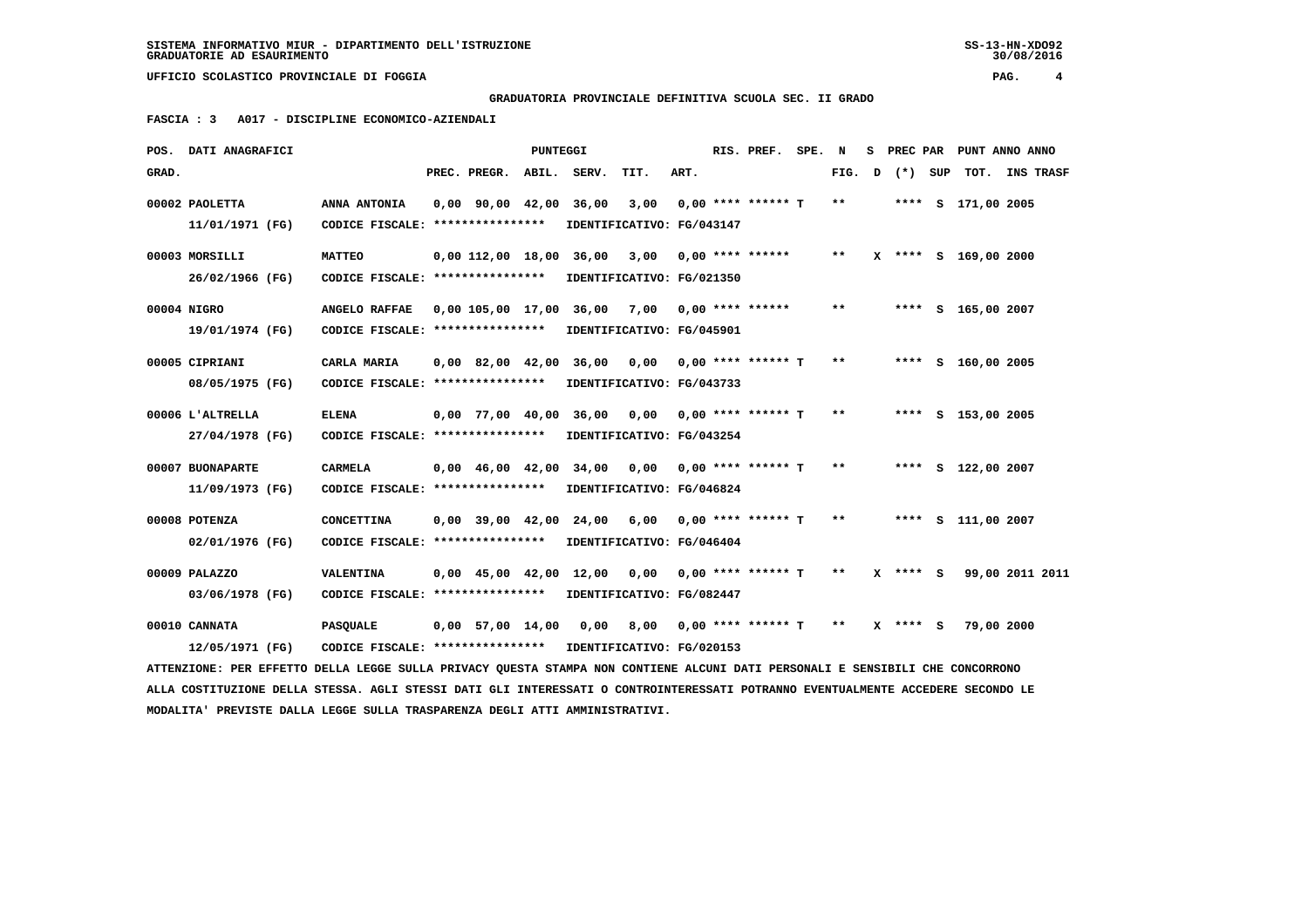# **GRADUATORIA PROVINCIALE DEFINITIVA SCUOLA SEC. II GRADO**

 **FASCIA : 3 A017 - DISCIPLINE ECONOMICO-AZIENDALI**

|       | POS. DATI ANAGRAFICI               |                                                    |      |                                                    | <b>PUNTEGGI</b> |                                   |                                                                     |      | RIS. PREF.           | SPE. | N     | s | PREC PAR     |     |            | PUNT ANNO ANNO  |
|-------|------------------------------------|----------------------------------------------------|------|----------------------------------------------------|-----------------|-----------------------------------|---------------------------------------------------------------------|------|----------------------|------|-------|---|--------------|-----|------------|-----------------|
| GRAD. |                                    |                                                    |      | PREC. PREGR.                                       | ABIL.           | SERV.                             | TIT.                                                                | ART. |                      |      | FIG.  | D | $(*)$        | SUP |            | TOT. INS TRASF  |
|       | 00011 TENORE<br>23/01/1970 (FG)    | MARCELLO PIO<br>CODICE FISCALE: *****************  |      | $0.00$ 57,00 15,00                                 |                 | 6,00                              | 0,00<br>IDENTIFICATIVO: FG/020296                                   |      | $0.00$ **** ******   |      | $***$ |   | $***$ S      |     | 78,00 2000 |                 |
|       | 00012 CEDOLA<br>22/05/1980 (FG)    | <b>DORIANA</b><br>CODICE FISCALE: **************** |      | $0,00$ 30,00 42,00                                 |                 | 2,00                              | 0,00<br>IDENTIFICATIVO: FG/077358                                   |      | $0.00$ **** ****** T |      | $* *$ |   | $***$ S      |     | 74,00 2009 |                 |
|       | 00013 SCHIRO'<br>08/10/1969 (PZ)   | TIZIANO<br>CODICE FISCALE:                         |      | $0,00$ 27,00 42,00<br>****************             |                 | 2,00                              | 0,00<br>IDENTIFICATIVO: FG/086932                                   |      | $0,00$ **** ****** T |      | $* *$ |   | $X$ **** $S$ |     |            | 71,00 2014 2014 |
|       | 00014 SICILIANO<br>24/02/1963 (AV) | <b>ANTONIA</b><br>CODICE FISCALE: **************** |      |                                                    |                 | 0,00 30,00 12,00 6,00 0,00        | IDENTIFICATIVO: FG/020588                                           |      | $0.00$ **** ******   |      | $* *$ |   | $***$ S      |     | 48,00 2000 |                 |
|       | 00015 COZZOLA<br>24/09/1977 (FG)   | <b>MICHELE</b><br>CODICE FISCALE:                  | 0.00 | ****************                                   | $0.00$ 39.00    | 0,00                              | 0.00<br>IDENTIFICATIVO: FG/082451                                   |      | $0.00$ **** ****** T |      | $***$ |   | $X$ **** S   |     |            | 39,00 2011 2011 |
|       | 00016 PANUNZIO<br>10/12/1979 (FG)  | ANNA MARIA<br>CODICE FISCALE:                      |      | $0.00 \quad 12.00 \quad 18.00$<br>**************** |                 | 0,00                              | 0,00<br>IDENTIFICATIVO: FG/046276                                   |      | $0.00$ **** ****** T |      | $***$ |   | $***$ S      |     | 30,00 2007 |                 |
|       | 00017 VALLARIO<br>10/12/1957 (FG)  | <b>MICHELE</b><br>CODICE FISCALE: **************** | 0.00 |                                                    | $0,00$ 13,00    |                                   | $0,00$ $0,00$ $0,00$ $***$ **** ******<br>IDENTIFICATIVO: FG/024108 |      |                      |      | $* *$ |   | $X$ ****     |     | 13,00 2000 |                 |
|       | 00018 CAPUZZOLO<br>04/01/1964 (FG) | <b>ROSA</b><br>CODICE FISCALE: ****************    | 0.00 |                                                    | $0.00$ 13.00    | 0.00<br>IDENTIFICATIVO: FG/045893 | 0.00                                                                |      | $0.00$ **** ******   |      | $* *$ |   | ****         | s   | 13,00 2007 |                 |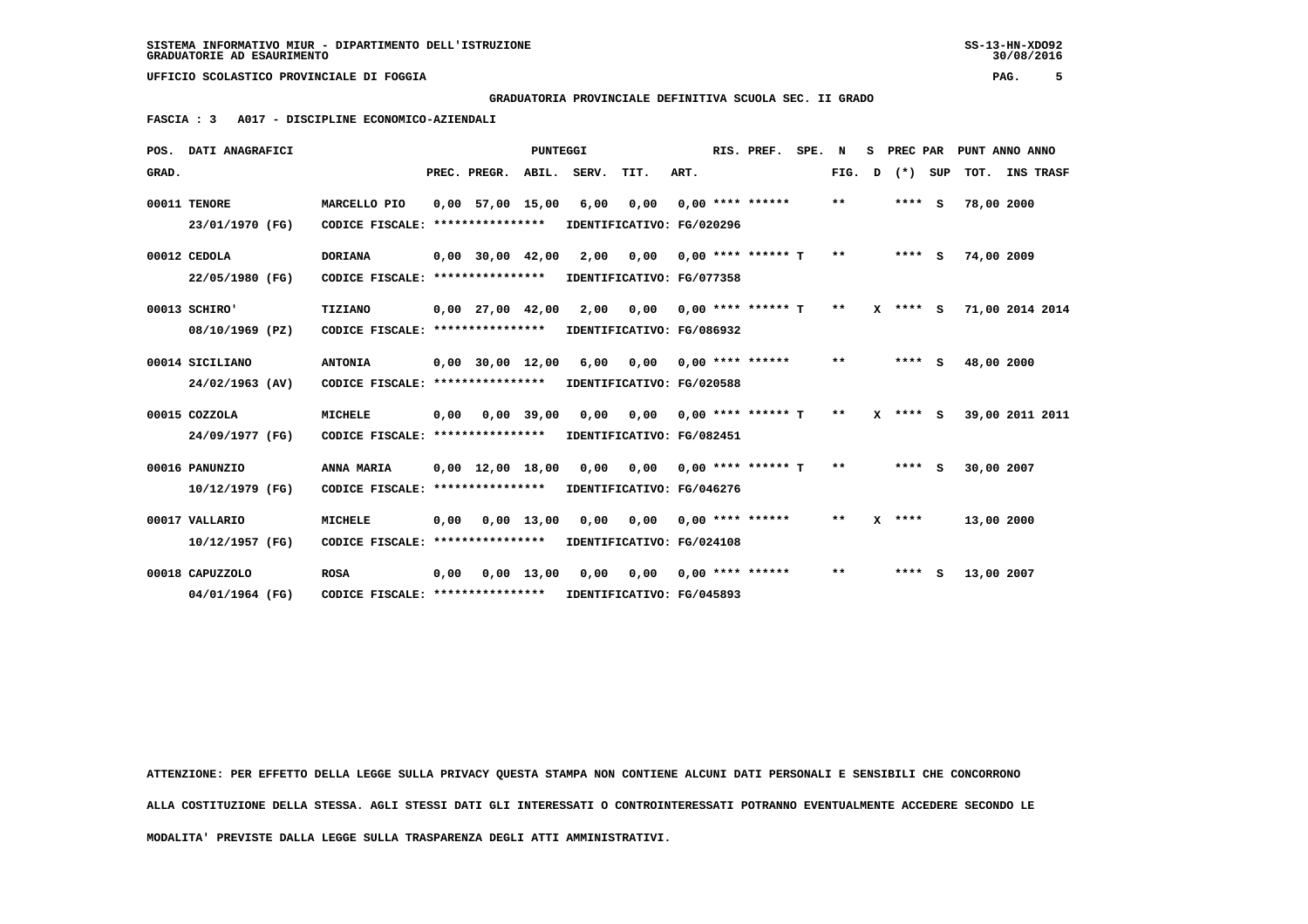**GRADUATORIA PROVINCIALE DEFINITIVA SCUOLA SEC. II GRADO**

 **FASCIA : 3 A018 - DISCIPLINE GEOMETRICHE, ARCHITETTONICHE ARREDAMENTO E SCENOTECNICA**

|       | POS. DATI ANAGRAFICI                                                                                                          |                                                            |      |                                | PUNTEGGI           |                             |                                   |      | RIS. PREF. SPE. N               |       |   |              | S PREC PAR PUNT ANNO ANNO |  |
|-------|-------------------------------------------------------------------------------------------------------------------------------|------------------------------------------------------------|------|--------------------------------|--------------------|-----------------------------|-----------------------------------|------|---------------------------------|-------|---|--------------|---------------------------|--|
| GRAD. |                                                                                                                               |                                                            |      | PREC. PREGR. ABIL. SERV.       |                    |                             | TIT.                              | ART. |                                 | FIG.  | D | (*) SUP      | TOT. INS TRASF            |  |
|       | 00001 FASANELLA<br>27/07/1971 (FG)                                                                                            | <b>MICHELE</b><br>CODICE FISCALE: ****************         |      | $0,00$ 36,00 42,00 26,00       |                    |                             | 0,00<br>IDENTIFICATIVO: FG/046268 |      | $0.00$ **** ******              | $* *$ |   |              | X **** S 104,00 2007      |  |
|       | 00002 DE ROSA                                                                                                                 | MARIA GRAZIA                                               |      |                                |                    | 0,00 13,00 42,00 18,00 1,00 |                                   |      | $0.00$ **** ******              | $* *$ |   | **** S       | 74,00 2007                |  |
|       | 04/03/1977 (FG)                                                                                                               | CODICE FISCALE: ****************                           |      |                                |                    |                             | IDENTIFICATIVO: FG/045925         |      |                                 |       |   |              |                           |  |
|       | 00003 FACENNA                                                                                                                 | <b>GIACOMO</b>                                             |      | $0,00$ 17,00 42,00             |                    | 2,00                        | 0,00                              |      | $0,00$ **** ****** T            | $* *$ |   | $***$ S      | 61,00 2007                |  |
|       | 26/01/1957 (FG)                                                                                                               | CODICE FISCALE: *****************                          |      |                                |                    |                             | IDENTIFICATIVO: FG/046222         |      |                                 |       |   |              |                           |  |
|       | 00004 MENTANA                                                                                                                 | <b>BARBARA</b>                                             |      | $0,00$ 18,00 42,00             |                    | 0,00                        | 0,00 0,00 **** ******             |      |                                 | $* *$ |   | **** S       | 60,00 2007                |  |
|       | 11/06/1977 (FG)                                                                                                               | CODICE FISCALE: ****************                           |      |                                |                    |                             | IDENTIFICATIVO: FG/046188         |      |                                 |       |   |              |                           |  |
|       | $00005$ BOTTA                                                                                                                 | <b>MARIA ROSARIA</b>                                       |      | $0.00 \quad 17.00 \quad 42.00$ |                    | 0,00                        | 0.00                              |      | 0,00 **** ******                | $* *$ |   | **** S       | 59,00 2007                |  |
|       | 26/09/1970 (FG)                                                                                                               | CODICE FISCALE: ****************                           |      |                                |                    |                             | IDENTIFICATIVO: FG/046711         |      |                                 |       |   |              |                           |  |
|       | 00006 PIRULLI                                                                                                                 | FRANCESCO ALF                                              |      | $0,00 \quad 13,00 \quad 42,00$ |                    | 0,00                        |                                   |      | $0,00$ $0,00$ **** ******       | $***$ |   | **** S       | 55,00 2007                |  |
|       | 22/05/1973 (FG)                                                                                                               | CODICE FISCALE: ****************                           |      |                                |                    |                             | IDENTIFICATIVO: FG/046099         |      |                                 |       |   |              |                           |  |
|       | 00007 STEFANIA                                                                                                                | <b>MARCO</b>                                               | 0,00 | 3,00 42,00                     |                    | 0,00                        | $0,00$ $0,00$ **** ******         |      |                                 | $***$ |   | **** S       | 45,00 2007                |  |
|       | 09/09/1980 (FG)                                                                                                               | CODICE FISCALE: ****************                           |      |                                |                    |                             | IDENTIFICATIVO: FG/047061         |      |                                 |       |   |              |                           |  |
|       | 00008 LORUSSO                                                                                                                 | LOREDANA                                                   | 0,00 |                                | $3,00$ 42,00       | 0.00                        |                                   |      | $0.00$ $0.00$ $***$ **** ****** | $* *$ |   | **** S       | 45,00 2007                |  |
|       | 26/03/1979 (BA)                                                                                                               | CODICE FISCALE: ****************                           |      |                                |                    |                             | IDENTIFICATIVO: FG/045920         |      |                                 |       |   |              |                           |  |
|       | 00009 ORTELLO                                                                                                                 | ANNA                                                       | 0,00 |                                | $0,00 \quad 42,00$ | 0,00                        | 0,00 0,00 **** ******             |      |                                 | $* *$ |   | $X$ **** $S$ | 42,00 2007                |  |
|       | 16/10/1977 (FG)                                                                                                               | CODICE FISCALE: **************** IDENTIFICATIVO: FG/045987 |      |                                |                    |                             |                                   |      |                                 |       |   |              |                           |  |
|       | ATTENZIONE: PER EFFETTO DELLA LEGGE SULLA PRIVACY QUESTA STAMPA NON CONTIENE ALCUNI DATI PERSONALI E SENSIBILI CHE CONCORRONO |                                                            |      |                                |                    |                             |                                   |      |                                 |       |   |              |                           |  |

 **ALLA COSTITUZIONE DELLA STESSA. AGLI STESSI DATI GLI INTERESSATI O CONTROINTERESSATI POTRANNO EVENTUALMENTE ACCEDERE SECONDO LE MODALITA' PREVISTE DALLA LEGGE SULLA TRASPARENZA DEGLI ATTI AMMINISTRATIVI.**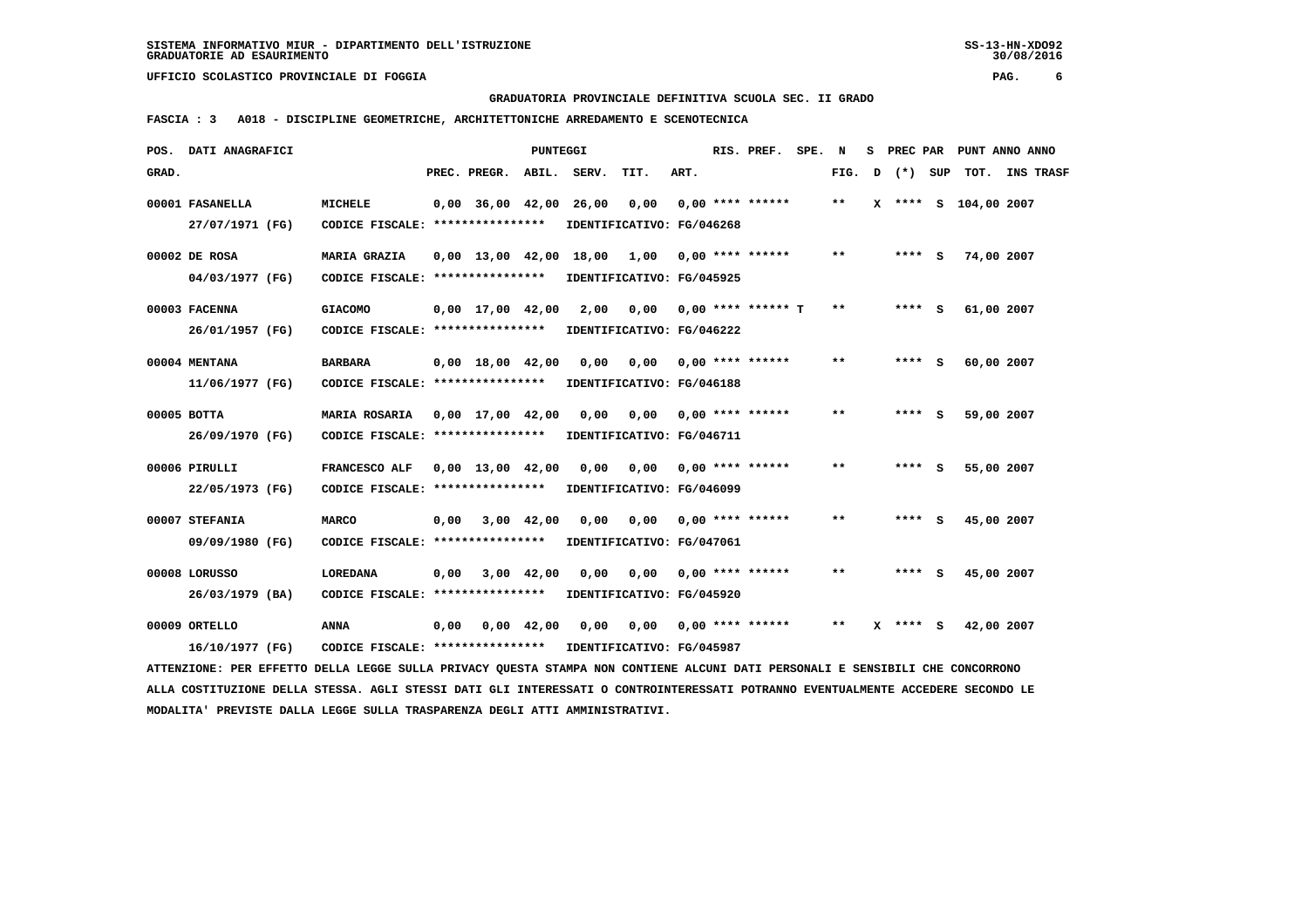# **GRADUATORIA PROVINCIALE DEFINITIVA SCUOLA SEC. II GRADO**

 **FASCIA : 3 A019 - DISCIPLINE GIURIDICHE ED ECONOMICHE**

|       | POS. DATI ANAGRAFICI                                                                                                            |                                   |                         | PUNTEGGI |                                                   |                           |      | RIS. PREF.                  | SPE. | N     | s | PREC PAR | PUNT ANNO ANNO          |                  |  |
|-------|---------------------------------------------------------------------------------------------------------------------------------|-----------------------------------|-------------------------|----------|---------------------------------------------------|---------------------------|------|-----------------------------|------|-------|---|----------|-------------------------|------------------|--|
| GRAD. |                                                                                                                                 |                                   | PREC. PREGR.            | ABIL.    | SERV.                                             | TIT.                      | ART. |                             |      | FIG.  | D | (*) SUP  | TOT.                    | <b>INS TRASF</b> |  |
|       | 00001 RAINONE                                                                                                                   | <b>GRAZIA</b>                     | 0,00 170,00 15,00 36,00 |          |                                                   | 0,00                      |      | $0.00$ **** ****** T        |      | $***$ |   |          | **** S 221,00 2000      |                  |  |
|       | 26/02/1967 (FG)                                                                                                                 | CODICE FISCALE: ****************  |                         |          | IDENTIFICATIVO: FG/023056                         |                           |      |                             |      |       |   |          |                         |                  |  |
|       | 00002 TENACE                                                                                                                    | ANTONIO MATTE                     | 0,00 192,00 17,00 12,00 |          |                                                   | 0,00                      |      | $0,00$ **** ******          |      | $***$ |   |          | **** S 221,00 2000      |                  |  |
|       | 21/09/1955 (FG)                                                                                                                 | CODICE FISCALE: ***************** |                         |          | IDENTIFICATIVO: FG/003157                         |                           |      |                             |      |       |   |          |                         |                  |  |
|       | 00003 PICCOLO                                                                                                                   | <b>EUGENIA</b>                    |                         |          | $0,00$ 142,00 14,00 36,00 0,00 0,00 **** ****** T |                           |      |                             |      | $* *$ |   |          | **** S 192,00 2002      |                  |  |
|       | 20/11/1964 (AV)                                                                                                                 | CODICE FISCALE: ****************  |                         |          | IDENTIFICATIVO: FG/037718                         |                           |      |                             |      |       |   |          |                         |                  |  |
|       | 00004 CAVALLONE                                                                                                                 | <b>ANTONIA</b>                    | 0,00 132,00 13,00 36,00 |          |                                                   |                           |      | $0,00$ $0,00$ **** ****** T |      | $* *$ |   |          | **** S 181,00 2002      |                  |  |
|       | 13/08/1972 (MI)                                                                                                                 | CODICE FISCALE: ****************  |                         |          | IDENTIFICATIVO: FG/036508                         |                           |      |                             |      |       |   |          |                         |                  |  |
|       | 00005 FEOLA                                                                                                                     | ANNA RITA                         | 0,00 100,00 13,00 36,00 |          |                                                   | 0,00 0,00 **** ****** T   |      |                             |      | **    |   |          | **** S 149,00 2002      |                  |  |
|       | 24/03/1968 (FG)                                                                                                                 | CODICE FISCALE: ****************  |                         |          |                                                   | IDENTIFICATIVO: FG/036951 |      |                             |      |       |   |          |                         |                  |  |
|       | 00006 IANARO                                                                                                                    | GIOVANNI                          | $0.00$ 115,00 15,00     |          | 0,00                                              |                           |      | $0.00$ $0.00$ **** ****** T |      | $* *$ |   |          | **** S 130,00 2004 2004 |                  |  |
|       | 11/06/1966 (BN)                                                                                                                 | CODICE FISCALE: ****************  |                         |          | IDENTIFICATIVO: FG/040167                         |                           |      |                             |      |       |   |          |                         |                  |  |
|       | 00007 CIAVARELLA                                                                                                                | <b>MICHELA</b>                    |                         |          | $0.00$ 79.00 12.00 36.00 1.00 0.00 **** ****** T  |                           |      |                             |      | **    |   |          | **** S 128,00 2011 2011 |                  |  |
|       | 03/11/1974 (FG)                                                                                                                 | CODICE FISCALE: ****************  |                         |          | IDENTIFICATIVO: FG/082476                         |                           |      |                             |      |       |   |          |                         |                  |  |
|       | 00008 GIAMPALMO                                                                                                                 | <b>MARIA</b>                      |                         |          | $0,00$ 74,00 13,00 36,00 0,00 0,00 **** ****** T  |                           |      |                             |      | $***$ |   |          | **** S 123,00 2007      |                  |  |
|       | 29/09/1970 (FG)                                                                                                                 | CODICE FISCALE: ****************  |                         |          | IDENTIFICATIVO: FG/046658                         |                           |      |                             |      |       |   |          |                         |                  |  |
|       | 00009 NIGRO                                                                                                                     | <b>CONCETTA</b>                   |                         |          | $0,00$ 48,00 42,00 24,00 0,00 0,00 **** ****** T  |                           |      |                             |      | $* *$ |   |          | **** S 114,00 2007      |                  |  |
|       | 11/09/1980 (FG)                                                                                                                 | CODICE FISCALE: ****************  |                         |          | IDENTIFICATIVO: FG/045902                         |                           |      |                             |      |       |   |          |                         |                  |  |
|       | ATTENZIONE: PER EFFETTO DELLA LEGGE SULLA PRIVACY OUESTA STAMPA NON CONTIENE ALCUNI DATI PERSONALI E SENSIBILI CHE CONCORRONO   |                                   |                         |          |                                                   |                           |      |                             |      |       |   |          |                         |                  |  |
|       | ALLA COSTITUZIONE DELLA STESSA. AGLI STESSI DATI GLI INTERESSATI O CONTROINTERESSATI POTRANNO EVENTUALMENTE ACCEDERE SECONDO LE |                                   |                         |          |                                                   |                           |      |                             |      |       |   |          |                         |                  |  |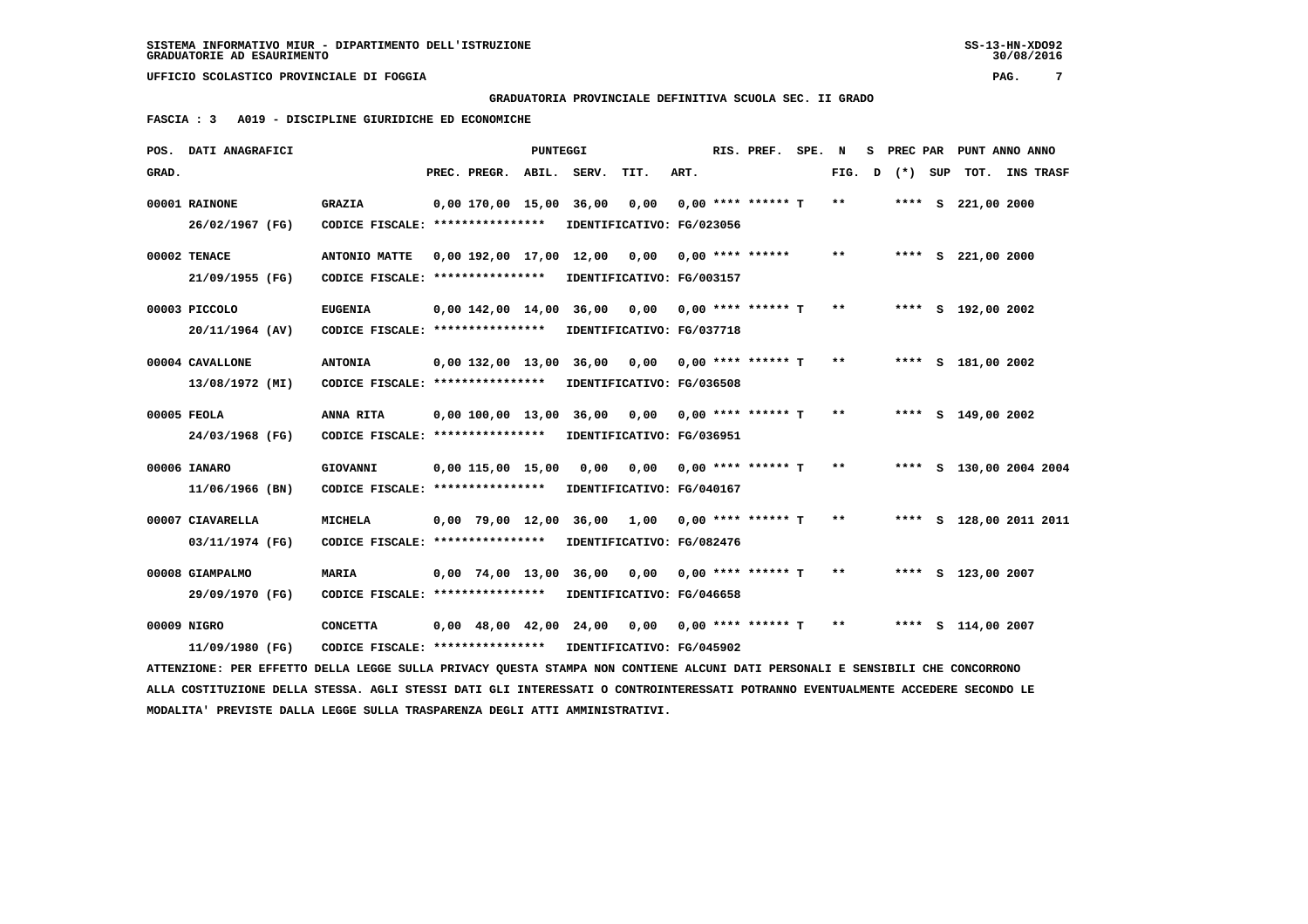# **GRADUATORIA PROVINCIALE DEFINITIVA SCUOLA SEC. II GRADO**

 **FASCIA : 3 A019 - DISCIPLINE GIURIDICHE ED ECONOMICHE**

|       | POS. DATI ANAGRAFICI                                                                                                            |                                                           |                                | PUNTEGGI |                           |                                   |      | RIS. PREF. SPE.           | N     | s. |              | PREC PAR PUNT ANNO ANNO |  |
|-------|---------------------------------------------------------------------------------------------------------------------------------|-----------------------------------------------------------|--------------------------------|----------|---------------------------|-----------------------------------|------|---------------------------|-------|----|--------------|-------------------------|--|
| GRAD. |                                                                                                                                 |                                                           | PREC. PREGR.                   |          | ABIL. SERV.               | TIT.                              | ART. |                           | FIG.  | D  | (*) SUP      | TOT. INS TRASF          |  |
|       | 00010 PALOMBA<br>23/02/1969 (FG)                                                                                                | ETTORE LUIGI<br>CODICE FISCALE: ****************          | $0,00$ $90,00$ $15,00$         |          | 0,00                      | 0,00<br>IDENTIFICATIVO: FG/037356 |      | $0,00$ **** ******        | $***$ |    |              | **** S 105,00 2002      |  |
|       |                                                                                                                                 |                                                           |                                |          |                           |                                   |      |                           |       |    |              |                         |  |
|       | 00011 GRASSONE<br>16/09/1955 (FG)                                                                                               | <b>TIZIANA BIANC</b><br>CODICE FISCALE: ***************** | $0,00$ 78,00 13,00             |          | 0.00                      | 0,00<br>IDENTIFICATIVO: FG/020136 |      | 0,00 **** ******          | $* *$ |    | $X$ **** $S$ | 91,00 2000              |  |
|       | 00012 D'ALESSIO                                                                                                                 | <b>DANIELE</b>                                            | $0,00$ 43,00 41,00             |          | 0,00                      | 1,00 0,00 **** ****** T           |      |                           | $* *$ |    | $***$ S      | 85,00 2007              |  |
|       | 07/07/1980 (FG)                                                                                                                 | CODICE FISCALE: *****************                         |                                |          |                           | IDENTIFICATIVO: FG/045948         |      |                           |       |    |              |                         |  |
|       | 00013 CANNONE                                                                                                                   | <b>CHIARA</b>                                             | $0.00 \quad 48.00 \quad 14.00$ |          | 12,00                     | 0,00 0,00 **** ******             |      |                           | **    |    | $X$ ****     | 74,00 2002              |  |
|       | 18/04/1964 (FG)                                                                                                                 | CODICE FISCALE: *****************                         |                                |          |                           | IDENTIFICATIVO: FG/020118         |      |                           |       |    |              |                         |  |
|       | 00014 FIORILLI                                                                                                                  | <b>GIANPAOLO</b>                                          | $0.00 \quad 26.00 \quad 42.00$ |          | 2,00                      |                                   |      | $0,00$ $0,00$ **** ****** | $* *$ |    | **** S       | 70,00 2005              |  |
|       | 29/01/1977 (BN)                                                                                                                 | CODICE FISCALE: ****************                          |                                |          | IDENTIFICATIVO: FG/043153 |                                   |      |                           |       |    |              |                         |  |
|       | 00015 DI GENNARO                                                                                                                | <b>IRIS</b>                                               | $0.00$ 54.00 14.00             |          | 0.00                      |                                   |      |                           | **    |    | $X$ **** S   | 68,00 2002              |  |
|       | 10/10/1967 (FG)                                                                                                                 | CODICE FISCALE: ****************                          |                                |          |                           | IDENTIFICATIVO: FG/036405         |      |                           |       |    |              |                         |  |
|       | 00016 FANELLI                                                                                                                   | <b>FLORA</b>                                              | $0.00$ $20.00$ $41.00$         |          | 0.00                      | 0.00                              |      | $0.00$ **** ****** T      | $* *$ |    | $X$ **** $S$ | 61,00 2007              |  |
|       | 10/05/1978 (FG)                                                                                                                 | CODICE FISCALE: *****************                         |                                |          |                           | IDENTIFICATIVO: FG/047398         |      |                           |       |    |              |                         |  |
|       | 00017 MANCINI                                                                                                                   | <b>SALVATORE</b>                                          | $0,00$ 38,00 15,00             |          | 0.00                      | 0,00 0,00 **** ******             |      |                           | $***$ |    | $X$ **** $S$ | 53,00 2000              |  |
|       | 14/03/1959 (FG)                                                                                                                 | CODICE FISCALE: ****************                          |                                |          |                           | IDENTIFICATIVO: FG/021997         |      |                           |       |    |              |                         |  |
|       | 00018 TORRACO                                                                                                                   | <b>MASSIMO MARCE</b>                                      | $0.00$ 39.00 14.00             |          | 0.00                      |                                   |      | $0.00$ $0.00$ **** ****** | $***$ |    | $X$ **** S   | 53,00 2007              |  |
|       | 14/12/1964 (FG)                                                                                                                 | CODICE FISCALE: ****************                          |                                |          | IDENTIFICATIVO: FG/047146 |                                   |      |                           |       |    |              |                         |  |
|       | ATTENZIONE: PER EFFETTO DELLA LEGGE SULLA PRIVACY QUESTA STAMPA NON CONTIENE ALCUNI DATI PERSONALI E SENSIBILI CHE CONCORRONO   |                                                           |                                |          |                           |                                   |      |                           |       |    |              |                         |  |
|       | ALLA COSTITUZIONE DELLA STESSA. AGLI STESSI DATI GLI INTERESSATI O CONTROINTERESSATI POTRANNO EVENTUALMENTE ACCEDERE SECONDO LE |                                                           |                                |          |                           |                                   |      |                           |       |    |              |                         |  |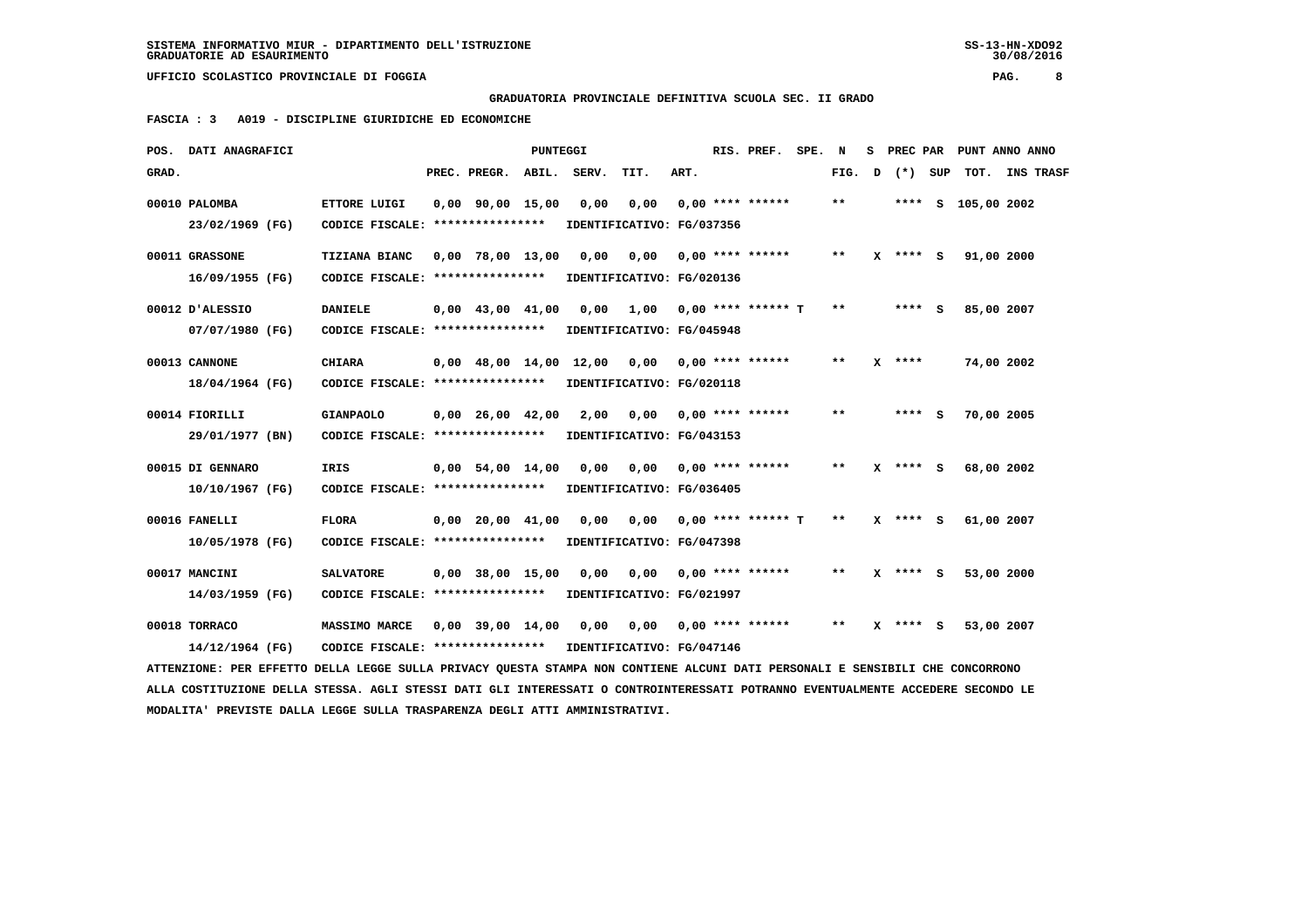# **GRADUATORIA PROVINCIALE DEFINITIVA SCUOLA SEC. II GRADO**

 **FASCIA : 3 A019 - DISCIPLINE GIURIDICHE ED ECONOMICHE**

|       | POS. DATI ANAGRAFICI                                                                                                          |                                   |      |                                | PUNTEGGI     |             |                           |      | RIS. PREF.                       | SPE. | N            | s. | PREC PAR     |            | PUNT ANNO ANNO   |
|-------|-------------------------------------------------------------------------------------------------------------------------------|-----------------------------------|------|--------------------------------|--------------|-------------|---------------------------|------|----------------------------------|------|--------------|----|--------------|------------|------------------|
| GRAD. |                                                                                                                               |                                   |      | PREC. PREGR.                   |              | ABIL. SERV. | TIT.                      | ART. |                                  |      | FIG.         | D  | (*) SUP      | TOT.       | <b>INS TRASF</b> |
|       | 00019 MITICOCCHIO                                                                                                             | CARMELA RAFFA                     |      | $0,00$ 32,00 15,00             |              | 0,00        | 0,00                      |      | $0.00$ **** ******               |      | $* *$        |    | $X$ ****     |            | 47,00 2011 2011  |
|       | 11/05/1967 (FG)                                                                                                               | CODICE FISCALE: ****************  |      |                                |              |             | IDENTIFICATIVO: FG/082405 |      |                                  |      |              |    |              |            |                  |
|       | 00020 GIANCASPRO                                                                                                              | <b>GRAZIA</b>                     | 0,00 |                                | $6,00$ 40,00 | 0,00        | 0,00                      |      | $0.00$ **** ******               |      | $* *$        |    | $X$ **** S   |            | 46,00 2014 2014  |
|       | 19/02/1975 (BA)                                                                                                               | CODICE FISCALE: ***************** |      |                                |              |             | IDENTIFICATIVO: FG/086889 |      |                                  |      |              |    |              |            |                  |
|       | 00021 CIAVARELLA                                                                                                              | <b>GIUSEPPINA</b>                 |      | $0,00$ 30,00 15,00             |              | 0,00        | 0,00                      |      | $0.00$ **** ******               |      | $* *$        |    | **** S       | 45,00 2002 |                  |
|       | 08/08/1968 (FG)                                                                                                               | CODICE FISCALE: ****************  |      |                                |              |             | IDENTIFICATIVO: FG/037673 |      |                                  |      |              |    |              |            |                  |
|       | 00022 TRISORIO                                                                                                                | <b>GIUSEPPE</b>                   | 0,00 |                                | 3,00 41,00   | 0,00        | 0,00                      |      | 0,00 **** ****** T               |      | $* *$        |    | **** S       | 44,00 2007 |                  |
|       | 05/11/1971 (FG)                                                                                                               | CODICE FISCALE: ****************  |      |                                |              |             | IDENTIFICATIVO: FG/047275 |      |                                  |      |              |    |              |            |                  |
|       | 00023 SCARANO                                                                                                                 | <b>ROSANNA</b>                    |      | $0,00$ $25,00$ $15,00$         |              | 0.00        | 0,00                      |      | 0,00 **** ****** T               |      | $***$        |    | $X$ **** $S$ | 40,00 2002 |                  |
|       | 19/05/1966 (FG)                                                                                                               | CODICE FISCALE: ****************  |      |                                |              |             | IDENTIFICATIVO: FG/037491 |      |                                  |      |              |    |              |            |                  |
|       | 00024 PETRINO                                                                                                                 | <b>ROSSELLA</b>                   |      | $0.00 \quad 12.00 \quad 17.00$ |              | 0.00        |                           |      | $6.00$ $0.00$ $***$ **** ***** T |      | $**$         |    | $X$ **** $S$ | 35,00 2007 |                  |
|       | 21/06/1966 (FG)                                                                                                               | CODICE FISCALE: ****************  |      |                                |              |             | IDENTIFICATIVO: FG/037667 |      |                                  |      |              |    |              |            |                  |
|       | 00025 MARASCHIELLO                                                                                                            | <b>DONATO</b>                     |      | $0.00 \quad 18.00 \quad 14.00$ |              | 0.00        | 0,00                      |      | $0.00$ **** ******               |      | $* *$        |    | X **** S     | 32,00 2000 |                  |
|       | 28/05/1961 (FG)                                                                                                               | CODICE FISCALE: ****************  |      |                                |              |             | IDENTIFICATIVO: FG/020888 |      |                                  |      |              |    |              |            |                  |
|       | 00026 MARINACCIO                                                                                                              | <b>GIUSEPPE</b>                   |      | $0,00$ $21,00$ $11,00$         |              | 0.00        | 0.00                      |      | $0.00$ **** ******               |      | $\star\star$ | x  | **** S       | 32,00 2002 |                  |
|       | 30/01/1967 (FG)                                                                                                               | CODICE FISCALE: ****************  |      |                                |              |             | IDENTIFICATIVO: FG/037354 |      |                                  |      |              |    |              |            |                  |
|       | 00027 MALDERA                                                                                                                 | <b>ROSANNA</b>                    |      | $0.00 \quad 16.00 \quad 15.00$ |              | 0.00        |                           |      | 0,00 0,00 **** ******            |      | $***$        |    | **** S       | 31,00 2000 |                  |
|       | 26/09/1959 (FG)                                                                                                               | CODICE FISCALE: ****************  |      |                                |              |             | IDENTIFICATIVO: FG/020885 |      |                                  |      |              |    |              |            |                  |
|       | ATTENZIONE: PER EFFETTO DELLA LEGGE SULLA PRIVACY QUESTA STAMPA NON CONTIENE ALCUNI DATI PERSONALI E SENSIBILI CHE CONCORRONO |                                   |      |                                |              |             |                           |      |                                  |      |              |    |              |            |                  |

 **ALLA COSTITUZIONE DELLA STESSA. AGLI STESSI DATI GLI INTERESSATI O CONTROINTERESSATI POTRANNO EVENTUALMENTE ACCEDERE SECONDO LE MODALITA' PREVISTE DALLA LEGGE SULLA TRASPARENZA DEGLI ATTI AMMINISTRATIVI.**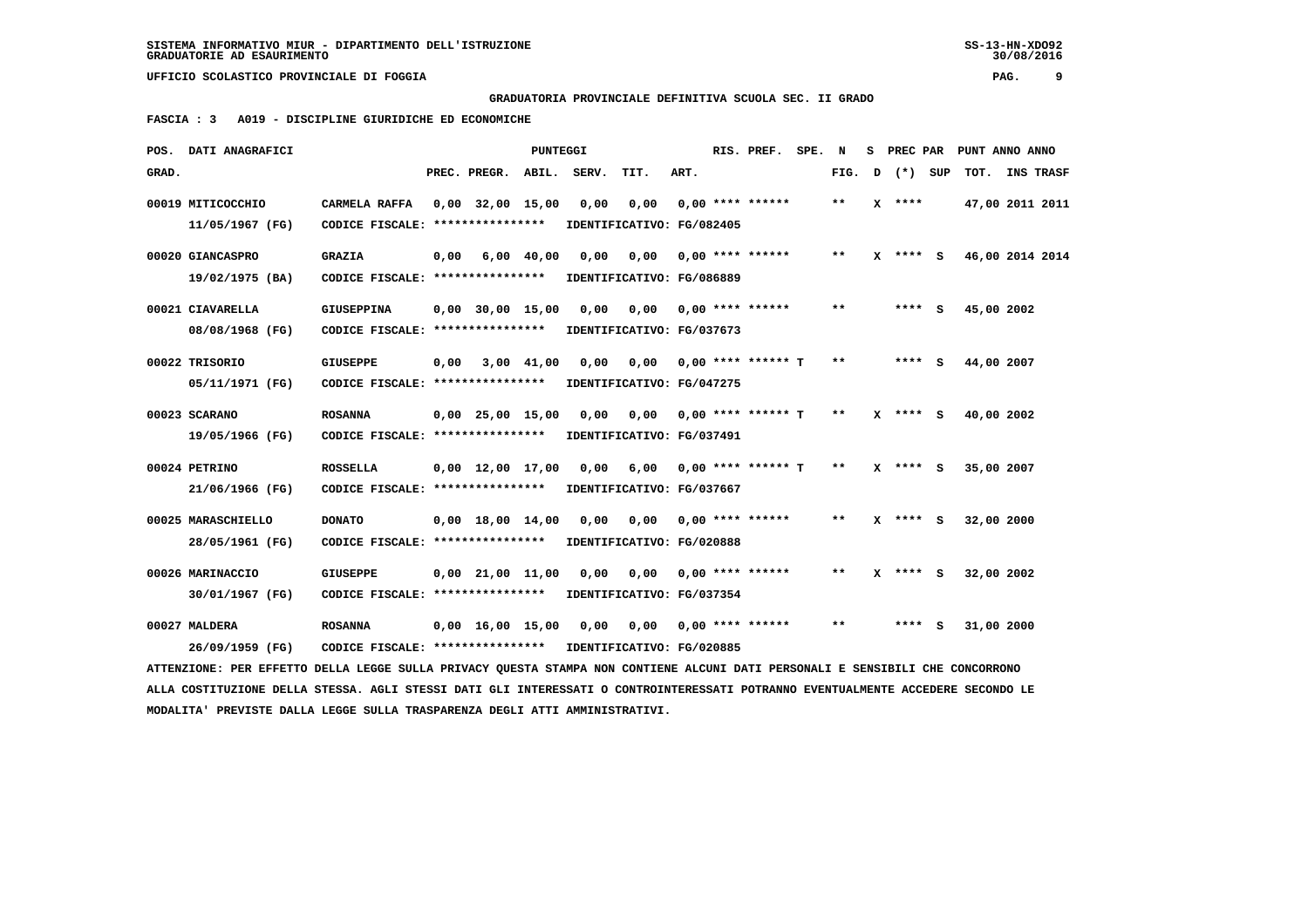## **GRADUATORIA PROVINCIALE DEFINITIVA SCUOLA SEC. II GRADO**

 **FASCIA : 3 A019 - DISCIPLINE GIURIDICHE ED ECONOMICHE**

|       | POS. DATI ANAGRAFICI                                                                                                            |                                                            |      |                                | <b>PUNTEGGI</b>    |                           |                               |      | RIS. PREF. SPE. N           |       |   | S PREC PAR   |            | PUNT ANNO ANNO |
|-------|---------------------------------------------------------------------------------------------------------------------------------|------------------------------------------------------------|------|--------------------------------|--------------------|---------------------------|-------------------------------|------|-----------------------------|-------|---|--------------|------------|----------------|
| GRAD. |                                                                                                                                 |                                                            |      | PREC. PREGR. ABIL. SERV.       |                    |                           | TIT.                          | ART. |                             | FIG.  | D | (*) SUP      |            | TOT. INS TRASF |
|       | 00028 CHIONCHIO                                                                                                                 | <b>GRAZIA</b>                                              |      | $0.00 \quad 16.00 \quad 14.00$ |                    | 0.00                      | 0,00                          |      | $0.00$ **** ******          | $* *$ |   | **** S       | 30,00 2002 |                |
|       | 24/05/1974 (FG)                                                                                                                 | CODICE FISCALE: ****************                           |      |                                |                    |                           | IDENTIFICATIVO: FG/037908     |      |                             |       |   |              |            |                |
|       | 00029 PAPAGNI                                                                                                                   | <b>CARMELA</b>                                             |      | $0.00 \quad 14.00 \quad 15.00$ |                    | 0,00                      | 0,00                          |      | $0.00$ **** ******          | $* *$ |   | $***$ S      | 29,00 2002 |                |
|       | 10/03/1968 (FG)                                                                                                                 | CODICE FISCALE: *****************                          |      |                                |                    | IDENTIFICATIVO: FG/037401 |                               |      |                             |       |   |              |            |                |
|       | 00030 CANNATA                                                                                                                   | <b>PASQUALE</b>                                            |      | $0,00$ $0,00$ $17,00$          |                    |                           | 0,00 11,00 0,00 **** ****** T |      |                             | $* *$ |   | $X$ **** $S$ | 28,00 2007 |                |
|       | 12/05/1971 (FG)                                                                                                                 | CODICE FISCALE: ****************                           |      |                                |                    |                           | IDENTIFICATIVO: FG/020153     |      |                             |       |   |              |            |                |
|       | 00031 CORNACCHIA                                                                                                                | <b>MARIA GABRIEL</b>                                       |      | $0.00 \quad 13.00 \quad 14.00$ |                    | 0,00                      | 0.00                          |      | 0,00 **** ****** T          | $* *$ |   | $X$ **** $S$ | 27,00 2002 |                |
|       | 29/04/1974 (FG)                                                                                                                 | CODICE FISCALE: ****************                           |      |                                |                    |                           | IDENTIFICATIVO: FG/037934     |      |                             |       |   |              |            |                |
|       | 00032 TALANI                                                                                                                    | <b>MARIO</b>                                               |      | $0.00 \quad 12.00 \quad 14.00$ |                    | 0,00                      | 0,00 0,00 **** ******         |      |                             | $**$  |   | $X$ **** $S$ | 26,00 2002 |                |
|       | 03/09/1965 (FG)                                                                                                                 | CODICE FISCALE: ****************                           |      |                                |                    |                           | IDENTIFICATIVO: FG/037006     |      |                             |       |   |              |            |                |
|       | 00033 MORSILLI                                                                                                                  | <b>MATTEO</b>                                              | 0,00 |                                | 9,00 11,00         | 0,00                      | 3,00                          |      | 0,00 **** ******            | $***$ |   | $X$ **** S   | 23,00 2000 |                |
|       | 26/02/1966 (FG)                                                                                                                 | CODICE FISCALE: ****************                           |      |                                |                    |                           | IDENTIFICATIVO: FG/021350     |      |                             |       |   |              |            |                |
|       | 00034 CIOCIOLA                                                                                                                  | <b>ANGELA</b>                                              | 0,00 |                                | 9,00 13,00         | 0,00                      |                               |      | $0,00$ $0,00$ **** ****** T | $* *$ |   | $***$ S      | 22,00 2007 |                |
|       | 24/01/1969 (VB)                                                                                                                 | CODICE FISCALE: *****************                          |      |                                |                    |                           | IDENTIFICATIVO: FG/037917     |      |                             |       |   |              |            |                |
|       | 00035 PIEMONTESE                                                                                                                | NATALIZIA GIO                                              | 0,00 |                                | $9,00 \quad 12,00$ | 0,00                      | 0,00                          |      | $0.00$ **** ******          | $***$ |   | **** S       | 21,00 2002 |                |
|       | 24/06/1958 (FG)                                                                                                                 | CODICE FISCALE: ****************                           |      |                                |                    |                           | IDENTIFICATIVO: FG/037734     |      |                             |       |   |              |            |                |
|       | 00036 TENORE                                                                                                                    | MARCELLO PIO                                               | 0,00 |                                | 5,00 15,00         | 0,00                      |                               |      | $0,00$ $0,00$ **** ******   | $***$ |   | **** S       | 20,00 2002 |                |
|       | 23/01/1970 (FG)                                                                                                                 | CODICE FISCALE: **************** IDENTIFICATIVO: FG/020296 |      |                                |                    |                           |                               |      |                             |       |   |              |            |                |
|       | ATTENZIONE: PER EFFETTO DELLA LEGGE SULLA PRIVACY QUESTA STAMPA NON CONTIENE ALCUNI DATI PERSONALI E SENSIBILI CHE CONCORRONO   |                                                            |      |                                |                    |                           |                               |      |                             |       |   |              |            |                |
|       | ALLA COSTITUZIONE DELLA STESSA. AGLI STESSI DATI GLI INTERESSATI O CONTROINTERESSATI POTRANNO EVENTUALMENTE ACCEDERE SECONDO LE |                                                            |      |                                |                    |                           |                               |      |                             |       |   |              |            |                |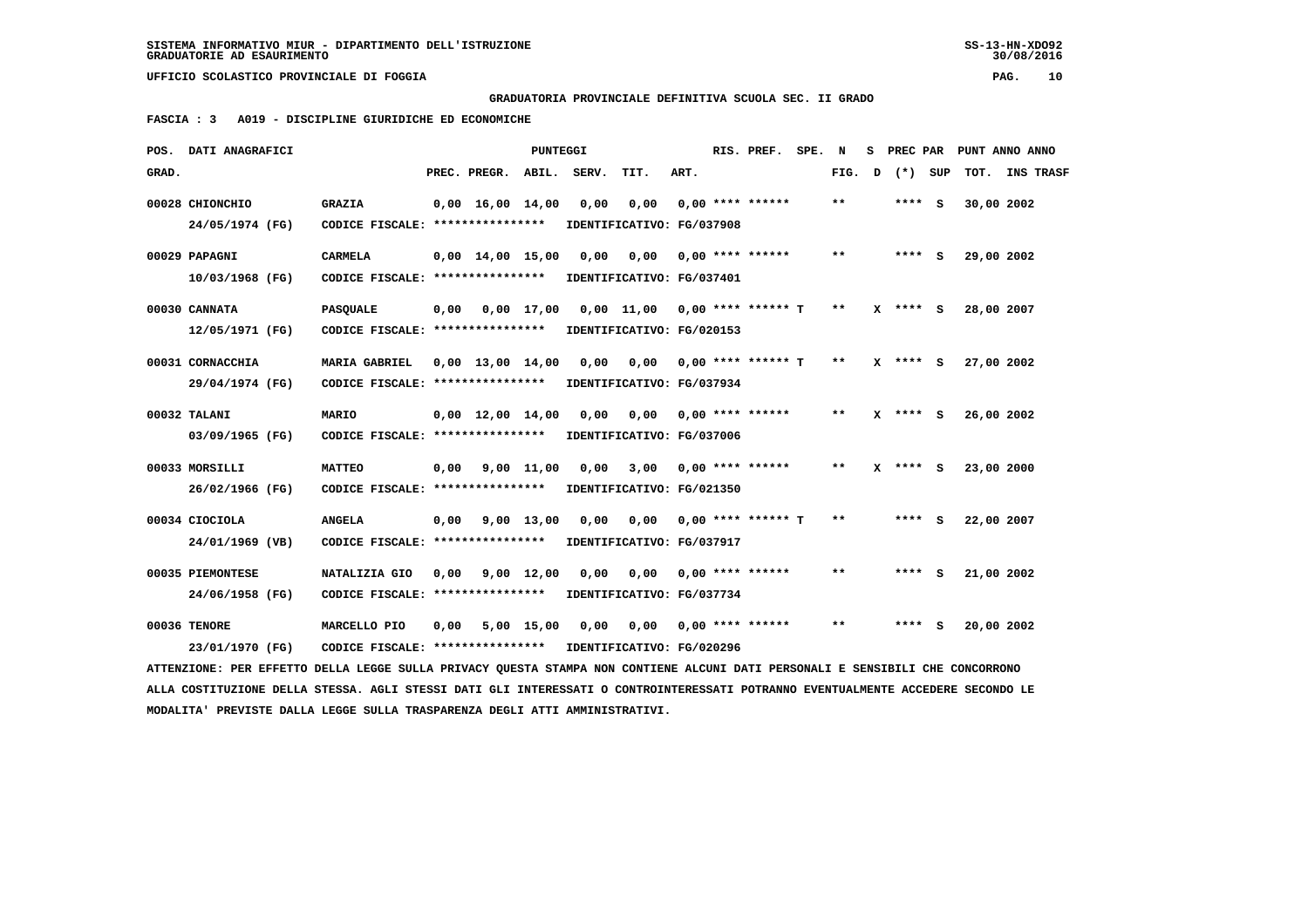## **GRADUATORIA PROVINCIALE DEFINITIVA SCUOLA SEC. II GRADO**

 **FASCIA : 3 A019 - DISCIPLINE GIURIDICHE ED ECONOMICHE**

|            | POS. DATI ANAGRAFICI                                                                                                            |                                                            |      |                          | <b>PUNTEGGI</b> |                           |                                        |      | RIS. PREF. SPE. N            |       | S PREC PAR         |                     | PUNT ANNO ANNO  |
|------------|---------------------------------------------------------------------------------------------------------------------------------|------------------------------------------------------------|------|--------------------------|-----------------|---------------------------|----------------------------------------|------|------------------------------|-------|--------------------|---------------------|-----------------|
| GRAD.      |                                                                                                                                 |                                                            |      | PREC. PREGR. ABIL. SERV. |                 |                           | TIT.                                   | ART. |                              |       | FIG. $D$ $(*)$ SUP |                     | TOT. INS TRASF  |
|            | 00037 PADUANELLO                                                                                                                | GINA TIZIANA                                               | 0,00 |                          | $9,00$ 11,00    | 0,00                      |                                        |      | $0,00$ $0,00$ **** ******    | **    | **** S             | 20,00 2002          |                 |
|            | 06/10/1970 (FG)                                                                                                                 | CODICE FISCALE: *****************                          |      |                          |                 | IDENTIFICATIVO: FG/037262 |                                        |      |                              |       |                    |                     |                 |
|            | 00038 SARAO'                                                                                                                    | <b>ANTONELLA</b>                                           | 0,00 |                          | 4,00 14,00      | 0,00                      | 0,00 0,00 **** ****** T                |      |                              | $***$ | $X$ **** $S$       | 18,00 2002          |                 |
|            | 31/12/1974 (FG)                                                                                                                 | CODICE FISCALE: ****************                           |      |                          |                 | IDENTIFICATIVO: FG/037482 |                                        |      |                              |       |                    |                     |                 |
|            | 00039 SCILLITANI                                                                                                                | <b>VERONICA</b>                                            |      | $0,00$ $6,00$ $12,00$    |                 |                           |                                        |      |                              | $***$ |                    | X **** S 18,00 2002 |                 |
|            | 20/08/1970 (RM)                                                                                                                 | CODICE FISCALE: *****************                          |      |                          |                 | IDENTIFICATIVO: FG/037710 |                                        |      |                              |       |                    |                     |                 |
|            | 00040 BARONE                                                                                                                    | MARGHERITA                                                 | 0,00 |                          | $3,00$ 15,00    | 0,00                      |                                        |      |                              | $* *$ | X **** S           | 18,00 2002          |                 |
|            | 14/08/1972 (FG)                                                                                                                 | CODICE FISCALE: *****************                          |      |                          |                 |                           | IDENTIFICATIVO: FG/036597              |      |                              |       |                    |                     |                 |
|            | 00041 MUCEDOLA                                                                                                                  | <b>ELVIRA</b>                                              | 0,00 |                          | 4,00 13,00      |                           | 0,00 0,00 0,00 **** ******             |      |                              | $**$  | $***$ S            | 17,00 2002          |                 |
|            | 04/05/1970 (FG)                                                                                                                 | CODICE FISCALE: ****************                           |      |                          |                 | IDENTIFICATIVO: FG/035985 |                                        |      |                              |       |                    |                     |                 |
|            | 00042 DI SIMIO                                                                                                                  | GIUSEPPINA RI                                              |      | 0,00 0,00 16,00          |                 |                           | $0,00$ $0,00$ $0,00$ $***$ $***$ $***$ |      |                              | $***$ | X **** S           | 16,00 2002          |                 |
|            | 25/09/1967 (FG)                                                                                                                 | CODICE FISCALE: ****************                           |      |                          |                 |                           | IDENTIFICATIVO: FG/037091              |      |                              |       |                    |                     |                 |
| 00043 FINI |                                                                                                                                 | <b>MARIA GRAZIA</b>                                        |      | $0,00$ $0,00$ $16,00$    |                 | 0,00                      |                                        |      | $0,00$ $0,00$ **** ******    | $* *$ | $***$ S            | 16,00 2003          |                 |
|            | 22/08/1969 (FG)                                                                                                                 | CODICE FISCALE: **************** IDENTIFICATIVO: FG/022413 |      |                          |                 |                           |                                        |      |                              |       |                    |                     |                 |
|            | 00044 BASTA                                                                                                                     | <b>ANNA</b>                                                | 0,00 |                          | 2,00 14,00      |                           | $0,00$ $0,00$ $0,00$ $***$ $***$ $***$ |      |                              | $* *$ | $X$ **** $S$       | 16,00 2007          |                 |
|            | 19/04/1960 (FG)                                                                                                                 | CODICE FISCALE: ****************                           |      |                          |                 | IDENTIFICATIVO: FG/036599 |                                        |      |                              |       |                    |                     |                 |
|            | 00045 FRISOLI                                                                                                                   | <b>LEONARDA</b>                                            | 0,00 |                          | 4,00 12,00      | 0,00                      |                                        |      | $0,00$ $0,00$ **** ****** ** |       | $X$ **** $S$       |                     | 16,00 2011 2011 |
|            | 19/08/1962 (FG)                                                                                                                 | CODICE FISCALE: **************** IDENTIFICATIVO: FG/082343 |      |                          |                 |                           |                                        |      |                              |       |                    |                     |                 |
|            | ATTENZIONE: PER EFFETTO DELLA LEGGE SULLA PRIVACY QUESTA STAMPA NON CONTIENE ALCUNI DATI PERSONALI E SENSIBILI CHE CONCORRONO   |                                                            |      |                          |                 |                           |                                        |      |                              |       |                    |                     |                 |
|            | ALLA COSTITUZIONE DELLA STESSA. AGLI STESSI DATI GLI INTERESSATI O CONTROINTERESSATI POTRANNO EVENTUALMENTE ACCEDERE SECONDO LE |                                                            |      |                          |                 |                           |                                        |      |                              |       |                    |                     |                 |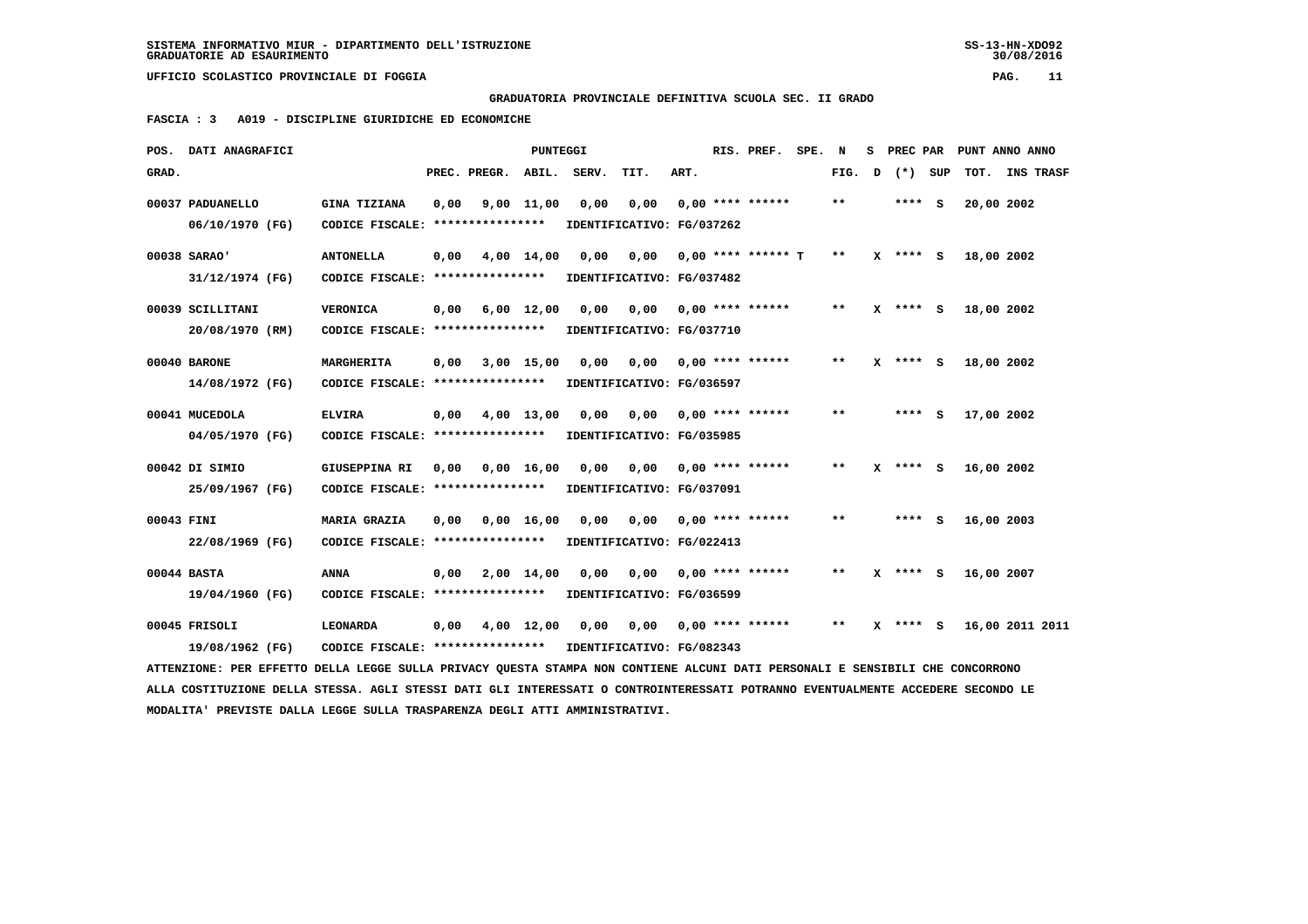# **GRADUATORIA PROVINCIALE DEFINITIVA SCUOLA SEC. II GRADO**

 **FASCIA : 3 A019 - DISCIPLINE GIURIDICHE ED ECONOMICHE**

| POS.  | DATI ANAGRAFICI                                                                                                               |                                   |      |              | PUNTEGGI           |                           |                           |      | RIS. PREF.           | SPE. | N     |   |            |     |            | S PREC PAR PUNT ANNO ANNO |
|-------|-------------------------------------------------------------------------------------------------------------------------------|-----------------------------------|------|--------------|--------------------|---------------------------|---------------------------|------|----------------------|------|-------|---|------------|-----|------------|---------------------------|
| GRAD. |                                                                                                                               |                                   |      | PREC. PREGR. | ABIL.              | SERV.                     | TIT.                      | ART. |                      |      | FIG.  | D | $(* )$     | SUP | тот.       | <b>INS TRASF</b>          |
|       | 00046 DELLINO                                                                                                                 | GIULIANA                          | 0,00 |              | $0.00$ 15.00       | 0,00                      | 0,00                      |      | $0.00$ **** ******   |      | $***$ |   | $X$ **** S |     | 15,00 2002 |                           |
|       | $07/02/1969$ (BA)                                                                                                             | CODICE FISCALE: ****************  |      |              |                    |                           | IDENTIFICATIVO: FG/037089 |      |                      |      |       |   |            |     |            |                           |
|       | ADDETTA וD'ADDETTA                                                                                                            | <b>DONATELLA</b>                  | 0,00 |              | $0,00 \quad 15,00$ | 0.00                      | 0,00                      |      | $0.00$ **** ******   |      | $* *$ |   | **** S     |     | 15,00 2002 |                           |
|       | 10/04/1971 (FG)                                                                                                               | CODICE FISCALE: ****************  |      |              |                    |                           | IDENTIFICATIVO: FG/035944 |      |                      |      |       |   |            |     |            |                           |
|       | 00048 CELOZZI                                                                                                                 | <b>GIANCARLO</b>                  | 0,00 |              | $0,00$ 15,00       | 0,00                      | 0,00                      |      | $0.00$ **** ******   |      | $* *$ |   | **** S     |     | 15,00 2007 |                           |
|       | 30/06/1967 (FG)                                                                                                               | CODICE FISCALE: ****************  |      |              |                    |                           | IDENTIFICATIVO: FG/037890 |      |                      |      |       |   |            |     |            |                           |
|       | 00049 VALENTINO                                                                                                               | LORENZO NAZAR                     | 0.00 |              | $0,00$ 14,00       | 0.00                      | 0,00                      |      | $0.00$ **** ******   |      | $***$ |   | X **** S   |     | 14,00 2000 |                           |
|       | 29/07/1964 (FG)                                                                                                               | CODICE FISCALE: ****************  |      |              |                    |                           | IDENTIFICATIVO: FG/003241 |      |                      |      |       |   |            |     |            |                           |
|       | 00050 LAONIGRO                                                                                                                | NICOLA PIO                        | 0,00 |              | $0.00$ 14.00       | 0.00                      | 0.00                      |      | $0,00$ **** ******   |      | $* *$ |   | **** S     |     | 14,00 2002 |                           |
|       | 11/02/1974 (FG)                                                                                                               | CODICE FISCALE: ****************  |      |              |                    |                           | IDENTIFICATIVO: FG/077273 |      |                      |      |       |   |            |     |            |                           |
|       | 00051 VILLANI                                                                                                                 | TIZIANA                           | 0,00 |              | $0,00$ 10,00       | 4,00                      | 0,00                      |      | 0,00 **** ****** T   |      | $**$  |   | $***$ S    |     | 14,00 2002 |                           |
|       | 15/06/1972 (FG)                                                                                                               | CODICE FISCALE: ****************  |      |              |                    |                           | IDENTIFICATIVO: FG/036995 |      |                      |      |       |   |            |     |            |                           |
|       | 00052 PIPINO                                                                                                                  | FRANCESCA ANN                     | 0.00 |              | $0,00$ 14,00       | 0.00                      | 0.00                      |      | $0,00$ **** ****** T |      | $* *$ |   | **** S     |     | 14,00 2002 |                           |
|       | 23/03/1963 (FG)                                                                                                               | CODICE FISCALE: ****************  |      |              |                    |                           | IDENTIFICATIVO: FG/037754 |      |                      |      |       |   |            |     |            |                           |
|       | 00053 GIULIANI                                                                                                                | ANNA MARIA                        | 0,00 |              | $0.00$ 13.00       | 0.00                      | 0.00                      |      | $0.00$ **** ******   |      | $* *$ |   | $X$ ****   |     | 13,00 2000 |                           |
|       | 25/03/1965 (CH)                                                                                                               | CODICE FISCALE: ****************  |      |              |                    |                           | IDENTIFICATIVO: FG/023223 |      |                      |      |       |   |            |     |            |                           |
|       | 00054 DI STEFANO                                                                                                              | <b>MARIA PIA</b>                  | 0,00 |              | $0,00 \quad 13,00$ | 0,00                      | 0,00 0,00 **** ******     |      |                      |      | $* *$ |   | **** S     |     | 13,00 2002 |                           |
|       | 10/10/1969 (FG)                                                                                                               | CODICE FISCALE: ***************** |      |              |                    | IDENTIFICATIVO: FG/037272 |                           |      |                      |      |       |   |            |     |            |                           |
|       | ATTENZIONE: PER EFFETTO DELLA LEGGE SULLA PRIVACY QUESTA STAMPA NON CONTIENE ALCUNI DATI PERSONALI E SENSIBILI CHE CONCORRONO |                                   |      |              |                    |                           |                           |      |                      |      |       |   |            |     |            |                           |

 **ALLA COSTITUZIONE DELLA STESSA. AGLI STESSI DATI GLI INTERESSATI O CONTROINTERESSATI POTRANNO EVENTUALMENTE ACCEDERE SECONDO LE MODALITA' PREVISTE DALLA LEGGE SULLA TRASPARENZA DEGLI ATTI AMMINISTRATIVI.**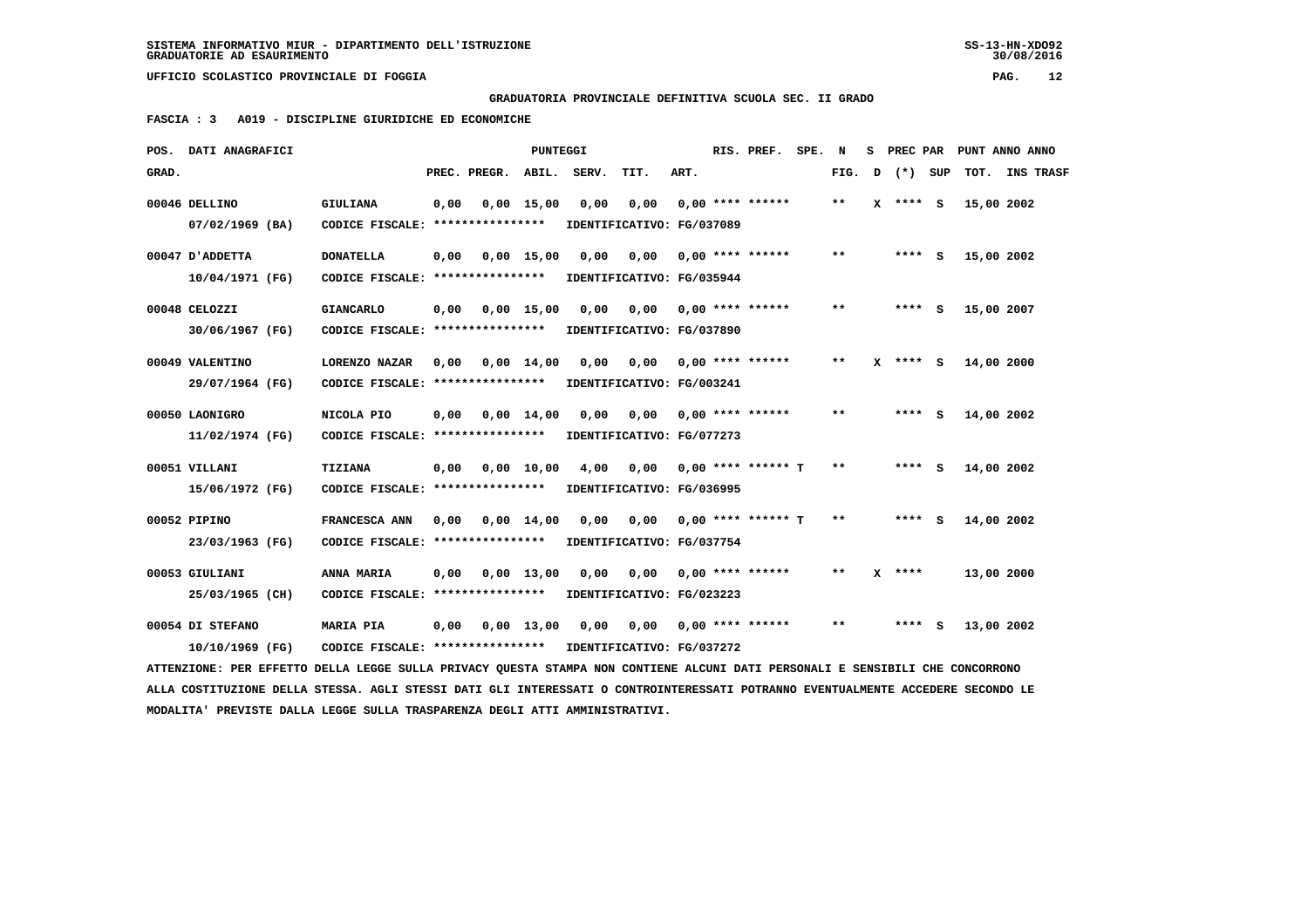**GRADUATORIA PROVINCIALE DEFINITIVA SCUOLA SEC. II GRADO**

 **FASCIA : 3 A019 - DISCIPLINE GIURIDICHE ED ECONOMICHE**

|       | POS. DATI ANAGRAFICI                                                                                                          |                                                   |      |              | <b>PUNTEGGI</b>    |                           |                                   |      | RIS. PREF. SPE.           | N     | s. | PREC PAR |            | PUNT ANNO ANNO   |
|-------|-------------------------------------------------------------------------------------------------------------------------------|---------------------------------------------------|------|--------------|--------------------|---------------------------|-----------------------------------|------|---------------------------|-------|----|----------|------------|------------------|
| GRAD. |                                                                                                                               |                                                   |      | PREC. PREGR. | ABIL.              | SERV.                     | TIT.                              | ART. |                           | FIG.  | D  | (*) SUP  | тот.       | <b>INS TRASF</b> |
|       | 00055 NIGRO<br>07/01/1973 (FG)                                                                                                | MARIA CONCETT<br>CODICE FISCALE: **************** | 0,00 |              | $0,00$ 13,00       | 0,00                      | 0,00<br>IDENTIFICATIVO: FG/036084 |      | $0.00$ **** ******        | $**$  |    | **** S   | 13,00 2002 |                  |
|       | 00056 MARUCCI                                                                                                                 | <b>VITTORIA</b>                                   | 0,00 |              | $0.00 \quad 13.00$ | 0,00                      | 0,00                              |      | $0,00$ **** ******        | $***$ |    | **** S   | 13,00 2002 |                  |
|       | 04/10/1972 (FG)                                                                                                               | CODICE FISCALE: *****************                 |      |              |                    |                           | IDENTIFICATIVO: FG/036443         |      |                           |       |    |          |            |                  |
|       | 00057 PIERNO                                                                                                                  | LUISA                                             | 0,00 |              | $0,00$ 13,00       | 0,00                      | 0,00                              |      | $0.00$ **** ******        | $* *$ |    | **** S   | 13,00 2002 |                  |
|       | 01/10/1971 (FG)                                                                                                               | CODICE FISCALE: ****************                  |      |              |                    |                           | IDENTIFICATIVO: FG/036484         |      |                           |       |    |          |            |                  |
|       | 00058 PILLO                                                                                                                   | <b>ANGELA</b>                                     | 0,00 |              | $0,00$ 13,00       | 0,00                      | 0,00                              |      | $0.00$ **** ******        | $* *$ |    | **** S   | 13,00 2002 |                  |
|       | 11/05/1965 (FG)                                                                                                               | CODICE FISCALE: ****************                  |      |              |                    |                           | IDENTIFICATIVO: FG/036487         |      |                           |       |    |          |            |                  |
|       | 00059 SCOPECE                                                                                                                 | <b>ROSA</b>                                       | 0,00 |              | $0,00$ 13,00       | 0.00                      | 0,00                              |      | $0.00$ **** ******        | **    |    | **** S   | 13,00 2004 |                  |
|       | 08/03/1972 (MI)                                                                                                               | CODICE FISCALE: ****************                  |      |              |                    |                           | IDENTIFICATIVO: FG/040280         |      |                           |       |    |          |            |                  |
|       | 00060 COPPOLA                                                                                                                 | <b>VINCENZO</b>                                   | 0,00 |              | $0,00$ 13,00       | 0,00                      |                                   |      | $0,00$ $0,00$ **** ****** | $**$  |    | **** S   | 13,00 2007 |                  |
|       | 21/07/1972 (FG)                                                                                                               | CODICE FISCALE: *****************                 |      |              |                    | IDENTIFICATIVO: FG/038897 |                                   |      |                           |       |    |          |            |                  |
|       | 00061 FORLEO                                                                                                                  | ANNA GIOVINA                                      | 0,00 |              | $0,00$ 13,00       | 0,00                      | 0,00                              |      | $0.00$ **** ******        | $***$ |    | **** S   | 13,00 2007 |                  |
|       | 05/02/1966 (FG)                                                                                                               | CODICE FISCALE: ****************                  |      |              |                    |                           | IDENTIFICATIVO: FG/037604         |      |                           |       |    |          |            |                  |
|       | 00062 FALCONE                                                                                                                 | <b>FILOMENA</b>                                   | 0,00 |              | $0.00 \quad 12.00$ | 0.00                      | 0,00                              |      | $0.00$ **** ******        | $* *$ |    | **** S   | 12,00 2002 |                  |
|       | 07/08/1970 (FG)                                                                                                               | CODICE FISCALE: *****************                 |      |              |                    |                           | IDENTIFICATIVO: FG/036931         |      |                           |       |    |          |            |                  |
|       | 00063 COLAPIETRA                                                                                                              | <b>ANTONELLA</b>                                  | 0,00 |              | $0,00$ 12,00       | 0,00                      | 0,00 0,00 **** ******             |      |                           | $***$ |    | X **** S | 12,00 2002 |                  |
|       | 23/07/1964 (FG)                                                                                                               | CODICE FISCALE: *****************                 |      |              |                    | IDENTIFICATIVO: FG/037928 |                                   |      |                           |       |    |          |            |                  |
|       | ATTENZIONE: PER EFFETTO DELLA LEGGE SULLA PRIVACY QUESTA STAMPA NON CONTIENE ALCUNI DATI PERSONALI E SENSIBILI CHE CONCORRONO |                                                   |      |              |                    |                           |                                   |      |                           |       |    |          |            |                  |

 **ALLA COSTITUZIONE DELLA STESSA. AGLI STESSI DATI GLI INTERESSATI O CONTROINTERESSATI POTRANNO EVENTUALMENTE ACCEDERE SECONDO LE MODALITA' PREVISTE DALLA LEGGE SULLA TRASPARENZA DEGLI ATTI AMMINISTRATIVI.**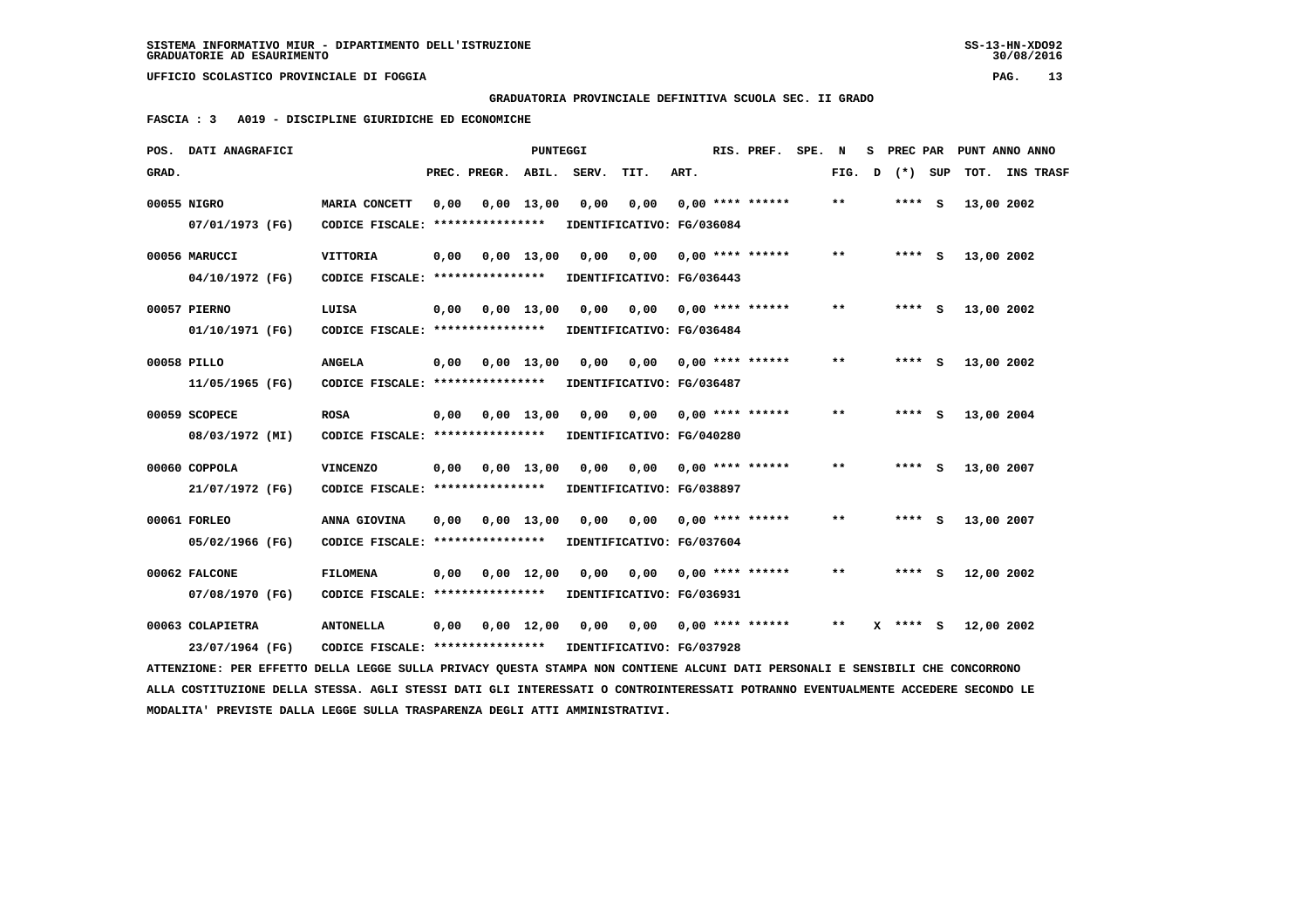# **GRADUATORIA PROVINCIALE DEFINITIVA SCUOLA SEC. II GRADO**

 **FASCIA : 3 A019 - DISCIPLINE GIURIDICHE ED ECONOMICHE**

|       | POS. DATI ANAGRAFICI                |                                                      |      |                  | <b>PUNTEGGI</b> |                                                                      |                                                         |      | RIS. PREF.         | SPE. N |              | S PREC PAR   |     | PUNT ANNO ANNO |            |                 |
|-------|-------------------------------------|------------------------------------------------------|------|------------------|-----------------|----------------------------------------------------------------------|---------------------------------------------------------|------|--------------------|--------|--------------|--------------|-----|----------------|------------|-----------------|
| GRAD. |                                     |                                                      |      | PREC. PREGR.     | ABIL.           | SERV.                                                                | TIT.                                                    | ART. |                    |        |              | FIG. D $(*)$ | SUP | TOT.           |            | INS TRASF       |
|       | 00064 LOMBARDI<br>20/04/1960 (FG)   | <b>ANTONIO</b><br>CODICE FISCALE:                    | 0,00 | **************** | $0,00$ 12,00    | 0,00                                                                 | $0,00$ $0,00$ **** ******<br>IDENTIFICATIVO: FG/046471  |      |                    |        | $\star\star$ | $X$ **** $S$ |     |                |            | 12,00 2007 2007 |
|       | 00065 PATRICELLI<br>10/10/1963 (FG) | MARIA<br>CODICE FISCALE: *****************           | 0,00 |                  | $0,00$ 12,00    | 0,00<br>IDENTIFICATIVO: FG/046674                                    | 0,00                                                    |      | $0.00$ **** ****** |        | $***$        | $***$ S      |     |                | 12,00 2007 |                 |
|       | 00066 TORTORELLA<br>11/05/1972 (FG) | ANTONIO GIUSE<br>CODICE FISCALE: *****************   | 0,00 |                  |                 | $0,00$ 12,00 0,00 0,00 0,00 **** ******<br>IDENTIFICATIVO: FG/082500 |                                                         |      |                    |        | $* *$        | $***$ S      |     |                |            | 12,00 2011 2011 |
|       | 00067 BUMMA<br>09/05/1966 (FG)      | ANNA<br>CODICE FISCALE: ****************             | 0,00 |                  | 0,00 11,00      |                                                                      | 0,00 0,00 0,00 **** ******<br>IDENTIFICATIVO: FG/037109 |      |                    |        | $***$        | $***$ S      |     |                | 11,00 2002 |                 |
|       | 00068 CHIARA<br>03/09/1964 (FG)     | <b>SALVATORE</b><br>CODICE FISCALE: **************** | 0,00 |                  | 0,00 11,00      |                                                                      | 0,00 0,00<br>IDENTIFICATIVO: FG/046983                  |      | $0,00$ **** ****** |        | $***$        | $X$ **** S   |     |                | 11,00 2007 |                 |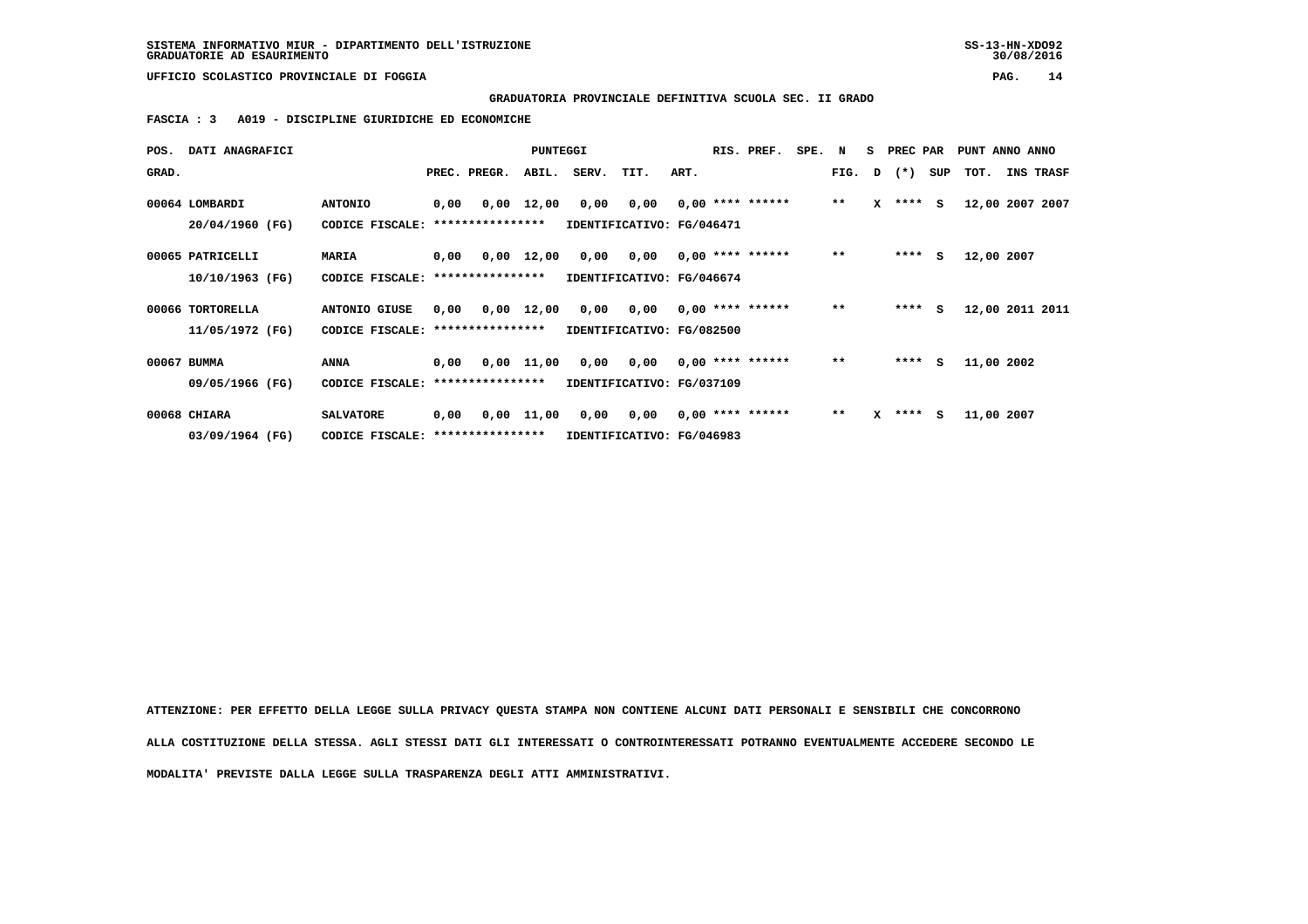# **GRADUATORIA PROVINCIALE DEFINITIVA SCUOLA SEC. II GRADO**

 **FASCIA : 3 A021 - DISCIPLINE PITTORICHE**

|       | POS. DATI ANAGRAFICI |                                                            |      |                          | <b>PUNTEGGI</b> |                                             |      | RIS. PREF.         | SPE. N |       |   | S PREC PAR |     |            | PUNT ANNO ANNO |
|-------|----------------------|------------------------------------------------------------|------|--------------------------|-----------------|---------------------------------------------|------|--------------------|--------|-------|---|------------|-----|------------|----------------|
| GRAD. |                      |                                                            |      | PREC. PREGR. ABIL. SERV. |                 | TIT.                                        | ART. |                    |        | FIG.  | D | $(*)$      | SUP |            | TOT. INS TRASF |
|       | 00001 AVEZZANO       | LEONARDO VITO                                              | 0,00 |                          | $0,00$ 42,00    | 0,00 9,00                                   |      | $0.00$ **** ****** |        | $**$  |   | $***$ S    |     | 51,00 2007 |                |
|       | 09/02/1981 (FG)      | CODICE FISCALE: *****************                          |      |                          |                 | IDENTIFICATIVO: FG/047362                   |      |                    |        |       |   |            |     |            |                |
|       | 00002 DE MATTEIS     | PATRIZIA                                                   | 0,00 |                          | $6,00$ $42,00$  | 0,00 3,00                                   |      | $0.00$ **** ****** |        | $***$ |   | $***$ S    |     | 51,00 2009 |                |
|       | 23/05/1976 (RM)      | CODICE FISCALE:                                            |      | ****************         |                 | IDENTIFICATIVO: FG/077463                   |      |                    |        |       |   |            |     |            |                |
|       | 00003 BALDUCCI       | <b>ANTONELLA</b>                                           | 0,00 |                          | $0,00$ 42,00    | $0,00$ 3,00 0,00 **** ******                |      |                    |        | $***$ |   | $***$ S    |     | 45,00 2007 |                |
|       | 13/08/1980 (FG)      | CODICE FISCALE:                                            |      | ****************         |                 | IDENTIFICATIVO: FG/046122                   |      |                    |        |       |   |            |     |            |                |
|       | 00004 COLACICCO      | <b>MARIA ALESSIA</b>                                       | 0,00 |                          | 3,00 42,00      | 0,00 0,00                                   |      | $0.00$ **** ****** |        | $***$ |   | $***$ S    |     | 45,00 2007 |                |
|       | 20/03/1980 (FG)      | CODICE FISCALE: *****************                          |      |                          |                 | IDENTIFICATIVO: FG/046068                   |      |                    |        |       |   |            |     |            |                |
|       | 00005 PINTO          | HERTA ALESSAN                                              | 0.00 |                          | 0,00 42,00      | $0.00$ 3.00 0.00 **** ******                |      |                    |        | $**$  |   | $***$ S    |     | 45,00 2009 |                |
|       | 22/10/1979 (FG)      | CODICE FISCALE: **************** IDENTIFICATIVO: FG/077451 |      |                          |                 |                                             |      |                    |        |       |   |            |     |            |                |
|       | 00006 MITOLA         | <b>MARILENA</b>                                            | 0,00 |                          |                 | 0,00 42,00 0,00 0,00 0,00 **** ******       |      |                    |        | $***$ |   | $***$ S    |     | 42,00 2007 |                |
|       | 04/03/1982 (MI)      | CODICE FISCALE: **************** IDENTIFICATIVO: FG/046400 |      |                          |                 |                                             |      |                    |        |       |   |            |     |            |                |
|       | 00007 SCROCCO        | VALENTINA                                                  |      |                          |                 | 0,00 18,00 18,00 0,00 0,00 0,00 **** ****** |      |                    |        | $**$  |   | $***$ S    |     | 36,00 2007 |                |
|       | 14/05/1968 (FG)      | CODICE FISCALE: ****************                           |      |                          |                 | IDENTIFICATIVO: FG/047094                   |      |                    |        |       |   |            |     |            |                |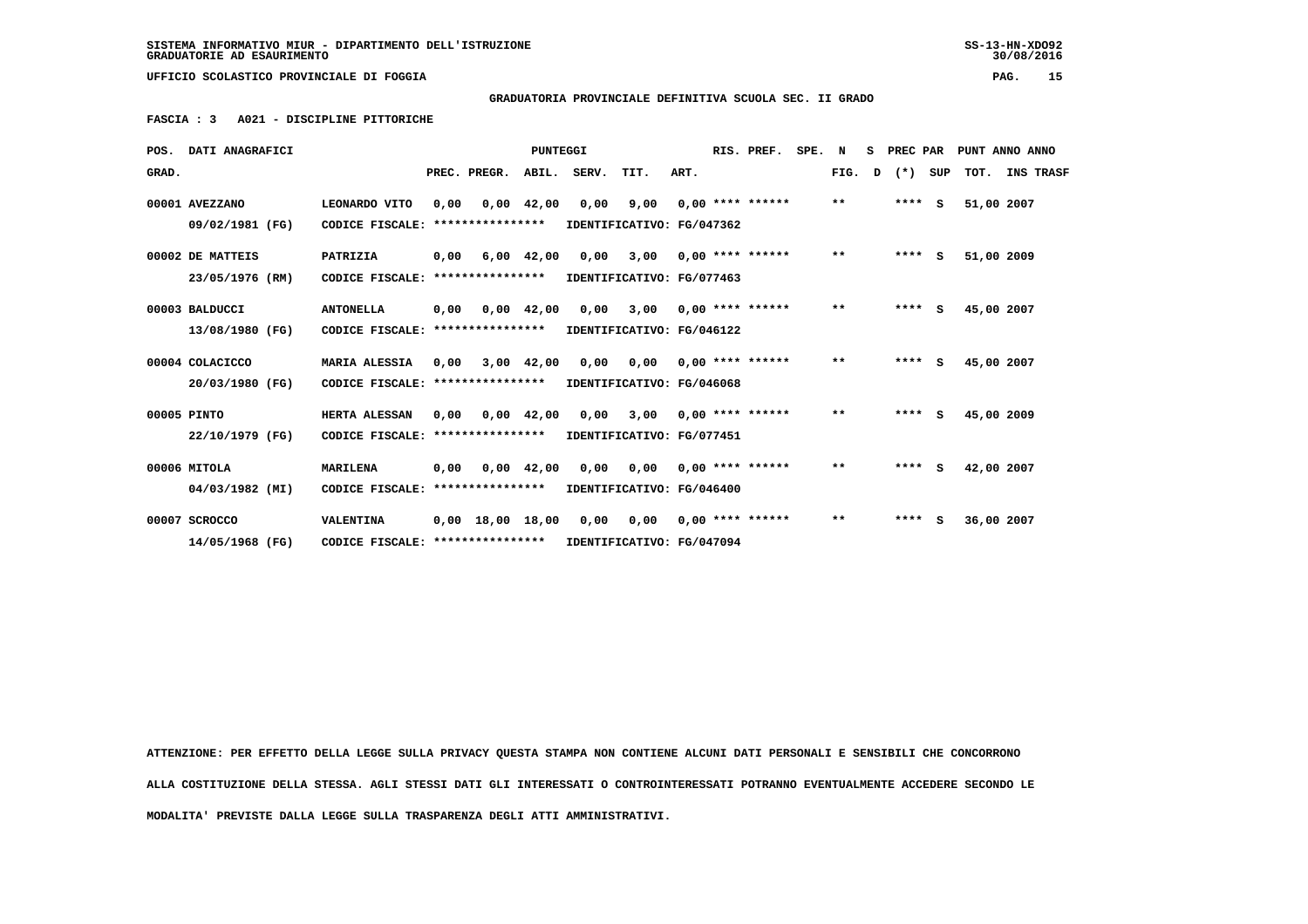| SISTEMA INFORMATIVO MIUR - DIPARTIMENTO DELL'ISTRUZIONE<br>GRADUATORIE AD ESAURIMENTO |                             |                  |          |       |                                                         |      |                    |        |       |   |          |     | $SS-13-HN-XDO92$ |      | 30/08/2016      |
|---------------------------------------------------------------------------------------|-----------------------------|------------------|----------|-------|---------------------------------------------------------|------|--------------------|--------|-------|---|----------|-----|------------------|------|-----------------|
| UFFICIO SCOLASTICO PROVINCIALE DI FOGGIA                                              |                             |                  |          |       |                                                         |      |                    |        |       |   |          |     |                  | PAG. | 16              |
|                                                                                       |                             |                  |          |       | GRADUATORIA PROVINCIALE DEFINITIVA SCUOLA SEC. II GRADO |      |                    |        |       |   |          |     |                  |      |                 |
| FASCIA : 3                                                                            | A022 - DISCIPLINE PLASTICHE |                  |          |       |                                                         |      |                    |        |       |   |          |     |                  |      |                 |
| DATI ANAGRAFICI<br>POS.                                                               |                             |                  | PUNTEGGI |       |                                                         |      | RIS. PREF.         | SPE. N |       | s | PREC PAR |     | PUNT ANNO ANNO   |      |                 |
| GRAD.                                                                                 |                             | PREC. PREGR.     | ABIL.    | SERV. | TIT.                                                    | ART. |                    |        | FIG.  | D | $(* )$   | SUP | TOT.             |      | INS TRASF       |
| 00001 CAMPANARO                                                                       | FABIO AMEDEO                | $0,00$ 24,00     | 42,00    | 0,00  | 0,00                                                    |      | $0.00$ **** ****** |        | $* *$ | x | ****     | s   |                  |      | 66,00 2011 2011 |
| 25/06/1974 (FG)                                                                       | CODICE FISCALE:             | **************** |          |       | IDENTIFICATIVO: FG/082442                               |      |                    |        |       |   |          |     |                  |      |                 |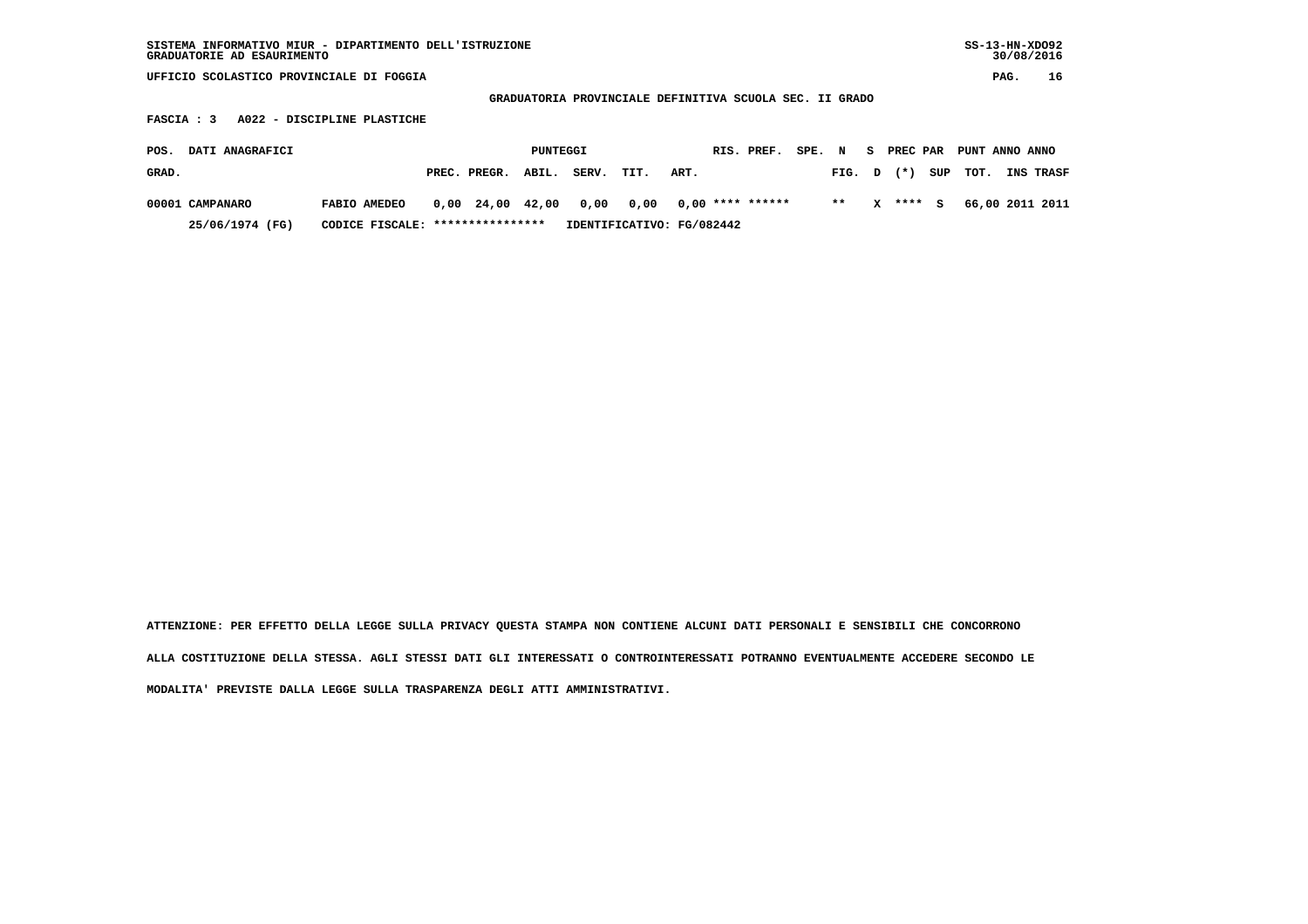## **GRADUATORIA PROVINCIALE DEFINITIVA SCUOLA SEC. II GRADO**

 **FASCIA : 3 A025 - DISEGNO E STORIA DELL'ARTE**

|       | POS. DATI ANAGRAFICI                                                                                                                             |                                                      |      |                                | <b>PUNTEGGI</b>    |       |                                                            |      | RIS. PREF. SPE.                | N     | s. | PREC PAR |     |                    | PUNT ANNO ANNO |
|-------|--------------------------------------------------------------------------------------------------------------------------------------------------|------------------------------------------------------|------|--------------------------------|--------------------|-------|------------------------------------------------------------|------|--------------------------------|-------|----|----------|-----|--------------------|----------------|
| GRAD. |                                                                                                                                                  |                                                      |      | PREC. PREGR. ABIL. SERV.       |                    |       | TIT.                                                       | ART. |                                | FIG.  | D  | $(* )$   | SUP |                    | TOT. INS TRASF |
|       | 00001 TRAVERSI<br>15/07/1980 (FG)                                                                                                                | <b>FILOMENA</b><br>CODICE FISCALE: ****************  |      | $0,00$ 60,00 42,00             |                    | 0,00  | 0,00<br>IDENTIFICATIVO: FG/047209                          |      | $0.00$ **** ****** T           | $**$  |    |          |     | **** S 102,00 2007 |                |
|       | 00002 CRISTIANO<br>12/12/1978 (BA)                                                                                                               | <b>ANTONELLA</b><br>CODICE FISCALE: **************** |      | $0.00$ 58,00 42,00             |                    | 0,00  | IDENTIFICATIVO: FG/046150                                  |      | $0.00$ $0.00$ **** ****** T ** |       |    |          |     | **** S 100,00 2007 |                |
|       | 00003 GUERRA<br>20/07/1953 (FG)                                                                                                                  | RITA PASQUA<br>CODICE FISCALE: ****************      |      | $0,00$ 58,00 15,00             |                    | 0,00  | 0,00<br>IDENTIFICATIVO: FG/023769                          |      | $0,00$ **** ******             | $* *$ |    | **** S   |     | 73,00 2000         |                |
|       | 00004 DI NAUTA<br>10/11/1975 (CB)                                                                                                                | <b>ROSANNA</b><br>CODICE FISCALE: ****************   |      | $0,00$ 39,00 18,00             |                    | 14,00 | 0,00 0,00 **** ******<br>IDENTIFICATIVO: FG/047442         |      |                                | $* *$ |    | **** S   |     | 71,00 2007         |                |
|       | 00005 CONOSCITORE<br>12/07/1976 (FG)                                                                                                             | <b>ROSSANA</b><br>CODICE FISCALE: *****************  | 0.00 |                                | $9,00 \quad 42,00$ | 0,00  | 0.00<br>IDENTIFICATIVO: FG/077348                          |      | $0.00$ **** ******             | $* *$ |    | $***$ S  |     | 51,00 2009         |                |
|       | 00006 DISTASO<br>23/04/1982 (BA)                                                                                                                 | <b>CHIARA</b><br>CODICE FISCALE: ****************    | 0,00 |                                | $0,00$ 42,00       | 0,00  | $0,00$ $0,00$ **** ******<br>IDENTIFICATIVO: FG/077472     |      |                                | $* *$ |    | **** S   |     | 42,00 2009         |                |
|       | 00007 ROMANI<br>19/05/1968 (LU)                                                                                                                  | <b>ALBA</b><br>CODICE FISCALE: ****************      | 0,00 |                                | $6,00$ 18,00       | 0.00  | 6,00<br>IDENTIFICATIVO: FG/077530                          |      | $0,00$ **** ******             | $***$ |    | **** S   |     | 30,00 2009         |                |
|       | 00008 MIRNO<br>11/09/1983 (FG)                                                                                                                   | <b>ELISA</b><br>CODICE FISCALE: *****************    | 0,00 |                                | $0,00$ 18,00       |       | $0,00$ 10,00 0,00 **** ******<br>IDENTIFICATIVO: FG/077522 |      |                                | $* *$ |    | **** S   |     | 28,00 2009         |                |
|       | 00009 LONGO                                                                                                                                      | PIERANGELO                                           |      | $0,00 \quad 10,00 \quad 15,00$ |                    | 0,00  |                                                            |      |                                | $* *$ |    | X **** S |     | 25,00 2002         |                |
|       | 08/03/1965 (FG)<br>ATTENZIONE: PER EFFETTO DELLA LEGGE SULLA PRIVACY QUESTA STAMPA NON CONTIENE ALCUNI DATI PERSONALI E SENSIBILI CHE CONCORRONO | CODICE FISCALE: ****************                     |      |                                |                    |       | IDENTIFICATIVO: FG/037307                                  |      |                                |       |    |          |     |                    |                |

 **ALLA COSTITUZIONE DELLA STESSA. AGLI STESSI DATI GLI INTERESSATI O CONTROINTERESSATI POTRANNO EVENTUALMENTE ACCEDERE SECONDO LE MODALITA' PREVISTE DALLA LEGGE SULLA TRASPARENZA DEGLI ATTI AMMINISTRATIVI.**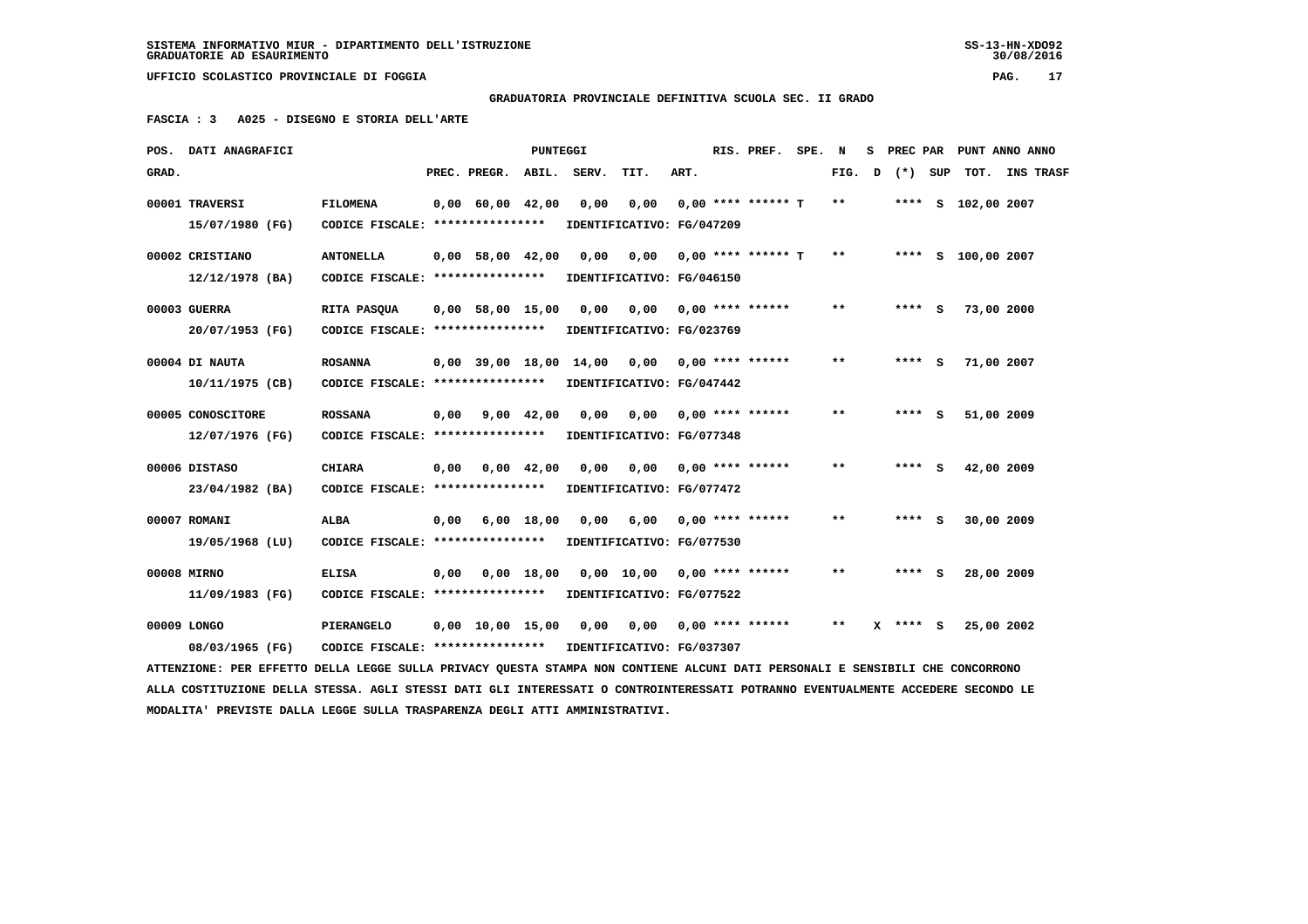$30/08/2016$ 

 **UFFICIO SCOLASTICO PROVINCIALE DI FOGGIA PAG. 18**

 **GRADUATORIA PROVINCIALE DEFINITIVA SCUOLA SEC. II GRADO**

 **FASCIA : 3 A025 - DISEGNO E STORIA DELL'ARTE**

|       | POS. DATI ANAGRAFICI |                                                            |      |              | <b>PUNTEGGI</b>    |       |                                         |      | RIS. PREF.                | SPE. | N     | s | PREC PAR     |         | PUNT ANNO ANNO  |                  |  |
|-------|----------------------|------------------------------------------------------------|------|--------------|--------------------|-------|-----------------------------------------|------|---------------------------|------|-------|---|--------------|---------|-----------------|------------------|--|
| GRAD. |                      |                                                            |      | PREC. PREGR. | ABIL.              | SERV. | TIT.                                    | ART. |                           |      | FIG.  | D |              | (*) SUP | TOT.            | <b>INS TRASF</b> |  |
|       | 00010 PECORELLI      | CARMELA PATRI                                              | 0,00 |              | $0,00$ 18,00       |       | $0,00$ 6,00                             |      | $0.00$ **** ******        |      | $* *$ |   | $***$ S      |         | 24,00 2014 2014 |                  |  |
|       | 19/01/1974 (BA)      | CODICE FISCALE: ****************                           |      |              |                    |       | IDENTIFICATIVO: FG/086937               |      |                           |      |       |   |              |         |                 |                  |  |
|       | 00011 CIRILLO        | <b>AURORA</b>                                              | 0,00 |              | $0,00$ 18,00       | 0,00  |                                         |      | $3,00$ 0,00 **** ******   |      | $***$ |   | $***$ S      |         | 21,00 2009      |                  |  |
|       | 06/08/1965 (FG)      | CODICE FISCALE: ****************                           |      |              |                    |       | IDENTIFICATIVO: FG/077398               |      |                           |      |       |   |              |         |                 |                  |  |
|       | 00012 DI LORENZO     | <b>OSVALDO</b>                                             | 0,00 |              | $0,00$ 18,00       | 0,00  | 0,00                                    |      | $0.00$ **** ******        |      | **    |   | $***$ S      |         | 18,00 2007      |                  |  |
|       | 15/06/1975 (FG)      | CODICE FISCALE: ****************                           |      |              |                    |       | IDENTIFICATIVO: FG/077264               |      |                           |      |       |   |              |         |                 |                  |  |
|       | 00013 QUITADAMO      | MARIA                                                      | 0,00 |              |                    |       | $0,00$ 15,00 0,00 0,00 0,00 **** ****** |      |                           |      | $***$ |   | $X$ **** $S$ |         | 15,00 2002      |                  |  |
|       | 25/11/1956 (FG)      | CODICE FISCALE: *****************                          |      |              |                    |       | IDENTIFICATIVO: FG/035205               |      |                           |      |       |   |              |         |                 |                  |  |
|       | 00014 PILATO         | <b>GERARDINA</b>                                           | 0,00 |              | $0,00$ 14,00       | 0,00  |                                         |      | $0,00$ $0,00$ **** ****** |      | $***$ |   | $***$ S      |         | 14,00 2007 2007 |                  |  |
|       | 12/10/1968 (FG)      | CODICE FISCALE: ****************                           |      |              |                    |       | IDENTIFICATIVO: FG/046421               |      |                           |      |       |   |              |         |                 |                  |  |
|       | 00015 CRISCUOLI      | <b>DONATA</b>                                              | 0.00 |              | $0.00 \quad 14.00$ | 0.00  | 0.00                                    |      | $0.00$ **** ******        |      | $***$ |   | $***$ S      |         | 14,00 2007      |                  |  |
|       | $25/10/1959$ (TA)    | CODICE FISCALE: ****************                           |      |              |                    |       | IDENTIFICATIVO: FG/046091               |      |                           |      |       |   |              |         |                 |                  |  |
|       | 00016 MILANO         | MARIO                                                      | 0.00 |              |                    |       | 0,00 13,00 0,00 0,00 0,00 **** ******   |      |                           |      | $***$ |   | $X$ **** $S$ |         | 13,00 2014 2014 |                  |  |
|       | 08/09/1968 (FG)      | CODICE FISCALE: *****************                          |      |              |                    |       | IDENTIFICATIVO: FG/086958               |      |                           |      |       |   |              |         |                 |                  |  |
|       | 00017 INSALATA       | <b>CARLA</b>                                               | 0.00 |              | $0.00$ 12.00       | 0.00  | 0,00                                    |      | $0.00$ **** ******        |      | $**$  |   | $***$ S      |         | 12,00 2003      |                  |  |
|       | 28/01/1957 (FG)      | CODICE FISCALE: **************** IDENTIFICATIVO: FG/039098 |      |              |                    |       |                                         |      |                           |      |       |   |              |         |                 |                  |  |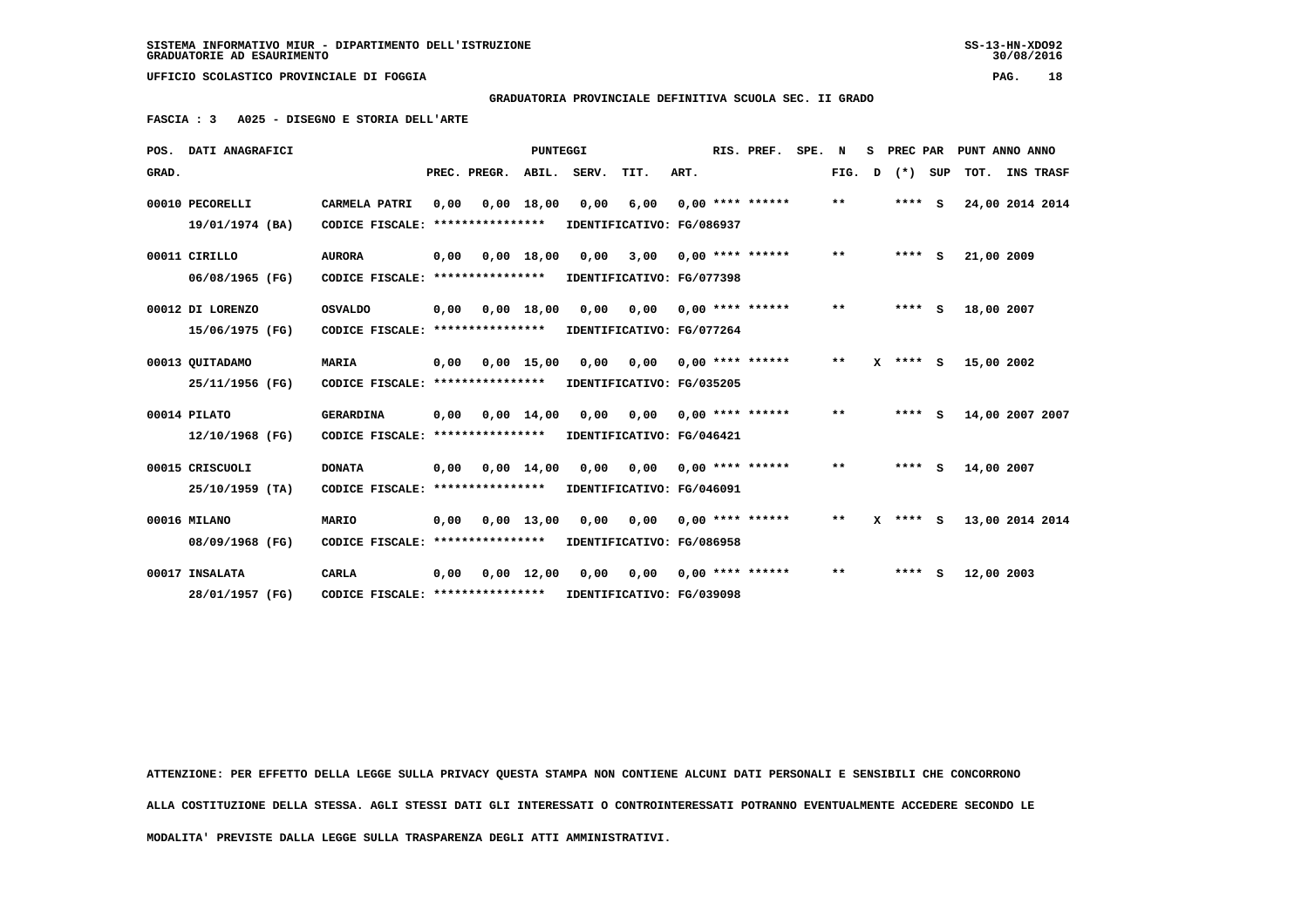**GRADUATORIA PROVINCIALE DEFINITIVA SCUOLA SEC. II GRADO**

 **FASCIA : 1 A029 - EDUCAZIONE FISICA NEGLI ISTITUTI E SCUOLE DI ISTRUZIONE SECONDARIA II GRADO**

| POS.  | <b>DATI ANAGRAFICI</b> |                                  |       |                    | PUNTEGGI |                                      |      |      | RIS. PREF. | SPE. N |        |       | PREC PAR PUNT ANNO ANNO |            |                  |
|-------|------------------------|----------------------------------|-------|--------------------|----------|--------------------------------------|------|------|------------|--------|--------|-------|-------------------------|------------|------------------|
| GRAD. |                        |                                  |       | PREC. PREGR. ABIL. |          | SERV.                                | TIT. | ART. |            |        | FIG. D | $(*)$ | SUP TOT.                |            | <b>INS TRASF</b> |
|       | 00001 TRICARICO        | <b>MATTEO</b>                    | 79.00 |                    |          | 0,00 0,00 0,00 0,00 0,00 **** ****** |      |      |            |        | $* *$  | ****  |                         | 79,00 2000 |                  |
|       | 15/12/1965 (FG)        | CODICE FISCALE: **************** |       |                    |          | IDENTIFICATIVO: FG/003464            |      |      |            |        |        |       |                         |            |                  |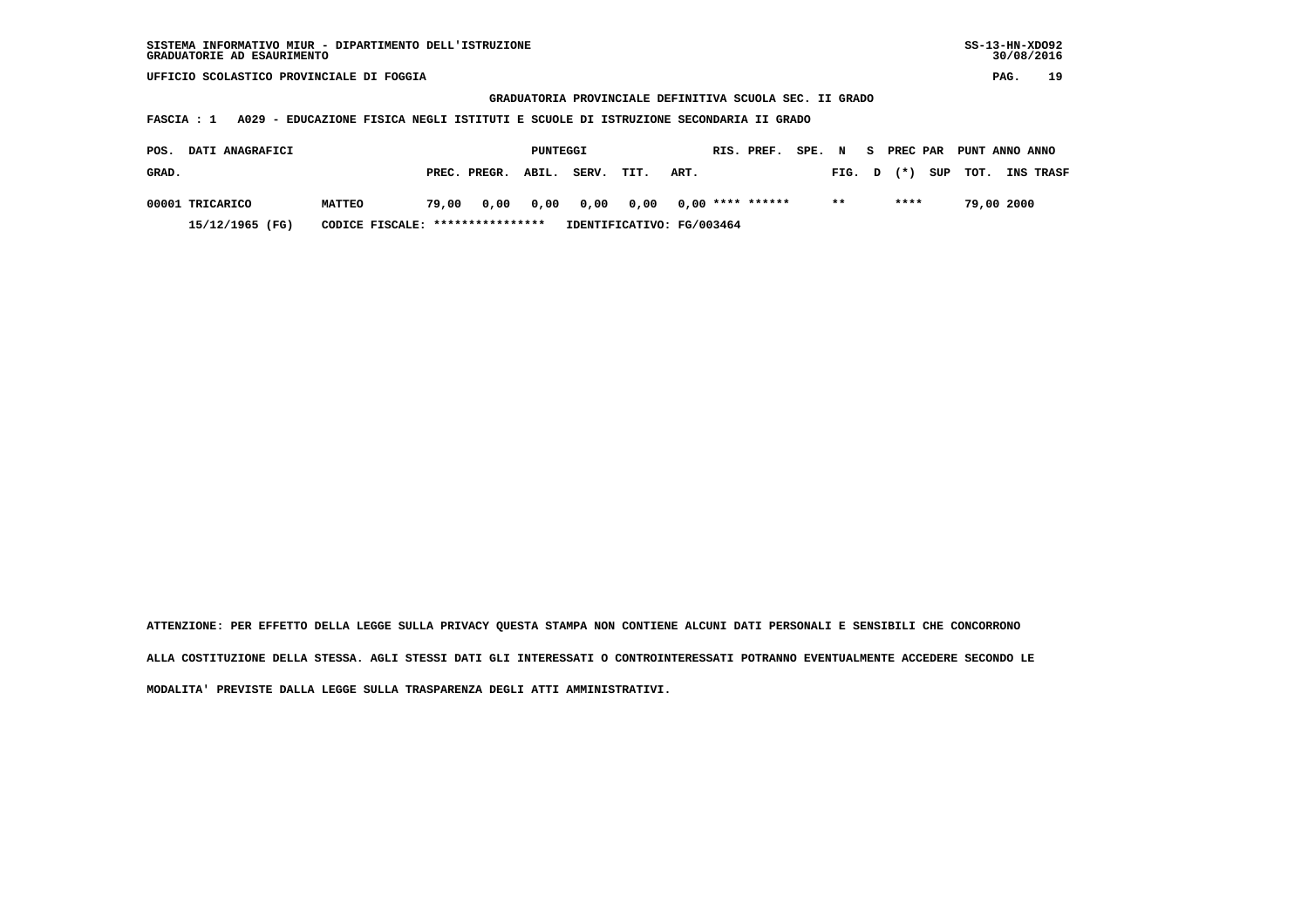**GRADUATORIA PROVINCIALE DEFINITIVA SCUOLA SEC. II GRADO**

 **FASCIA : 3 A029 - EDUCAZIONE FISICA NEGLI ISTITUTI E SCUOLE DI ISTRUZIONE SECONDARIA II GRADO**

| POS.  | DATI ANAGRAFICI                                                                                                                 |                                                   |                        | PUNTEGGI |                           |                                   |      | RIS. PREF.           | SPE. | N     | s | PREC PAR |     |                      | PUNT ANNO ANNO |
|-------|---------------------------------------------------------------------------------------------------------------------------------|---------------------------------------------------|------------------------|----------|---------------------------|-----------------------------------|------|----------------------|------|-------|---|----------|-----|----------------------|----------------|
| GRAD. |                                                                                                                                 |                                                   | PREC. PREGR.           | ABIL.    | SERV.                     | TIT.                              | ART. |                      |      | FIG.  | D | $(* )$   | SUP |                      | TOT. INS TRASF |
|       | 00002 CIFELLI<br>01/07/1969 (EE)                                                                                                | <b>SERGIO</b><br>CODICE FISCALE: **************** | 0,00 135,00 18,00      |          | 36,00                     | 0,00<br>IDENTIFICATIVO: FG/043693 |      | $0.00$ **** ****** T |      | $* *$ |   |          |     | **** S 189,00 2005   |                |
|       |                                                                                                                                 |                                                   |                        |          |                           |                                   |      |                      |      |       |   |          |     |                      |                |
|       | 00003 AMOROSO                                                                                                                   | BRUNA ANNA                                        | $0,00$ 139,00 15,00    |          | 28,00                     | 0,00                              |      | $0.00$ **** ******   |      | $* *$ |   |          |     | **** S 182,00 2000   |                |
|       | 13/04/1958 (FG)                                                                                                                 | CODICE FISCALE: ****************                  |                        |          |                           | IDENTIFICATIVO: FG/024151         |      |                      |      |       |   |          |     |                      |                |
|       | 00004 FRAGASSO                                                                                                                  | <b>BARBARA</b>                                    | 0,00 118,00 18,00      |          | 36,00                     | 0,00 0,00 **** ****** T           |      |                      |      | $* *$ |   |          |     | **** S 172,00 2004   |                |
|       | 16/06/1973 (FG)                                                                                                                 | CODICE FISCALE: ****************                  |                        |          |                           | IDENTIFICATIVO: FG/040510         |      |                      |      |       |   |          |     |                      |                |
|       | 00005 IANNACONE                                                                                                                 | MARCELLO                                          | $0.00$ $93.00$ $41.00$ |          | 36,00                     | 0,00                              |      | $0.00$ **** ****** T |      | $* *$ |   |          |     | **** S 170,00 2007   |                |
|       | 22/04/1978 (FG)                                                                                                                 | CODICE FISCALE: ****************                  |                        |          |                           | IDENTIFICATIVO: FG/043121         |      |                      |      |       |   |          |     |                      |                |
|       | 00006 GALLO                                                                                                                     | <b>MARILENA</b>                                   | 0,00 86,00 42,00 36,00 |          |                           | 3,00                              |      | $0,00$ **** ****** T |      | $* *$ |   |          |     | X **** S 167,00 2005 |                |
|       | 15/11/1971 (FG)                                                                                                                 | CODICE FISCALE: ****************                  |                        |          |                           | IDENTIFICATIVO: FG/043093         |      |                      |      |       |   |          |     |                      |                |
|       | 00007 DI LAURO                                                                                                                  | <b>CLELIA</b>                                     | $0.00$ $98.00$ $18.00$ |          |                           | 30,00 0,00                        |      | $0.00$ **** ******   |      | **    |   |          |     | **** S 146,00 2007   |                |
|       | 17/08/1964 (FG)                                                                                                                 | CODICE FISCALE: *****************                 |                        |          |                           | IDENTIFICATIVO: FG/045862         |      |                      |      |       |   |          |     |                      |                |
|       | 00008 PALANO                                                                                                                    | LAURA MARIA                                       | 0,00 56,00 41,00       |          | 36,00                     | 1,00                              |      | $0.00$ **** ****** T |      | $* *$ |   |          |     | **** S 134,00 2007   |                |
|       | 15/02/1981 (FG)                                                                                                                 | CODICE FISCALE: ****************                  |                        |          |                           | IDENTIFICATIVO: FG/046251         |      |                      |      |       |   |          |     |                      |                |
|       | 00009 VALENTINO                                                                                                                 | <b>MICHELE</b>                                    | $0,00$ 59,00 38,00     |          | 36,00                     | 0,00                              |      | $0.00$ **** ****** T |      | $* *$ |   |          |     | **** S 133,00 2007   |                |
|       | 21/10/1972 (FG)                                                                                                                 | CODICE FISCALE: ****************                  |                        |          |                           | IDENTIFICATIVO: FG/046032         |      |                      |      |       |   |          |     |                      |                |
|       | 00010 NARGISO                                                                                                                   | <b>GIOVANNA</b>                                   | 0,00 74,00 14,00 26,00 |          |                           | 0,00                              |      | $0,00$ **** ******   |      | $* *$ |   |          |     | X **** S 114,00 2000 |                |
|       | 27/06/1969 (FG)                                                                                                                 | CODICE FISCALE: ****************                  |                        |          | IDENTIFICATIVO: FG/022450 |                                   |      |                      |      |       |   |          |     |                      |                |
|       | ATTENZIONE: PER EFFETTO DELLA LEGGE SULLA PRIVACY QUESTA STAMPA NON CONTIENE ALCUNI DATI PERSONALI E SENSIBILI CHE CONCORRONO   |                                                   |                        |          |                           |                                   |      |                      |      |       |   |          |     |                      |                |
|       | ALLA COSTITUZIONE DELLA STESSA. AGLI STESSI DATI GLI INTERESSATI O CONTROINTERESSATI POTRANNO EVENTUALMENTE ACCEDERE SECONDO LE |                                                   |                        |          |                           |                                   |      |                      |      |       |   |          |     |                      |                |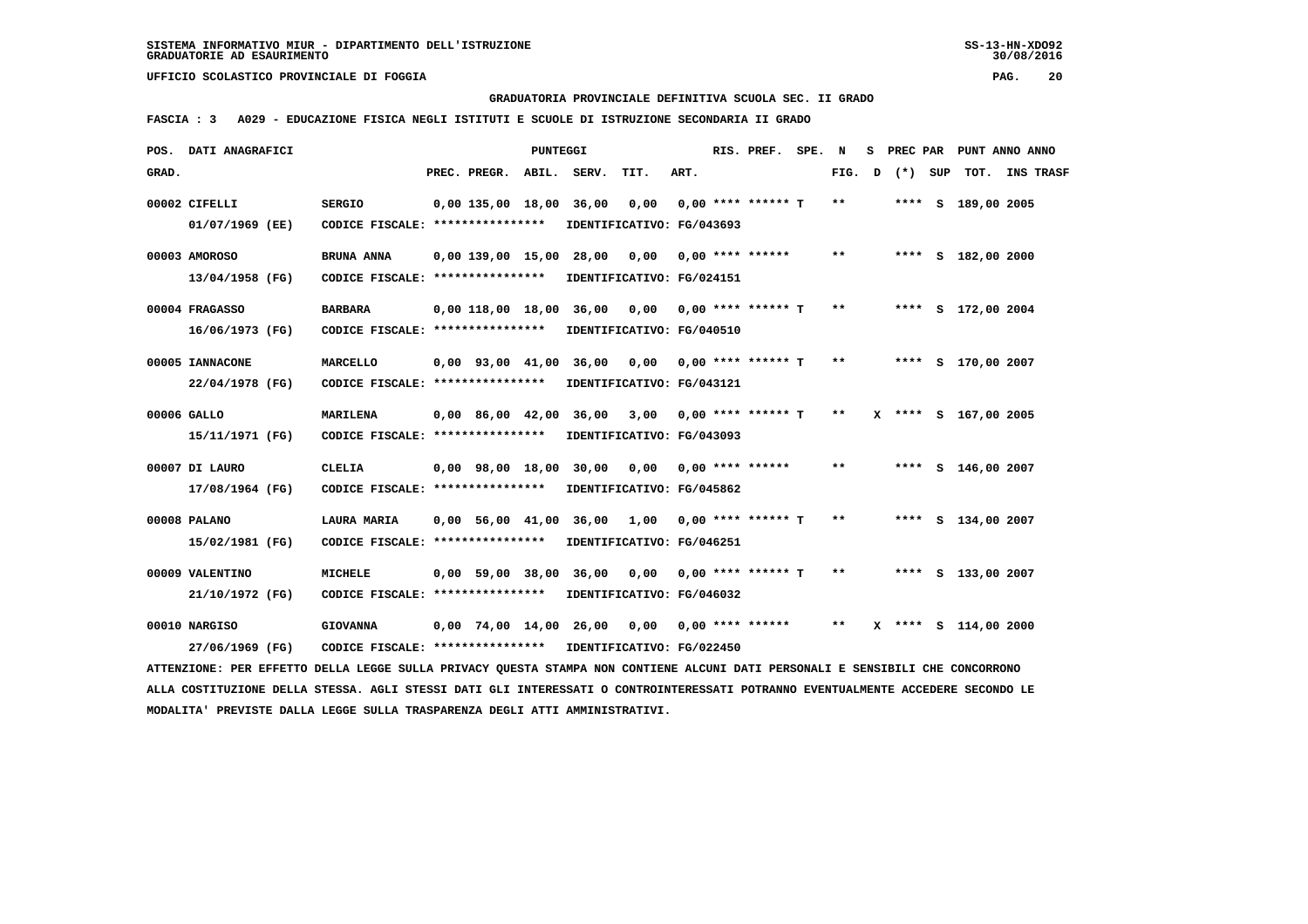**GRADUATORIA PROVINCIALE DEFINITIVA SCUOLA SEC. II GRADO**

 **FASCIA : 3 A029 - EDUCAZIONE FISICA NEGLI ISTITUTI E SCUOLE DI ISTRUZIONE SECONDARIA II GRADO**

| DATI ANAGRAFICI<br>POS.                                                                                                       |                                                      |      |                                | <b>PUNTEGGI</b> |                             |                                                      |      | RIS. PREF.                  | SPE. | N            | s | PREC PAR     |     |                    | PUNT ANNO ANNO |
|-------------------------------------------------------------------------------------------------------------------------------|------------------------------------------------------|------|--------------------------------|-----------------|-----------------------------|------------------------------------------------------|------|-----------------------------|------|--------------|---|--------------|-----|--------------------|----------------|
| GRAD.                                                                                                                         |                                                      |      | PREC. PREGR.                   |                 | ABIL. SERV.                 | TIT.                                                 | ART. |                             |      | FIG.         | D | $(*)$        | SUP |                    | TOT. INS TRASF |
| 00011 FORCELLA<br>25/05/1979 (FG)                                                                                             | <b>ROBERTA</b><br>CODICE FISCALE: ****************   |      | $0,00$ 39,00 42,00             |                 | 30,00                       | 0,00<br>IDENTIFICATIVO: FG/047418                    |      | $0.00$ **** ****** T        |      | $\star\star$ |   |              |     | **** S 111,00 2007 |                |
| 00012 NANNARONE<br>07/07/1977 (FG)                                                                                            | <b>GIUSEPPE</b><br>CODICE FISCALE: ****************  |      | $0.00 \quad 21.00 \quad 40.00$ |                 | 36,00                       | 3,00<br>IDENTIFICATIVO: FG/077577                    |      | 0,00 **** ****** T          |      | $***$        |   |              |     | **** S 100,00 2009 |                |
| 00013 CETTA<br>29/07/1978 (FG)                                                                                                | <b>ANTONIO</b><br>CODICE FISCALE: ****************   |      | $0,00$ 24,00 42,00             |                 | 0,00                        | IDENTIFICATIVO: FG/046981                            |      | $0,00$ $0,00$ **** ****** T |      | $**$         |   | $***$ S      |     | 66,00 2007         |                |
| 00014 GUERRAZZI<br>03/02/1966 (FG)                                                                                            | <b>GIOVANNI</b><br>CODICE FISCALE: ****************  |      |                                |                 | 0,00 38,00 15,00 12,00 0,00 | IDENTIFICATIVO: FG/023295                            |      | $0.00$ **** ****** T        |      | $***$        |   | **** S       |     | 65,00 2000         |                |
| 00015 CENTUORI<br>27/12/1981 (FG)                                                                                             | <b>MARIA</b><br>CODICE FISCALE: ****************     |      | $0,00 \quad 12,00 \quad 41,00$ |                 | 0,00                        | 9,00<br>IDENTIFICATIVO: FG/077359                    |      | $0.00$ **** ****** T        |      | $* *$        |   | **** S       |     | 62,00 2009         |                |
| 00016 DI LORENZO<br>08/02/1970 (AN)                                                                                           | MARIA LUISA<br>CODICE FISCALE: ****************      | 0,00 | 1,00 42,00                     |                 | 0,00                        | 0,00 0,00 **** ******<br>IDENTIFICATIVO: FG/046043   |      |                             |      | $* *$        |   | $X$ **** S   |     | 43,00 2007         |                |
| 00017 SPADACCINO<br>24/01/1966 (FG)                                                                                           | <b>STEFANIA</b><br>CODICE FISCALE: ****************  | 0,00 |                                | 9,00 18,00      | 0.00                        | 0,00<br>IDENTIFICATIVO: FG/043490                    |      | 0,00 **** ****** T          |      | $* *$        |   | $X$ **** $S$ |     | 27,00 2005         |                |
| 00018 MANCINI<br>22/04/1969 (FG)                                                                                              | <b>NICOLA</b><br>CODICE FISCALE: ****************    | 0,00 |                                | 9,00 18,00      | 0,00                        | 0,00<br>IDENTIFICATIVO: FG/077524                    |      | $0,00$ **** ****** T        |      | $* *$        |   | **** S       |     | 27,00 2009         |                |
| 00019 DI BARI<br>18/06/1981 (FG)                                                                                              | <b>LEONARDA</b><br>CODICE FISCALE: ***************** | 0,00 |                                | 8,00 18,00      | 0,00                        | 0,00 0,00 **** ****** T<br>IDENTIFICATIVO: FG/077435 |      |                             |      | $**$         |   | **** S       |     | 26,00 2009         |                |
| ATTENZIONE: PER EFFETTO DELLA LEGGE SULLA PRIVACY QUESTA STAMPA NON CONTIENE ALCUNI DATI PERSONALI E SENSIBILI CHE CONCORRONO |                                                      |      |                                |                 |                             |                                                      |      |                             |      |              |   |              |     |                    |                |

 **ALLA COSTITUZIONE DELLA STESSA. AGLI STESSI DATI GLI INTERESSATI O CONTROINTERESSATI POTRANNO EVENTUALMENTE ACCEDERE SECONDO LE MODALITA' PREVISTE DALLA LEGGE SULLA TRASPARENZA DEGLI ATTI AMMINISTRATIVI.**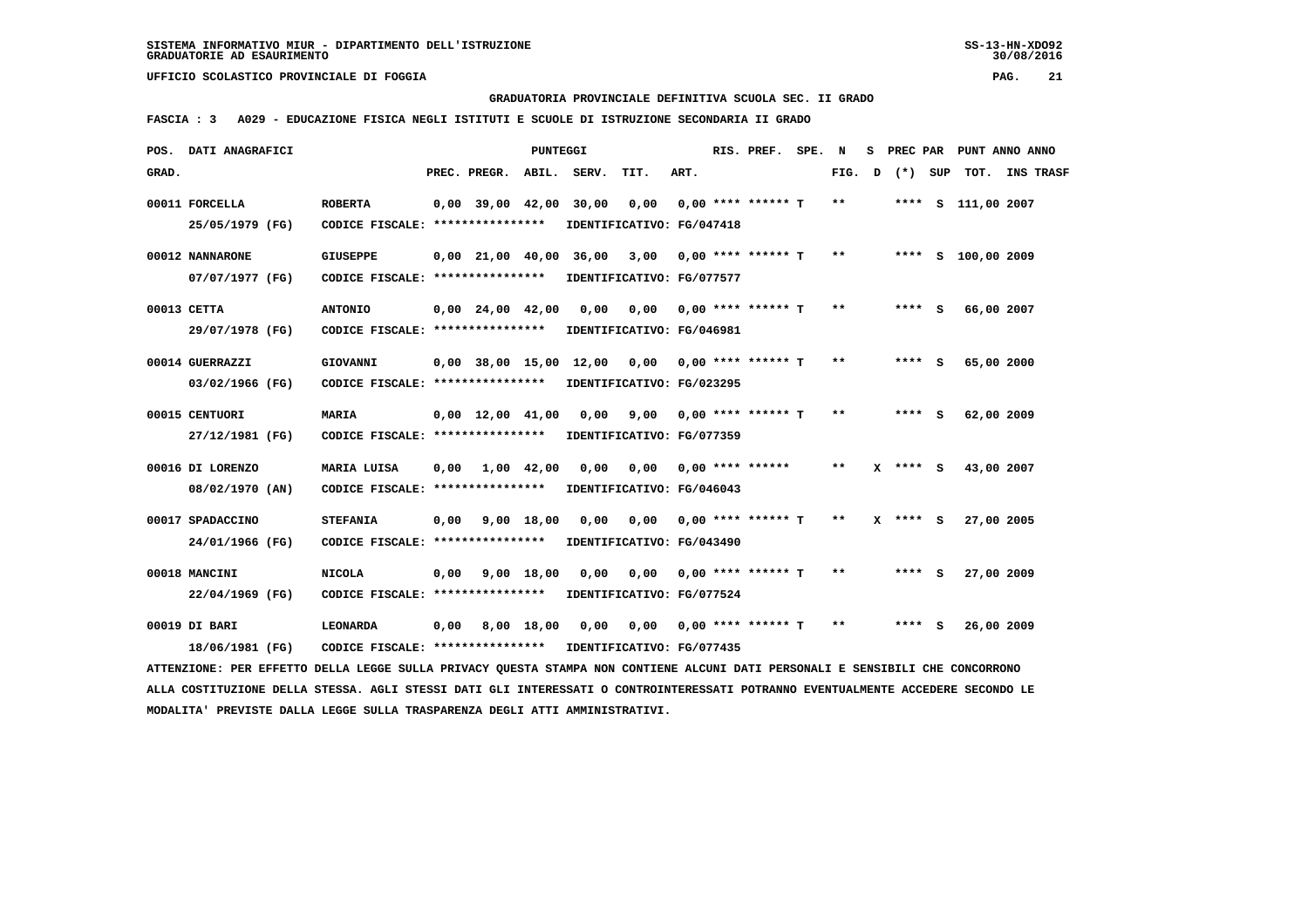**GRADUATORIA PROVINCIALE DEFINITIVA SCUOLA SEC. II GRADO**

 **FASCIA : 3 A029 - EDUCAZIONE FISICA NEGLI ISTITUTI E SCUOLE DI ISTRUZIONE SECONDARIA II GRADO**

| POS.  | DATI ANAGRAFICI |                                   |      |              | PUNTEGGI           |       |                           |      | RIS. PREF.           | SPE. N |        |   | S PREC PAR |         | PUNT ANNO ANNO |                  |  |
|-------|-----------------|-----------------------------------|------|--------------|--------------------|-------|---------------------------|------|----------------------|--------|--------|---|------------|---------|----------------|------------------|--|
| GRAD. |                 |                                   |      | PREC. PREGR. | ABIL.              | SERV. | TIT.                      | ART. |                      |        | FIG. D |   | $(* )$     | SUP     | тот.           | <b>INS TRASF</b> |  |
|       | 00020 CRUSO     | <b>AMELIA</b>                     | 0,00 | 6,00         | 18,00              | 0,00  | 0,00                      |      | $0.00$ **** ****** T |        | $* *$  |   |            | $***$ S | 24,00 2007     |                  |  |
|       | 29/01/1981 (FG) | CODICE FISCALE: ***************** |      |              |                    |       | IDENTIFICATIVO: FG/046007 |      |                      |        |        |   |            |         |                |                  |  |
|       | 00021 BERARDI   | <b>STEFANO</b>                    | 0,00 |              | 0,00 17,00         | 0,00  | 6,00                      |      | $0.00$ **** ****** T |        | $* *$  |   |            | $***$ S | 23,00 2007     |                  |  |
|       | 07/01/1972 (FG) | CODICE FISCALE: ***************** |      |              |                    |       | IDENTIFICATIVO: FG/046451 |      |                      |        |        |   |            |         |                |                  |  |
|       | 00022 ALTIERI   | <b>ANTONIO</b>                    | 0,00 |              | 6,00 16,00         | 0,00  | 0,00                      |      | $0,00$ **** ****** T |        | $* *$  | x | $***$ S    |         | 22,00 2007     |                  |  |
|       | 23/04/1975 (FG) | CODICE FISCALE: ****************  |      |              |                    |       | IDENTIFICATIVO: FG/039396 |      |                      |        |        |   |            |         |                |                  |  |
|       | 00023 MORRA     | AMATO MARCO                       | 0,00 |              | $0,00 \quad 12,00$ | 0,00  | 0,00                      |      | $0,00$ **** ******   |        | $**$   |   | ****       | s       | 12,00 2000     |                  |  |
|       | 19/02/1968 (FG) | CODICE FISCALE: ***************** |      |              |                    |       | IDENTIFICATIVO: FG/020472 |      |                      |        |        |   |            |         |                |                  |  |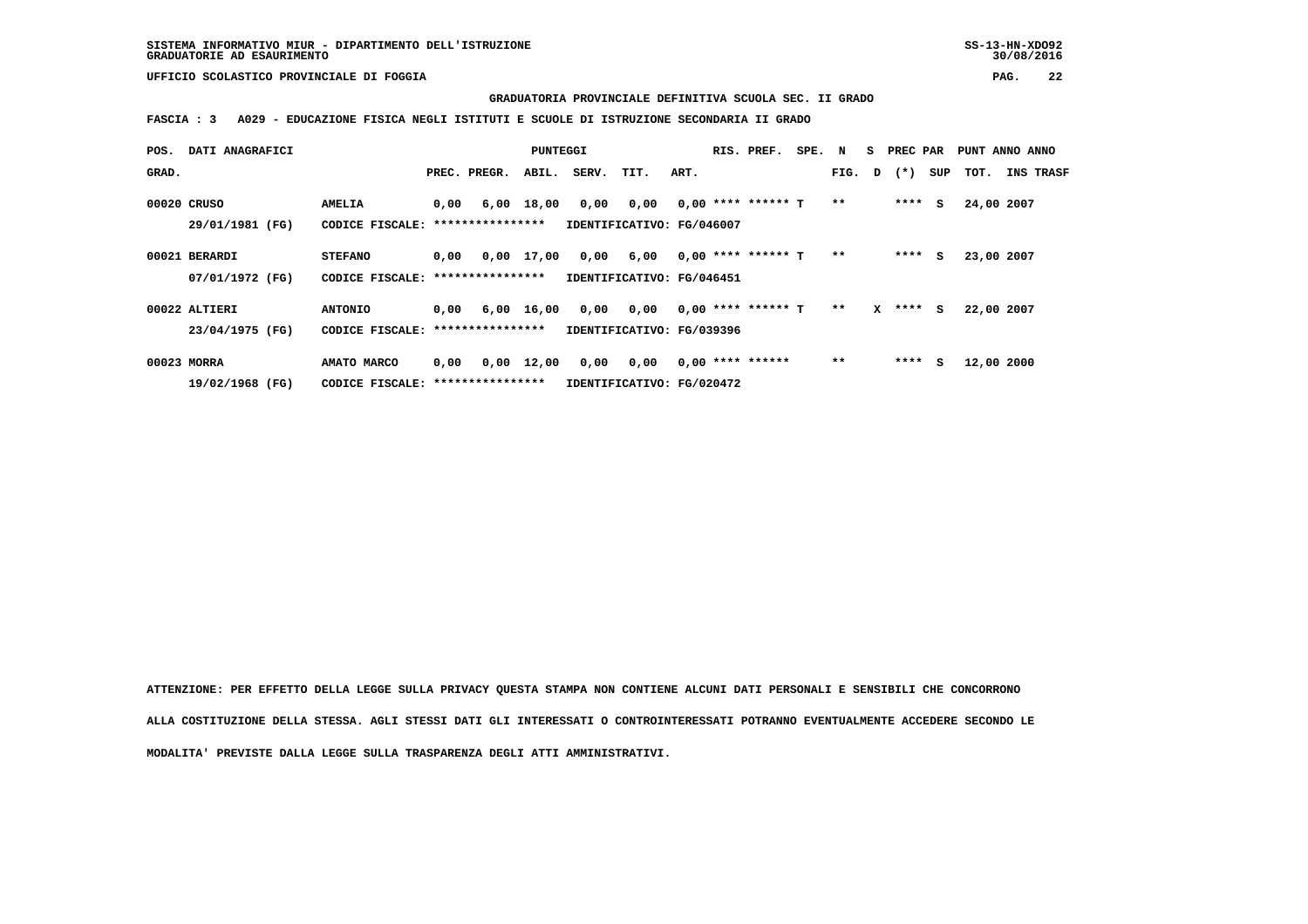**GRADUATORIA PROVINCIALE DEFINITIVA SCUOLA SEC. II GRADO**

 **FASCIA : 2 A031 - EDUCAZIONE MUSICALE NEGLI ISTITUTI DI ISTRUZIONE SECONDARIA DI II GRADO**

| <b>DATI ANAGRAFICI</b><br>POS. |                                  |       |                                      | PUNTEGGI |       |                           |      | RIS. PREF. | SPE. N |        | - S |        | PREC PAR PUNT ANNO ANNO |                  |
|--------------------------------|----------------------------------|-------|--------------------------------------|----------|-------|---------------------------|------|------------|--------|--------|-----|--------|-------------------------|------------------|
| GRAD.                          |                                  |       | PREC. PREGR. ABIL.                   |          | SERV. | TIT.                      | ART. |            |        | FIG. D |     | $(*)$  | SUP TOT.                | <b>INS TRASF</b> |
| 00001 SESTI                    | <b>ROSA AURORA</b>               | 24.00 | 0,00 0,00 0,00 0,00 0,00 **** ****** |          |       |                           |      |            |        | $* *$  |     | **** S | 24,00 2000              |                  |
| 11/07/1959 (FG)                | CODICE FISCALE: **************** |       |                                      |          |       | IDENTIFICATIVO: FG/003047 |      |            |        |        |     |        |                         |                  |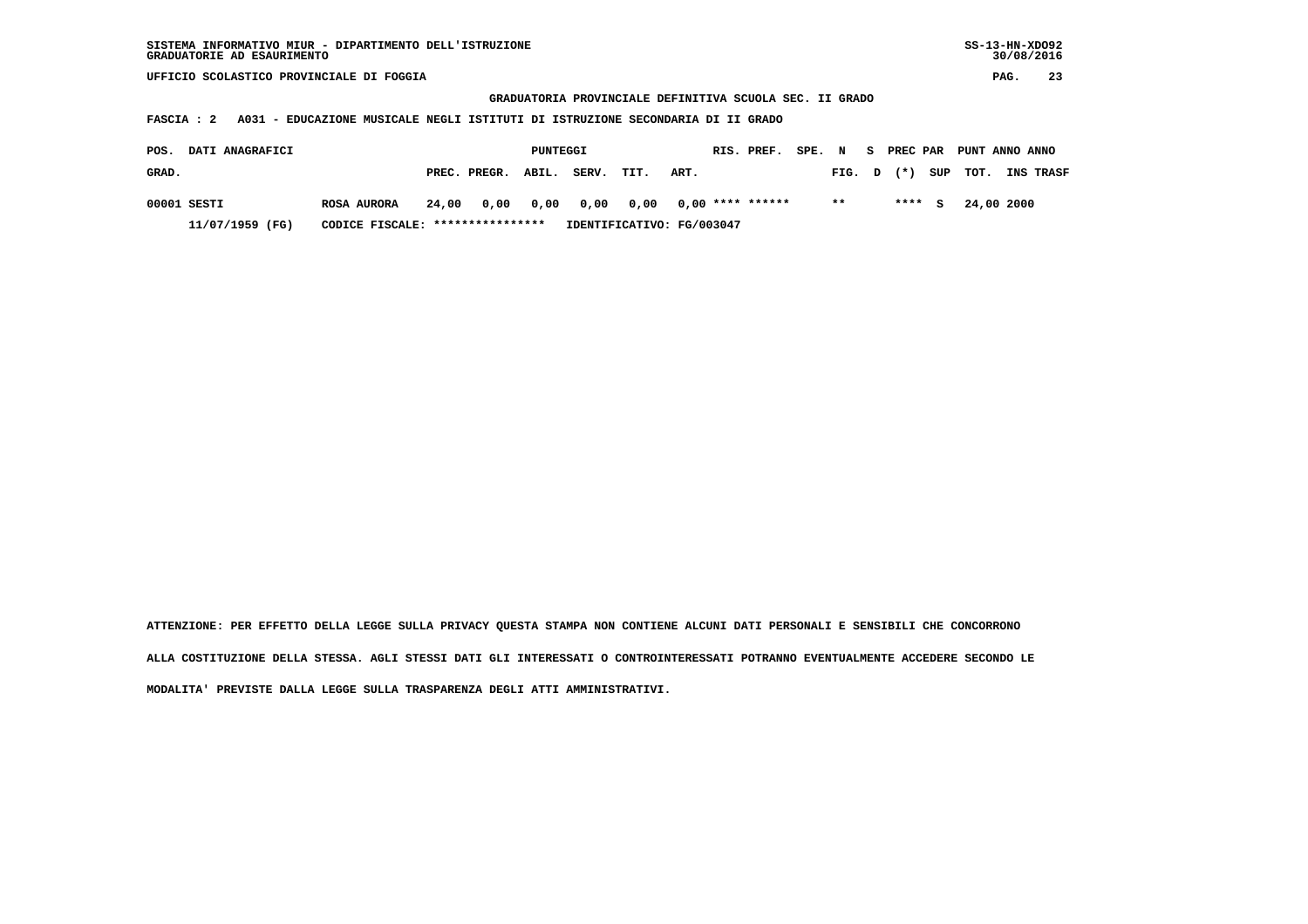**GRADUATORIA PROVINCIALE DEFINITIVA SCUOLA SEC. II GRADO**

 **FASCIA : 3 A031 - EDUCAZIONE MUSICALE NEGLI ISTITUTI DI ISTRUZIONE SECONDARIA DI II GRADO**

| POS.       | DATI ANAGRAFICI                                                                                                                 |                                                  |      |                                | <b>PUNTEGGI</b> |                           |                           |      | RIS. PREF. SPE.           | N            | s. | PREC PAR   | PUNT ANNO ANNO     |  |
|------------|---------------------------------------------------------------------------------------------------------------------------------|--------------------------------------------------|------|--------------------------------|-----------------|---------------------------|---------------------------|------|---------------------------|--------------|----|------------|--------------------|--|
| GRAD.      |                                                                                                                                 |                                                  |      | PREC. PREGR. ABIL. SERV.       |                 |                           | TIT.                      | ART. |                           | FIG.         | D  | (*) SUP    | TOT. INS TRASF     |  |
|            | 00002 MISCIO<br>02/10/1970 (FG)                                                                                                 | <b>MARIA</b><br>CODICE FISCALE: **************** |      | 0,00 127,00 16,00              |                 | 36,00 0,00                | IDENTIFICATIVO: FG/036255 |      | $0.00$ **** ****** T      | $***$        |    |            | **** S 179,00 2005 |  |
|            |                                                                                                                                 |                                                  |      |                                |                 |                           |                           |      |                           |              |    |            |                    |  |
|            | 00003 ROSITO                                                                                                                    | MICHELE ANTON                                    |      | 0,00 121,00 12,00 24,00        |                 |                           | 0,00                      |      | $0.00$ **** ******        | $\star\star$ |    |            | **** S 157,00 2005 |  |
|            | 12/06/1977 (FG)                                                                                                                 | CODICE FISCALE: *****************                |      |                                |                 |                           | IDENTIFICATIVO: FG/043230 |      |                           |              |    |            |                    |  |
|            | 00004 FRATTA                                                                                                                    | <b>IDA</b>                                       |      | $0,00$ 79,00 13,00             |                 | 0,00                      | 0,00 0,00 **** ******     |      |                           | $* *$        |    | **** S     | 92,00 2004 2004    |  |
|            | 28/03/1975 (CO)                                                                                                                 | CODICE FISCALE: ****************                 |      |                                |                 |                           | IDENTIFICATIVO: FG/040125 |      |                           |              |    |            |                    |  |
|            | 00005 BATTIANTE                                                                                                                 | <b>CARMELA</b>                                   | 0,00 |                                | 0.00 16.00      | 36,00                     | 0,00 0,00 **** ******     |      |                           | $\star\star$ |    | **** S     | 52,00 2003         |  |
|            | 16/09/1969 (FG)                                                                                                                 | CODICE FISCALE: ****************                 |      |                                |                 |                           | IDENTIFICATIVO: FG/039206 |      |                           |              |    |            |                    |  |
|            | 00006 CIAVARRELLA                                                                                                               | <b>ROSALBA</b>                                   |      | $0,00$ 30,00 16,00             |                 | 0,00                      | $3,00$ 0,00 **** ******   |      |                           | $* *$        |    | $***$ S    | 49,00 2007         |  |
|            | 24/12/1983 (FG)                                                                                                                 | CODICE FISCALE: *****************                |      |                                |                 |                           | IDENTIFICATIVO: FG/045844 |      |                           |              |    |            |                    |  |
|            | 00007 DEL VENTO                                                                                                                 | <b>STELLA</b>                                    |      | $0,00$ 24,00 16,00             |                 | 0,00                      | 3,00                      |      | $0,00$ **** ******        | $* *$        |    | **** S     | 43,00 2007         |  |
|            | 22/09/1982 (FG)                                                                                                                 | CODICE FISCALE: ****************                 |      |                                |                 |                           | IDENTIFICATIVO: FG/045866 |      |                           |              |    |            |                    |  |
|            | 00008 MONACO                                                                                                                    | <b>DOMENICO</b>                                  |      | $0,00 \quad 15,00 \quad 18,00$ |                 | 0,00                      |                           |      | $0,00$ $0,00$ **** ****** | $* *$        |    | $X$ **** S | 33,00 2007         |  |
|            | 23/06/1977 (FG)                                                                                                                 | CODICE FISCALE: ****************                 |      |                                |                 |                           | IDENTIFICATIVO: FG/045998 |      |                           |              |    |            |                    |  |
|            | 00009 ROSIELLO                                                                                                                  | VITTORIA                                         | 0,00 |                                | 9,00 16,00      | 0,00                      |                           |      | $0,00$ $0,00$ **** ****** | **           |    | **** S     | 25,00 2007         |  |
|            | 07/03/1969 (FG)                                                                                                                 | CODICE FISCALE: ****************                 |      |                                |                 |                           | IDENTIFICATIVO: FG/046646 |      |                           |              |    |            |                    |  |
| 00010 SICA |                                                                                                                                 | <b>SALVATORE</b>                                 | 0,00 |                                | 3,00 18,00      | 0.00                      | 0.00                      |      | $0.00$ **** ******        | **           |    | **** S     | 21,00 2007         |  |
|            | 27/07/1966 (BA)                                                                                                                 | CODICE FISCALE: *****************                |      |                                |                 | IDENTIFICATIVO: FG/046468 |                           |      |                           |              |    |            |                    |  |
|            | ATTENZIONE: PER EFFETTO DELLA LEGGE SULLA PRIVACY QUESTA STAMPA NON CONTIENE ALCUNI DATI PERSONALI E SENSIBILI CHE CONCORRONO   |                                                  |      |                                |                 |                           |                           |      |                           |              |    |            |                    |  |
|            | ALLA COSTITUZIONE DELLA STESSA. AGLI STESSI DATI GLI INTERESSATI O CONTROINTERESSATI POTRANNO EVENTUALMENTE ACCEDERE SECONDO LE |                                                  |      |                                |                 |                           |                           |      |                           |              |    |            |                    |  |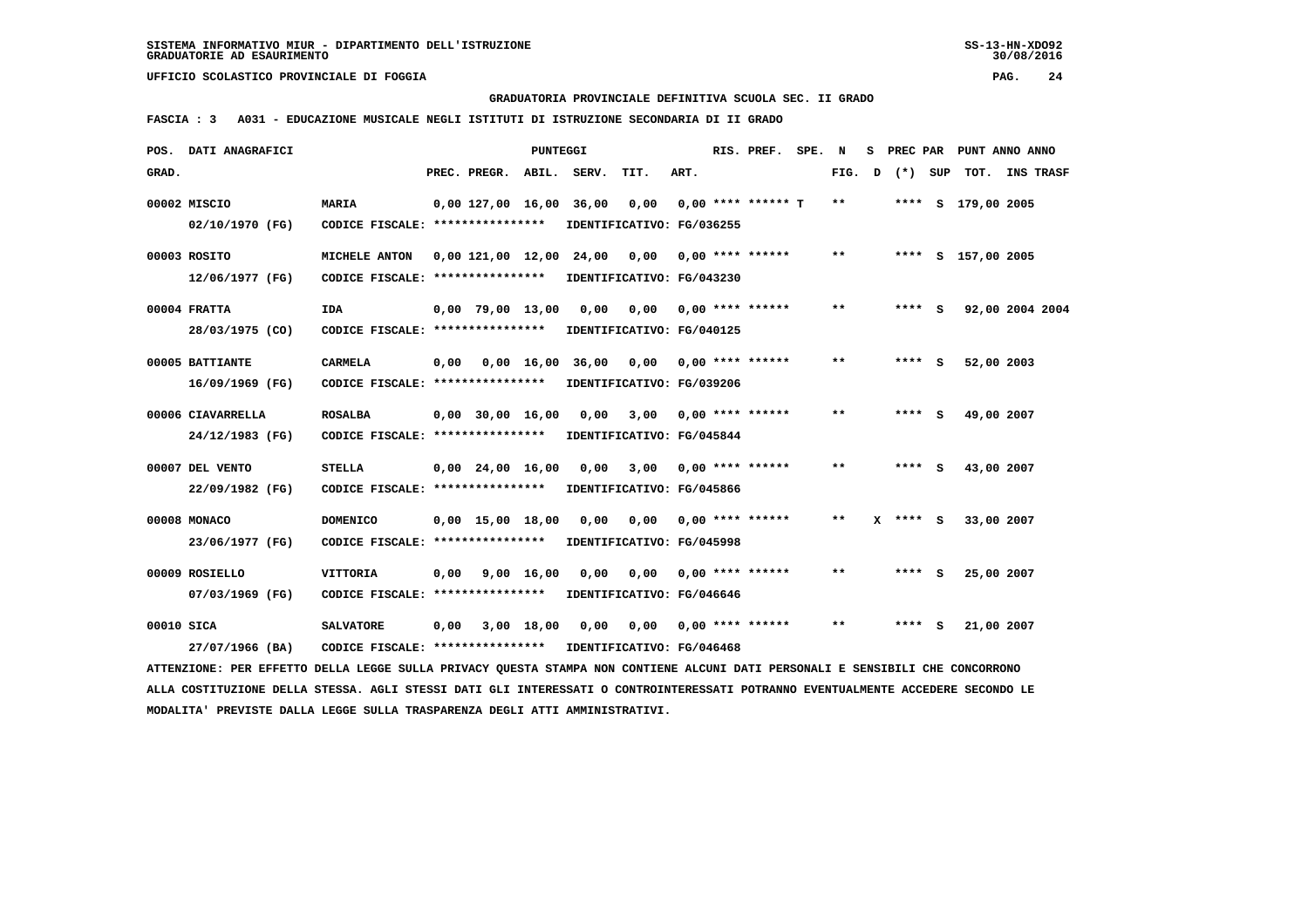**GRADUATORIA PROVINCIALE DEFINITIVA SCUOLA SEC. II GRADO**

 **FASCIA : 3 A031 - EDUCAZIONE MUSICALE NEGLI ISTITUTI DI ISTRUZIONE SECONDARIA DI II GRADO**

| POS.  | DATI ANAGRAFICI   |                                   |      |                                   | PUNTEGGI           |                           |                           |      | RIS. PREF.         | SPE. N |        | S. | PREC PAR  |     | PUNT ANNO ANNO |                  |
|-------|-------------------|-----------------------------------|------|-----------------------------------|--------------------|---------------------------|---------------------------|------|--------------------|--------|--------|----|-----------|-----|----------------|------------------|
| GRAD. |                   |                                   |      | PREC. PREGR.                      | ABIL.              | SERV.                     | TIT.                      | ART. |                    |        | FIG. D |    | $(\star)$ | SUP | тот.           | <b>INS TRASF</b> |
|       | 00011 SIMONETTI   | <b>COSTANZA</b>                   | 0,00 | 0,00                              | 18,00              | 0,00                      | 3,00                      |      | $0,00$ **** ****** |        | $* *$  |    | ****      | s   | 21,00 2009     |                  |
|       | 01/08/1983 (FG)   | CODICE FISCALE: ***************** |      |                                   |                    | IDENTIFICATIVO: FG/077507 |                           |      |                    |        |        |    |           |     |                |                  |
|       | 00012 COLUMPSI    | GIULIATIZIANA                     | 0,00 |                                   | 6,00 12,00         | 0,00                      | 0,00                      |      | $0.00$ **** ****** |        | $* *$  | x  | ****      | s   | 18,00 2007     |                  |
|       | 02/04/1977 (FG)   | CODICE FISCALE: ***************** |      |                                   |                    | IDENTIFICATIVO: FG/039189 |                           |      |                    |        |        |    |           |     |                |                  |
|       | 00013 DELLA VELLA | <b>VINCENZA</b>                   | 0.00 |                                   | $0,00 \quad 14,00$ | 0,00                      | 3,00                      |      | $0,00$ **** ****** |        | $**$   |    | ****      | s   | 17,00 2007     |                  |
|       | 11/10/1981 (FG)   | CODICE FISCALE: ****************  |      |                                   |                    | IDENTIFICATIVO: FG/045874 |                           |      |                    |        |        |    |           |     |                |                  |
|       | 00014 PROTA       | <b>DORA EMANUELA</b>              | 0,00 |                                   | $0,00$ 15,00       | 0,00                      | 0,00                      |      | $0,00$ **** ****** |        | $**$   |    | ****      | s   | 15,00 2007     |                  |
|       | 11/04/1979 (FG)   |                                   |      | CODICE FISCALE: ***************** |                    |                           | IDENTIFICATIVO: FG/046948 |      |                    |        |        |    |           |     |                |                  |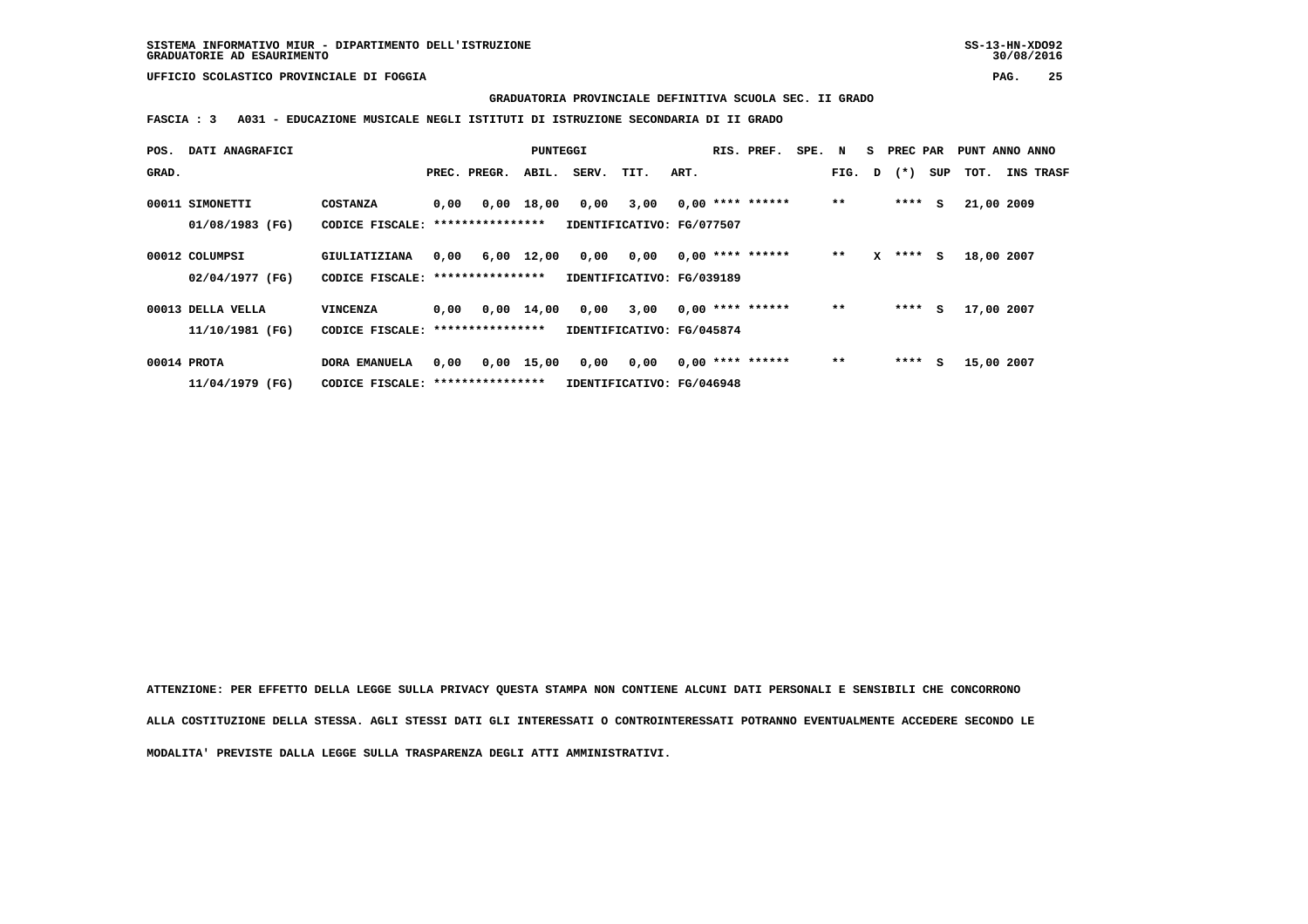| SISTEMA INFORMATIVO MIUR - DIPARTIMENTO DELL'ISTRUZIONE<br>GRADUATORIE AD ESAURIMENTO |                                   |                                |          |                                                         |                           |      |                    |        |       |    |          |     | $SS-13-HN-XDO92$ | 30/08/2016 |           |
|---------------------------------------------------------------------------------------|-----------------------------------|--------------------------------|----------|---------------------------------------------------------|---------------------------|------|--------------------|--------|-------|----|----------|-----|------------------|------------|-----------|
| UFFICIO SCOLASTICO PROVINCIALE DI FOGGIA                                              |                                   |                                |          |                                                         |                           |      |                    |        |       |    |          |     |                  | PAG.       | 26        |
|                                                                                       |                                   |                                |          | GRADUATORIA PROVINCIALE DEFINITIVA SCUOLA SEC. II GRADO |                           |      |                    |        |       |    |          |     |                  |            |           |
| A034 - ELETTRONICA<br>FASCIA : 3                                                      |                                   |                                |          |                                                         |                           |      |                    |        |       |    |          |     |                  |            |           |
| DATI ANAGRAFICI<br>POS.                                                               |                                   |                                | PUNTEGGI |                                                         |                           |      | RIS. PREF.         | SPE. N |       | S. | PREC PAR |     | PUNT ANNO ANNO   |            |           |
| GRAD.                                                                                 |                                   | PREC. PREGR.                   | ABIL.    | SERV.                                                   | TIT.                      | ART. |                    |        | FIG.  | D  | $(* )$   | SUP | TOT.             |            | INS TRASF |
| 00001 BONVINO                                                                         | <b>GIUSEPPE</b>                   | $0,00 \quad 18,00 \quad 42,00$ |          | 36,00                                                   | 6,00                      |      | $0,00$ **** ****** |        | $***$ | x  | ****     | s   | 102,00 2014 2014 |            |           |
| 02/02/1973 (BA)                                                                       | CODICE FISCALE: ***************** |                                |          |                                                         | IDENTIFICATIVO: FG/090191 |      |                    |        |       |    |          |     |                  |            |           |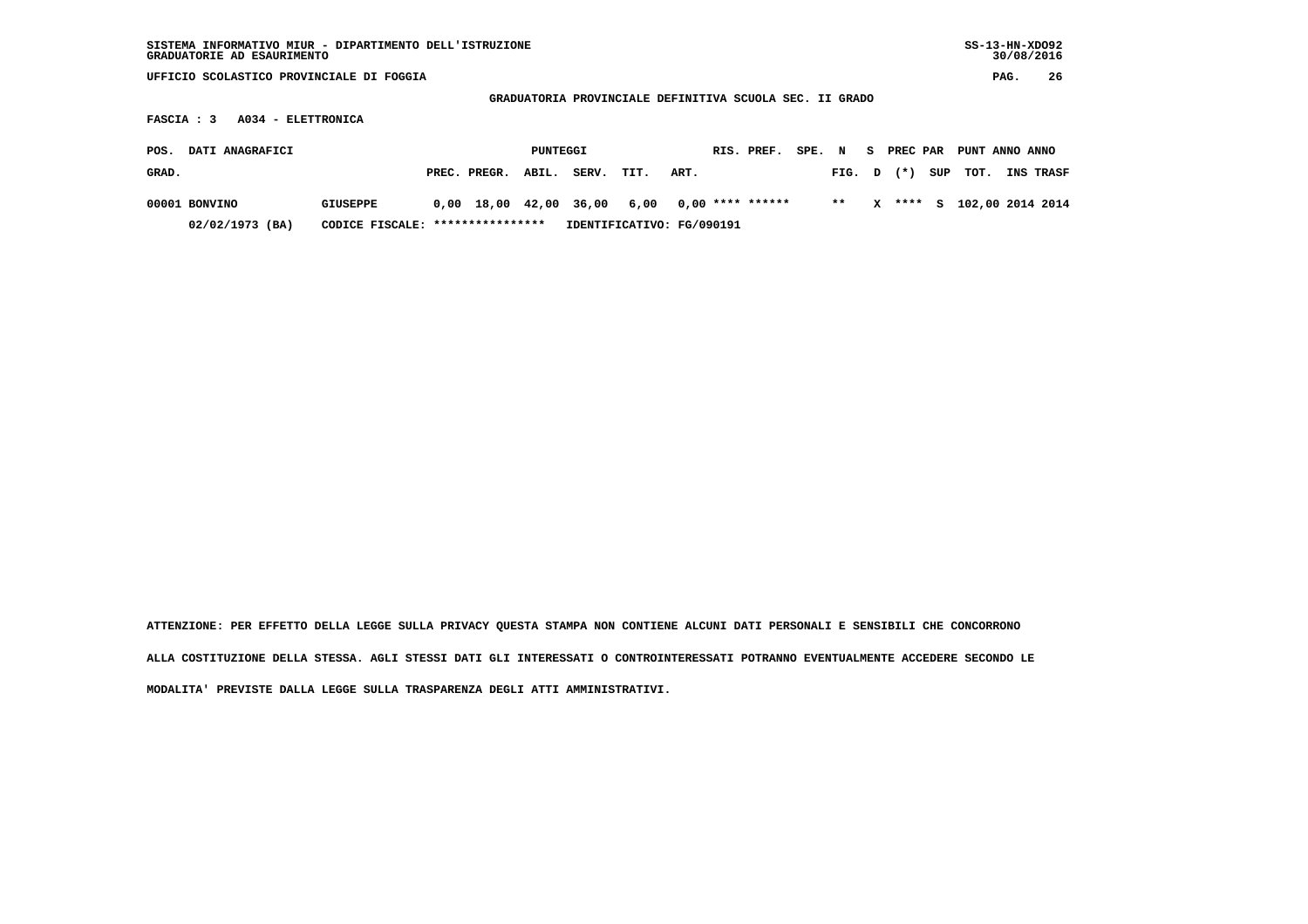**GRADUATORIA PROVINCIALE DEFINITIVA SCUOLA SEC. II GRADO**

 **FASCIA : 3 A036 - FILOSOFIA, PSICOLOGIA E SCIENZE DELL'EDUCAZIONE**

| POS.  | <b>DATI ANAGRAFICI</b> |                                   |                                                    | <b>PUNTEGGI</b> |             |                           |      | RIS. PREF.         | SPE. | N            | S PREC PAR |     | PUNT ANNO ANNO     |           |
|-------|------------------------|-----------------------------------|----------------------------------------------------|-----------------|-------------|---------------------------|------|--------------------|------|--------------|------------|-----|--------------------|-----------|
| GRAD. |                        |                                   | PREC. PREGR.                                       |                 | ABIL. SERV. | TIT.                      | ART. |                    |      | FIG.         | D (*)      | SUP | тот.               | INS TRASF |
|       | 00001 GORGOGLIONE      | CARMELA                           | $0,00$ 183,00 13,00 36,00 0,00 0,00 **** ******    |                 |             |                           |      |                    |      | $***$        | ****       |     | S 232,00 2000      |           |
|       | 14/08/1960 (FG)        | CODICE FISCALE:                   | ****************                                   |                 |             | IDENTIFICATIVO: FG/020880 |      |                    |      |              |            |     |                    |           |
|       | 00002 MANCINI          | <b>SALVATORE</b>                  | $0,00$ 144,00 15,00 36,00 0,00 0,00 **** ****** ** |                 |             |                           |      |                    |      |              | $X$ ****   |     | S 195,00 2000      |           |
|       | 14/03/1959 (FG)        | CODICE FISCALE:                   | ****************                                   |                 |             | IDENTIFICATIVO: FG/021997 |      |                    |      |              |            |     |                    |           |
|       | 00003 PIACQUADIO       | <b>ANTONIETTA</b>                 | $0,00$ 76,00 42,00 36,00 0,00 0,00 **** ****** T   |                 |             |                           |      |                    |      | $\star\star$ | ****       |     | s 154,00 2011 2011 |           |
|       | 27/04/1968 (FG)        | CODICE FISCALE: ****************  |                                                    |                 |             | IDENTIFICATIVO: FG/082393 |      |                    |      |              |            |     |                    |           |
|       | 00004 CRESCENZI        | <b>DANIELA</b>                    | $0,00$ 70,00 41,00 36,00 1,00 0,00 **** ****** T   |                 |             |                           |      |                    |      | $* *$        | ****       | S.  | 148,00 2007        |           |
|       | 01/10/1980 (FG)        | CODICE FISCALE: ****************  |                                                    |                 |             | IDENTIFICATIVO: FG/047132 |      |                    |      |              |            |     |                    |           |
|       | 00005 GIAMPIETRO       | <b>ASSUNTA</b>                    | 0,00 32,00 18,00                                   |                 | 0,00 0,00   |                           |      | $0.00$ **** ****** |      | $***$        | ****       | - S | 50,00 2000         |           |
|       | 28/09/1951 (FG)        | CODICE FISCALE: ***************** |                                                    |                 |             | IDENTIFICATIVO: FG/023770 |      |                    |      |              |            |     |                    |           |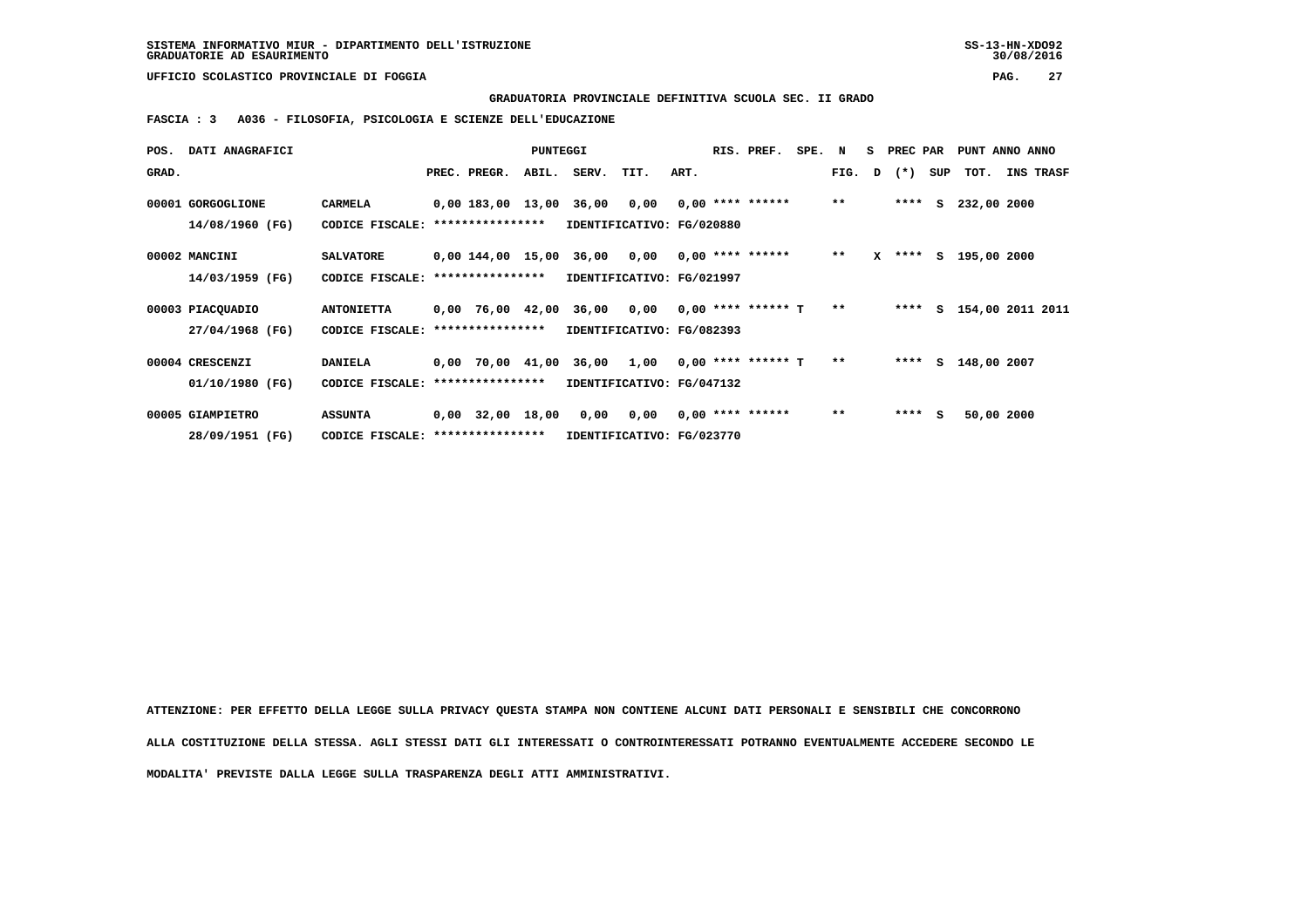**GRADUATORIA PROVINCIALE DEFINITIVA SCUOLA SEC. II GRADO**

 **FASCIA : 3 A037 - FILOSOFIA E STORIA**

|       | POS. DATI ANAGRAFICI |                                  |      |                                | <b>PUNTEGGI</b> |             |                                        |      | RIS. PREF.           | SPE. | N     | s | <b>PREC PAR</b> | PUNT ANNO ANNO       |                  |
|-------|----------------------|----------------------------------|------|--------------------------------|-----------------|-------------|----------------------------------------|------|----------------------|------|-------|---|-----------------|----------------------|------------------|
| GRAD. |                      |                                  |      | PREC. PREGR.                   |                 | ABIL. SERV. | TIT.                                   | ART. |                      |      | FIG.  | D | (*) SUP         | тот.                 | <b>INS TRASF</b> |
|       | 00001 GIANNELLI      | <b>GRAZIA</b>                    |      | $0.00$ 70.00 42.00             |                 | 36,00       | 0,00                                   |      | $0.00$ **** ****** T |      | $***$ |   |                 | X **** S 148,00 2007 |                  |
|       | 07/03/1979 (FG)      | CODICE FISCALE: **************** |      |                                |                 |             | IDENTIFICATIVO: FG/046915              |      |                      |      |       |   |                 |                      |                  |
|       | 00002 LORUSSO        | RITA MARIA                       |      | $0.00$ 70.00 42.00             |                 | 36,00       | 0,00                                   |      | $0.00$ **** ****** T |      | **    |   | ****            | S 148,00 2007        |                  |
|       | 24/12/1975 (FG)      | CODICE FISCALE: **************** |      |                                |                 |             | IDENTIFICATIVO: FG/045922              |      |                      |      |       |   |                 |                      |                  |
|       | 00003 GIAMPIETRO     | <b>ASSUNTA</b>                   |      | $0,00$ 86,00 18,00             |                 | 32,00       | 0,00                                   |      | $0.00$ **** ******   |      | $* *$ |   |                 | **** S 136,00 2000   |                  |
|       | 28/09/1951 (FG)      | CODICE FISCALE: **************** |      |                                |                 |             | IDENTIFICATIVO: FG/023770              |      |                      |      |       |   |                 |                      |                  |
|       | 00004 DI CANIO       | <b>ROBERTA</b>                   |      |                                |                 |             | 0,00 18,00 42,00 18,00 3,00            |      | $0.00$ **** ****** T |      | $***$ |   | $X$ **** S      | 81,00 2014 2014      |                  |
|       | 09/09/1981 (BA)      | CODICE FISCALE: **************** |      |                                |                 |             | IDENTIFICATIVO: FG/086923              |      |                      |      |       |   |                 |                      |                  |
|       | 00005 LOIACONO       | <b>BARBARA</b>                   |      | $0.00$ $25.00$ $41.00$ $12.00$ |                 |             | 0.00                                   |      | $0.00$ **** ****** T |      | $***$ |   | $***$ S         | 78,00 2007           |                  |
|       | 22/08/1977 (FG)      | CODICE FISCALE: **************** |      |                                |                 |             | IDENTIFICATIVO: FG/046420              |      |                      |      |       |   |                 |                      |                  |
|       | 00006 GORGOGLIONE    | <b>CARMELA</b>                   |      | $0,00$ 37,00 13,00             |                 | 0,00        | 0,00                                   |      | $0.00$ **** ******   |      | **    |   | $***$ S         | 50,00 2000           |                  |
|       | 14/08/1960 (FG)      | CODICE FISCALE: **************** |      |                                |                 |             | IDENTIFICATIVO: FG/020880              |      |                      |      |       |   |                 |                      |                  |
|       | 00007 DE GIOVINE     | <b>MARTA STELLA</b>              |      | $0.00$ 19.00 18.00             |                 |             | $0,00$ $0,00$ $0,00$ $***$ **** ****** |      |                      |      | $***$ |   | $X$ **** S      | 37,00 2007           |                  |
|       | 07/06/1979 (FG)      | CODICE FISCALE: **************** |      |                                |                 |             | IDENTIFICATIVO: FG/045860              |      |                      |      |       |   |                 |                      |                  |
|       | 00008 PIACQUADIO     | <b>ANTONIETTA</b>                | 0,00 |                                | $9,00$ 17,00    | 0.00        | 0,00                                   |      | $0.00$ **** ****** T |      | **    |   | $***$ S         | 26,00 2011 2011      |                  |
|       | 27/04/1968 (FG)      | CODICE FISCALE: **************** |      |                                |                 |             | IDENTIFICATIVO: FG/082393              |      |                      |      |       |   |                 |                      |                  |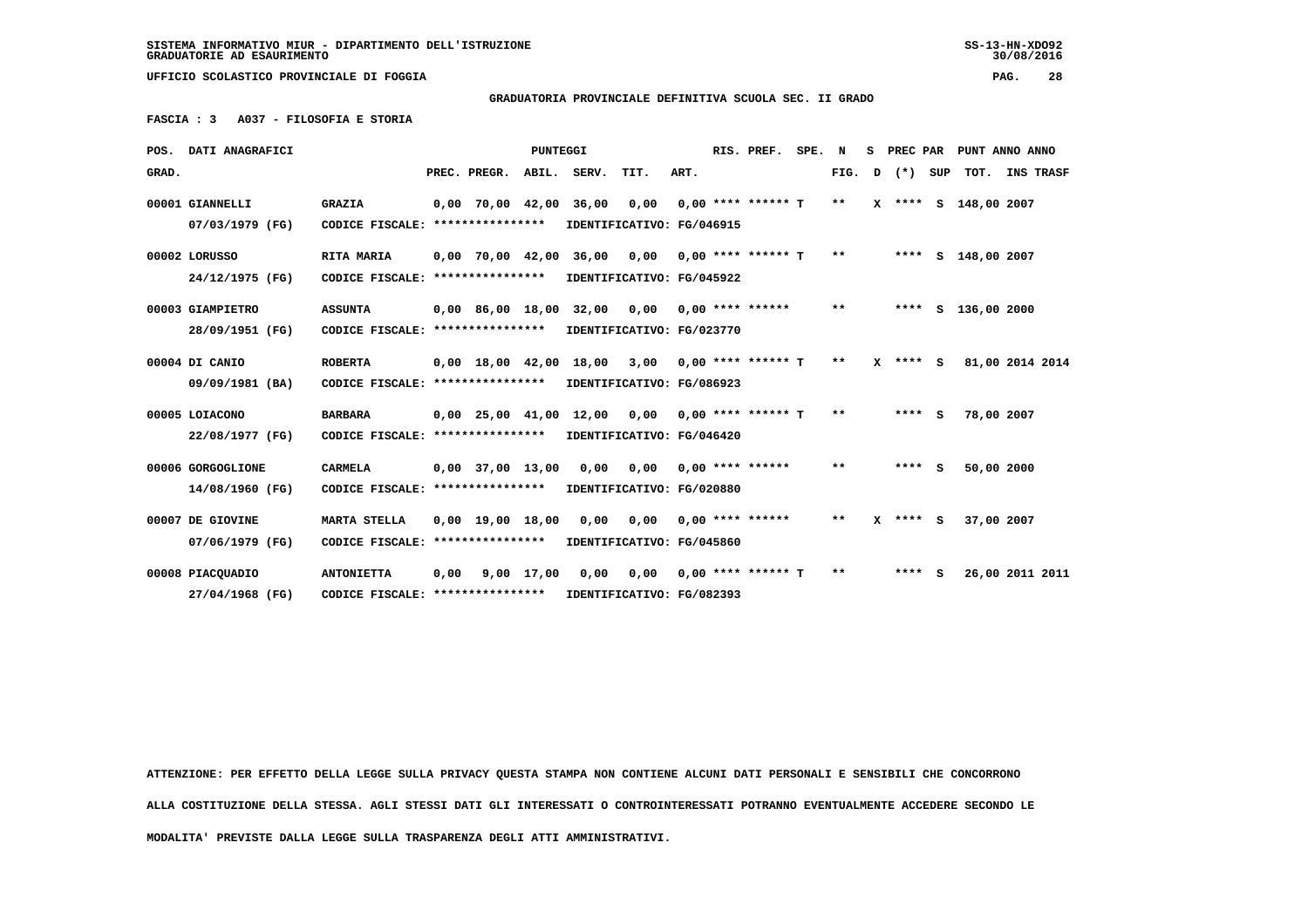**GRADUATORIA PROVINCIALE DEFINITIVA SCUOLA SEC. II GRADO**

 **FASCIA : 3 A038 - FISICA**

| POS.  | DATI ANAGRAFICI   |                                   |      |                        | PUNTEGGI   |       |                           |      | RIS. PREF.           | SPE. | N            | S. | PREC PAR     |     | PUNT ANNO ANNO  |           |  |
|-------|-------------------|-----------------------------------|------|------------------------|------------|-------|---------------------------|------|----------------------|------|--------------|----|--------------|-----|-----------------|-----------|--|
| GRAD. |                   |                                   |      | PREC. PREGR.           | ABIL.      | SERV. | TIT.                      | ART. |                      |      | FIG.         | D  | $(*)$        | SUP | TOT.            | INS TRASF |  |
|       | 00001 GRILLI      | MICHELE                           |      | $0,00$ $21,00$ $14,00$ |            | 0,00  | 0,00                      |      | $0,00$ **** ******   |      | $\star\star$ |    | ****         | s   | 35,00 2000      |           |  |
|       | 16/11/1952 (FG)   | CODICE FISCALE:                   |      | ****************       |            |       | IDENTIFICATIVO: FG/020604 |      |                      |      |              |    |              |     |                 |           |  |
|       | 00002 LABBATE     | <b>RODOLFO</b>                    |      | $0,00$ 17,00 13,00     |            | 0,00  | 0,00                      |      | $0.00$ **** ******   |      | $\star\star$ |    | $X$ **** S   |     | 30,00 2000      |           |  |
|       | 13/02/1959 (FG)   | CODICE FISCALE:                   |      | ****************       |            |       | IDENTIFICATIVO: FG/020290 |      |                      |      |              |    |              |     |                 |           |  |
|       | 00003 BONVINO     | GIUSEPPE                          | 0,00 |                        | 6,00 16,00 | 0,00  | 6,00                      |      | $0.00$ **** ******   |      | $* *$        |    | $X$ **** $S$ |     | 28,00 2014 2014 |           |  |
|       | 02/02/1973 (BA)   | CODICE FISCALE: ****************  |      |                        |            |       | IDENTIFICATIVO: FG/090191 |      |                      |      |              |    |              |     |                 |           |  |
|       | 00004 PICCHINENNA | MARIA DOLORES                     | 0.00 |                        | 6,00 16,00 | 0,00  | 4,00                      |      | $0.00$ **** ****** T |      | $* *$        |    | $***$ S      |     | 26,00 2007      |           |  |
|       | 15/07/1968 (FG)   | CODICE FISCALE:                   |      | ****************       |            |       | IDENTIFICATIVO: FG/043620 |      |                      |      |              |    |              |     |                 |           |  |
|       | 00005 PADOVANO    | <b>MARCO</b>                      | 0,00 |                        | 9,00 16,00 |       | 0,00 0,00                 |      | $0.00$ **** ******   |      | $\star\star$ |    | $***$ S      |     | 25,00 2007      |           |  |
|       | 24/04/1977 (FG)   | CODICE FISCALE:                   |      | ****************       |            |       | IDENTIFICATIVO: FG/046665 |      |                      |      |              |    |              |     |                 |           |  |
|       | 00006 GALULLO     | <b>MICHAELE</b>                   | 0,00 |                        | 0,00 18,00 | 0,00  | 0,00                      |      | $0,00$ **** ******   |      | $\star\star$ |    | $***$ S      |     | 18,00 2007      |           |  |
|       | 18/03/1977 (FG)   | CODICE FISCALE: ***************** |      |                        |            |       | IDENTIFICATIVO: FG/046355 |      |                      |      |              |    |              |     |                 |           |  |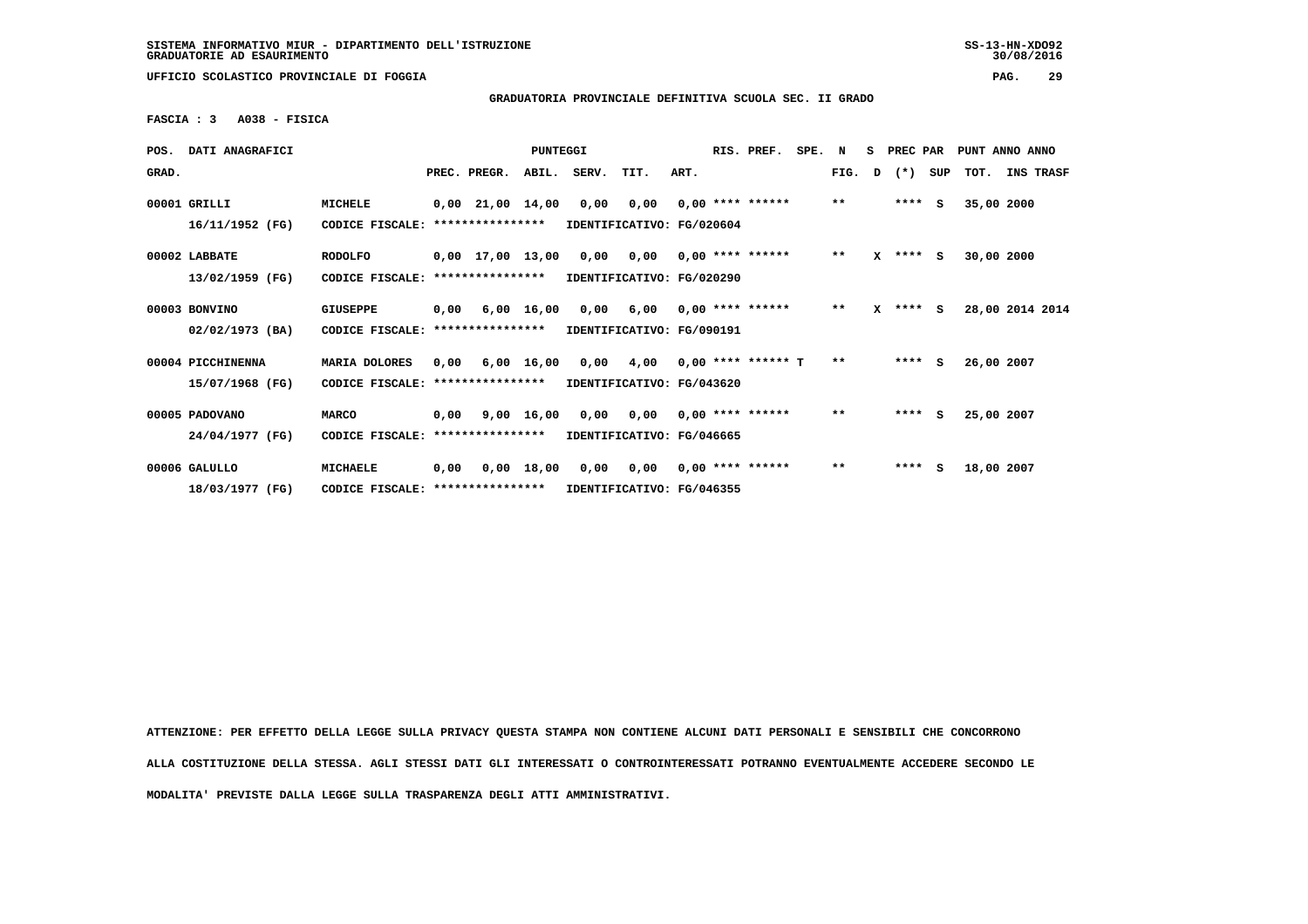| SISTEMA INFORMATIVO MIUR - DIPARTIMENTO DELL'ISTRUZIONE<br>GRADUATORIE AD ESAURIMENTO |                       |                           |                                                         |                         | $SS-13-HN-XDO92$<br>30/08/2016 |
|---------------------------------------------------------------------------------------|-----------------------|---------------------------|---------------------------------------------------------|-------------------------|--------------------------------|
| UFFICIO SCOLASTICO PROVINCIALE DI FOGGIA                                              |                       |                           |                                                         |                         | 30<br>PAG.                     |
|                                                                                       |                       |                           | GRADUATORIA PROVINCIALE DEFINITIVA SCUOLA SEC. II GRADO |                         |                                |
| A039 - GEOGRAFIA<br>FASCIA : 3                                                        |                       |                           |                                                         |                         |                                |
| DATI ANAGRAFICI<br>POS.                                                               |                       | PUNTEGGI                  | RIS. PREF.<br>SPE. N                                    | PREC PAR<br>S.          | PUNT ANNO ANNO                 |
|                                                                                       |                       |                           |                                                         |                         |                                |
| GRAD.                                                                                 | PREC. PREGR.<br>ABIL. | SERV.<br>TIT.             | ART.                                                    | SUP<br>$(* )$<br>FIG. D | TOT.<br>INS TRASF              |
| 00001 SCHIRALDI<br><b>PIO</b>                                                         | 0,00 40,00 14,00      | 0,00<br>0,00              | $0,00$ **** ******                                      | $* *$<br>****<br>S.     | 54,00 2000                     |
| 08/12/1971 (FG)<br>CODICE FISCALE:                                                    | ****************      | IDENTIFICATIVO: FG/022099 |                                                         |                         |                                |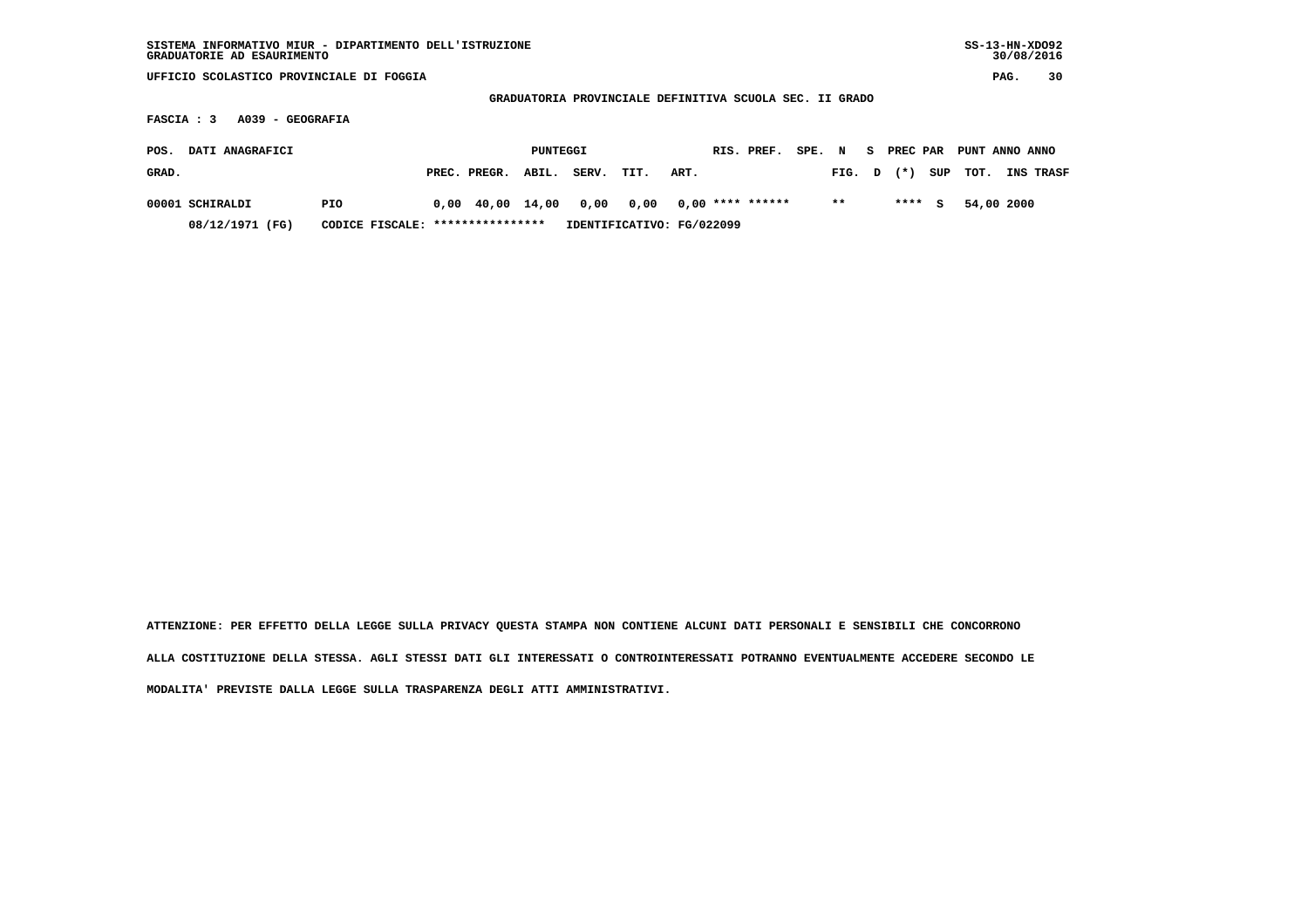**GRADUATORIA PROVINCIALE DEFINITIVA SCUOLA SEC. II GRADO**

 **FASCIA : 3 A042 - INFORMATICA**

| POS.  | DATI ANAGRAFICI                     |                                   |      |                                | PUNTEGGI       |       |                                   |      | RIS. PREF.           | SPE. N |       | S. | PREC PAR |     |            | PUNT ANNO ANNO   |  |
|-------|-------------------------------------|-----------------------------------|------|--------------------------------|----------------|-------|-----------------------------------|------|----------------------|--------|-------|----|----------|-----|------------|------------------|--|
| GRAD. |                                     |                                   |      | PREC. PREGR.                   | ABIL.          | SERV. | TIT.                              | ART. |                      |        | FIG.  | D  | $(*)$    | SUP | тот.       | <b>INS TRASF</b> |  |
|       | 00001 LOTRECCHIO<br>10/07/1970 (FG) | <b>GIACOMO</b><br>CODICE FISCALE: | 0,00 | ****************               | $6,00$ $42,00$ | 0,00  | 3,00<br>IDENTIFICATIVO: FG/077386 |      | $0,00$ **** ******   |        | $***$ |    | ****     | - S | 51,00 2009 |                  |  |
|       | 00002 GUERRA                        | <b>ANTONIETTA</b>                 | 0,00 |                                | 1,00 42,00     | 0,00  | 0,00                              |      | $0.00$ **** ******   |        | $***$ | x  | ****     |     | 43,00 2009 |                  |  |
|       | 18/03/1972 (FG)                     | CODICE FISCALE:                   |      | ****************               |                |       | IDENTIFICATIVO: FG/077382         |      |                      |        |       |    |          |     |            |                  |  |
|       | 00003 CASAMASSIMA                   | MICHELE                           | 0,00 |                                | $0,00$ 40,00   | 0,00  | 0,00                              |      | $0.00$ **** ****** T |        | $**$  |    | ****     | S.  | 40,00 2014 |                  |  |
| т     | 24/08/1971 (FG)                     | CODICE FISCALE:                   |      | ****************               |                |       | IDENTIFICATIVO: FG/077347         |      |                      |        |       |    |          |     |            |                  |  |
|       | 00004 GRILLI                        | <b>MICHELE</b>                    |      | $0,00$ 19,00 17,00             |                | 0,00  | 0,00                              |      | $0.00$ **** ******   |        | $***$ |    | $***$ S  |     | 36,00 2007 |                  |  |
|       | 16/11/1952 (FG)                     | CODICE FISCALE:                   |      | ****************               |                |       | IDENTIFICATIVO: FG/020604         |      |                      |        |       |    |          |     |            |                  |  |
|       | 00005 OLIVIERI                      | LUIGI                             | 0,00 |                                |                | 0,00  | 0,00                              |      | $0,00$ **** ******   |        | $* *$ |    | ****     | s   | 17,00 2014 |                  |  |
| т     | 15/09/1973 (FG)                     | CODICE FISCALE:                   |      | 0,00 17,00<br>**************** |                |       | IDENTIFICATIVO: FG/039026         |      |                      |        |       |    |          |     |            |                  |  |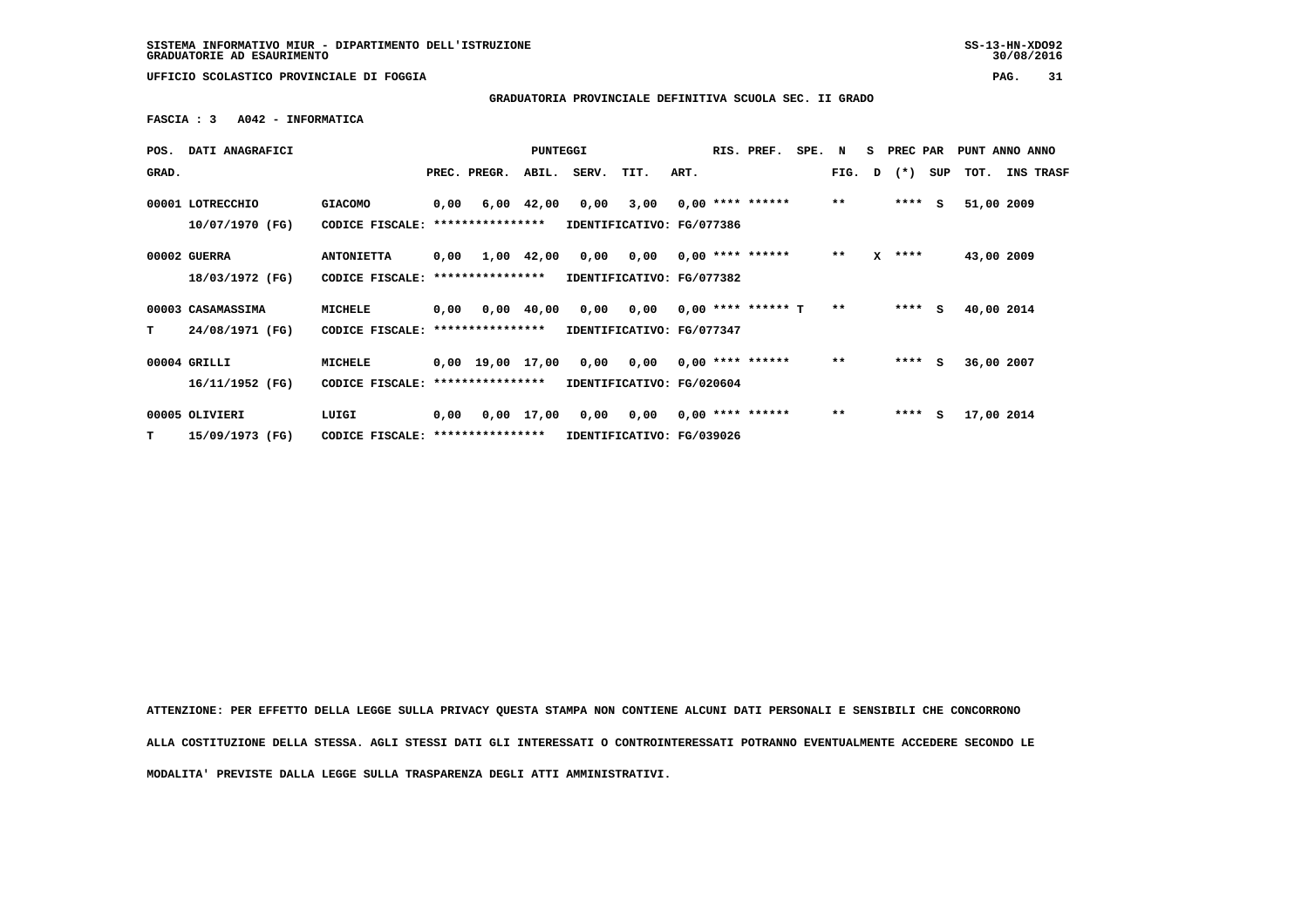$30/08/2016$ 

 **UFFICIO SCOLASTICO PROVINCIALE DI FOGGIA PAG. 32**

# **GRADUATORIA PROVINCIALE DEFINITIVA SCUOLA SEC. II GRADO**

 **FASCIA : 3 A047 - MATEMATICA**

|       | POS. DATI ANAGRAFICI                                                                                                            |                                                            |      |                                | PUNTEGGI           |                        |                              |      | RIS. PREF. SPE. N     |              |            | S PREC PAR PUNT ANNO ANNO |  |
|-------|---------------------------------------------------------------------------------------------------------------------------------|------------------------------------------------------------|------|--------------------------------|--------------------|------------------------|------------------------------|------|-----------------------|--------------|------------|---------------------------|--|
| GRAD. |                                                                                                                                 |                                                            |      | PREC. PREGR.                   |                    | ABIL. SERV.            | TIT.                         | ART. |                       | FIG. D       | (*) SUP    | TOT. INS TRASF            |  |
|       | 00001 LEONE                                                                                                                     | <b>GIUSEPPE</b>                                            |      | 0,00 104,00 15,00 36,00        |                    |                        | 3,00                         |      | $0,00$ **** ******    | $\star\star$ |            | **** S 158,00 2007        |  |
|       | 28/10/1973 (FG)                                                                                                                 | CODICE FISCALE: ****************                           |      |                                |                    |                        | IDENTIFICATIVO: FG/046085    |      |                       |              |            |                           |  |
|       | 00002 PICCHINENNA                                                                                                               | MARIA DOLORES                                              |      |                                |                    | 0,00 77,00 40,00 36,00 | 4,00                         |      | 0,00 **** ****** T    | $* *$        |            | **** S 157,00 2007        |  |
|       | 15/07/1968 (FG)                                                                                                                 | CODICE FISCALE: *****************                          |      |                                |                    |                        | IDENTIFICATIVO: FG/043620    |      |                       |              |            |                           |  |
|       | 00003 RUSSO                                                                                                                     | <b>MICHELE</b>                                             |      | $0,00$ 79,00 13,00             |                    | 0,00                   |                              |      |                       | $***$        | $X$ ****   | 92,00 2002                |  |
|       | 13/08/1971 (FG)                                                                                                                 | CODICE FISCALE: ****************                           |      |                                |                    |                        | IDENTIFICATIVO: FG/035794    |      |                       |              |            |                           |  |
|       | 00004 SETTANNI                                                                                                                  | <b>GIUSEPPE</b>                                            |      | $0,00$ 33,00 16,00 24,00       |                    |                        | 0,00                         |      | 0,00 **** ******      | $* *$        | **** S     | 73,00 2007                |  |
|       | 07/11/1970 (FG)                                                                                                                 | CODICE FISCALE: ****************                           |      |                                |                    |                        | IDENTIFICATIVO: FG/047052    |      |                       |              |            |                           |  |
|       | 00005 GRILLI                                                                                                                    | <b>MICHELE</b>                                             |      | $0,00$ 37,00 13,00             |                    | 0,00                   | $0,00$ $0,00$ **** ******    |      |                       | $* *$        | **** S     | 50,00 2000                |  |
|       | 16/11/1952 (FG)                                                                                                                 | CODICE FISCALE: ****************                           |      |                                |                    |                        | IDENTIFICATIVO: FG/020604    |      |                       |              |            |                           |  |
|       | 00006 PADOVANO                                                                                                                  | <b>MARCO</b>                                               |      | $0,00$ 13,00 16,00 12,00       |                    |                        | $0,00$ $0,00$ **** ******    |      |                       | $* *$        | **** S     | 41,00 2007                |  |
|       | 24/04/1977 (FG)                                                                                                                 | CODICE FISCALE: *****************                          |      |                                |                    |                        | IDENTIFICATIVO: FG/046665    |      |                       |              |            |                           |  |
|       | 00007 LABBATE                                                                                                                   | <b>RODOLFO</b>                                             |      | $0,00 \quad 17,00 \quad 13,00$ |                    | 0,00                   | 0,00 0,00 **** ******        |      |                       | $***$        | $X$ **** S | 30,00 2000                |  |
|       | 13/02/1959 (FG)                                                                                                                 | CODICE FISCALE: ****************                           |      |                                |                    |                        | IDENTIFICATIVO: FG/020290    |      |                       |              |            |                           |  |
|       | 00008 BONVINO                                                                                                                   | <b>GIUSEPPE</b>                                            | 0,00 |                                | $6,00 \quad 16,00$ | 0.00                   |                              |      | 6,00 0,00 **** ****** | $* *$        | $X$ **** S | 28,00 2014 2014           |  |
|       | 02/02/1973 (BA)                                                                                                                 | CODICE FISCALE: *****************                          |      |                                |                    |                        | IDENTIFICATIVO: FG/090191    |      |                       |              |            |                           |  |
|       |                                                                                                                                 |                                                            |      |                                |                    |                        |                              |      |                       |              |            |                           |  |
|       | 00009 PACILLI                                                                                                                   | <b>GIOVANNA</b>                                            | 0,00 | 9,00 16,00                     |                    |                        | 0,00 0,00 0,00 **** ****** T |      |                       | $* *$        | $***$ S    | 25,00 2005                |  |
|       | 21/10/1959 (FG)                                                                                                                 | CODICE FISCALE: **************** IDENTIFICATIVO: FG/043085 |      |                                |                    |                        |                              |      |                       |              |            |                           |  |
|       | ATTENZIONE: PER EFFETTO DELLA LEGGE SULLA PRIVACY QUESTA STAMPA NON CONTIENE ALCUNI DATI PERSONALI E SENSIBILI CHE CONCORRONO   |                                                            |      |                                |                    |                        |                              |      |                       |              |            |                           |  |
|       | ALLA COSTITUZIONE DELLA STESSA. AGLI STESSI DATI GLI INTERESSATI O CONTROINTERESSATI POTRANNO EVENTUALMENTE ACCEDERE SECONDO LE |                                                            |      |                                |                    |                        |                              |      |                       |              |            |                           |  |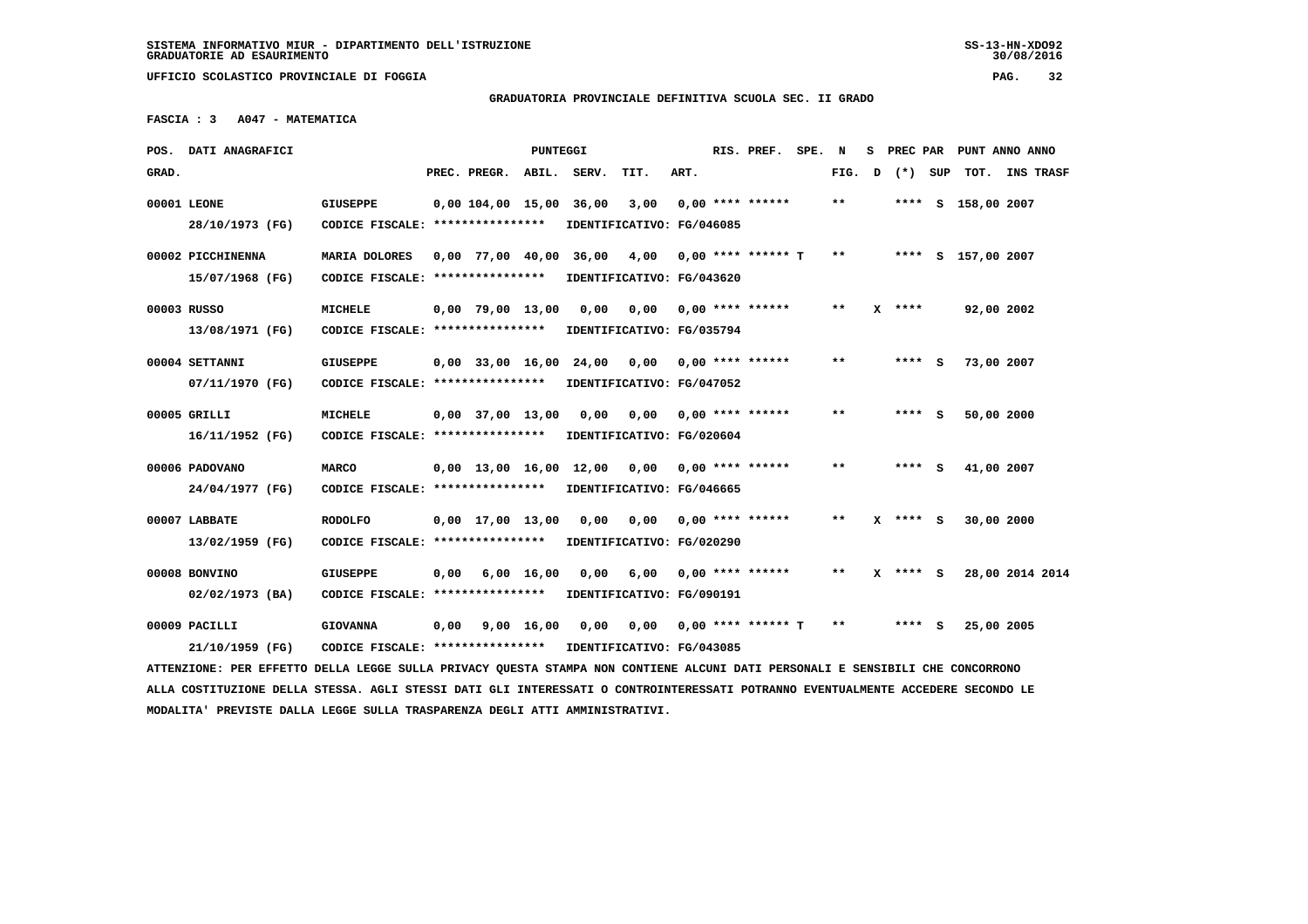| SISTEMA INFORMATIVO MIUR - DIPARTIMENTO DELL'ISTRUZIONE<br>GRADUATORIE AD ESAURIMENTO      |                                   |      |              |              |       |                           |      |  |                    |        |       |    |          |     | $SS-13-HN-XDO92$ | 30/08/2016 |           |
|--------------------------------------------------------------------------------------------|-----------------------------------|------|--------------|--------------|-------|---------------------------|------|--|--------------------|--------|-------|----|----------|-----|------------------|------------|-----------|
| UFFICIO SCOLASTICO PROVINCIALE DI FOGGIA                                                   |                                   |      |              |              |       |                           |      |  |                    |        |       |    |          |     |                  | PAG.       | 33        |
| GRADUATORIA PROVINCIALE DEFINITIVA SCUOLA SEC. II GRADO<br>A047 - MATEMATICA<br>FASCIA : 3 |                                   |      |              |              |       |                           |      |  |                    |        |       |    |          |     |                  |            |           |
|                                                                                            |                                   |      |              |              |       |                           |      |  |                    |        |       |    |          |     |                  |            |           |
| DATI ANAGRAFICI<br>POS.                                                                    |                                   |      |              | PUNTEGGI     |       |                           |      |  | RIS. PREF.         | SPE. N |       | S. | PREC PAR |     | PUNT ANNO ANNO   |            |           |
| GRAD.                                                                                      |                                   |      | PREC. PREGR. | ABIL.        | SERV. | TIT.                      | ART. |  |                    |        | FIG.  | D  | $(* )$   | SUP | TOT.             |            | INS TRASF |
| 00010 GALULLO                                                                              | <b>MICHAELE</b>                   | 0,00 |              | $0,00$ 18,00 | 0,00  | 0,00                      |      |  | $0,00$ **** ****** |        | $* *$ |    | ****     | S.  | 18,00 2007       |            |           |
| 18/03/1977 (FG)                                                                            | CODICE FISCALE: ***************** |      |              |              |       | IDENTIFICATIVO: FG/046355 |      |  |                    |        |       |    |          |     |                  |            |           |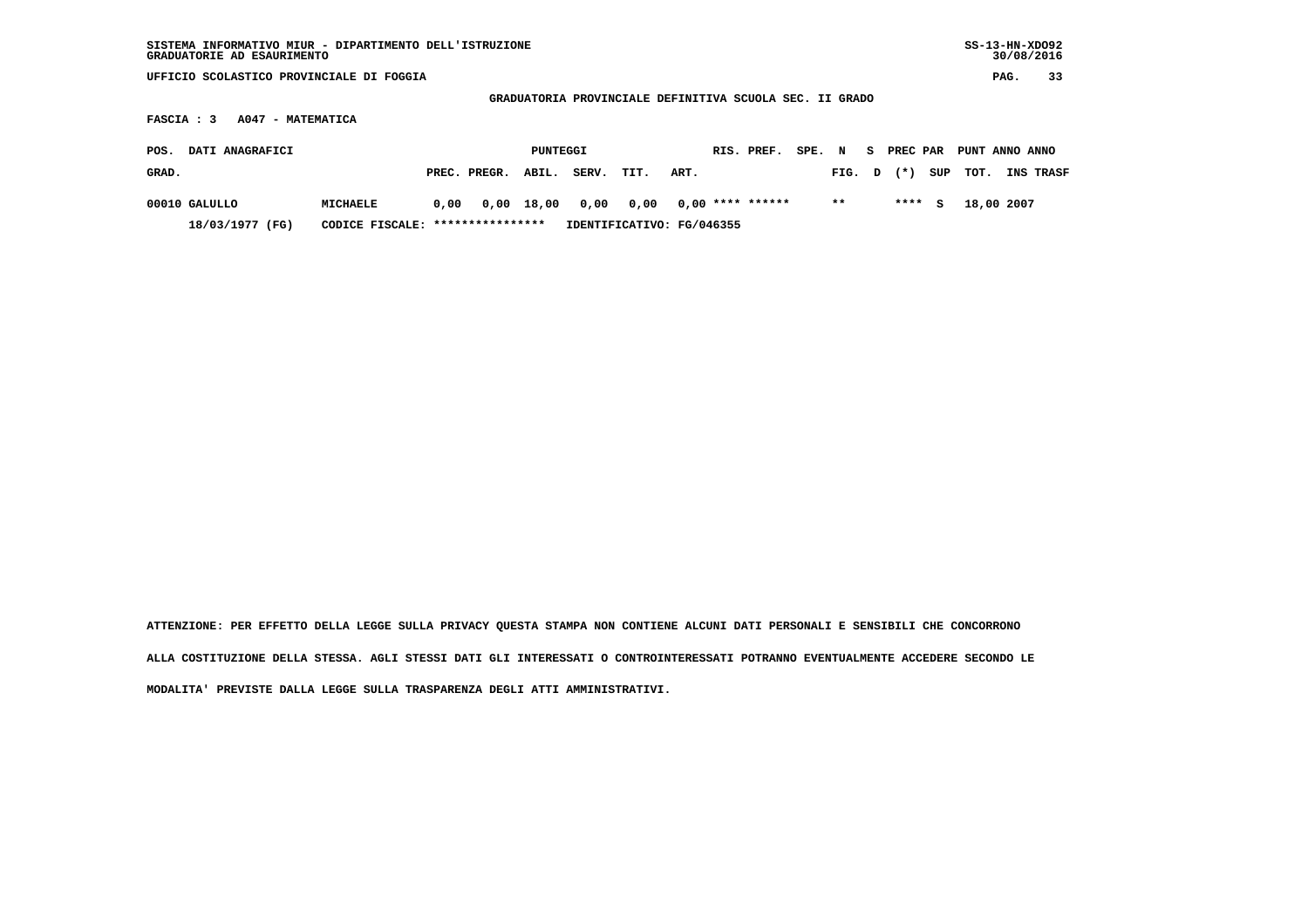**SISTEMA INFORMATIVO MIUR - DIPARTIMENTO DELL'ISTRUZIONE SS-13-HN-XDO92 GRADUATORIE AD ESAURIMENTO 30/08/2016**

 $30/08/2016$ 

 **UFFICIO SCOLASTICO PROVINCIALE DI FOGGIA PAG. 34**

# **GRADUATORIA PROVINCIALE DEFINITIVA SCUOLA SEC. II GRADO**

 **FASCIA : 3 A048 - MATEMATICA APPLICATA**

|       | POS. DATI ANAGRAFICI                                                                                                            |                                                      |                                            | PUNTEGGI |             |                                                            |      | RIS. PREF. SPE.      | N     | s | PREC PAR |     | PUNT ANNO ANNO            |           |
|-------|---------------------------------------------------------------------------------------------------------------------------------|------------------------------------------------------|--------------------------------------------|----------|-------------|------------------------------------------------------------|------|----------------------|-------|---|----------|-----|---------------------------|-----------|
| GRAD. |                                                                                                                                 |                                                      | PREC. PREGR.                               |          | ABIL. SERV. | TIT.                                                       | ART. |                      | FIG.  | D | $(*)$    | SUP | TOT.                      | INS TRASF |
|       | 00001 SCHIRALDI<br>08/12/1971 (FG)                                                                                              | PIO.<br>CODICE FISCALE: ****************             | 0,00 154,00 14,00 36,00                    |          |             | 0,00<br>IDENTIFICATIVO: FG/022099                          |      | $0,00$ **** ******   | $***$ |   |          |     | **** S 204,00 2000        |           |
|       | 00002 CORNACCHIA                                                                                                                | <b>MARIA GABRIEL</b>                                 | $0.00$ 89.00 42.00                         |          | 36,00       | 0,00 0,00 **** ****** T                                    |      |                      | $* *$ |   |          |     | X **** S 167,00 2004      |           |
|       | 29/04/1974 (FG)<br>00003 GIANQUITTO                                                                                             | CODICE FISCALE: ****************<br><b>ANTONELLA</b> | $0.00 \quad 90.00 \quad 41.00 \quad 36.00$ |          |             | IDENTIFICATIVO: FG/037934<br>$0,00$ $0,00$ **** ****** T   |      |                      | $* *$ |   |          |     | **** S 167,00 2005 2005   |           |
|       | 14/05/1974 (FG)<br>00004 MECCARIELLO                                                                                            | CODICE FISCALE: ****************<br><b>ANTONELLA</b> | $0.00 \quad 81.00 \quad 42.00$             |          | 36,00       | IDENTIFICATIVO: FG/043137<br>3,00                          |      | $0.00$ **** ****** T | $* *$ |   |          |     | **** S 162,00 2004        |           |
|       | 26/06/1976 (FG)<br>00005 PILLA                                                                                                  | CODICE FISCALE: ****************<br><b>PALMA</b>     | 0,00 82,00 42,00 36,00                     |          |             | IDENTIFICATIVO: FG/040367<br>0,00 0,00 **** ****** T       |      |                      | $* *$ |   |          |     | X **** S 160,00 2005 2005 |           |
|       | 04/04/1971 (FG)                                                                                                                 | CODICE FISCALE: ****************                     |                                            |          |             | IDENTIFICATIVO: FG/043200                                  |      |                      |       |   |          |     |                           |           |
|       | 00006 VITULANO<br>01/09/1966 (FG)                                                                                               | <b>SIPONTINA</b><br>CODICE FISCALE: **************** | $0,00$ 70,00 41,00                         |          |             | 36,00 0,00 0,00 **** ****** T<br>IDENTIFICATIVO: FG/043498 |      |                      | $***$ |   |          |     | **** S 147,00 2005        |           |
|       | 00007 CANNATA<br>12/05/1971 (FG)                                                                                                | <b>PASQUALE</b><br>CODICE FISCALE: ****************  | $0,00$ $91,00$ $13,00$                     |          | 0,00        | 8,00<br>IDENTIFICATIVO: FG/020153                          |      | 0,00 **** ****** T   | $* *$ |   |          |     | X **** S 112,00 2000      |           |
|       | 00008 SPERA<br>07/05/1979 (BA)                                                                                                  | <b>SILVIA</b><br>CODICE FISCALE: ****************    | $0,00$ 29,00 40,00                         |          | 36,00       | 1,00<br>IDENTIFICATIVO: FG/077494                          |      | 0,00 **** ****** T   | $* *$ |   |          |     | **** $S$ 106,00 2009      |           |
|       | 00009 PANUNZIO                                                                                                                  | ANNA MARIA                                           | 0,00 36,00 42,00 26,00                     |          |             | 0,00                                                       |      | 0,00 **** ****** T   | $* *$ |   |          |     | **** S 104,00 2007        |           |
|       | 10/12/1979 (FG)                                                                                                                 | CODICE FISCALE: *****************                    |                                            |          |             | IDENTIFICATIVO: FG/046276                                  |      |                      |       |   |          |     |                           |           |
|       | ATTENZIONE: PER EFFETTO DELLA LEGGE SULLA PRIVACY QUESTA STAMPA NON CONTIENE ALCUNI DATI PERSONALI E SENSIBILI CHE CONCORRONO   |                                                      |                                            |          |             |                                                            |      |                      |       |   |          |     |                           |           |
|       | ALLA COSTITUZIONE DELLA STESSA. AGLI STESSI DATI GLI INTERESSATI O CONTROINTERESSATI POTRANNO EVENTUALMENTE ACCEDERE SECONDO LE |                                                      |                                            |          |             |                                                            |      |                      |       |   |          |     |                           |           |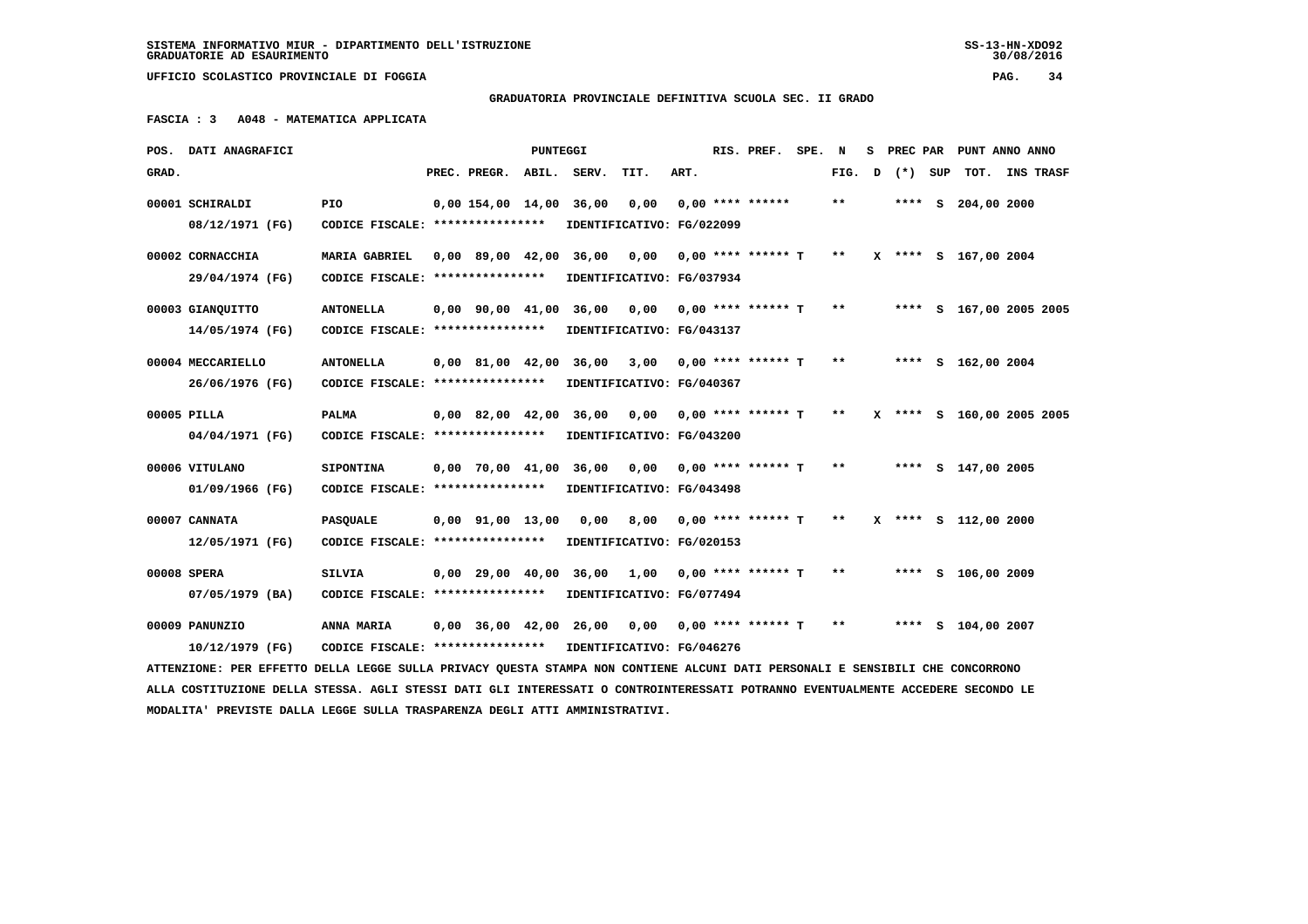## **GRADUATORIA PROVINCIALE DEFINITIVA SCUOLA SEC. II GRADO**

 **FASCIA : 3 A048 - MATEMATICA APPLICATA**

|       | POS. DATI ANAGRAFICI                                                                                                            |                                                            |      |                                            | PUNTEGGI   |                                                     |                           |      | RIS. PREF.                      | SPE. | N      |              | S PREC PAR PUNT ANNO ANNO |  |
|-------|---------------------------------------------------------------------------------------------------------------------------------|------------------------------------------------------------|------|--------------------------------------------|------------|-----------------------------------------------------|---------------------------|------|---------------------------------|------|--------|--------------|---------------------------|--|
| GRAD. |                                                                                                                                 |                                                            |      | PREC. PREGR.                               |            | ABIL. SERV.                                         | TIT.                      | ART. |                                 |      | FIG. D | (*) SUP      | TOT. INS TRASF            |  |
|       | 00010 DE FILIPPO                                                                                                                | <b>STEFANIA</b>                                            |      | $0,00 \quad 16,00 \quad 42,00 \quad 32,00$ |            |                                                     | $3,00$ 0,00 **** ****** T |      |                                 |      | $***$  | $***$ S      | 93,00 2009                |  |
|       | 08/04/1968 (FG)                                                                                                                 | CODICE FISCALE: *****************                          |      |                                            |            |                                                     | IDENTIFICATIVO: FG/077484 |      |                                 |      |        |              |                           |  |
|       | 00011 GIANNINI                                                                                                                  | <b>CATERINA</b>                                            |      |                                            |            | $0,00$ 21,00 42,00 28,00 1,00 0,00 **** ****** T ** |                           |      |                                 |      |        | $***$ S      | 92,00 2009                |  |
|       | 22/01/1976 (FG)                                                                                                                 | CODICE FISCALE: ****************                           |      |                                            |            | IDENTIFICATIVO: FG/077378                           |                           |      |                                 |      |        |              |                           |  |
|       | 00012 GRISORIO                                                                                                                  | <b>FABIOLA</b>                                             |      | $0,00$ $24,00$ $41,00$                     |            | 0,00                                                | 0,00 0,00 **** ****** T   |      |                                 |      | $* *$  | $X$ **** S   | 65,00 2007                |  |
|       | 25/09/1972 (LT)                                                                                                                 | CODICE FISCALE: *****************                          |      |                                            |            |                                                     | IDENTIFICATIVO: FG/046278 |      |                                 |      |        |              |                           |  |
|       | 00013 DI LEVA                                                                                                                   | <b>ROSA</b>                                                | 0,00 |                                            | 9,00 42,00 | 10,00                                               | 0,00 0,00 **** ****** T   |      |                                 |      | $* *$  | $***$ S      | 61,00 2009                |  |
|       | 22/04/1972 (FG)                                                                                                                 | CODICE FISCALE: *****************                          |      |                                            |            |                                                     | IDENTIFICATIVO: FG/077551 |      |                                 |      |        |              |                           |  |
|       | 00014 GRILLI                                                                                                                    | <b>MICHELE</b>                                             |      | $0,00 \quad 45,00 \quad 14,00$             |            | 0,00                                                | 0,00 0,00 **** ******     |      |                                 |      | $**$   | $***$ S      | 59,00 2000                |  |
|       | 16/11/1952 (FG)                                                                                                                 | CODICE FISCALE: ****************                           |      |                                            |            | IDENTIFICATIVO: FG/020604                           |                           |      |                                 |      |        |              |                           |  |
|       | 00015 PADOVANO                                                                                                                  | <b>MARCO</b>                                               |      | $0,00$ $9,00$ $40,00$                      |            | 0,00                                                |                           |      |                                 |      | $* *$  | **** S       | 49,00 2007                |  |
|       | 24/04/1977 (FG)                                                                                                                 | CODICE FISCALE: ****************                           |      |                                            |            |                                                     | IDENTIFICATIVO: FG/046665 |      |                                 |      |        |              |                           |  |
|       | 00016 PERNA                                                                                                                     | GIOVANNI                                                   |      |                                            |            | 0,00 14,00 18,00 11,00 0,00 0,00 **** ****** T      |                           |      |                                 |      | $* *$  | $X$ **** $S$ | 43,00 2007                |  |
|       | 14/09/1967 (FG)                                                                                                                 | CODICE FISCALE: *****************                          |      |                                            |            | IDENTIFICATIVO: FG/046350                           |                           |      |                                 |      |        |              |                           |  |
|       | 00017 ROBERTO                                                                                                                   | MARIAPINA                                                  |      | $0,00$ $0,00$ $42,00$                      |            | 0,00                                                |                           |      | $0.00$ $0.00$ $***$ **** ****** |      | $***$  | $***$ S      | 42,00 2007                |  |
|       | 28/05/1981 (FG)                                                                                                                 | CODICE FISCALE: *****************                          |      |                                            |            | IDENTIFICATIVO: FG/046115                           |                           |      |                                 |      |        |              |                           |  |
|       | 00018 LABBATE                                                                                                                   | <b>RODOLFO</b>                                             |      | 0,00 27,00 13,00                           |            | 0,00                                                |                           |      |                                 |      | $***$  | $X$ **** $S$ | 40,00 2000                |  |
|       | 13/02/1959 (FG)                                                                                                                 | CODICE FISCALE: **************** IDENTIFICATIVO: FG/020290 |      |                                            |            |                                                     |                           |      |                                 |      |        |              |                           |  |
|       | ATTENZIONE: PER EFFETTO DELLA LEGGE SULLA PRIVACY QUESTA STAMPA NON CONTIENE ALCUNI DATI PERSONALI E SENSIBILI CHE CONCORRONO   |                                                            |      |                                            |            |                                                     |                           |      |                                 |      |        |              |                           |  |
|       | ALLA COSTITUZIONE DELLA STESSA. AGLI STESSI DATI GLI INTERESSATI O CONTROINTERESSATI POTRANNO EVENTUALMENTE ACCEDERE SECONDO LE |                                                            |      |                                            |            |                                                     |                           |      |                                 |      |        |              |                           |  |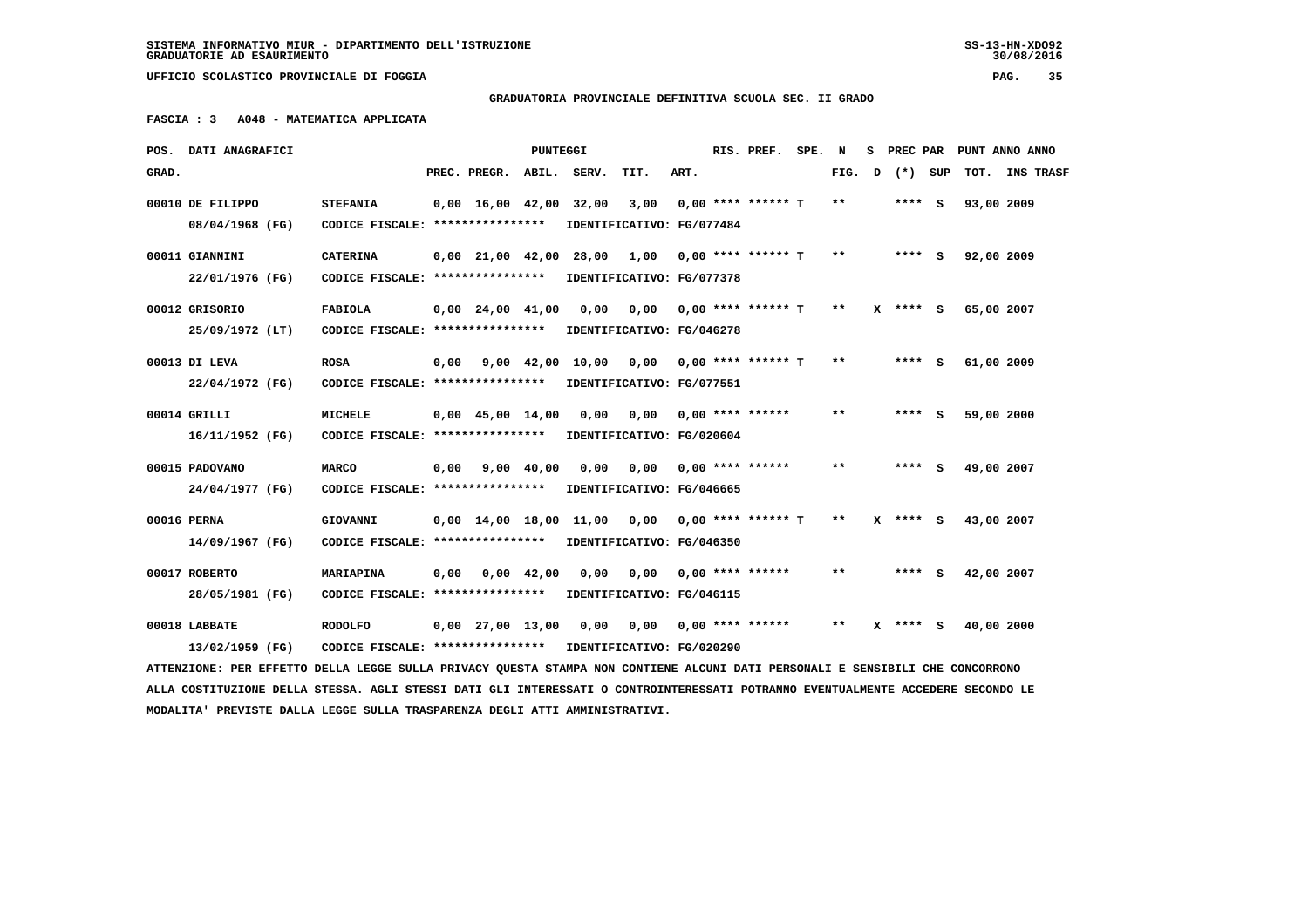**SISTEMA INFORMATIVO MIUR - DIPARTIMENTO DELL'ISTRUZIONE SS-13-HN-XDO92 GRADUATORIE AD ESAURIMENTO 30/08/2016**

 $30/08/2016$ 

 **UFFICIO SCOLASTICO PROVINCIALE DI FOGGIA PAG. 36**

 **GRADUATORIA PROVINCIALE DEFINITIVA SCUOLA SEC. II GRADO**

 **FASCIA : 3 A048 - MATEMATICA APPLICATA**

|       | POS. DATI ANAGRAFICI |                                  |      |                  | <b>PUNTEGGI</b> |                           |                                          |      | RIS. PREF.         | SPE. N |       |   | S PREC PAR     |     | PUNT ANNO ANNO |            |                  |
|-------|----------------------|----------------------------------|------|------------------|-----------------|---------------------------|------------------------------------------|------|--------------------|--------|-------|---|----------------|-----|----------------|------------|------------------|
| GRAD. |                      |                                  |      | PREC. PREGR.     |                 | ABIL. SERV.               | TIT.                                     | ART. |                    |        |       |   | FIG. $D$ $(*)$ | SUP | тот.           |            | <b>INS TRASF</b> |
|       | 00019 GRILLI         | LUCA                             |      | 0,00 15,00 15,00 |                 |                           | 0,00 0,00 0,00 **** ******               |      |                    |        | $***$ |   | $X$ **** $S$   |     |                | 30,00 2002 |                  |
|       | 03/05/1975 (FG)      | CODICE FISCALE:                  |      | **************** |                 | IDENTIFICATIVO: FG/037160 |                                          |      |                    |        |       |   |                |     |                |            |                  |
|       | 00020 BONVINO        | <b>GIUSEPPE</b>                  | 0,00 |                  | 6,00 16,00      | 0,00                      | 6,00                                     |      | $0.00$ **** ****** |        | $**$  | x | **** S         |     |                |            | 28,00 2014 2014  |
|       | 02/02/1973 (BA)      | CODICE FISCALE: **************** |      |                  |                 | IDENTIFICATIVO: FG/090191 |                                          |      |                    |        |       |   |                |     |                |            |                  |
|       | 00021 PICCHINENNA    | MARIA DOLORES                    | 0,00 |                  | 6,00 16,00      |                           | $0,00$ $4,00$ $0,00$ **** ****** T       |      |                    |        | $* *$ |   | $***$ S        |     |                | 26,00 2007 |                  |
|       | 15/07/1968 (FG)      | CODICE FISCALE: **************** |      |                  |                 | IDENTIFICATIVO: FG/043620 |                                          |      |                    |        |       |   |                |     |                |            |                  |
|       | 00022 PACILLI        | <b>GIOVANNA</b>                  | 0,00 |                  | 9,00 16,00      |                           | $0,00$ $0,00$ $0,00$ $***$ **** ****** T |      |                    |        | $* *$ |   | $***$ S        |     |                | 25,00 2005 |                  |
|       | 21/10/1959 (FG)      | CODICE FISCALE: **************** |      |                  |                 | IDENTIFICATIVO: FG/043085 |                                          |      |                    |        |       |   |                |     |                |            |                  |
|       | 00023 GALULLO        | <b>MICHAELE</b>                  | 0,00 |                  | 0,00 18,00      |                           | $0,00$ $0,00$ $0,00$ $***$ **** ******   |      |                    |        | $**$  |   | $***$ S        |     |                | 18,00 2007 |                  |
|       | 18/03/1977 (FG)      | CODICE FISCALE: **************** |      |                  |                 | IDENTIFICATIVO: FG/046355 |                                          |      |                    |        |       |   |                |     |                |            |                  |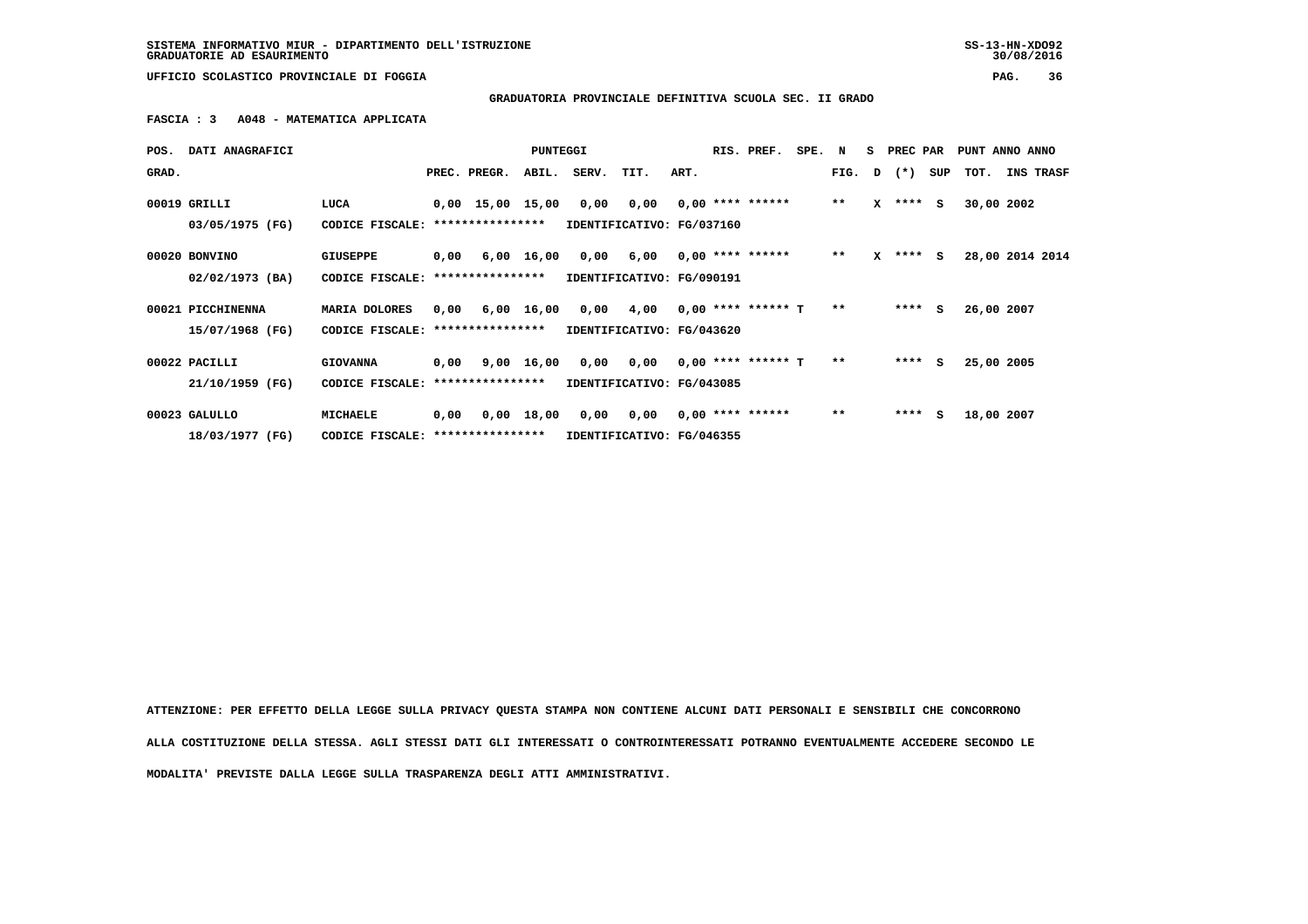#### **GRADUATORIA PROVINCIALE DEFINITIVA SCUOLA SEC. II GRADO**

 **FASCIA : 3 A049 - MATEMATICA E FISICA**

|       | POS. DATI ANAGRAFICI |                                                            |      |                    | PUNTEGGI     |             |                                         |      | RIS. PREF.            | SPE. | N            | s | PREC PAR   |     | PUNT ANNO ANNO     |                  |
|-------|----------------------|------------------------------------------------------------|------|--------------------|--------------|-------------|-----------------------------------------|------|-----------------------|------|--------------|---|------------|-----|--------------------|------------------|
| GRAD. |                      |                                                            |      | PREC. PREGR.       |              | ABIL. SERV. | TIT.                                    | ART. |                       |      | FIG.         | D | $(*)$      | SUP | TOT.               | <b>INS TRASF</b> |
|       | 00001 GRILLI         | MICHELE                                                    |      |                    |              |             | 0,00 141,00 14,00 36,00 0,00            |      | $0.00$ **** ******    |      | $\star\star$ |   |            |     | **** S 191,00 2000 |                  |
|       | 16/11/1952 (FG)      | CODICE FISCALE: ****************                           |      |                    |              |             | IDENTIFICATIVO: FG/020604               |      |                       |      |              |   |            |     |                    |                  |
|       | 00002 PACILLI        | <b>GIOVANNA</b>                                            |      |                    |              |             | 0,00 81,00 40,00 36,00 0,00             |      | $0.00$ **** ****** T  |      | $**$         |   |            |     | **** S 157,00 2005 |                  |
|       | 21/10/1959 (FG)      | CODICE FISCALE:                                            |      | ****************   |              |             | IDENTIFICATIVO: FG/043085               |      |                       |      |              |   |            |     |                    |                  |
|       | 00003 GALULLO        | MICHAELE                                                   |      | $0,00$ 38,00 42,00 |              |             | 21,00 0,00                              |      | $0.00$ **** ****** ** |      |              |   | ****       |     | S 101,00 2007      |                  |
|       | 18/03/1977 (FG)      | CODICE FISCALE:                                            |      | ****************   |              |             | IDENTIFICATIVO: FG/046355               |      |                       |      |              |   |            |     |                    |                  |
|       | 00004 LABBATE        | <b>RODOLFO</b>                                             |      | $0,00$ 29,00 13,00 |              |             | 0,00 0,00                               |      | $0.00$ **** ******    |      | $***$        |   | $X$ **** S |     | 42,00 2000         |                  |
|       | 13/02/1959 (FG)      | CODICE FISCALE:                                            |      | ****************   |              |             | IDENTIFICATIVO: FG/020290               |      |                       |      |              |   |            |     |                    |                  |
|       | 00005 BONVINO        | GIUSEPPE                                                   | 0,00 |                    | $6,00$ 16,00 |             | 0,00 6,00                               |      | $0.00$ **** ******    |      | $***$        |   | $X$ **** S |     | 28,00 2014 2014    |                  |
|       | $02/02/1973$ (BA)    | CODICE FISCALE: ****************                           |      |                    |              |             | IDENTIFICATIVO: FG/090191               |      |                       |      |              |   |            |     |                    |                  |
|       | 00006 PICCHINENNA    | MARIA DOLORES                                              | 0,00 |                    |              |             | 6,00 16,00 0,00 4,00 0,00 **** ****** T |      |                       |      | $**$         |   | $***$ S    |     | 26,00 2007         |                  |
|       | 15/07/1968 (FG)      | CODICE FISCALE: **************** IDENTIFICATIVO: FG/043620 |      |                    |              |             |                                         |      |                       |      |              |   |            |     |                    |                  |
|       | 00007 PADOVANO       | <b>MARCO</b>                                               | 0,00 |                    | 9,00 16,00   |             | 0,00 0,00                               |      | 0,00 **** ******      |      | $* *$        |   | $***$ S    |     | 25,00 2007         |                  |
|       | 24/04/1977 (FG)      | CODICE FISCALE: *****************                          |      |                    |              |             | IDENTIFICATIVO: FG/046665               |      |                       |      |              |   |            |     |                    |                  |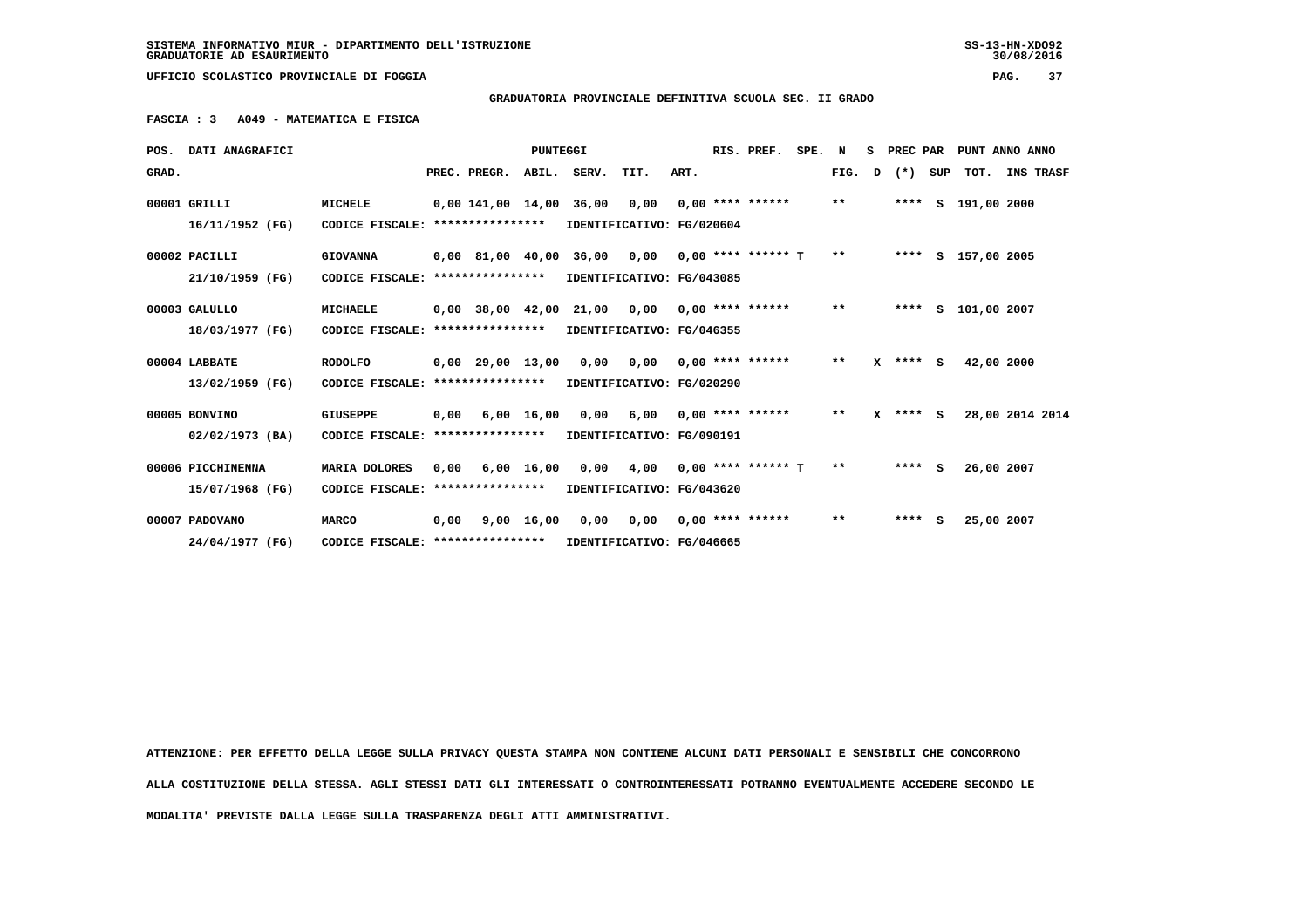**GRADUATORIA PROVINCIALE DEFINITIVA SCUOLA SEC. II GRADO**

 **FASCIA : 3 A050 - MATERIE LETTERARIE NEGLI ISTITUTI DI ISTRUZIONE SECONDARIA DI II GRADO**

|            | POS. DATI ANAGRAFICI                                                                                                            |                                                            |                          | PUNTEGGI |                                                     |      | RIS. PREF. SPE. N  |        | s. |         | PREC PAR PUNT ANNO ANNO |                |  |
|------------|---------------------------------------------------------------------------------------------------------------------------------|------------------------------------------------------------|--------------------------|----------|-----------------------------------------------------|------|--------------------|--------|----|---------|-------------------------|----------------|--|
| GRAD.      |                                                                                                                                 |                                                            | PREC. PREGR. ABIL. SERV. |          | TIT.                                                | ART. |                    | FIG. D |    | (*) SUP |                         | TOT. INS TRASF |  |
|            | 00001 ZORRETTI                                                                                                                  | <b>ANNUNZIATA</b>                                          |                          |          | 0,00 70,00 42,00 36,00 0,00                         |      | 0,00 **** ****** T | $***$  |    |         | **** S 148,00 2007      |                |  |
|            | 06/02/1977 (FG)                                                                                                                 | CODICE FISCALE: ****************                           |                          |          | IDENTIFICATIVO: FG/046811                           |      |                    |        |    |         |                         |                |  |
|            | 00002 SCOPECE                                                                                                                   | ANNA PIA                                                   |                          |          | $0,00$ 70,00 41,00 36,00 0,00 0,00 **** ****** T ** |      |                    |        |    |         | **** S 147,00 2007      |                |  |
|            | 28/01/1976 (FG)                                                                                                                 | CODICE FISCALE: *****************                          |                          |          | IDENTIFICATIVO: FG/047158                           |      |                    |        |    |         |                         |                |  |
|            | 00003 VALENTINO                                                                                                                 | <b>GRAZIA</b>                                              |                          |          | $0,00$ 67,00 42,00 36,00 1,00 0,00 **** ****** T ** |      |                    |        |    |         | **** S 146,00 2007      |                |  |
|            | 27/09/1975 (FG)                                                                                                                 | CODICE FISCALE: ****************                           |                          |          | IDENTIFICATIVO: FG/046884                           |      |                    |        |    |         |                         |                |  |
| 00004 MARI |                                                                                                                                 | MARIA ROSARIA                                              |                          |          | $0,00$ 64,00 41,00 36,00 0,00 0,00 **** ****** T ** |      |                    |        |    |         | **** S 141,00 2007      |                |  |
|            | 11/12/1980 (FG)                                                                                                                 | CODICE FISCALE: ****************                           |                          |          | IDENTIFICATIVO: FG/046395                           |      |                    |        |    |         |                         |                |  |
|            | 00005 CERRATO                                                                                                                   | MARIA ARCANGE                                              |                          |          | 0,00 85,00 18,00 36,00 0,00 0,00 **** ****** T      |      |                    | $**$   |    |         | **** S 139,00 2007      |                |  |
|            | 06/01/1971 (FG)                                                                                                                 | CODICE FISCALE: ****************                           |                          |          | IDENTIFICATIVO: FG/046991                           |      |                    |        |    |         |                         |                |  |
|            | 00006 MARINELLI                                                                                                                 | <b>TONIA</b>                                               | 0.00 101.00 6.00         |          | 30,00 0,00 0,00 **** ******                         |      |                    | $***$  |    |         | X **** S 137,00 2007    |                |  |
| т          | 25/05/1969 (FG)                                                                                                                 | CODICE FISCALE: *****************                          |                          |          | IDENTIFICATIVO: FG/046207                           |      |                    |        |    |         |                         |                |  |
|            | 00007 DIGIOIA                                                                                                                   | <b>RITA</b>                                                |                          |          | 0,00 56,00 41,00 36,00 4,00 0,00 **** ****** T      |      |                    | $* *$  |    |         | **** S 137,00 2011 2011 |                |  |
|            | 13/11/1979 (FG)                                                                                                                 | CODICE FISCALE: *****************                          |                          |          | IDENTIFICATIVO: FG/082391                           |      |                    |        |    |         |                         |                |  |
|            | 00008 GRILLO                                                                                                                    | <b>FELICIA</b>                                             |                          |          | 0,00 57,00 42,00 36,00 1,00 0,00 **** ****** T **   |      |                    |        |    |         | X **** S 136,00 2007    |                |  |
|            | 02/07/1976 (FG)                                                                                                                 | CODICE FISCALE: ****************                           |                          |          | IDENTIFICATIVO: FG/046307                           |      |                    |        |    |         |                         |                |  |
|            | 00009 PECORELLI                                                                                                                 | MARINELLA                                                  |                          |          | 0,00 76,00 18,00 36,00  0,00  0,00 **** ******      |      |                    | $* *$  |    |         | **** S 130,00 2007      |                |  |
|            | 24/11/1967 (FG)                                                                                                                 | CODICE FISCALE: **************** IDENTIFICATIVO: FG/040339 |                          |          |                                                     |      |                    |        |    |         |                         |                |  |
|            | ATTENZIONE: PER EFFETTO DELLA LEGGE SULLA PRIVACY QUESTA STAMPA NON CONTIENE ALCUNI DATI PERSONALI E SENSIBILI CHE CONCORRONO   |                                                            |                          |          |                                                     |      |                    |        |    |         |                         |                |  |
|            | ALLA COSTITUZIONE DELLA STESSA. AGLI STESSI DATI GLI INTERESSATI O CONTROINTERESSATI POTRANNO EVENTUALMENTE ACCEDERE SECONDO LE |                                                            |                          |          |                                                     |      |                    |        |    |         |                         |                |  |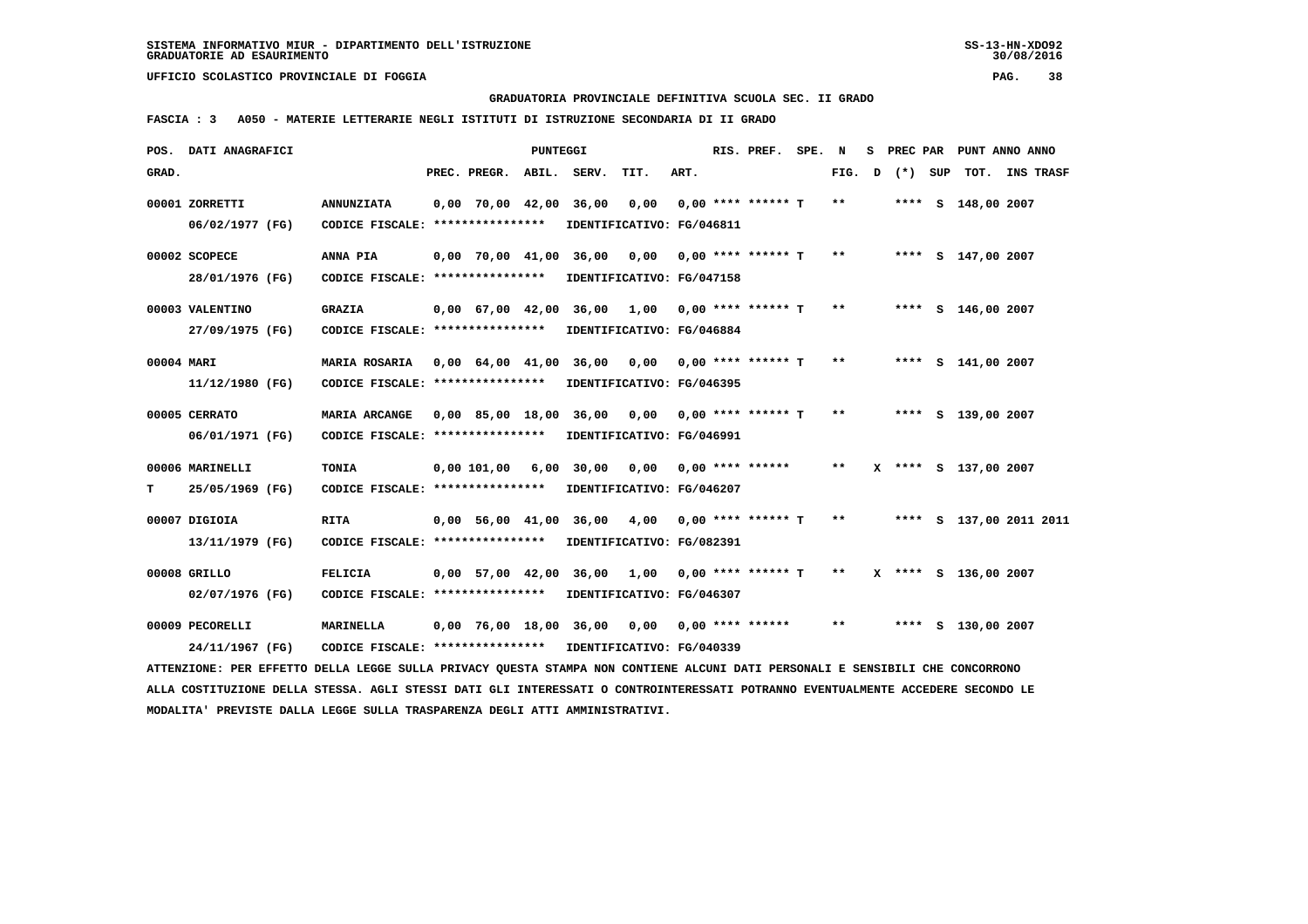**GRADUATORIA PROVINCIALE DEFINITIVA SCUOLA SEC. II GRADO**

 **FASCIA : 3 A050 - MATERIE LETTERARIE NEGLI ISTITUTI DI ISTRUZIONE SECONDARIA DI II GRADO**

|            | POS. DATI ANAGRAFICI                                                                                                            |                                   |                                | <b>PUNTEGGI</b> |                                                |                               |      | RIS. PREF. SPE. N         |        | S PREC PAR | PUNT ANNO ANNO          |  |
|------------|---------------------------------------------------------------------------------------------------------------------------------|-----------------------------------|--------------------------------|-----------------|------------------------------------------------|-------------------------------|------|---------------------------|--------|------------|-------------------------|--|
| GRAD.      |                                                                                                                                 |                                   | PREC. PREGR. ABIL. SERV.       |                 |                                                | TIT.                          | ART. |                           | FIG. D | (*) SUP    | TOT. INS TRASF          |  |
|            | 00010 PIZZULO                                                                                                                   | <b>GIOVANNA</b>                   | 0,00 43,00 42,00 36,00         |                 |                                                | 6,00                          |      | $0.00$ **** ****** T      | $***$  |            | **** S 127,00 2011 2011 |  |
|            | 24/01/1980 (AV)                                                                                                                 | CODICE FISCALE: ****************  |                                |                 | IDENTIFICATIVO: FG/082385                      |                               |      |                           |        |            |                         |  |
|            | 00011 FORTAREZZA                                                                                                                | <b>DONATA</b>                     | 0,00 35,00 42,00 36,00         |                 |                                                | 1,00 0,00 **** ****** T       |      |                           | $* *$  |            | **** S 114,00 2007      |  |
|            | 09/06/1980 (FG)                                                                                                                 | CODICE FISCALE: ****************  |                                |                 | IDENTIFICATIVO: FG/046485                      |                               |      |                           |        |            |                         |  |
|            | 00012 DALO'                                                                                                                     | <b>FILOMENA</b>                   |                                |                 | 0,00 35,00 41,00 36,00 1,00 0,00 **** ****** T |                               |      |                           | $* *$  |            | **** S 113,00 2007      |  |
|            | 31/05/1977 (FG)                                                                                                                 | CODICE FISCALE: ***************** |                                |                 | IDENTIFICATIVO: FG/046031                      |                               |      |                           |        |            |                         |  |
|            | 00013 D'ONOFRIO                                                                                                                 | MARIA ANGELA                      | $0.00$ 33.00 42.00             |                 | 36,00                                          | 1,00 0,00 **** ******         |      |                           | **     |            | **** S 112,00 2007      |  |
|            | 01/04/1979 (FG)                                                                                                                 | CODICE FISCALE: ****************  |                                |                 | IDENTIFICATIVO: FG/045952                      |                               |      |                           |        |            |                         |  |
|            | 00014 LO MELE                                                                                                                   | <b>ELIANA</b>                     |                                |                 | $0,00$ 38,00 41,00 28,00 0,00 0,00 **** ****** |                               |      |                           | $* *$  |            | X **** S 107,00 2007    |  |
|            | 26/02/1982 (FG)                                                                                                                 | CODICE FISCALE: ****************  |                                |                 | IDENTIFICATIVO: FG/043704                      |                               |      |                           |        |            |                         |  |
| 00015 NOTA |                                                                                                                                 | <b>ANNA</b>                       | $0,00 \quad 46,00 \quad 16,00$ |                 |                                                | $24,00$ 0,00 0,00 **** ****** |      |                           | $* *$  | **** S     | 86,00 2007              |  |
|            | 03/10/1972 (FG)                                                                                                                 | CODICE FISCALE: ****************  |                                |                 | IDENTIFICATIVO: FG/037422                      |                               |      |                           |        |            |                         |  |
|            | 00016 GORGOGLIONE                                                                                                               | <b>CARMELA</b>                    | $0,00$ 59,00 14,00             |                 | 0,00                                           |                               |      | $0,00$ $0,00$ **** ****** | $* *$  | **** S     | 73,00 2000              |  |
|            | 14/08/1960 (FG)                                                                                                                 | CODICE FISCALE: ****************  |                                |                 | IDENTIFICATIVO: FG/020880                      |                               |      |                           |        |            |                         |  |
|            | 00017 TERRACCIANO                                                                                                               | ROSANNA ASSUN                     | $0,00 \quad 40,00 \quad 17,00$ |                 | 0,00                                           | 0,00 0,00 **** ******         |      |                           | $* *$  | **** S     | 57,00 2007              |  |
|            | 24/08/1966 (FG)                                                                                                                 | CODICE FISCALE: ****************  |                                |                 | IDENTIFICATIVO: FG/023122                      |                               |      |                           |        |            |                         |  |
|            | 00018 LEONE                                                                                                                     | DANIELA TERES                     | $0,00$ $8,00$ $42,00$          |                 | 0.00                                           |                               |      | $5,00$ 0,00 **** ****** T | **     | **** S     | 55,00 2005              |  |
|            | 14/07/1966 (FG)                                                                                                                 | CODICE FISCALE: ****************  |                                |                 | IDENTIFICATIVO: FG/043523                      |                               |      |                           |        |            |                         |  |
|            | ATTENZIONE: PER EFFETTO DELLA LEGGE SULLA PRIVACY OUESTA STAMPA NON CONTIENE ALCUNI DATI PERSONALI E SENSIBILI CHE CONCORRONO   |                                   |                                |                 |                                                |                               |      |                           |        |            |                         |  |
|            | ALLA COSTITUZIONE DELLA STESSA. AGLI STESSI DATI GLI INTERESSATI O CONTROINTERESSATI POTRANNO EVENTUALMENTE ACCEDERE SECONDO LE |                                   |                                |                 |                                                |                               |      |                           |        |            |                         |  |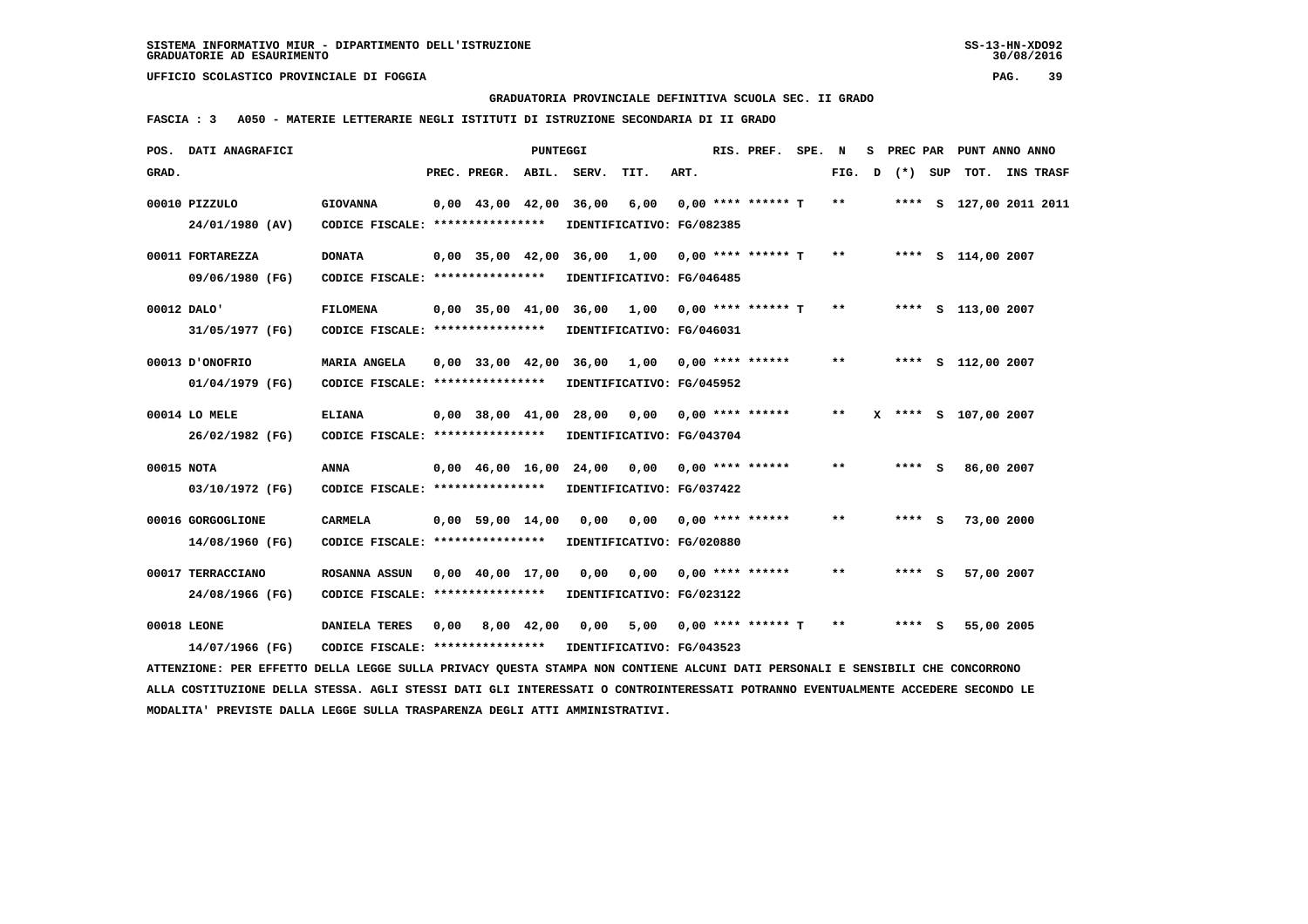**GRADUATORIA PROVINCIALE DEFINITIVA SCUOLA SEC. II GRADO**

 **FASCIA : 3 A050 - MATERIE LETTERARIE NEGLI ISTITUTI DI ISTRUZIONE SECONDARIA DI II GRADO**

| POS.  | DATI ANAGRAFICI                                                                                                                 |                                   |      |                                | <b>PUNTEGGI</b> |                           |                               |      | RIS. PREF.                  | SPE. | N     | s | PREC PAR     |            | PUNT ANNO ANNO |
|-------|---------------------------------------------------------------------------------------------------------------------------------|-----------------------------------|------|--------------------------------|-----------------|---------------------------|-------------------------------|------|-----------------------------|------|-------|---|--------------|------------|----------------|
| GRAD. |                                                                                                                                 |                                   |      | PREC. PREGR.                   | ABIL.           | SERV.                     | TIT.                          | ART. |                             |      | FIG.  | D | (*) SUP      |            | TOT. INS TRASF |
|       | 00019 VALENTE                                                                                                                   | <b>GIUSEPPINA</b>                 | 0,00 |                                | $6,00$ $42,00$  | 0.00                      | 6,00                          |      | $0.00$ **** ****** T        |      | $***$ |   | **** S       | 54,00 2009 |                |
|       | 28/02/1976 (FG)                                                                                                                 | CODICE FISCALE: ****************  |      |                                |                 |                           | IDENTIFICATIVO: FG/077305     |      |                             |      |       |   |              |            |                |
|       | 00020 D'AVENA                                                                                                                   | <b>NATALIA</b>                    |      | $0,00$ 28,00 18,00             |                 | 0.00                      | 0.00                          |      | $0.00$ **** ******          |      | $* *$ |   | $X$ **** S   | 46,00 2005 |                |
|       | 30/04/1975 (FG)                                                                                                                 | CODICE FISCALE: ****************  |      |                                |                 | IDENTIFICATIVO: FG/043453 |                               |      |                             |      |       |   |              |            |                |
|       | 00021 TEDESCO                                                                                                                   | <b>ANNA</b>                       |      | $0,00 \quad 12,00 \quad 17,00$ |                 |                           | 0,00 16,00 0,00 **** ****** T |      |                             |      | $***$ |   | **** S       | 45,00 2007 |                |
|       | 22/02/1978 (FG)                                                                                                                 | CODICE FISCALE: ****************  |      |                                |                 | IDENTIFICATIVO: FG/046009 |                               |      |                             |      |       |   |              |            |                |
|       | 00022 GRAFONE                                                                                                                   | <b>ROMINA</b>                     | 0,00 |                                | 3,00 42,00      | 0.00                      | 0,00                          |      | $0,00$ **** ******          |      | $* *$ |   | **** S       | 45,00 2009 |                |
|       | 06/12/1974 (FG)                                                                                                                 | CODICE FISCALE: ****************  |      |                                |                 | IDENTIFICATIVO: FG/077380 |                               |      |                             |      |       |   |              |            |                |
|       | 00023 RUSSO                                                                                                                     | ROSANNA RITA                      |      | $0,00$ 28,00 14,00             |                 | 0,00                      |                               |      | $0,00$ $0,00$ **** ******   |      | $**$  |   | ****         | 42,00 2000 |                |
|       | 17/08/1970 (FG)                                                                                                                 | CODICE FISCALE: ****************  |      |                                |                 |                           | IDENTIFICATIVO: FG/020309     |      |                             |      |       |   |              |            |                |
|       | 00024 BORRELLI                                                                                                                  | MARIA POMPEA                      |      | $0,00 \quad 16,00 \quad 18,00$ |                 |                           | $0,00$ $3,00$                 |      | $0,00$ **** ****** T        |      | $* *$ |   | $X$ **** $S$ | 37,00 2004 |                |
|       | 23/10/1978 (FG)                                                                                                                 | CODICE FISCALE: ***************** |      |                                |                 | IDENTIFICATIVO: FG/040580 |                               |      |                             |      |       |   |              |            |                |
|       | 00025 DE STEFANO                                                                                                                | MARIA PIA                         |      | $0,00 \quad 16,00 \quad 18,00$ |                 | 0,00                      |                               |      | $3,00$ 0,00 **** ****** T   |      | $* *$ |   | **** S       | 37,00 2005 |                |
|       | 08/09/1976 (FG)                                                                                                                 | CODICE FISCALE: ****************  |      |                                |                 | IDENTIFICATIVO: FG/040479 |                               |      |                             |      |       |   |              |            |                |
|       | 00026 DE GIOVINE                                                                                                                | <b>MARTA STELLA</b>               |      | $0.00$ 19.00 18.00             |                 | 0.00                      | 0,00                          |      | 0,00 **** ******            |      | $***$ |   | $X$ **** S   | 37,00 2007 |                |
|       | 07/06/1979 (FG)                                                                                                                 | CODICE FISCALE: ***************** |      |                                |                 |                           | IDENTIFICATIVO: FG/045860     |      |                             |      |       |   |              |            |                |
|       | 00027 DI MISCIO                                                                                                                 | <b>MARIA TERESA</b>               |      | $0.00 \quad 17.00 \quad 18.00$ |                 | 0.00                      |                               |      | $0,00$ $0,00$ **** ****** T |      | $***$ |   | $X$ **** $S$ | 35,00 2005 |                |
|       | 03/07/1975 (FG)                                                                                                                 | CODICE FISCALE: ****************  |      |                                |                 | IDENTIFICATIVO: FG/043279 |                               |      |                             |      |       |   |              |            |                |
|       | ATTENZIONE: PER EFFETTO DELLA LEGGE SULLA PRIVACY QUESTA STAMPA NON CONTIENE ALCUNI DATI PERSONALI E SENSIBILI CHE CONCORRONO   |                                   |      |                                |                 |                           |                               |      |                             |      |       |   |              |            |                |
|       | ALLA COSTITUZIONE DELLA STESSA. AGLI STESSI DATI GLI INTERESSATI O CONTROINTERESSATI POTRANNO EVENTUALMENTE ACCEDERE SECONDO LE |                                   |      |                                |                 |                           |                               |      |                             |      |       |   |              |            |                |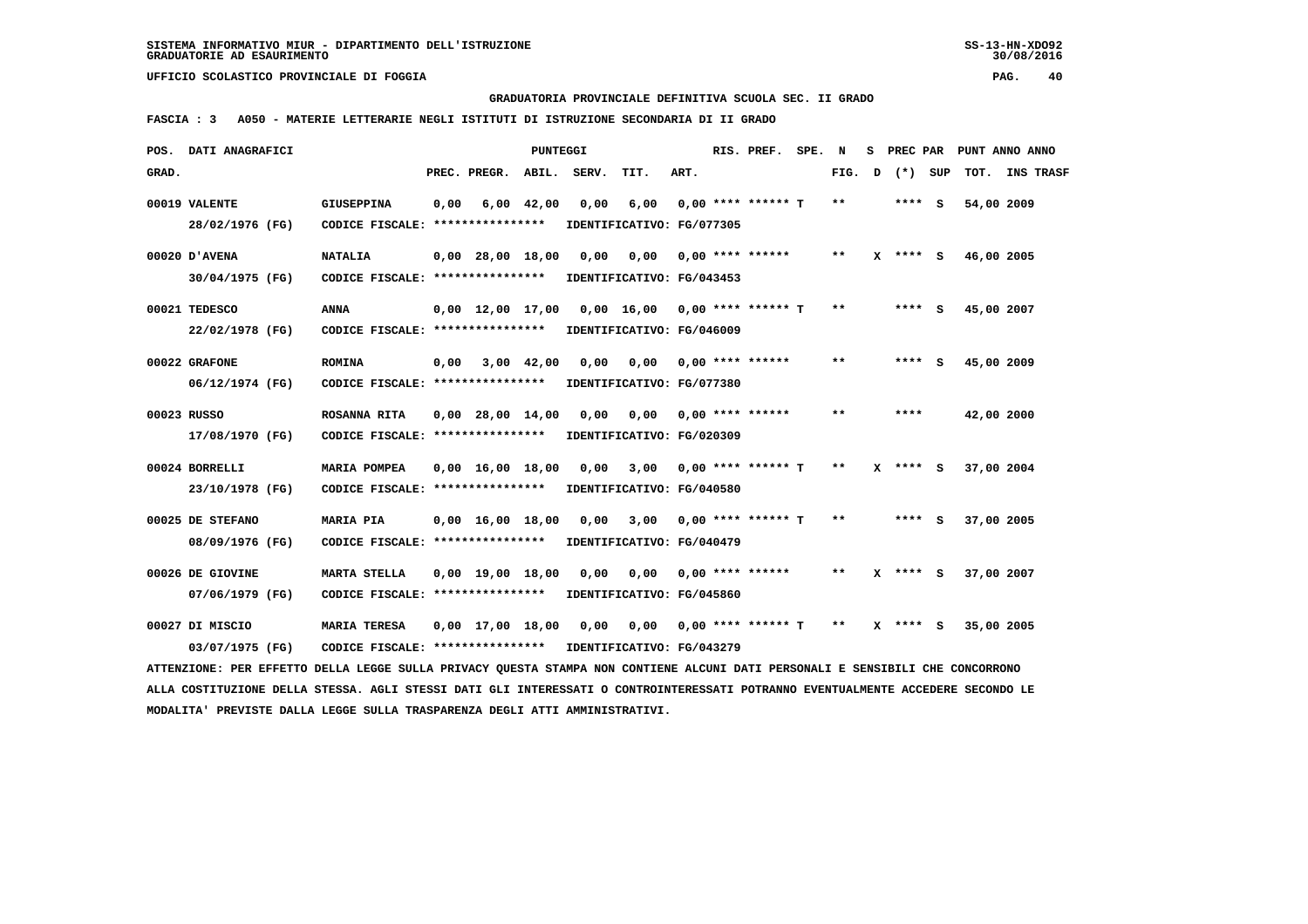**GRADUATORIA PROVINCIALE DEFINITIVA SCUOLA SEC. II GRADO**

 **FASCIA : 3 A050 - MATERIE LETTERARIE NEGLI ISTITUTI DI ISTRUZIONE SECONDARIA DI II GRADO**

|           | POS. DATI ANAGRAFICI                                                                                                            |                                                            |      |                                | PUNTEGGI   |       |                                   |      | RIS. PREF. SPE.           | N     | s |              |            | PREC PAR PUNT ANNO ANNO |
|-----------|---------------------------------------------------------------------------------------------------------------------------------|------------------------------------------------------------|------|--------------------------------|------------|-------|-----------------------------------|------|---------------------------|-------|---|--------------|------------|-------------------------|
| GRAD.     |                                                                                                                                 |                                                            |      | PREC. PREGR. ABIL.             |            | SERV. | TIT.                              | ART. |                           | FIG.  | D | (*) SUP      |            | TOT. INS TRASF          |
|           | 00028 DI NUNZIO<br>01/10/1978 (CB)                                                                                              | <b>GIADA</b><br>CODICE FISCALE: ****************           |      | $0,00 \quad 16,00 \quad 18,00$ |            | 0,00  | 0,00<br>IDENTIFICATIVO: FG/043217 |      | $0.00$ **** ****** T      | $* *$ |   | **** S       | 34,00 2005 |                         |
|           |                                                                                                                                 |                                                            |      |                                |            |       |                                   |      |                           |       |   |              |            |                         |
|           | 00029 PALUMBO                                                                                                                   | ANNA                                                       |      | $0,00 \quad 13,00 \quad 18,00$ |            | 0,00  | 3,00                              |      | $0,00$ **** ****** T      | $**$  |   | $***$ S      | 34,00 2007 |                         |
|           | 17/03/1983 (FG)                                                                                                                 | CODICE FISCALE: *****************                          |      |                                |            |       | IDENTIFICATIVO: FG/046271         |      |                           |       |   |              |            |                         |
|           | 00030 ABATE                                                                                                                     | VALENTINA                                                  |      | $0,00$ $9,00$ $18,00$          |            | 0.00  | 4,00 0,00 **** ****** T           |      |                           | $**$  |   | $***$ S      | 31,00 2007 |                         |
|           | 23/03/1973 (FG)                                                                                                                 | CODICE FISCALE: ****************                           |      |                                |            |       | IDENTIFICATIVO: FG/046029         |      |                           |       |   |              |            |                         |
| 00031 ENA |                                                                                                                                 | ANNA ERIKA                                                 |      | $0,00 \quad 12,00 \quad 18,00$ |            | 0,00  | 0,00                              |      | $0,00$ **** ******        | $* *$ |   | $X$ **** $S$ | 30,00 2007 |                         |
|           | 06/12/1978 (FG)                                                                                                                 | CODICE FISCALE: ****************                           |      |                                |            |       | IDENTIFICATIVO: FG/046174         |      |                           |       |   |              |            |                         |
|           | 00032 BORRELLI                                                                                                                  | <b>ALBERINA</b>                                            |      | $0.00 \quad 13.00 \quad 17.00$ |            | 0,00  |                                   |      |                           | $***$ |   | $X$ **** S   | 30,00 2009 |                         |
|           | 06/12/1967 (FG)                                                                                                                 | CODICE FISCALE: ****************                           |      |                                |            |       | IDENTIFICATIVO: FG/077365         |      |                           |       |   |              |            |                         |
|           | 00033 FACENNA                                                                                                                   | LEONARDA                                                   |      | $0,00 \quad 13,00 \quad 17,00$ |            | 0,00  | 0,00 0,00 **** ****** T           |      |                           | $***$ |   | $***$ S      |            | 30,00 2011 2011         |
|           | 28/05/1979 (FG)                                                                                                                 | CODICE FISCALE: *****************                          |      |                                |            |       | IDENTIFICATIVO: FG/082484         |      |                           |       |   |              |            |                         |
|           | 00034 FINIZIO                                                                                                                   | <b>SIMONA</b>                                              |      | $0.00 \quad 13.00 \quad 16.00$ |            | 0,00  | $0,00$ $0,00$ **** ******         |      |                           | $* *$ |   | $***$ S      | 29,00 2007 |                         |
|           | 04/08/1978 (FG)                                                                                                                 | CODICE FISCALE: ****************                           |      |                                |            |       | IDENTIFICATIVO: FG/046416         |      |                           |       |   |              |            |                         |
|           | 00035 BUCCINO                                                                                                                   | <b>MILENA</b>                                              |      | $0,00 \quad 12,00 \quad 16,00$ |            | 0,00  |                                   |      | $1,00$ 0,00 **** ****** T | $* *$ |   | **** $S$     | 29,00 2007 |                         |
|           | 17/04/1975 (FG)                                                                                                                 | CODICE FISCALE: *****************                          |      |                                |            |       | IDENTIFICATIVO: FG/046792         |      |                           |       |   |              |            |                         |
|           | 00036 CEDDIA                                                                                                                    | LUCIA                                                      | 0,00 |                                | 9,00 18,00 |       | 0,00 1,00 0,00 **** ****** T      |      |                           | $* *$ |   | $***$ S      | 28,00 2007 |                         |
|           | 28/09/1969 (FG)                                                                                                                 | CODICE FISCALE: **************** IDENTIFICATIVO: FG/047161 |      |                                |            |       |                                   |      |                           |       |   |              |            |                         |
|           | ATTENZIONE: PER EFFETTO DELLA LEGGE SULLA PRIVACY QUESTA STAMPA NON CONTIENE ALCUNI DATI PERSONALI E SENSIBILI CHE CONCORRONO   |                                                            |      |                                |            |       |                                   |      |                           |       |   |              |            |                         |
|           | ALLA COSTITUZIONE DELLA STESSA. AGLI STESSI DATI GLI INTERESSATI O CONTROINTERESSATI POTRANNO EVENTUALMENTE ACCEDERE SECONDO LE |                                                            |      |                                |            |       |                                   |      |                           |       |   |              |            |                         |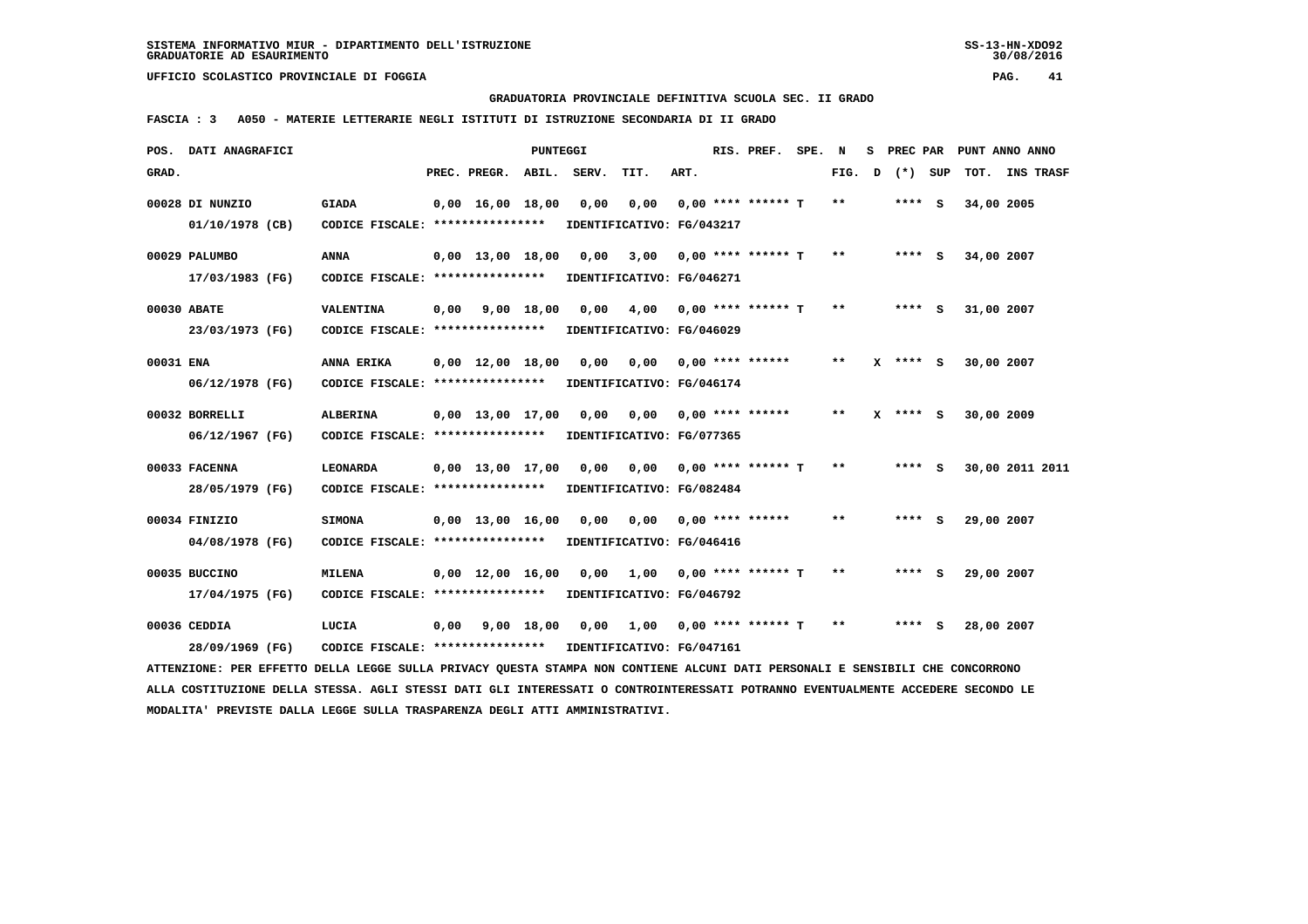**GRADUATORIA PROVINCIALE DEFINITIVA SCUOLA SEC. II GRADO**

 **FASCIA : 3 A050 - MATERIE LETTERARIE NEGLI ISTITUTI DI ISTRUZIONE SECONDARIA DI II GRADO**

| POS.  | DATI ANAGRAFICI                                                                                                                 |                                                            |      |              | <b>PUNTEGGI</b> |       |                           |      | RIS. PREF.              | SPE. | N      | s | PREC PAR |     | PUNT ANNO ANNO  |           |  |
|-------|---------------------------------------------------------------------------------------------------------------------------------|------------------------------------------------------------|------|--------------|-----------------|-------|---------------------------|------|-------------------------|------|--------|---|----------|-----|-----------------|-----------|--|
| GRAD. |                                                                                                                                 |                                                            |      | PREC. PREGR. | ABIL.           | SERV. | TIT.                      | ART. |                         |      | FIG. D |   | $(*)$    | SUP | TOT.            | INS TRASF |  |
|       | 00037 TRIGLIONE                                                                                                                 | <b>CLAUDIA</b>                                             | 0,00 |              | $9,00$ 18,00    | 0,00  | 1,00                      |      | $0.00$ **** ****** T    |      | $***$  |   | $***$ S  |     | 28,00 2007      |           |  |
|       | $16/12/1980$ (BA)                                                                                                               | CODICE FISCALE: ****************                           |      |              |                 |       | IDENTIFICATIVO: FG/047274 |      |                         |      |        |   |          |     |                 |           |  |
|       |                                                                                                                                 |                                                            |      |              |                 |       |                           |      |                         |      |        |   |          |     |                 |           |  |
|       | 00038 LI QUADRI                                                                                                                 | <b>GABRIELLA ROS</b>                                       | 0,00 |              | $6,00$ 18,00    | 0,00  | 4,00                      |      | $0.00$ **** ******      |      | **     |   | **** S   |     | 28,00 2009      |           |  |
|       | 08/10/1978 (FG)                                                                                                                 | CODICE FISCALE: ****************                           |      |              |                 |       | IDENTIFICATIVO: FG/077385 |      |                         |      |        |   |          |     |                 |           |  |
|       | 00039 DEFAZIO                                                                                                                   | <b>ROSANNA</b>                                             | 0,00 |              | 8,00 18,00      | 0.00  | 2,00                      |      | $0.00$ **** ****** T    |      | $***$  |   | **** S   |     | 28,00 2009      |           |  |
|       |                                                                                                                                 | CODICE FISCALE: ****************                           |      |              |                 |       |                           |      |                         |      |        |   |          |     |                 |           |  |
|       | 03/02/1976 (MI)                                                                                                                 |                                                            |      |              |                 |       | IDENTIFICATIVO: FG/037252 |      |                         |      |        |   |          |     |                 |           |  |
|       | 00040 CARANGELLA                                                                                                                | <b>VALERIO</b>                                             | 0,00 | 9,00 18,00   |                 | 0,00  |                           |      | $1,00$ 0,00 **** ****** |      | $* *$  |   | $***$ S  |     | 28,00 2014 2014 |           |  |
|       | 26/05/1981 (FG)                                                                                                                 | CODICE FISCALE: ****************                           |      |              |                 |       | IDENTIFICATIVO: FG/086857 |      |                         |      |        |   |          |     |                 |           |  |
|       |                                                                                                                                 |                                                            |      |              |                 |       |                           |      |                         |      |        |   |          |     |                 |           |  |
|       | 00041 FRINO                                                                                                                     | <b>LOREDANA</b>                                            | 0,00 |              | 9,00 18,00      | 0.00  | 0.00                      |      | 0,00 **** ****** T      |      | $***$  |   | $***$ S  |     | 27,00 2007      |           |  |
|       | 16/12/1980 (FG)                                                                                                                 | CODICE FISCALE: ****************                           |      |              |                 |       | IDENTIFICATIVO: FG/046595 |      |                         |      |        |   |          |     |                 |           |  |
|       | 00042 D'ADDATO                                                                                                                  | <b>ANTONELLA</b>                                           | 0,00 |              | 9,00 18,00      | 0,00  | 0.00                      |      | $0.00$ **** ****** T    |      | $***$  | x | **** S   |     | 27,00 2007      |           |  |
|       | 01/11/1981 (FG)                                                                                                                 | CODICE FISCALE: ****************                           |      |              |                 |       | IDENTIFICATIVO: FG/045870 |      |                         |      |        |   |          |     |                 |           |  |
|       |                                                                                                                                 |                                                            |      |              |                 |       |                           |      |                         |      |        |   |          |     |                 |           |  |
|       | 00043 DRAGONE                                                                                                                   | PALMA MARIA                                                | 0,00 |              | 3,00 18,00      | 0,00  | 6,00                      |      | $0.00$ **** ****** T    |      | $* *$  |   | $***$ S  |     | 27,00 2009      |           |  |
|       | 15/09/1969 (TA)                                                                                                                 | CODICE FISCALE: ****************                           |      |              |                 |       | IDENTIFICATIVO: FG/077482 |      |                         |      |        |   |          |     |                 |           |  |
|       | 00044 DI GENNARO                                                                                                                | ELVIRA LORENA                                              | 0,00 |              | $6,00$ 17,00    | 0,00  | 3,00                      |      | $0.00$ **** ******      |      | $**$   |   | $***$ S  |     | 26,00 2009      |           |  |
|       | 14/03/1981 (FG)                                                                                                                 | CODICE FISCALE: ****************                           |      |              |                 |       | IDENTIFICATIVO: FG/077481 |      |                         |      |        |   |          |     |                 |           |  |
|       |                                                                                                                                 |                                                            |      |              |                 |       |                           |      |                         |      |        |   |          |     |                 |           |  |
|       | 00045 CLAPS                                                                                                                     | <b>ROSANGELA</b>                                           | 0,00 |              | $6,00$ 18,00    | 0,00  | 0,00                      |      | $0.00$ **** ****** T    |      | $**$   |   | $***$ S  |     | 24,00 2007 2007 |           |  |
|       | 29/05/1977 (BA)                                                                                                                 | CODICE FISCALE: **************** IDENTIFICATIVO: FG/046362 |      |              |                 |       |                           |      |                         |      |        |   |          |     |                 |           |  |
|       | ATTENZIONE: PER EFFETTO DELLA LEGGE SULLA PRIVACY QUESTA STAMPA NON CONTIENE ALCUNI DATI PERSONALI E SENSIBILI CHE CONCORRONO   |                                                            |      |              |                 |       |                           |      |                         |      |        |   |          |     |                 |           |  |
|       | ALLA COSTITUZIONE DELLA STESSA. AGLI STESSI DATI GLI INTERESSATI O CONTROINTERESSATI POTRANNO EVENTUALMENTE ACCEDERE SECONDO LE |                                                            |      |              |                 |       |                           |      |                         |      |        |   |          |     |                 |           |  |
|       | MODALITA' PREVISTE DALLA LEGGE SULLA TRASPARENZA DEGLI ATTI AMMINISTRATIVI.                                                     |                                                            |      |              |                 |       |                           |      |                         |      |        |   |          |     |                 |           |  |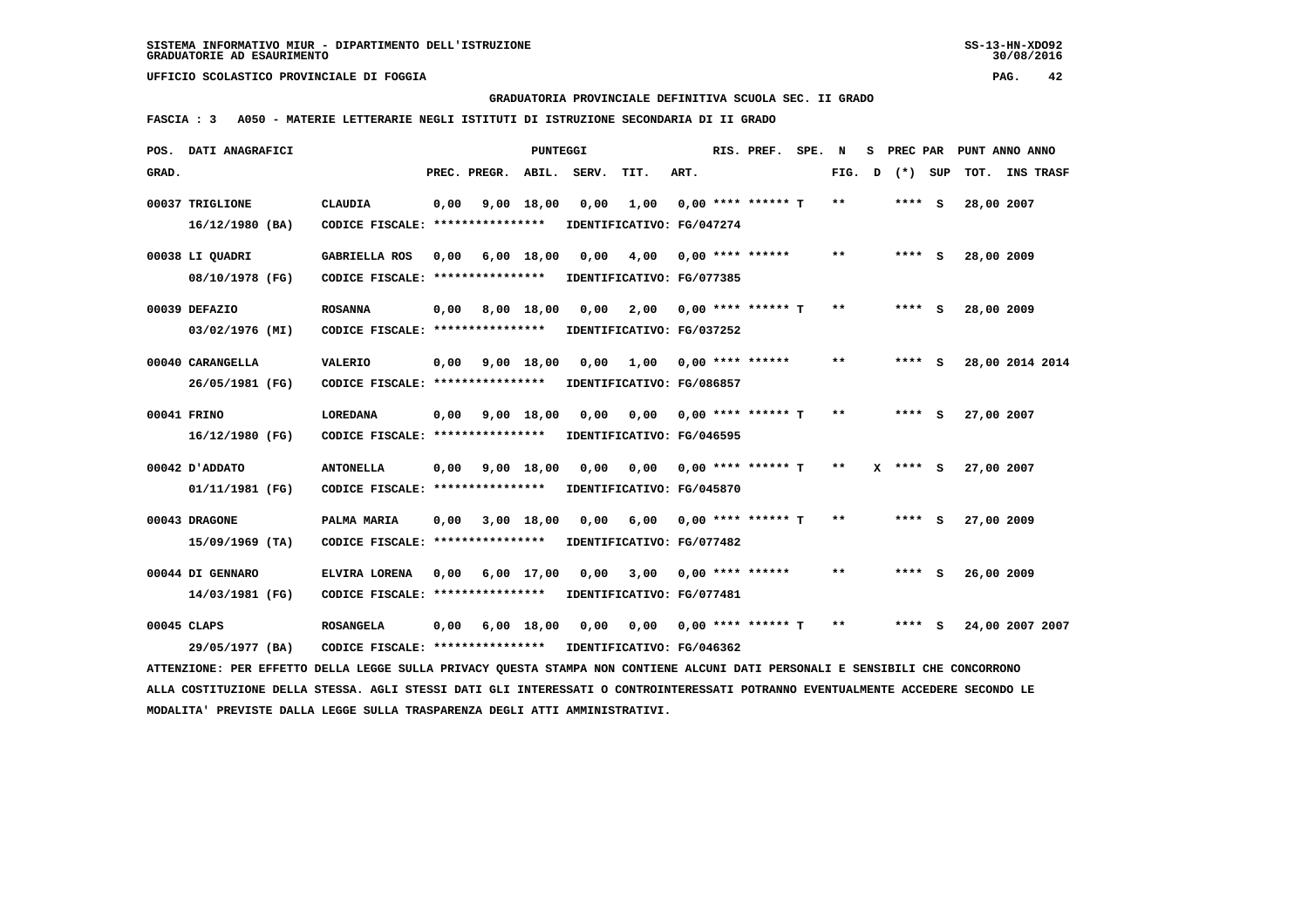**GRADUATORIA PROVINCIALE DEFINITIVA SCUOLA SEC. II GRADO**

 **FASCIA : 3 A050 - MATERIE LETTERARIE NEGLI ISTITUTI DI ISTRUZIONE SECONDARIA DI II GRADO**

|       | POS. DATI ANAGRAFICI                                                                                                            |                                                            |      |              | PUNTEGGI     |       |                            |      | RIS. PREF.           | SPE. | N     | s |            |            | PREC PAR PUNT ANNO ANNO |  |
|-------|---------------------------------------------------------------------------------------------------------------------------------|------------------------------------------------------------|------|--------------|--------------|-------|----------------------------|------|----------------------|------|-------|---|------------|------------|-------------------------|--|
| GRAD. |                                                                                                                                 |                                                            |      | PREC. PREGR. | ABIL.        | SERV. | TIT.                       | ART. |                      |      | FIG.  | D | (*) SUP    | тот.       | <b>INS TRASF</b>        |  |
|       | 00046 PREZIOSI                                                                                                                  | <b>MARIA</b>                                               | 0,00 |              | $6,00$ 18,00 | 0,00  | 0,00                       |      | $0.00$ **** ****** T |      | $* *$ |   | $***$ S    | 24,00 2007 |                         |  |
|       | 15/12/1971 (FG)                                                                                                                 | CODICE FISCALE: ****************                           |      |              |              |       | IDENTIFICATIVO: FG/046413  |      |                      |      |       |   |            |            |                         |  |
|       | 00047 VILLANI                                                                                                                   | <b>ROBERTA</b>                                             | 0,00 |              | 6,00 18,00   | 0,00  | 0,00                       |      | $0,00$ **** ****** T |      | $* *$ |   | $***$ S    | 24,00 2009 |                         |  |
|       | 14/07/1978 (FG)                                                                                                                 | CODICE FISCALE: ****************                           |      |              |              |       | IDENTIFICATIVO: FG/077286  |      |                      |      |       |   |            |            |                         |  |
|       | 00048 BATTIANTE                                                                                                                 | MARIA ISABELL                                              | 0,00 |              | $0,00$ 18,00 |       | $0,00$ 6,00                |      | $0.00$ **** ******   |      | $**$  |   | **** S     | 24,00 2009 |                         |  |
|       | 08/05/1971 (FG)                                                                                                                 | CODICE FISCALE: ****************                           |      |              |              |       | IDENTIFICATIVO: FG/077313  |      |                      |      |       |   |            |            |                         |  |
|       | 00049 DI GENNARO                                                                                                                | <b>GIOVANNA</b>                                            | 0,00 |              | 0.00 18.00   | 0.00  | 3,00                       |      | $0.00$ **** ****** T |      | $* *$ |   | $***$ S    | 21,00 2009 |                         |  |
|       | 17/04/1980 (FG)                                                                                                                 | CODICE FISCALE: *****************                          |      |              |              |       | IDENTIFICATIVO: FG/077515  |      |                      |      |       |   |            |            |                         |  |
|       | 00050 GIOIA                                                                                                                     | <b>FRANCESCO</b>                                           | 0,00 |              | $0,00$ 18,00 | 0.00  | 0,00 0,00 **** ******      |      |                      |      | $* *$ |   | **** S     |            | 18,00 2007 2007         |  |
|       | 16/06/1975 (FG)                                                                                                                 | CODICE FISCALE: ****************                           |      |              |              |       | IDENTIFICATIVO: FG/047056  |      |                      |      |       |   |            |            |                         |  |
|       | 00051 CASSANO                                                                                                                   | <b>NELLA</b>                                               | 0,00 |              | $0,00$ 18,00 | 0,00  | 0,00                       |      | $0,00$ **** ****** T |      | $* *$ |   | **** S     | 18,00 2007 |                         |  |
|       | 15/04/1978 (FG)                                                                                                                 | CODICE FISCALE: *****************                          |      |              |              |       | IDENTIFICATIVO: FG/047125  |      |                      |      |       |   |            |            |                         |  |
|       | 00052 CRINCOLI                                                                                                                  | <b>NICOLETTA</b>                                           | 0,00 |              | $0,00$ 18,00 | 0,00  | 0,00 0,00 **** ******      |      |                      |      | **    |   | $X$ **** S | 18,00 2007 |                         |  |
|       | 08/07/1977 (FG)                                                                                                                 | CODICE FISCALE: ****************                           |      |              |              |       | IDENTIFICATIVO: FG/046001  |      |                      |      |       |   |            |            |                         |  |
|       | 00053 CARIGLIA                                                                                                                  | LUANA                                                      | 0,00 |              | $0,00$ 18,00 | 0,00  | 0,00                       |      | 0,00 **** ****** T   |      | $* *$ |   | $***$ S    | 18,00 2009 |                         |  |
|       | 27/05/1976 (FG)                                                                                                                 | CODICE FISCALE: ****************                           |      |              |              |       | IDENTIFICATIVO: FG/077346  |      |                      |      |       |   |            |            |                         |  |
|       | 00054 PETRUCCELLI                                                                                                               | <b>INCORONATA</b>                                          | 0,00 | 0,00 15,00   |              |       | 0,00 0,00 0,00 **** ****** |      |                      |      | $* *$ |   | $***$ S    | 15,00 2007 |                         |  |
|       | 01/09/1972 (FG)                                                                                                                 | CODICE FISCALE: **************** IDENTIFICATIVO: FG/040240 |      |              |              |       |                            |      |                      |      |       |   |            |            |                         |  |
|       | ATTENZIONE: PER EFFETTO DELLA LEGGE SULLA PRIVACY QUESTA STAMPA NON CONTIENE ALCUNI DATI PERSONALI E SENSIBILI CHE CONCORRONO   |                                                            |      |              |              |       |                            |      |                      |      |       |   |            |            |                         |  |
|       | ALLA COSTITUZIONE DELLA STESSA. AGLI STESSI DATI GLI INTERESSATI O CONTROINTERESSATI POTRANNO EVENTUALMENTE ACCEDERE SECONDO LE |                                                            |      |              |              |       |                            |      |                      |      |       |   |            |            |                         |  |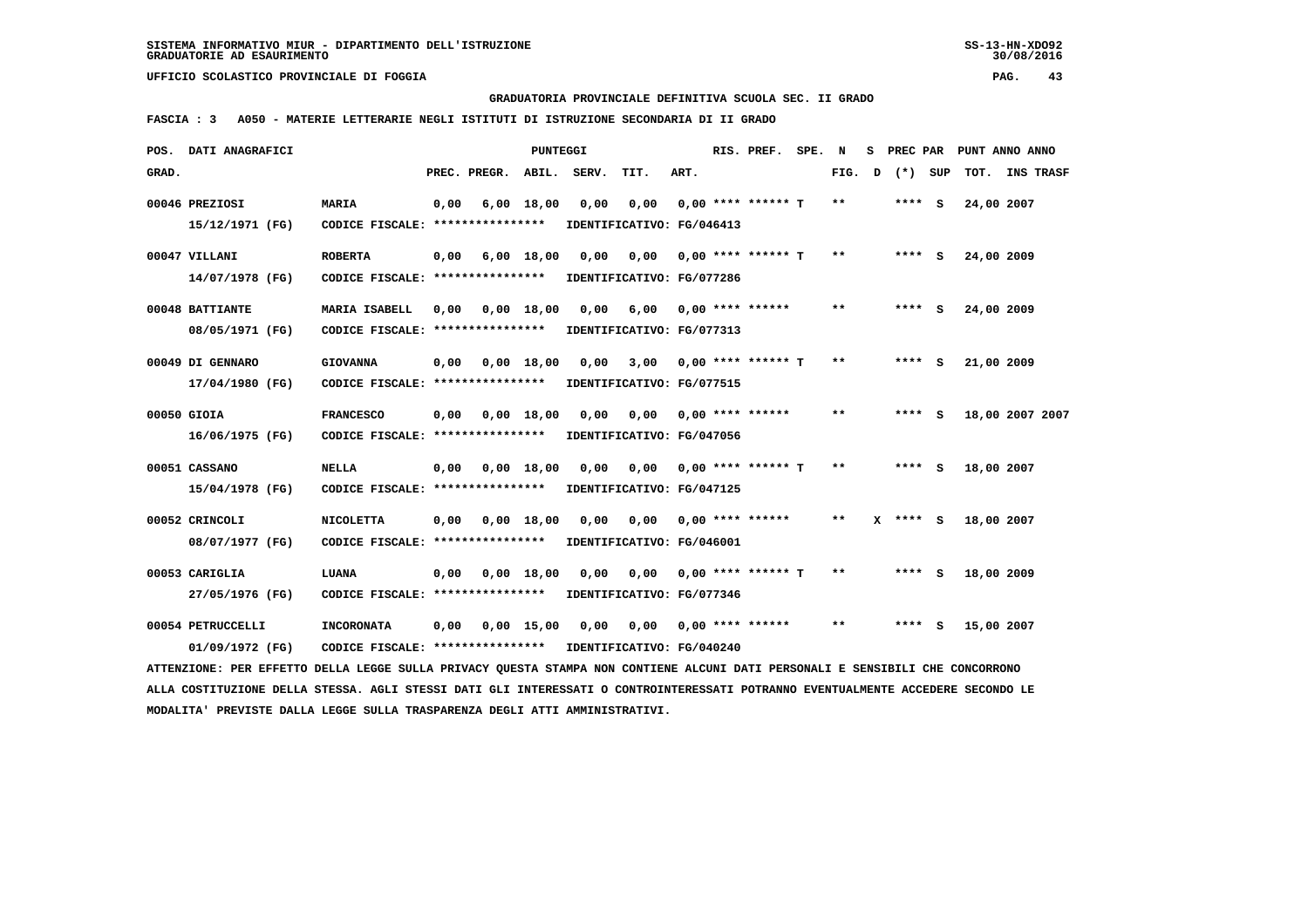**GRADUATORIA PROVINCIALE DEFINITIVA SCUOLA SEC. II GRADO**

 **FASCIA : 3 A050 - MATERIE LETTERARIE NEGLI ISTITUTI DI ISTRUZIONE SECONDARIA DI II GRADO**

| <b>DATI ANAGRAFICI</b><br>POS. |                                  |                                                               | PUNTEGGI |       |                           |      | RIS. PREF. | SPE. N |        | S PREC PAR |     | PUNT ANNO ANNO |                  |
|--------------------------------|----------------------------------|---------------------------------------------------------------|----------|-------|---------------------------|------|------------|--------|--------|------------|-----|----------------|------------------|
| GRAD.                          |                                  | PREC. PREGR. ABIL.                                            |          | SERV. | TIT.                      | ART. |            |        | FIG. D | $(*)$      |     | SUP TOT.       | <b>INS TRASF</b> |
| 00055 TRICARICO                | <b>LEONARDO</b>                  | $0.00$ $0.00$ $15.00$ $0.00$ $0.00$ $0.00$ $****$ **** ****** |          |       |                           |      |            |        | $* *$  | ****       | - 5 | 15,00 2009     |                  |
| 28/05/1977 (FG)                | CODICE FISCALE: **************** |                                                               |          |       | IDENTIFICATIVO: FG/077448 |      |            |        |        |            |     |                |                  |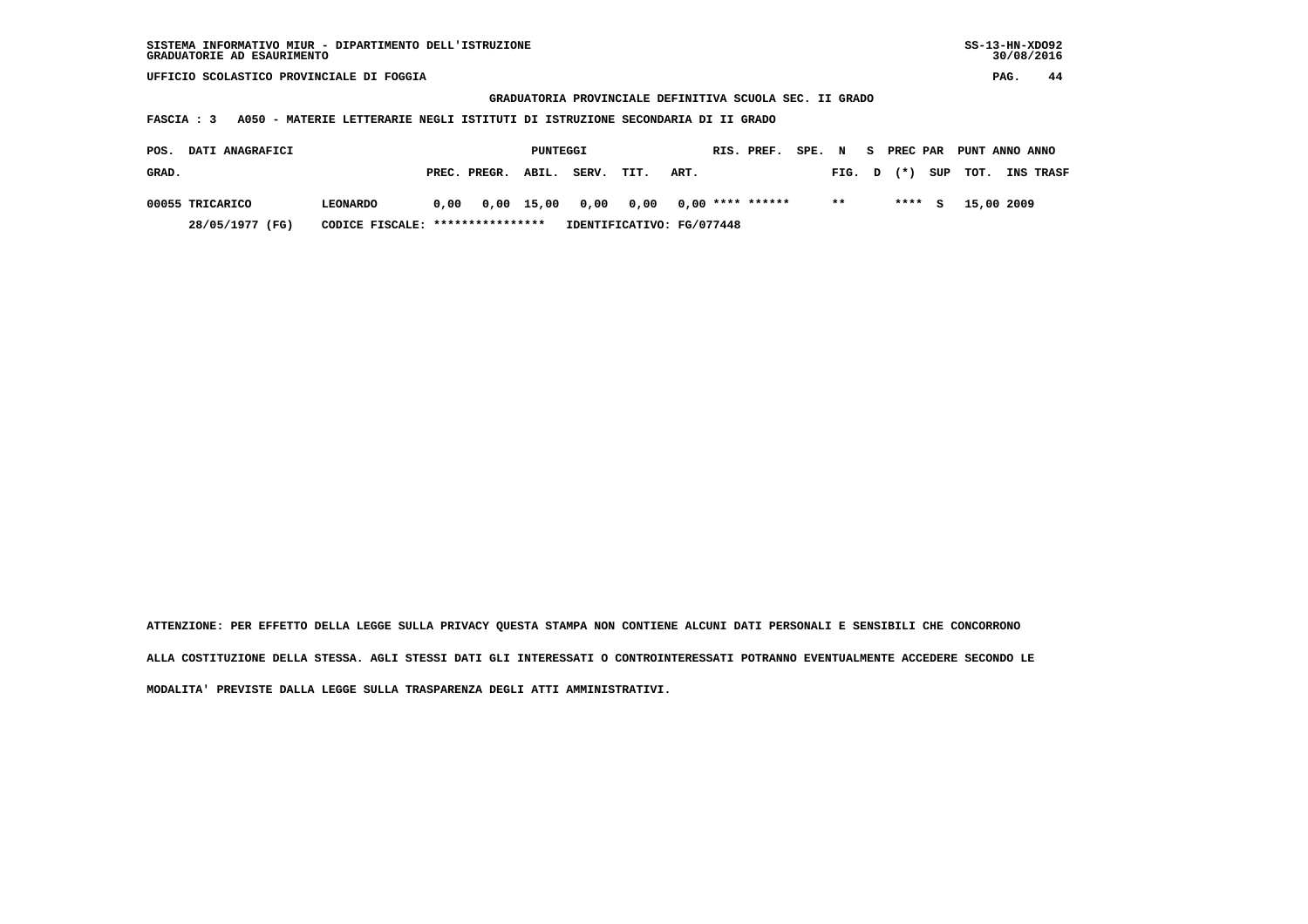**GRADUATORIA PROVINCIALE DEFINITIVA SCUOLA SEC. II GRADO**

 **FASCIA : 3 A051 - MATERIE LETTERARIE E LATINO NEI LICEI E NELL'ISTITUTO MAGISTRALE**

|       | POS. DATI ANAGRAFICI                                                                                                            |                                   |                                | PUNTEGGI |                                                |                           |      | RIS. PREF.           | SPE. | N            | s | PREC PAR |     | PUNT ANNO ANNO          |                  |  |
|-------|---------------------------------------------------------------------------------------------------------------------------------|-----------------------------------|--------------------------------|----------|------------------------------------------------|---------------------------|------|----------------------|------|--------------|---|----------|-----|-------------------------|------------------|--|
| GRAD. |                                                                                                                                 |                                   | PREC. PREGR.                   | ABIL.    | SERV.                                          | TIT.                      | ART. |                      |      | FIG.         | D | $(*)$    | SUP | тот.                    | <b>INS TRASF</b> |  |
|       | 00001 BORRELLI                                                                                                                  | MARIA POMPEA                      | 0,00 100,00 42,00 36,00        |          |                                                | 3,00                      |      | $0.00$ **** ****** T |      | $\star\star$ |   |          |     | X **** S 181,00 2004    |                  |  |
|       | 23/10/1978 (FG)                                                                                                                 | CODICE FISCALE: ****************  |                                |          |                                                | IDENTIFICATIVO: FG/040580 |      |                      |      |              |   |          |     |                         |                  |  |
|       | 00002 CLAPS                                                                                                                     | <b>ROSANGELA</b>                  |                                |          | 0,00 75,00 42,00 36,00 0,00                    |                           |      | 0,00 **** ****** T   |      | $***$        |   |          |     | **** S 153,00 2007 2007 |                  |  |
|       | 29/05/1977 (BA)                                                                                                                 | CODICE FISCALE: ****************  |                                |          |                                                | IDENTIFICATIVO: FG/046362 |      |                      |      |              |   |          |     |                         |                  |  |
|       | 00003 FINIZIO                                                                                                                   | <b>SIMONA</b>                     |                                |          | $0,00$ 73,00 40,00 36,00 0,00 0,00 **** ****** |                           |      |                      |      | $* *$        |   |          |     | **** S 149,00 2007      |                  |  |
|       | 04/08/1978 (FG)                                                                                                                 | CODICE FISCALE: ***************** |                                |          |                                                | IDENTIFICATIVO: FG/046416 |      |                      |      |              |   |          |     |                         |                  |  |
|       | 00004 DE GIOVINE                                                                                                                | MARTA STELLA                      |                                |          | 0,00 67,00 42,00 36,00                         | 0,00                      |      | 0,00 **** ******     |      | $* *$        |   |          |     | X **** S 145,00 2007    |                  |  |
|       | 07/06/1979 (FG)                                                                                                                 | CODICE FISCALE: ***************** |                                |          |                                                | IDENTIFICATIVO: FG/045860 |      |                      |      |              |   |          |     |                         |                  |  |
|       | 00005 FACENNA                                                                                                                   | <b>LEONARDA</b>                   |                                |          | 0,00 67,00 41,00 36,00 0,00                    |                           |      | $0,00$ **** ****** T |      | $***$        |   |          |     | **** S 144,00 2011 2011 |                  |  |
|       | 28/05/1979 (FG)                                                                                                                 | CODICE FISCALE: ****************  |                                |          | IDENTIFICATIVO: FG/082484                      |                           |      |                      |      |              |   |          |     |                         |                  |  |
|       | 00006 PALUMBO                                                                                                                   | <b>ANNA</b>                       | $0,00 \quad 49,00 \quad 42,00$ |          | 36,00                                          | 3,00                      |      | $0,00$ **** ****** T |      | $***$        |   |          |     | **** S 130,00 2007      |                  |  |
|       | 17/03/1983 (FG)                                                                                                                 | CODICE FISCALE: ****************  |                                |          |                                                | IDENTIFICATIVO: FG/046271 |      |                      |      |              |   |          |     |                         |                  |  |
|       | 00007 DI MISCIO                                                                                                                 | <b>MARIA TERESA</b>               | 0,00 82,00 42,00               |          | 0,00                                           | 0,00                      |      | $0,00$ **** ****** T |      | $***$        |   |          |     | X **** S 124,00 2005    |                  |  |
|       | 03/07/1975 (FG)                                                                                                                 | CODICE FISCALE: ****************  |                                |          |                                                | IDENTIFICATIVO: FG/043279 |      |                      |      |              |   |          |     |                         |                  |  |
|       | 00008 LEONE                                                                                                                     | <b>DANIELA TERES</b>              |                                |          | 0,00 67,00 18,00 27,00 6,00                    |                           |      | $0.00$ **** ****** T |      | $* *$        |   |          |     | **** S 118,00 2007      |                  |  |
|       | 14/07/1966 (FG)                                                                                                                 | CODICE FISCALE: ****************  |                                |          |                                                | IDENTIFICATIVO: FG/043523 |      |                      |      |              |   |          |     |                         |                  |  |
|       | 00009 BUCCINO                                                                                                                   | <b>MILENA</b>                     |                                |          | 0,00 30,00 40,00 36,00                         | 1,00                      |      | 0,00 **** ****** T   |      | $***$        |   |          |     | **** S 107,00 2007      |                  |  |
|       | 17/04/1975 (FG)                                                                                                                 | CODICE FISCALE: ****************  |                                |          | IDENTIFICATIVO: FG/046792                      |                           |      |                      |      |              |   |          |     |                         |                  |  |
|       | ATTENZIONE: PER EFFETTO DELLA LEGGE SULLA PRIVACY QUESTA STAMPA NON CONTIENE ALCUNI DATI PERSONALI E SENSIBILI CHE CONCORRONO   |                                   |                                |          |                                                |                           |      |                      |      |              |   |          |     |                         |                  |  |
|       | ALLA COSTITUZIONE DELLA STESSA. AGLI STESSI DATI GLI INTERESSATI O CONTROINTERESSATI POTRANNO EVENTUALMENTE ACCEDERE SECONDO LE |                                   |                                |          |                                                |                           |      |                      |      |              |   |          |     |                         |                  |  |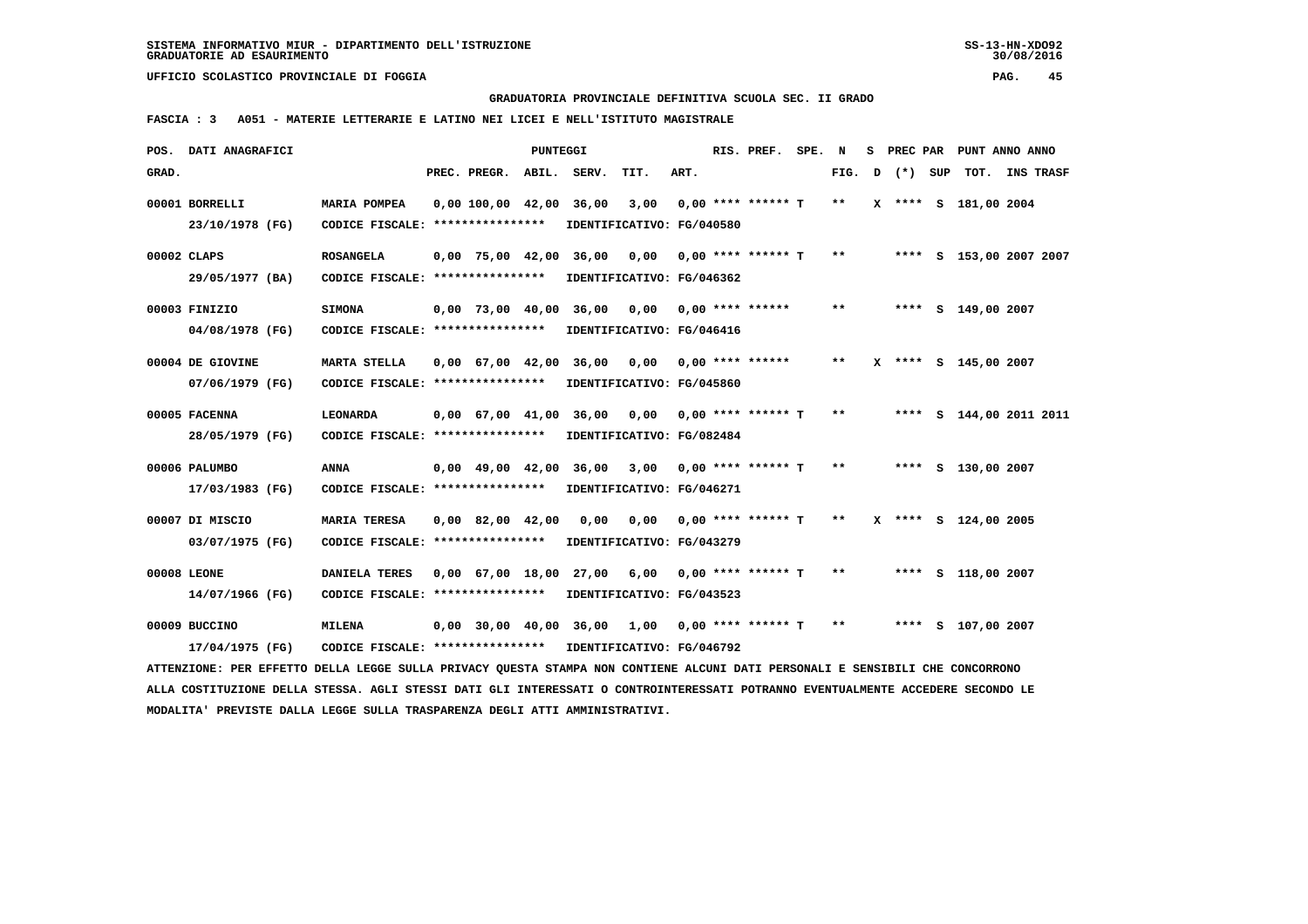**GRADUATORIA PROVINCIALE DEFINITIVA SCUOLA SEC. II GRADO**

 **FASCIA : 3 A051 - MATERIE LETTERARIE E LATINO NEI LICEI E NELL'ISTITUTO MAGISTRALE**

|           | POS. DATI ANAGRAFICI                                                                                                            |                                   |      |                                | PUNTEGGI   |       |                               |      | RIS. PREF. SPE.           | N     | s |            | PREC PAR PUNT ANNO ANNO |                |  |
|-----------|---------------------------------------------------------------------------------------------------------------------------------|-----------------------------------|------|--------------------------------|------------|-------|-------------------------------|------|---------------------------|-------|---|------------|-------------------------|----------------|--|
| GRAD.     |                                                                                                                                 |                                   |      | PREC. PREGR.                   | ABIL.      | SERV. | TIT.                          | ART. |                           | FIG.  | D | (*) SUP    |                         | TOT. INS TRASF |  |
|           | 00010 DI GENNARO                                                                                                                | ELVIRA LORENA                     |      | $0,00$ 20,00 41,00 24,00       |            |       | 3,00                          |      | $0.00$ **** ******        | $* *$ |   | **** S     | 88,00 2009              |                |  |
|           | 14/03/1981 (FG)                                                                                                                 | CODICE FISCALE: ****************  |      |                                |            |       | IDENTIFICATIVO: FG/077481     |      |                           |       |   |            |                         |                |  |
|           | 00011 COLOSIMO                                                                                                                  | <b>ROSALBA</b>                    |      | $0.00 \quad 12.00 \quad 42.00$ |            | 20,00 | 0,00                          |      | $0.00$ **** ******        | $* *$ |   | **** S     | 74,00 2007              |                |  |
|           | 29/06/1981 (CZ)                                                                                                                 | CODICE FISCALE: ****************  |      |                                |            |       | IDENTIFICATIVO: FG/046250     |      |                           |       |   |            |                         |                |  |
|           | 00012 TEDESCO                                                                                                                   | ANNA                              |      | $0.00$ 28,00 17,00             |            |       | 0,00 16,00 0,00 **** ****** T |      |                           | **    |   | **** S     | 61,00 2007              |                |  |
|           | 22/02/1978 (FG)                                                                                                                 | CODICE FISCALE: ****************  |      |                                |            |       | IDENTIFICATIVO: FG/046009     |      |                           |       |   |            |                         |                |  |
|           |                                                                                                                                 |                                   |      |                                |            |       |                               |      |                           |       |   |            |                         |                |  |
| 00013 ENA |                                                                                                                                 | ANNA ERIKA                        |      | $0.00 \quad 12.00 \quad 42.00$ |            | 0.00  | 0,00                          |      | $0.00$ **** ******        | **    |   | $X$ **** S | 54,00 2007              |                |  |
|           | 06/12/1978 (FG)                                                                                                                 | CODICE FISCALE: ****************  |      |                                |            |       | IDENTIFICATIVO: FG/046174     |      |                           |       |   |            |                         |                |  |
|           | 00014 D'AVENA                                                                                                                   | <b>NATALIA</b>                    |      | $0,00$ 28,00 18,00             |            | 0,00  |                               |      | $0,00$ $0,00$ **** ****** | **    | x | **** S     | 46,00 2005              |                |  |
|           | 30/04/1975 (FG)                                                                                                                 | CODICE FISCALE: ****************  |      |                                |            |       | IDENTIFICATIVO: FG/043453     |      |                           |       |   |            |                         |                |  |
|           | 00015 RUSSO                                                                                                                     | ROSANNA RITA                      |      | $0,00$ 24,00 14,00             |            | 0,00  | 0,00                          |      | $0.00$ **** ******        | **    |   | ****       | 38,00 2000              |                |  |
|           | 17/08/1970 (FG)                                                                                                                 | CODICE FISCALE: ****************  |      |                                |            |       | IDENTIFICATIVO: FG/020309     |      |                           |       |   |            |                         |                |  |
|           | 00016 DE STEFANO                                                                                                                | <b>MARIA PIA</b>                  |      | $0,00 \quad 16,00 \quad 18,00$ |            | 0,00  | 3,00                          |      | $0.00$ **** ****** T      | $***$ |   | $***$ S    | 37,00 2005              |                |  |
|           | 08/09/1976 (FG)                                                                                                                 | CODICE FISCALE: ***************** |      |                                |            |       | IDENTIFICATIVO: FG/040479     |      |                           |       |   |            |                         |                |  |
|           |                                                                                                                                 |                                   |      |                                |            |       |                               |      |                           |       |   |            |                         |                |  |
|           | 00017 DI NUNZIO                                                                                                                 | <b>GIADA</b>                      |      | $0.00 \quad 16.00 \quad 18.00$ |            | 0.00  | 0,00                          |      | $0.00$ **** ****** T      | **    |   | **** S     | 34,00 2007              |                |  |
|           | 01/10/1978 (CB)                                                                                                                 | CODICE FISCALE: ****************  |      |                                |            |       | IDENTIFICATIVO: FG/043217     |      |                           |       |   |            |                         |                |  |
|           | 00018 ABATE                                                                                                                     | <b>VALENTINA</b>                  | 0,00 |                                | 9,00 17,00 | 0,00  | 4,00                          |      | $0,00$ **** ****** T      | $* *$ |   | **** S     | 30,00 2007              |                |  |
|           | 23/03/1973 (FG)                                                                                                                 | CODICE FISCALE: ****************  |      |                                |            |       | IDENTIFICATIVO: FG/046029     |      |                           |       |   |            |                         |                |  |
|           | ATTENZIONE: PER EFFETTO DELLA LEGGE SULLA PRIVACY OUESTA STAMPA NON CONTIENE ALCUNI DATI PERSONALI E SENSIBILI CHE CONCORRONO   |                                   |      |                                |            |       |                               |      |                           |       |   |            |                         |                |  |
|           | ALLA COSTITUZIONE DELLA STESSA. AGLI STESSI DATI GLI INTERESSATI O CONTROINTERESSATI POTRANNO EVENTUALMENTE ACCEDERE SECONDO LE |                                   |      |                                |            |       |                               |      |                           |       |   |            |                         |                |  |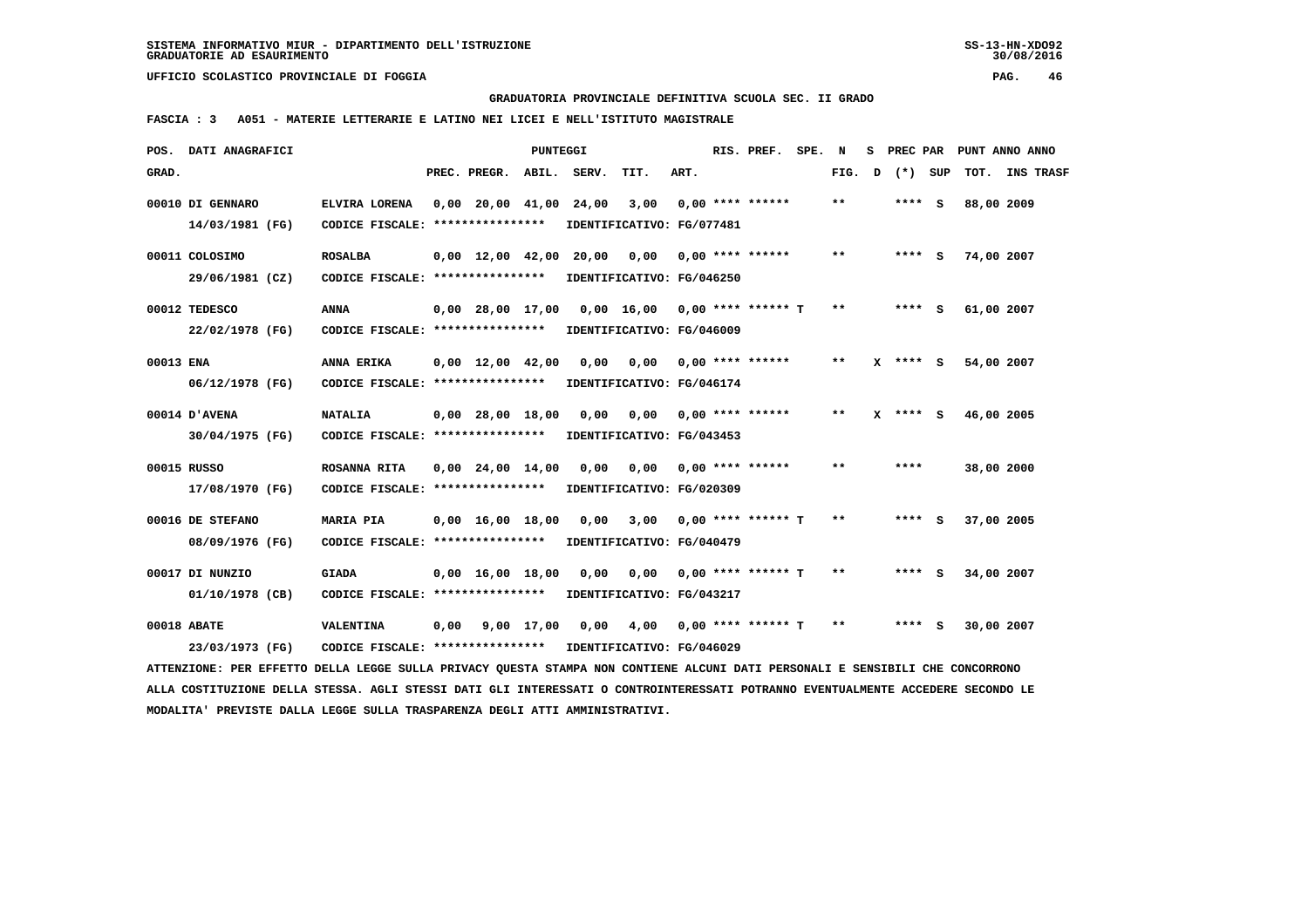**GRADUATORIA PROVINCIALE DEFINITIVA SCUOLA SEC. II GRADO**

 **FASCIA : 3 A051 - MATERIE LETTERARIE E LATINO NEI LICEI E NELL'ISTITUTO MAGISTRALE**

| POS.  | DATI ANAGRAFICI |                                   |      |                  | PUNTEGGI   |       |                           |      | RIS. PREF.           | SPE. | N     | s | PREC PAR       |     | PUNT ANNO ANNO  |           |  |
|-------|-----------------|-----------------------------------|------|------------------|------------|-------|---------------------------|------|----------------------|------|-------|---|----------------|-----|-----------------|-----------|--|
| GRAD. |                 |                                   |      | PREC. PREGR.     | ABIL.      | SERV. | TIT.                      | ART. |                      |      |       |   | FIG. $D$ $(*)$ | SUP | тот.            | INS TRASF |  |
|       | 00019 VILLANI   | <b>ROBERTA</b>                    | 0,00 |                  | 6,00 18,00 | 0,00  | 0,00                      |      | $0,00$ **** ****** T |      | $**$  |   | ****           | s   | 24,00 2009      |           |  |
|       | 14/07/1978 (FG) | CODICE FISCALE:                   |      | **************** |            |       | IDENTIFICATIVO: FG/077286 |      |                      |      |       |   |                |     |                 |           |  |
|       | 00020 BATTIANTE | MARIA ISABELL                     | 0.00 |                  | 0,00 18,00 | 0,00  | 6,00                      |      | $0,00$ **** ******   |      | $**$  |   | ****           | s   | 24,00 2009      |           |  |
|       | 08/05/1971 (FG) | CODICE FISCALE: ***************** |      |                  |            |       | IDENTIFICATIVO: FG/077313 |      |                      |      |       |   |                |     |                 |           |  |
|       | 00021 GIOIA     | <b>FRANCESCO</b>                  | 0,00 |                  | 0,00 18,00 | 0,00  | 0,00                      |      | $0.00$ **** ******   |      | **    |   | ****           | s   | 18,00 2007 2007 |           |  |
|       | 16/06/1975 (FG) | CODICE FISCALE: ***************** |      |                  |            |       | IDENTIFICATIVO: FG/047056 |      |                      |      |       |   |                |     |                 |           |  |
|       | 00022 CARIGLIA  | LUANA                             | 0.00 |                  | 0,00 18,00 | 0,00  | 0,00                      |      | $0,00$ **** ****** T |      | $***$ |   | ****           | s   | 18,00 2009      |           |  |
|       | 27/05/1976 (FG) | CODICE FISCALE: ***************** |      |                  |            |       | IDENTIFICATIVO: FG/077346 |      |                      |      |       |   |                |     |                 |           |  |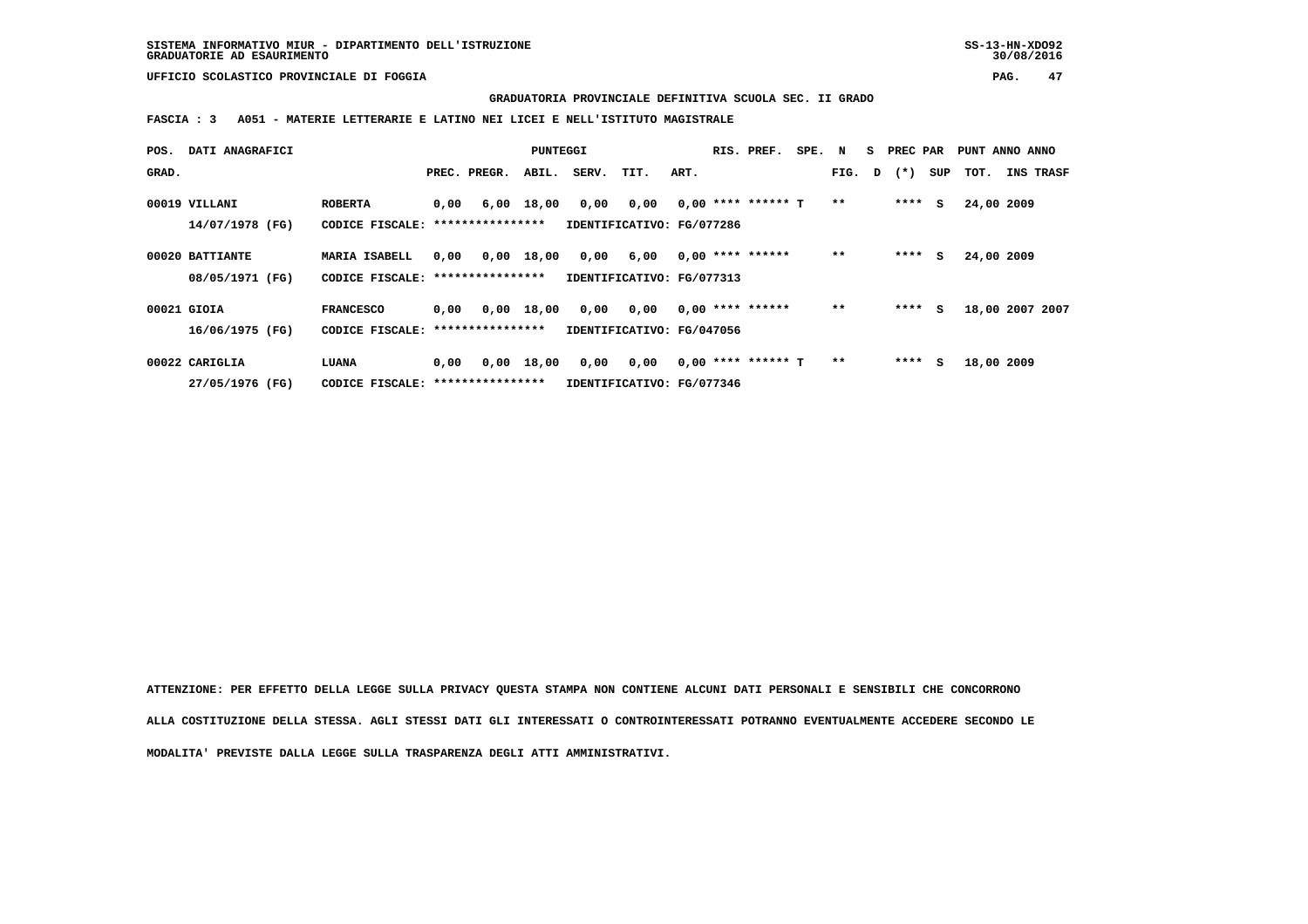#### **GRADUATORIA PROVINCIALE DEFINITIVA SCUOLA SEC. II GRADO**

 **FASCIA : 3 A052 - MATERIE LETTERARIE, LATINO E GRECO NEL LICEO CLASSICO**

|       | POS. DATI ANAGRAFICI                                                                                                            |                                                            |      |                                            | PUNTEGGI       |             |                                 |      | RIS. PREF.                  | SPE. | N     | s. |              |   | PREC PAR PUNT ANNO ANNO |                  |
|-------|---------------------------------------------------------------------------------------------------------------------------------|------------------------------------------------------------|------|--------------------------------------------|----------------|-------------|---------------------------------|------|-----------------------------|------|-------|----|--------------|---|-------------------------|------------------|
| GRAD. |                                                                                                                                 |                                                            |      | PREC. PREGR.                               |                | ABIL. SERV. | TIT.                            | ART. |                             |      | FIG.  | D  | (*) SUP      |   | тот.                    | <b>INS TRASF</b> |
|       | 00001 D'AVENA                                                                                                                   | <b>NATALIA</b>                                             |      | 0,00 100,00 42,00 36,00                    |                |             | 0,00                            |      | $0,00$ **** ******          |      | $* *$ |    |              |   | X **** S 178,00 2005    |                  |
|       | 30/04/1975 (FG)                                                                                                                 | CODICE FISCALE: ****************                           |      |                                            |                |             | IDENTIFICATIVO: FG/043453       |      |                             |      |       |    |              |   |                         |                  |
|       | 00002 DE STEFANO                                                                                                                | MARIA PIA                                                  |      | $0.00 \quad 82.00 \quad 42.00 \quad 36.00$ |                |             | 3,00                            |      | 0,00 **** ****** T          |      | $***$ |    |              |   | **** S 163,00 2005      |                  |
|       | 08/09/1976 (FG)                                                                                                                 | CODICE FISCALE: ****************                           |      |                                            |                |             | IDENTIFICATIVO: FG/040479       |      |                             |      |       |    |              |   |                         |                  |
|       | 00003 DI NUNZIO                                                                                                                 | <b>GIADA</b>                                               |      | $0.00$ 76.00 18.00                         |                | 0,00        | 0,00 0,00 **** ****** T         |      |                             |      | $* *$ |    | **** S       |   | 94,00 2007              |                  |
|       | 01/10/1978 (CB)                                                                                                                 | CODICE FISCALE: ****************                           |      |                                            |                |             | IDENTIFICATIVO: FG/043217       |      |                             |      |       |    |              |   |                         |                  |
|       | 00004 GIOIA                                                                                                                     | <b>FRANCESCO</b>                                           |      | $0,00$ 38,00 42,00                         |                | 0.00        | 0.00                            |      | 0,00 **** ******            |      | $* *$ |    | $***$ S      |   | 80,00 2007 2007         |                  |
|       | 16/06/1975 (FG)                                                                                                                 | CODICE FISCALE: ****************                           |      |                                            |                |             | IDENTIFICATIVO: FG/047056       |      |                             |      |       |    |              |   |                         |                  |
|       | 00005 CARIGLIA                                                                                                                  | LUANA                                                      |      | $0,00 \quad 16,00 \quad 42,00$             |                | 0,00        |                                 |      | $0,00$ $0,00$ **** ****** T |      | $**$  |    | $***$ S      |   | 58,00 2009              |                  |
|       | 27/05/1976 (FG)                                                                                                                 | CODICE FISCALE: ****************                           |      |                                            |                |             | IDENTIFICATIVO: FG/077346       |      |                             |      |       |    |              |   |                         |                  |
|       | 00006 TEDESCO                                                                                                                   | ANNA                                                       | 0,00 |                                            | $0,00$ $41,00$ |             | $0,00$ 16,00 0,00 **** ****** T |      |                             |      | $* *$ |    | $***5$       |   | 57,00 2007              |                  |
|       | 22/02/1978 (FG)                                                                                                                 | CODICE FISCALE: ****************                           |      |                                            |                |             | IDENTIFICATIVO: FG/046009       |      |                             |      |       |    |              |   |                         |                  |
|       | 00007 VILLANI                                                                                                                   | <b>ROBERTA</b>                                             |      | $0.00 \quad 14.00 \quad 42.00$             |                | 0.00        |                                 |      | 0,00 0,00 **** ****** T     |      | $* *$ |    | **** S       |   | 56,00 2009              |                  |
|       | 14/07/1978 (FG)                                                                                                                 | CODICE FISCALE: ****************                           |      |                                            |                |             | IDENTIFICATIVO: FG/077286       |      |                             |      |       |    |              |   |                         |                  |
|       | 00008 BATTIANTE                                                                                                                 | MARIA ISABELL                                              | 0,00 |                                            | 2,00 42,00     | 0.00        | 6,00                            |      | $0.00$ **** ******          |      | $* *$ |    |              | s | 50,00 2009              |                  |
|       | 08/05/1971 (FG)                                                                                                                 | CODICE FISCALE: ****************                           |      |                                            |                |             | IDENTIFICATIVO: FG/077313       |      |                             |      |       |    |              |   |                         |                  |
|       | 00009 BORRELLI                                                                                                                  | MARIA POMPEA                                               |      | $0.00 \quad 16.00 \quad 18.00$             |                | 0,00        |                                 |      | $3,00$ 0,00 **** ****** T   |      | $* *$ |    | $X$ **** $S$ |   | 37,00 2007              |                  |
|       | 23/10/1978 (FG)                                                                                                                 | CODICE FISCALE: **************** IDENTIFICATIVO: FG/040580 |      |                                            |                |             |                                 |      |                             |      |       |    |              |   |                         |                  |
|       | ATTENZIONE: PER EFFETTO DELLA LEGGE SULLA PRIVACY QUESTA STAMPA NON CONTIENE ALCUNI DATI PERSONALI E SENSIBILI CHE CONCORRONO   |                                                            |      |                                            |                |             |                                 |      |                             |      |       |    |              |   |                         |                  |
|       | ALLA COSTITUZIONE DELLA STESSA. AGLI STESSI DATI GLI INTERESSATI O CONTROINTERESSATI POTRANNO EVENTUALMENTE ACCEDERE SECONDO LE |                                                            |      |                                            |                |             |                                 |      |                             |      |       |    |              |   |                         |                  |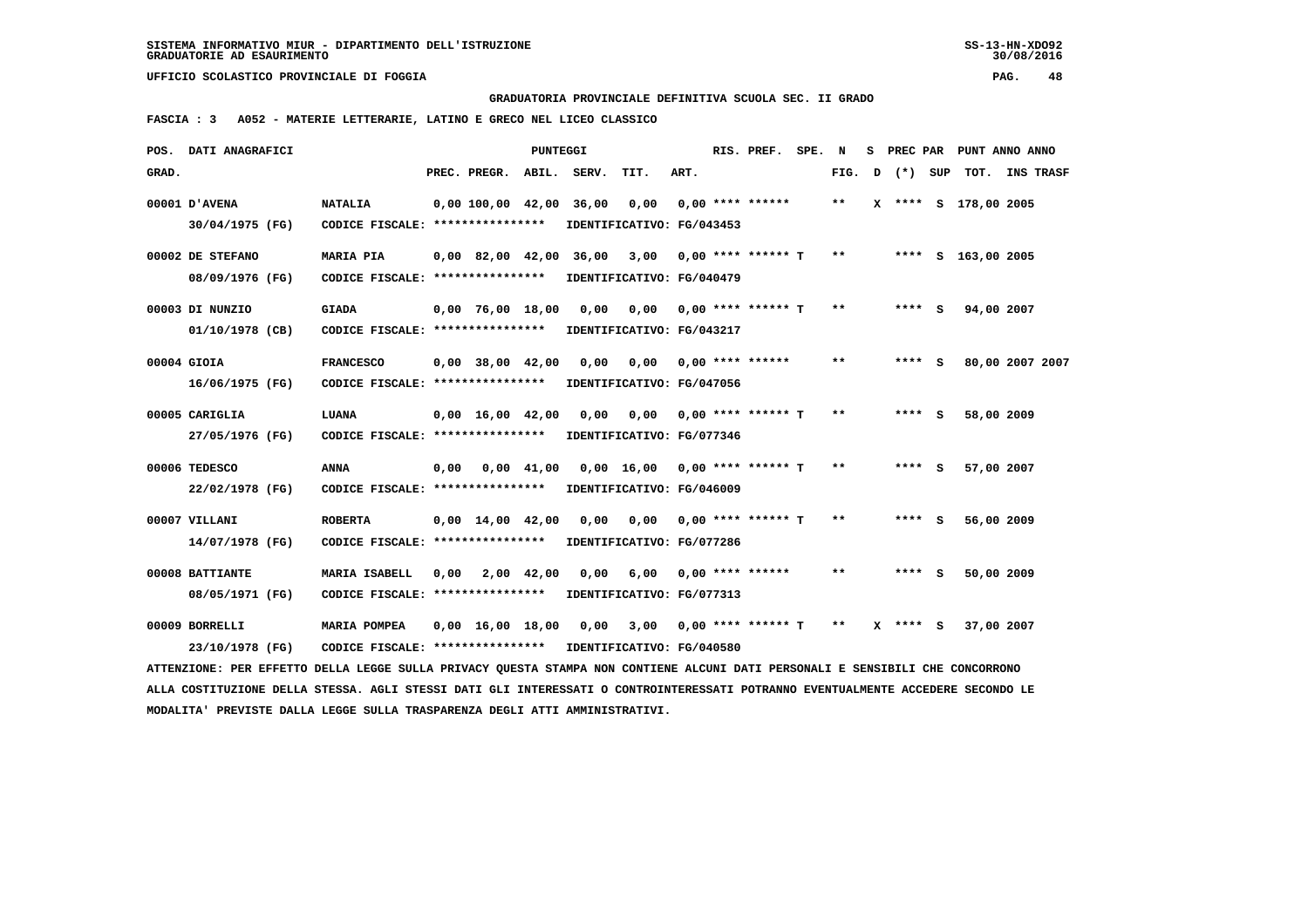**GRADUATORIA PROVINCIALE DEFINITIVA SCUOLA SEC. II GRADO**

 **FASCIA : 3 A052 - MATERIE LETTERARIE, LATINO E GRECO NEL LICEO CLASSICO**

| POS.  | DATI ANAGRAFICI                  |                                                    |      |                    | PUNTEGGI   |       |                                   |      | RIS. PREF.           | SPE. N |        | S. | PREC PAR |     | PUNT ANNO ANNO |                  |
|-------|----------------------------------|----------------------------------------------------|------|--------------------|------------|-------|-----------------------------------|------|----------------------|--------|--------|----|----------|-----|----------------|------------------|
| GRAD. |                                  |                                                    |      | PREC. PREGR.       | ABIL.      | SERV. | TIT.                              | ART. |                      |        | FIG. D |    | $(* )$   | SUP | TOT.           | <b>INS TRASF</b> |
|       | 00010 ABATE<br>23/03/1973 (FG)   | VALENTINA<br>CODICE FISCALE: ****************      | 0.00 |                    | 9,00 17,00 | 0,00  | 4,00<br>IDENTIFICATIVO: FG/046029 |      | $0,00$ **** ****** T |        | $* *$  |    | ****     | s   | 30,00 2007     |                  |
|       | 00011 FINIZIO<br>04/08/1978 (FG) | <b>SIMONA</b><br>CODICE FISCALE: ***************** |      | $0,00 \quad 13,00$ | 16,00      | 0,00  | 0.00<br>IDENTIFICATIVO: FG/046416 |      | $0.00$ **** ******   |        | $* *$  |    | ****     | s   | 29,00 2007     |                  |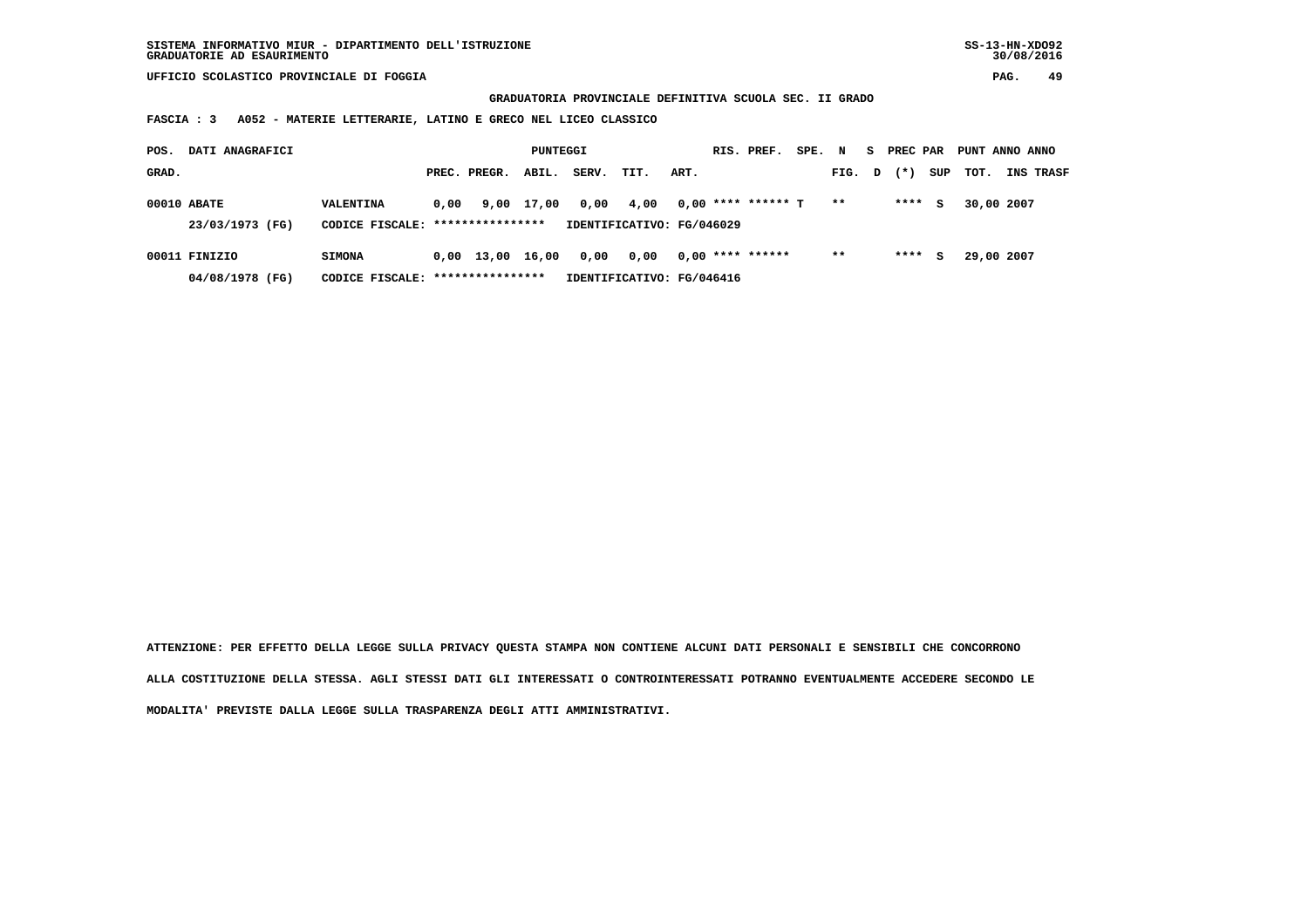## **GRADUATORIA PROVINCIALE DEFINITIVA SCUOLA SEC. II GRADO**

 **FASCIA : 3 A058 - SCIENZE E MEC. AGRARIA E TEC. DI GESTIONE AZIANDALE,FITOPATOLOGIA ED ENTOMOLOGIA AGRARIA**

| POS.  | <b>DATI ANAGRAFICI</b>                              |                |  |                    | PUNTEGGI |                                                |      |      | RIS. PREF. | SPE. N |                | S PREC PAR |         | PUNT ANNO ANNO |                  |
|-------|-----------------------------------------------------|----------------|--|--------------------|----------|------------------------------------------------|------|------|------------|--------|----------------|------------|---------|----------------|------------------|
| GRAD. |                                                     |                |  | PREC. PREGR. ABIL. |          | SERV.                                          | TIT. | ART. |            |        | FIG. D (*) SUP |            |         | тот.           | <b>INS TRASF</b> |
|       | 00001 DI CATALDO                                    | <b>MICHELE</b> |  |                    |          | $0,00$ 52,00 14,00 12,00 0,00 0,00 **** ****** |      |      |            |        | $***$          |            | $***$ S | 78,00 2005     |                  |
|       | CODICE FISCALE: ****************<br>13/12/1973 (FG) |                |  |                    |          | IDENTIFICATIVO: FG/039249                      |      |      |            |        |                |            |         |                |                  |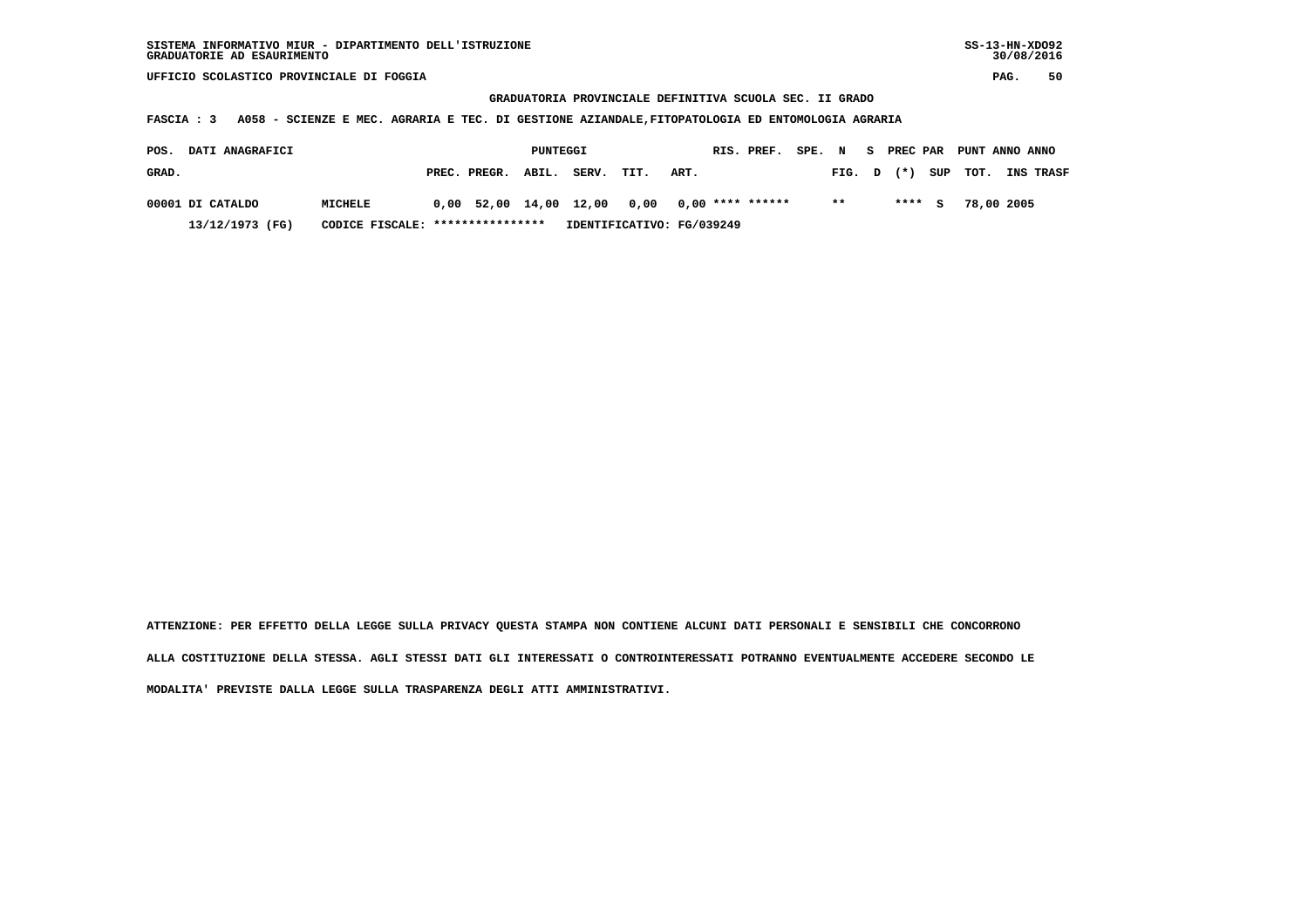**GRADUATORIA PROVINCIALE DEFINITIVA SCUOLA SEC. II GRADO**

 **FASCIA : 3 A060 - SCIENZE NATURALI, CHIMICA E GEOGRAFIA, MICROBIOLOGIA**

|       | POS. DATI ANAGRAFICI                                                                                                            |                                                            |                                | <b>PUNTEGGI</b> |                         |                                                 |      | RIS. PREF.                  | SPE. N |       | s | PREC PAR           | PUNT ANNO ANNO          |                |  |
|-------|---------------------------------------------------------------------------------------------------------------------------------|------------------------------------------------------------|--------------------------------|-----------------|-------------------------|-------------------------------------------------|------|-----------------------------|--------|-------|---|--------------------|-------------------------|----------------|--|
| GRAD. |                                                                                                                                 |                                                            | PREC. PREGR.                   | ABIL.           | SERV.                   | TIT.                                            | ART. |                             |        |       |   | FIG. $D$ $(*)$ SUP |                         | TOT. INS TRASF |  |
|       | 00001 FINIZIO<br>11/09/1970 (FG)                                                                                                | MATTEO PIO<br>CODICE FISCALE: ****************             |                                |                 | 0,00 102,00 39,00 36,00 | IDENTIFICATIVO: FG/039110                       |      | $0,00$ $0,00$ **** ****** T |        | $***$ |   |                    | **** S 177,00 2003      |                |  |
|       | 00002 MARTINO                                                                                                                   | <b>MARIA PIA</b>                                           |                                |                 |                         | $0,00$ 67,00 42,00 16,00 12,00 0,00 **** ****** |      |                             |        | $***$ |   |                    | **** S 137,00 2014 2014 |                |  |
|       | 17/03/1974 (VA)                                                                                                                 | CODICE FISCALE: ****************                           |                                |                 |                         | IDENTIFICATIVO: FG/086956                       |      |                             |        |       |   |                    |                         |                |  |
|       | 00003 GIRALDI                                                                                                                   | <b>CAROLINA</b>                                            |                                |                 |                         | $0,00$ 74,00 13,00 24,00 0,00 0,00 **** ******  |      |                             |        | **    |   |                    | **** S 111,00 2002      |                |  |
|       | 09/04/1959 (FG)                                                                                                                 | CODICE FISCALE: ****************                           |                                |                 |                         | IDENTIFICATIVO: FG/037206                       |      |                             |        |       |   |                    |                         |                |  |
|       | 00004 TENACE                                                                                                                    | <b>LEONARDO</b>                                            |                                |                 |                         | 0,00 45,00 40,00 12,00 0,00                     |      | $0,00$ **** ******          |        | $***$ |   | $***$ S            | 97,00 2007              |                |  |
|       | 16/12/1972 (FG)                                                                                                                 | CODICE FISCALE: ****************                           |                                |                 |                         | IDENTIFICATIVO: FG/046012                       |      |                             |        |       |   |                    |                         |                |  |
|       | 00005 ZAGARIA                                                                                                                   | <b>ANTONELLA</b>                                           | $0,00 \quad 46,00 \quad 42,00$ |                 | 0,00                    |                                                 |      | $0,00$ $0,00$ **** ******   |        | **    |   | **** S             | 88,00 2007              |                |  |
|       | 25/11/1977 (BA)                                                                                                                 | CODICE FISCALE: ****************                           |                                |                 |                         | IDENTIFICATIVO: FG/046735                       |      |                             |        |       |   |                    |                         |                |  |
|       | 00006 GRILLO                                                                                                                    | <b>ALESSANDRO</b>                                          | $0,00$ 58,00 15,00             |                 | 0.00                    |                                                 |      | $0,00$ $0,00$ **** ******   |        | $***$ |   | $X$ ****           | 73,00 2002              |                |  |
|       | 30/01/1970 (FG)                                                                                                                 | CODICE FISCALE: ****************                           |                                |                 |                         | IDENTIFICATIVO: FG/037328                       |      |                             |        |       |   |                    |                         |                |  |
|       | 00007 LAINO                                                                                                                     | PATRIZIA                                                   | $0,00$ 15,00 42,00             |                 | 0,00                    |                                                 |      | $0,00$ $0,00$ **** ****** T |        | $***$ |   | X **** S           | 57,00 2007              |                |  |
|       | 19/02/1961 (NA)                                                                                                                 | CODICE FISCALE: ****************                           |                                |                 |                         | IDENTIFICATIVO: FG/046476                       |      |                             |        |       |   |                    |                         |                |  |
|       | 00008 GENTILE                                                                                                                   | <b>PIETRO</b>                                              | $0,00$ 36,00 15,00             |                 | 0,00                    |                                                 |      | $0,00$ $0,00$ **** ******   |        | $***$ |   | $***$ S            | 51,00 2007              |                |  |
|       | 08/10/1966 (FG)                                                                                                                 | CODICE FISCALE: ****************                           |                                |                 |                         | IDENTIFICATIVO: FG/046667                       |      |                             |        |       |   |                    |                         |                |  |
|       | 00009 TRICARICO                                                                                                                 | GIOVANNI                                                   |                                |                 |                         | $0,00$ 32,00 16,00 0,00 0,00 0,00 **** ******   |      |                             |        | **    |   | **** S             | 48,00 2014 2014         |                |  |
|       | 17/04/1960 (FG)                                                                                                                 | CODICE FISCALE: **************** IDENTIFICATIVO: FG/086897 |                                |                 |                         |                                                 |      |                             |        |       |   |                    |                         |                |  |
|       | ATTENZIONE: PER EFFETTO DELLA LEGGE SULLA PRIVACY OUESTA STAMPA NON CONTIENE ALCUNI DATI PERSONALI E SENSIBILI CHE CONCORRONO   |                                                            |                                |                 |                         |                                                 |      |                             |        |       |   |                    |                         |                |  |
|       | ALLA COSTITUZIONE DELLA STESSA. AGLI STESSI DATI GLI INTERESSATI O CONTROINTERESSATI POTRANNO EVENTUALMENTE ACCEDERE SECONDO LE |                                                            |                                |                 |                         |                                                 |      |                             |        |       |   |                    |                         |                |  |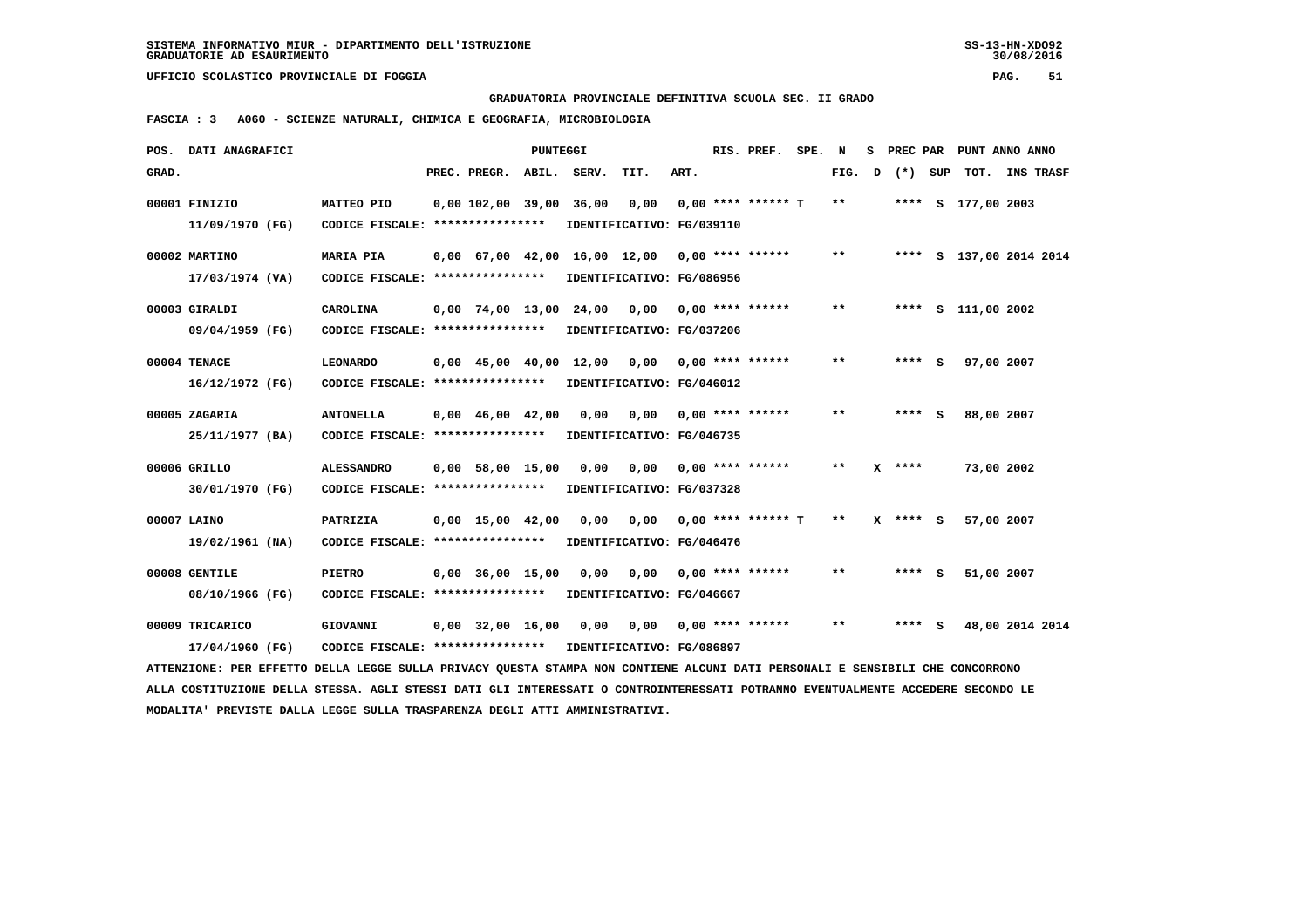| SISTEMA INFORMATIVO MIUR - DIPARTIMENTO DELL'ISTRUZIONE<br>GRADUATORIE AD ESAURIMENTO |                                                                   |  |                                |       |                                                         |                           |      |  |                    |  |        |   |        |     | $SS-13-HN-XDO92$ | 30/08/2016 |           |
|---------------------------------------------------------------------------------------|-------------------------------------------------------------------|--|--------------------------------|-------|---------------------------------------------------------|---------------------------|------|--|--------------------|--|--------|---|--------|-----|------------------|------------|-----------|
| UFFICIO SCOLASTICO PROVINCIALE DI FOGGIA                                              |                                                                   |  |                                |       |                                                         |                           |      |  |                    |  |        |   |        |     |                  | PAG.       | 52        |
|                                                                                       |                                                                   |  |                                |       | GRADUATORIA PROVINCIALE DEFINITIVA SCUOLA SEC. II GRADO |                           |      |  |                    |  |        |   |        |     |                  |            |           |
| FASCIA : 3                                                                            | A060 - SCIENZE NATURALI, CHIMICA E GEOGRAFIA, MICROBIOLOGIA       |  |                                |       |                                                         |                           |      |  |                    |  |        |   |        |     |                  |            |           |
| DATI ANAGRAFICI<br>POS.                                                               | RIS. PREF.<br>SPE. N<br>PREC PAR PUNT ANNO ANNO<br>PUNTEGGI<br>S. |  |                                |       |                                                         |                           |      |  |                    |  |        |   |        |     |                  |            |           |
| GRAD.                                                                                 |                                                                   |  | PREC. PREGR.                   | ABIL. | SERV.                                                   | TIT.                      | ART. |  |                    |  | FIG. D |   | $(* )$ | SUP | TOT.             |            | INS TRASF |
| 00010 RUSSO                                                                           | GIOVANNI                                                          |  | $0,00 \quad 12,00 \quad 12,00$ |       | 0,00                                                    | 0,00                      |      |  | $0,00$ **** ****** |  | $* *$  | x | ****   |     | 24,00 2007       |            |           |
| 16/04/1967 (FG)                                                                       | CODICE FISCALE: *****************                                 |  |                                |       |                                                         | IDENTIFICATIVO: FG/046321 |      |  |                    |  |        |   |        |     |                  |            |           |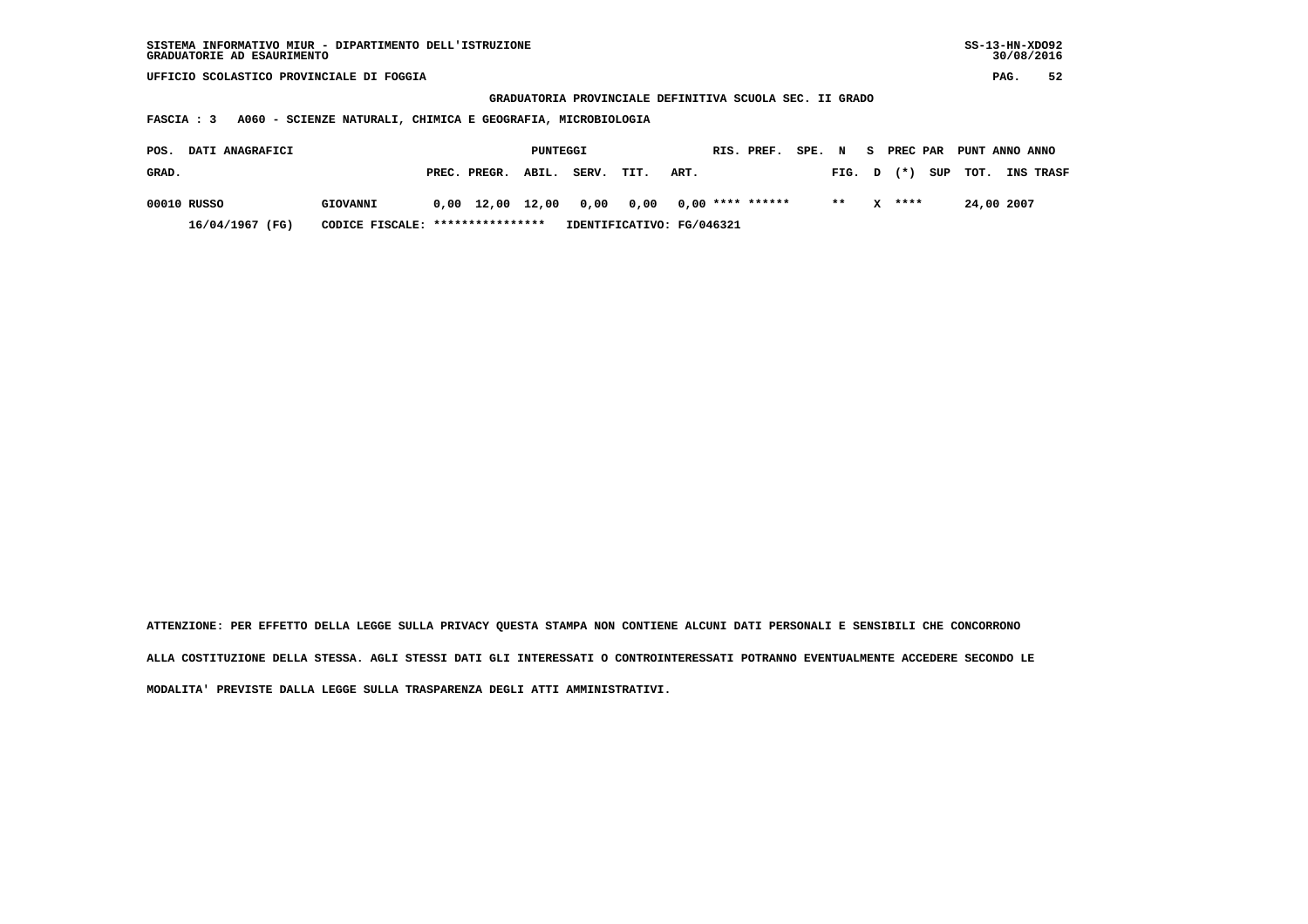| SISTEMA INFORMATIVO MIUR - DIPARTIMENTO DELL'ISTRUZIONE<br>GRADUATORIE AD ESAURIMENTO |                 |      |                  |       |       |                                                         |      |  |                    |  |       |   |        |     | $SS-13-HN-XDO92$ | 30/08/2016 |           |
|---------------------------------------------------------------------------------------|-----------------|------|------------------|-------|-------|---------------------------------------------------------|------|--|--------------------|--|-------|---|--------|-----|------------------|------------|-----------|
| UFFICIO SCOLASTICO PROVINCIALE DI FOGGIA                                              |                 |      |                  |       |       |                                                         |      |  |                    |  |       |   |        |     |                  | PAG.       | 53        |
|                                                                                       |                 |      |                  |       |       | GRADUATORIA PROVINCIALE DEFINITIVA SCUOLA SEC. II GRADO |      |  |                    |  |       |   |        |     |                  |            |           |
| A065 - TECNICA FOTOGRAFICA<br><b>FASCIA : 3</b>                                       |                 |      |                  |       |       |                                                         |      |  |                    |  |       |   |        |     |                  |            |           |
| DATI ANAGRAFICI<br>RIS. PREF.<br>SPE. N<br>PREC PAR<br>PUNTEGGI<br>S.<br>POS.         |                 |      |                  |       |       |                                                         |      |  |                    |  |       |   |        |     | PUNT ANNO ANNO   |            |           |
| GRAD.                                                                                 |                 |      | PREC. PREGR.     | ABIL. | SERV. | TIT.                                                    | ART. |  |                    |  | FIG.  | D | $(* )$ | SUP | TOT.             |            | INS TRASF |
| 00001 ATTADEMO                                                                        | <b>DOMENICO</b> | 0,00 | 36,00 17,00      |       | 0,00  | 3,00                                                    |      |  | $0,00$ **** ****** |  | $***$ |   | ****   | s   | 56,00 2007       |            |           |
| 03/09/1954 (FG)                                                                       | CODICE FISCALE: |      | **************** |       |       | IDENTIFICATIVO: FG/047355                               |      |  |                    |  |       |   |        |     |                  |            |           |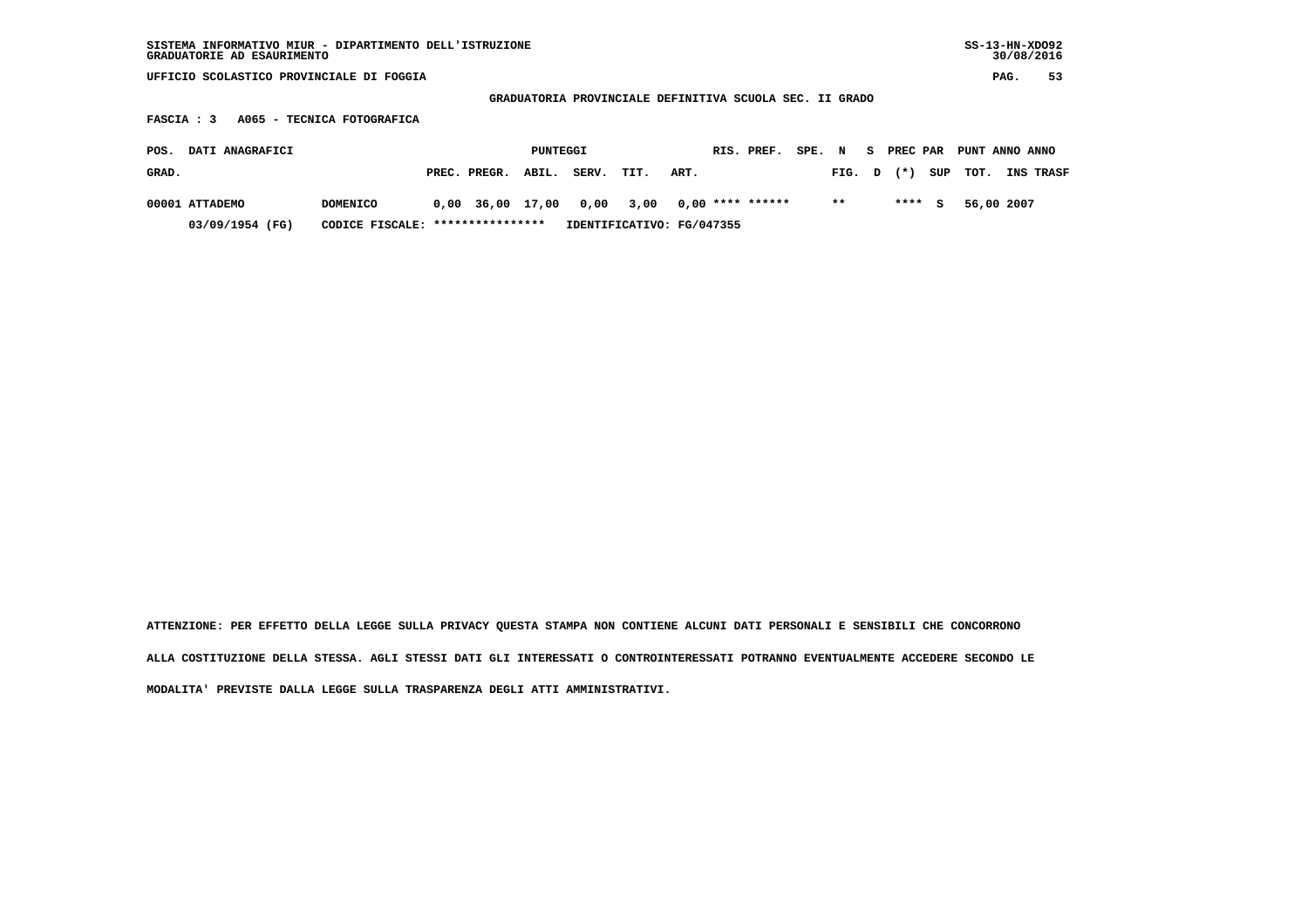**GRADUATORIA PROVINCIALE DEFINITIVA SCUOLA SEC. II GRADO**

 **FASCIA : 3 A071 - TECNOLOGIA E DISEGNO TECNICO**

| POS.<br>DATI ANAGRAFICI            |                                                          |                        | PUNTEGGI |       |                                   |      | RIS. PREF.         | SPE. N |        |   | S PREC PAR |     | PUNT ANNO ANNO |                  |
|------------------------------------|----------------------------------------------------------|------------------------|----------|-------|-----------------------------------|------|--------------------|--------|--------|---|------------|-----|----------------|------------------|
| GRAD.                              |                                                          | PREC. PREGR.           | ABIL.    | SERV. | TIT.                              | ART. |                    |        | FIG. D |   | $(* )$     | SUP | тот.           | <b>INS TRASF</b> |
| 00001 IELUZZI<br>18/01/1962 (FG)   | <b>MARIA ROSARIA</b><br>CODICE FISCALE: **************** | 0,00 66,00 18,00       |          | 25,00 | 0,00<br>IDENTIFICATIVO: FG/043707 |      | $0.00$ **** ****** |        | $**$   | x | ****       | s   | 109,00 2007    |                  |
| 00002 GUGLIELMI<br>11/10/1961 (FG) | <b>SALVATORE</b><br>CODICE FISCALE: *****************    | 0,00 62,00 15,00 26,00 |          |       | 0.00<br>IDENTIFICATIVO: FG/037320 |      | $0.00$ **** ****** |        | $* *$  |   | ****       | s   | 103,00 2002    |                  |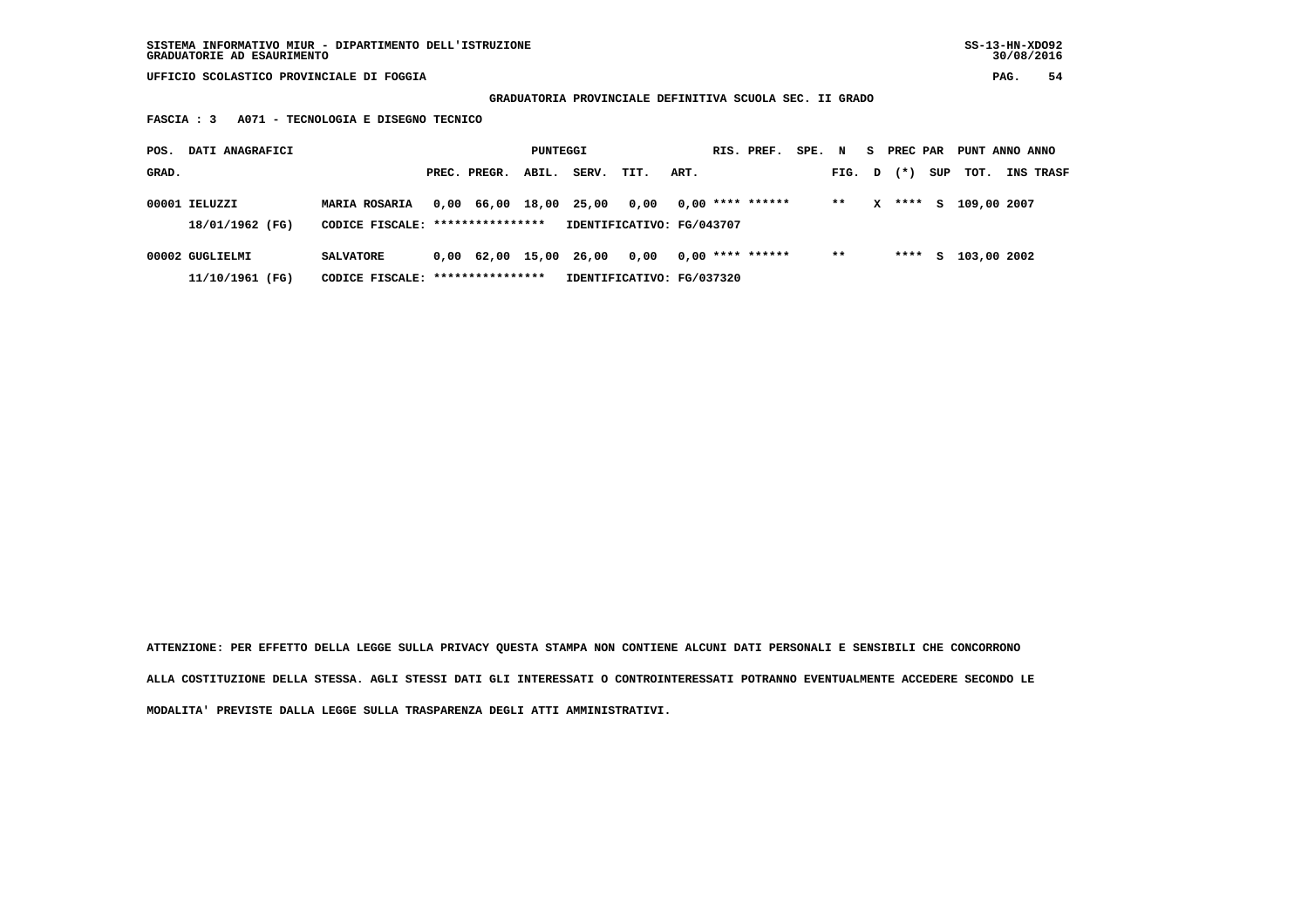| SISTEMA INFORMATIVO MIUR - DIPARTIMENTO DELL'ISTRUZIONE<br>GRADUATORIE AD ESAURIMENTO |                                                         |            |        | $SS-13-HN-XDO92$<br>30/08/2016 |    |
|---------------------------------------------------------------------------------------|---------------------------------------------------------|------------|--------|--------------------------------|----|
| UFFICIO SCOLASTICO PROVINCIALE DI FOGGIA                                              |                                                         |            |        | PAG.                           | 55 |
|                                                                                       | GRADUATORIA PROVINCIALE DEFINITIVA SCUOLA SEC. II GRADO |            |        |                                |    |
| A072 - TOPOGRAFIA GENERALE, COSTRUZIONI RURALI E DISEGNO<br>FASCIA : 3                |                                                         |            |        |                                |    |
| DATI ANAGRAFICI<br>POS.                                                               | PUNTEGGI                                                | RTS. PREF. | SPE. N | S PREC PAR PUNT ANNO ANNO      |    |

| GRAD. |                 |                                  | PREC. PREGR. ABIL. | SERV. TIT. | ART.                                           |    |          | FIG. D (*) SUP TOT. INS TRASF |  |
|-------|-----------------|----------------------------------|--------------------|------------|------------------------------------------------|----|----------|-------------------------------|--|
|       | 00001 CERA      | <b>ANTONIO</b>                   |                    |            | $0,00$ 53,00 15,00 23,00 3,00 0,00 **** ****** | ** | X **** S | 94,00 2002                    |  |
|       | 05/07/1971 (FG) | CODICE FISCALE: **************** |                    |            | IDENTIFICATIVO: FG/037895                      |    |          |                               |  |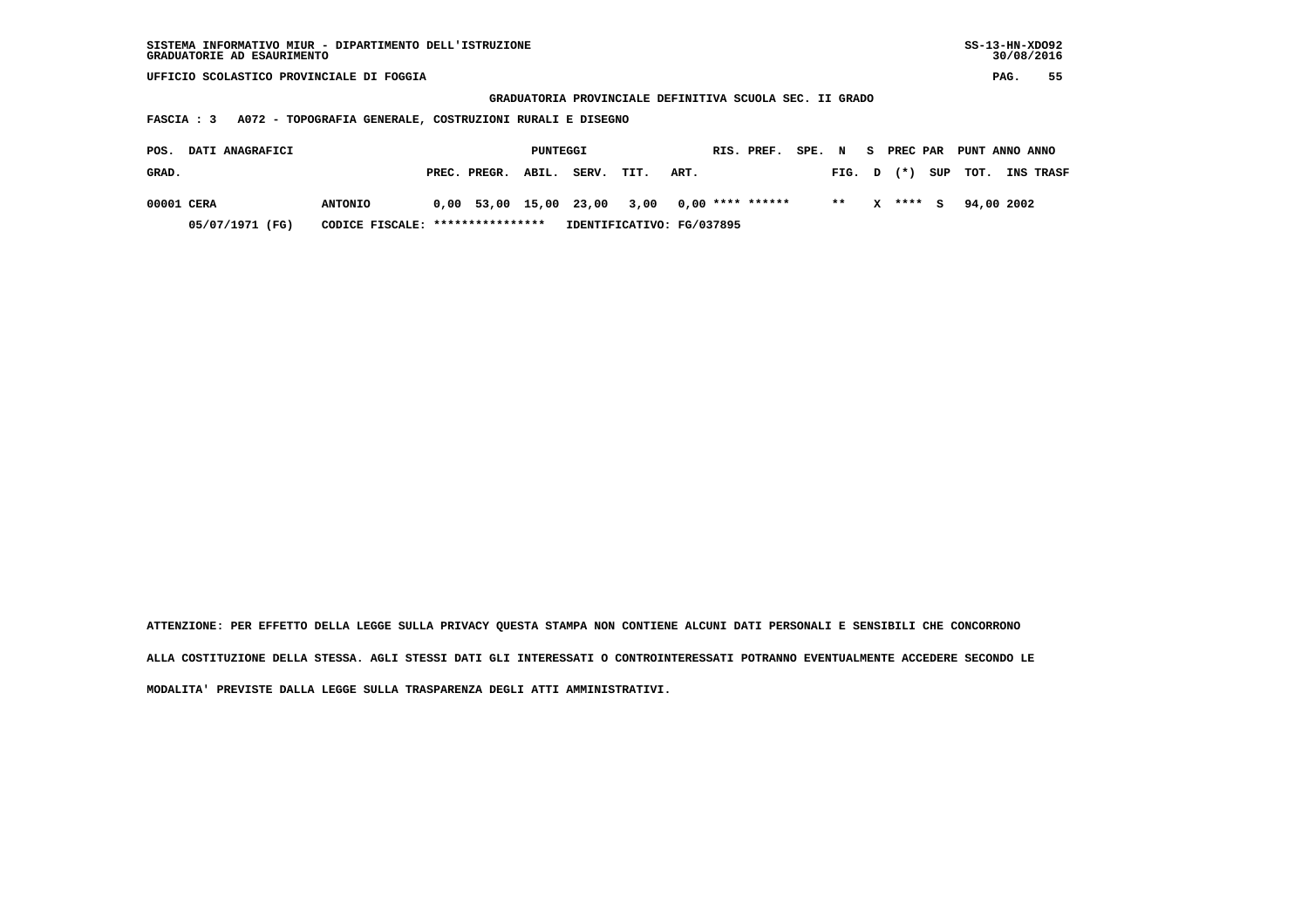| SISTEMA INFORMATIVO MIUR - DIPARTIMENTO DELL'ISTRUZIONE | $SS-13-HN-XDO92$ |
|---------------------------------------------------------|------------------|
| GRADUATORIE AD ESAURIMENTO                              | 30/08/2016       |
|                                                         |                  |

 **GRADUATORIA PROVINCIALE DEFINITIVA SCUOLA SEC. II GRADO**

 **FASCIA : 1 A075 - DATTILOGRAFIA E STENOGRAFIA**

| <b>DATI ANAGRAFICI</b><br>POS. |                                  |        |                           | PUNTEGGI |                |      |                  | RIS. PREF. | SPE. | $\mathbf N$ | - S | PREC PAR | PUNT ANNO ANNO |                  |
|--------------------------------|----------------------------------|--------|---------------------------|----------|----------------|------|------------------|------------|------|-------------|-----|----------|----------------|------------------|
| GRAD.                          |                                  |        | PREC. PREGR.              | ABIL.    | SERV.          | TIT. | ART.             |            |      | FIG. D      |     | $(*)$    | SUP TOT.       | <b>INS TRASF</b> |
| 00001 PALMISANO                | PORZIA                           | 189.00 | 0.00                      |          | 0,00 0,00 0,00 |      | 0,00 **** ****** |            |      | $* *$       |     | ****     |                | 189,00 2011 2011 |
| 04/03/1952 (BA)                | CODICE FISCALE: **************** |        | IDENTIFICATIVO: FG/082433 |          |                |      |                  |            |      |             |     |          |                |                  |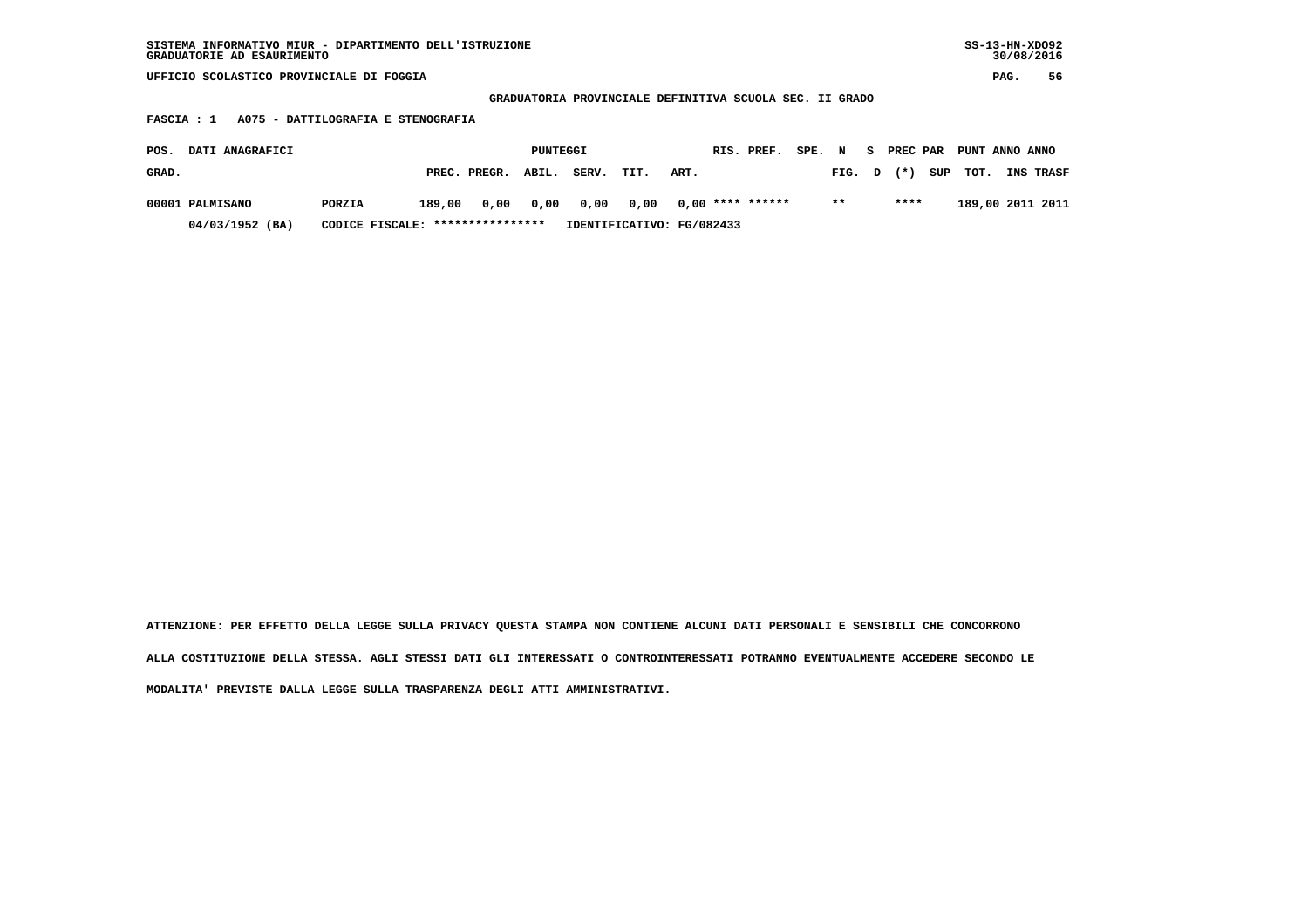**SISTEMA INFORMATIVO MIUR - DIPARTIMENTO DELL'ISTRUZIONE SS-13-HN-XDO92 GRADUATORIE AD ESAURIMENTO 30/08/2016**

 **UFFICIO SCOLASTICO PROVINCIALE DI FOGGIA PAG. 57**

## **GRADUATORIA PROVINCIALE DEFINITIVA SCUOLA SEC. II GRADO**

 **FASCIA : 3 A075 - DATTILOGRAFIA E STENOGRAFIA**

| POS.  | DATI ANAGRAFICI                      |                                                      |      |                                         | PUNTEGGI     |                                   |                                   |      | RIS. PREF.         | SPE. N |        |   | S PREC PAR |     | PUNT ANNO ANNO |                  |
|-------|--------------------------------------|------------------------------------------------------|------|-----------------------------------------|--------------|-----------------------------------|-----------------------------------|------|--------------------|--------|--------|---|------------|-----|----------------|------------------|
| GRAD. |                                      |                                                      |      | PREC. PREGR.                            | ABIL.        | SERV.                             | TIT.                              | ART. |                    |        | FIG. D |   | $(* )$     | SUP | тот.           | <b>INS TRASF</b> |
|       | 00002 DACCCHILLE<br>05/08/1978 (FG)  | <b>FABIO</b><br>CODICE FISCALE:                      |      | $0.00$ 132.00 13.00<br>**************** |              | 0,00                              | 0,00<br>IDENTIFICATIVO: FG/035939 |      | $0.00$ **** ****** |        | $***$  | x | ****       |     | S 145,00 2002  |                  |
|       | 00003 DI CARLO<br>10/07/1952 (FG)    | MARIA<br>CODICE FISCALE: *****************           |      | 0,00 76,00 13,00 14,00                  |              |                                   | 0,00<br>IDENTIFICATIVO: FG/023969 |      | $0.00$ **** ****** |        | $* *$  |   | ****       |     | S 103,00 2000  |                  |
|       | 00004 CONOSCITORE<br>31/08/1979 (FG) | <b>MATTEO</b><br>CODICE FISCALE: *****************   |      | $0.00 \quad 44.00$                      | 12,00        | 0,00<br>IDENTIFICATIVO: FG/037932 | 0.00                              |      | $0.00$ **** ****** |        | $* *$  |   | $***$ S    |     | 56,00 2002     |                  |
|       | 00005 NATALE<br>15/12/1954 (FG)      | <b>GABRIELA</b><br>CODICE FISCALE: ***************** | 0,00 |                                         | $0,00$ 15,00 | 0,00                              | 0,00<br>IDENTIFICATIVO: FG/036274 |      | $0,00$ **** ****** |        | $* *$  |   | ****       | s   | 15,00 2002     |                  |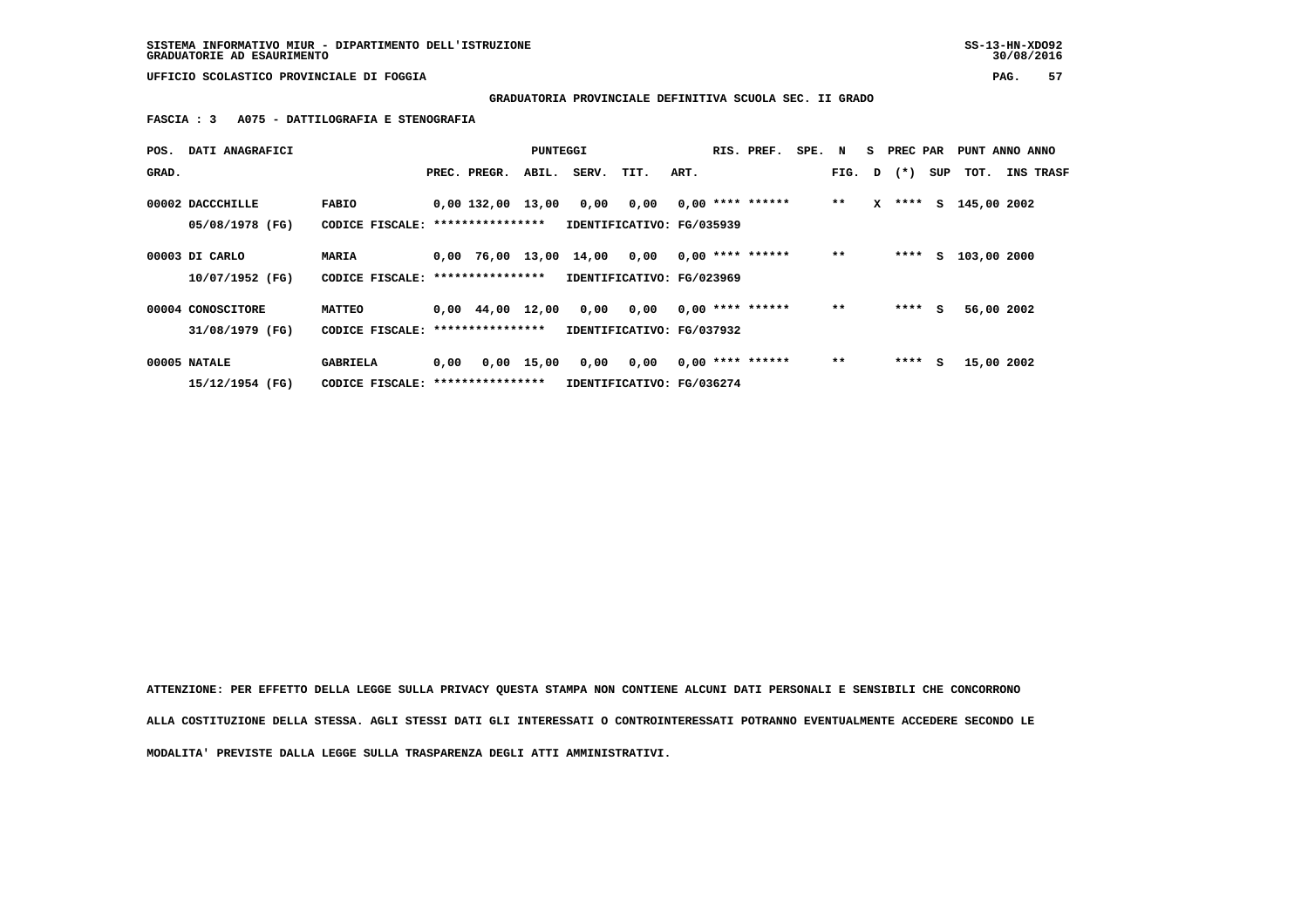#### **GRADUATORIA PROVINCIALE DEFINITIVA SCUOLA SEC. II GRADO**

 **FASCIA : 3 A076 - TRATTAMENTO TESTI, CALCOLO, CONTABILITA' ELETTRONICA ED APPLICAZIONI GESTIONALI**

| POS.  | DATI ANAGRAFICI   |                                   |      |                                | PUNTEGGI     |                           |                           |      | RIS. PREF.           | SPE. N |        | <b>S</b> | PREC PAR  |     | PUNT ANNO ANNO |                  |
|-------|-------------------|-----------------------------------|------|--------------------------------|--------------|---------------------------|---------------------------|------|----------------------|--------|--------|----------|-----------|-----|----------------|------------------|
| GRAD. |                   |                                   |      | PREC. PREGR.                   | ABIL.        | SERV.                     | TIT.                      | ART. |                      |        | FIG. D |          | $(\star)$ | SUP | тот.           | <b>INS TRASF</b> |
|       | 00001 TROIANO     | MATTIA                            |      | 0,00 110,00 18,00              |              | 36,00                     | 0,00                      |      | $0,00$ **** ****** T |        | $**$   |          | $X$ ****  |     | S 164,00 2004  |                  |
|       | 20/11/1971 (FG)   | CODICE FISCALE: ***************** |      |                                |              | IDENTIFICATIVO: FG/040526 |                           |      |                      |        |        |          |           |     |                |                  |
|       | 00002 DI CARLO    | MARIA                             |      | $0.00$ 36.00 13.00             |              | 0,00                      | 0,00                      |      | $0,00$ **** ******   |        | $**$   |          | ****      | s   | 49,00 2005     |                  |
|       | 10/07/1952 (FG)   | CODICE FISCALE: ***************** |      |                                |              | IDENTIFICATIVO: FG/023969 |                           |      |                      |        |        |          |           |     |                |                  |
|       | 00003 CONOSCITORE | <b>MATTEO</b>                     |      | $0.00 \quad 10.00 \quad 12.00$ |              | 0,00                      | 0,00                      |      | $0,00$ **** ******   |        | $**$   |          | ****      | s   | 22,00 2002     |                  |
|       | 31/08/1979 (FG)   | CODICE FISCALE: ****************  |      |                                |              | IDENTIFICATIVO: FG/037932 |                           |      |                      |        |        |          |           |     |                |                  |
|       | 00004 DACCCHILLE  | <b>FABIO</b>                      | 0,00 |                                | $0,00$ 13,00 | 0,00                      | 0,00                      |      | $0,00$ **** ******   |        | $**$   | x        | ****      | s   | 13,00 2002     |                  |
|       | 05/08/1978 (FG)   | CODICE FISCALE: ***************** |      |                                |              |                           | IDENTIFICATIVO: FG/035939 |      |                      |        |        |          |           |     |                |                  |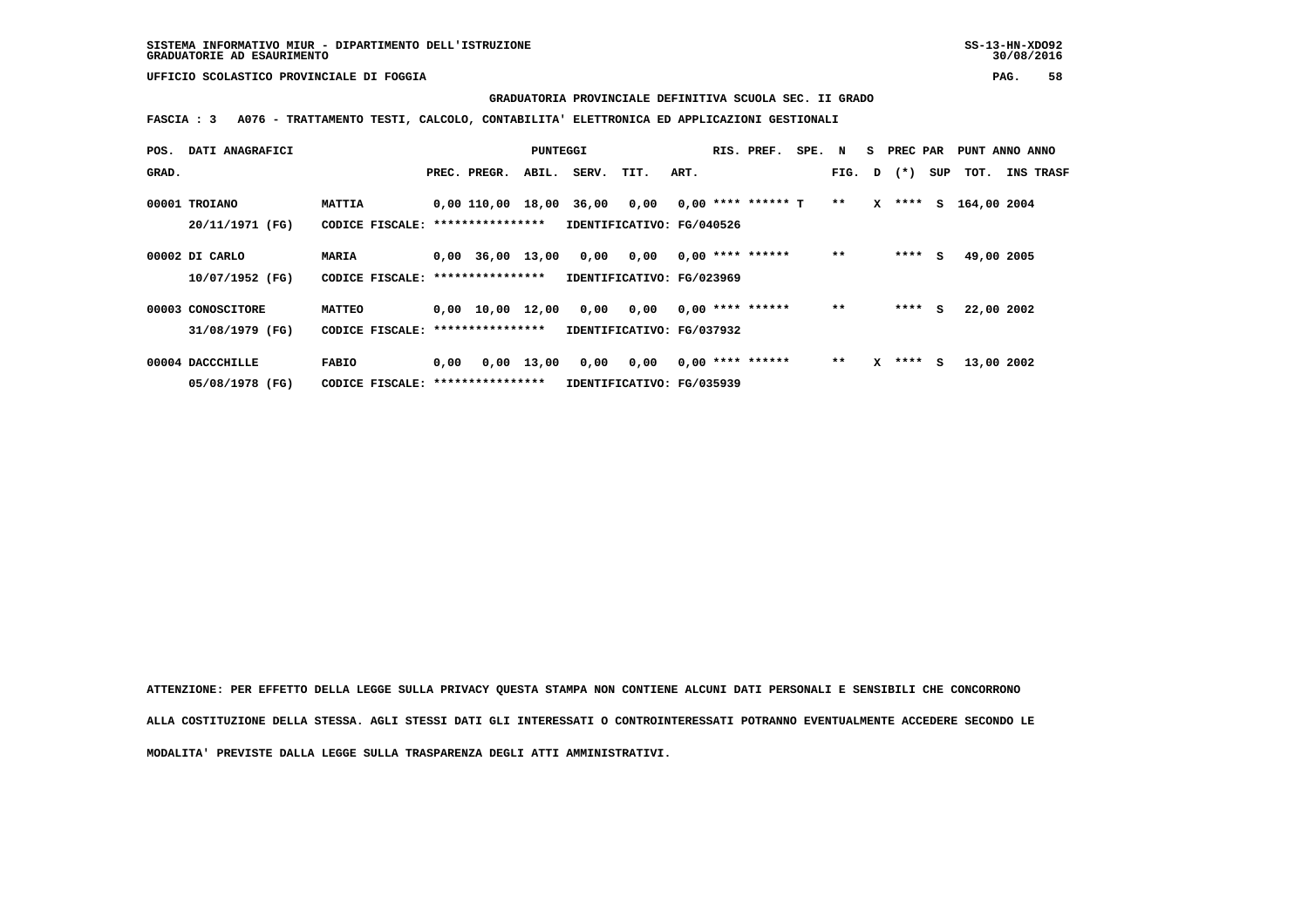**GRADUATORIA PROVINCIALE DEFINITIVA SCUOLA SEC. II GRADO**

 **FASCIA : 3 A346 - LINGUA E CIVILTA' STRANIERA (INGLESE)**

|            | POS. DATI ANAGRAFICI                                                                                                            |                                   |      |                                | <b>PUNTEGGI</b>    |       |                           |      |  | RIS. PREF.           | SPE. | N     | s. | PREC PAR |   |                      | PUNT ANNO ANNO |
|------------|---------------------------------------------------------------------------------------------------------------------------------|-----------------------------------|------|--------------------------------|--------------------|-------|---------------------------|------|--|----------------------|------|-------|----|----------|---|----------------------|----------------|
| GRAD.      |                                                                                                                                 |                                   |      | PREC. PREGR. ABIL. SERV.       |                    |       | TIT.                      | ART. |  |                      |      | FIG.  | D  | (*) SUP  |   |                      | TOT. INS TRASF |
|            | 00001 J'ADDETTA                                                                                                                 | MARIA FELICIA                     |      | $0,00$ $112,00$ $11,00$        |                    | 36,00 | 0,00                      |      |  | $0.00$ **** ******   |      | **    |    |          |   | X **** S 159,00 2002 |                |
|            | 01/01/1961 (FG)                                                                                                                 | CODICE FISCALE: ****************  |      |                                |                    |       | IDENTIFICATIVO: FG/022825 |      |  |                      |      |       |    |          |   |                      |                |
|            | 00002 GIORDANO                                                                                                                  | <b>GABRIELLA</b>                  |      | $0.00$ 76.00 42.00             |                    | 36,00 | 1,00                      |      |  | $0,00$ **** ****** T |      | $* *$ |    |          |   | **** S 155,00 2007   |                |
|            | 08/08/1971 (FG)                                                                                                                 | CODICE FISCALE: ****************  |      |                                |                    |       | IDENTIFICATIVO: FG/043146 |      |  |                      |      |       |    |          |   |                      |                |
|            | 00003 SESTI                                                                                                                     | VALENTINA                         |      | 0,00 96,00 16,00               |                    | 36,00 | 3,00                      |      |  | 0,00 **** ******     |      | **    |    |          |   | **** S 151,00 2007   |                |
|            | 18/05/1965 (FG)                                                                                                                 | CODICE FISCALE: ****************  |      |                                |                    |       | IDENTIFICATIVO: FG/047294 |      |  |                      |      |       |    |          |   |                      |                |
|            | 00004 LAGUERCIA                                                                                                                 | AMALIA LUCIA                      |      | $0.00$ 83,00 18,00             |                    |       | 36,00 10,00               |      |  | $0.00$ **** ******   |      | $* *$ |    |          |   | **** S 147,00 2007   |                |
|            | 04/07/1959 (FG)                                                                                                                 | CODICE FISCALE: ****************  |      |                                |                    |       | IDENTIFICATIVO: FG/046727 |      |  |                      |      |       |    |          |   |                      |                |
|            | 00005 MAGGIORE                                                                                                                  | LUIGI                             |      | 0,00 81,00 14,00               |                    | 30,00 | 0,00                      |      |  | $0.00$ **** ******   |      | $***$ |    |          |   | **** S 125,00 2002   |                |
|            | 11/10/1965 (LO)                                                                                                                 | CODICE FISCALE: ****************  |      |                                |                    |       | IDENTIFICATIVO: FG/037036 |      |  |                      |      |       |    |          |   |                      |                |
| 00006 ZITO |                                                                                                                                 | <b>SERGIO</b>                     |      | $0,00 \quad 10,00 \quad 12,00$ |                    | 0,00  | 3,00                      |      |  | $0,00$ **** ******   |      | **    |    | **** S   |   | 25,00 2007           |                |
|            | 04/02/1964 (FG)                                                                                                                 | CODICE FISCALE: ****************  |      |                                |                    |       | IDENTIFICATIVO: FG/046151 |      |  |                      |      |       |    |          |   |                      |                |
|            | 00007 BASILONE                                                                                                                  | <b>GIUSEPPINA</b>                 |      | $0.00 \quad 10.00 \quad 15.00$ |                    | 0.00  | 0.00                      |      |  | $0.00$ **** ****** T |      | $***$ |    | ****     | S | 25,00 2009           |                |
|            | 03/12/1967 (FG)                                                                                                                 | CODICE FISCALE: ***************** |      |                                |                    |       | IDENTIFICATIVO: FG/077310 |      |  |                      |      |       |    |          |   |                      |                |
|            | 00008 DELLI CARRI                                                                                                               | PATRIZIA                          | 0,00 |                                | 2,00 18,00         | 0,00  | 0,00                      |      |  | $0.00$ **** ******   |      | $* *$ |    | ****     |   | 20,00 2007           |                |
|            | 13/04/1966 (FG)                                                                                                                 | CODICE FISCALE: ****************  |      |                                |                    |       | IDENTIFICATIVO: FG/045875 |      |  |                      |      |       |    |          |   |                      |                |
|            | 00009 LABELLA                                                                                                                   | <b>STEFANIA MARI</b>              | 0,00 |                                | $0,00 \quad 12,00$ | 0.00  | 0,00                      |      |  | $0.00$ **** ******   |      | **    |    | ****     | s | 12,00 2007           |                |
|            | 21/10/1965 (FG)                                                                                                                 | CODICE FISCALE: ****************  |      |                                |                    |       | IDENTIFICATIVO: FG/036781 |      |  |                      |      |       |    |          |   |                      |                |
|            | ATTENZIONE: PER EFFETTO DELLA LEGGE SULLA PRIVACY QUESTA STAMPA NON CONTIENE ALCUNI DATI PERSONALI E SENSIBILI CHE CONCORRONO   |                                   |      |                                |                    |       |                           |      |  |                      |      |       |    |          |   |                      |                |
|            | ALLA COSTITUZIONE DELLA STESSA. AGLI STESSI DATI GLI INTERESSATI O CONTROINTERESSATI POTRANNO EVENTUALMENTE ACCEDERE SECONDO LE |                                   |      |                                |                    |       |                           |      |  |                      |      |       |    |          |   |                      |                |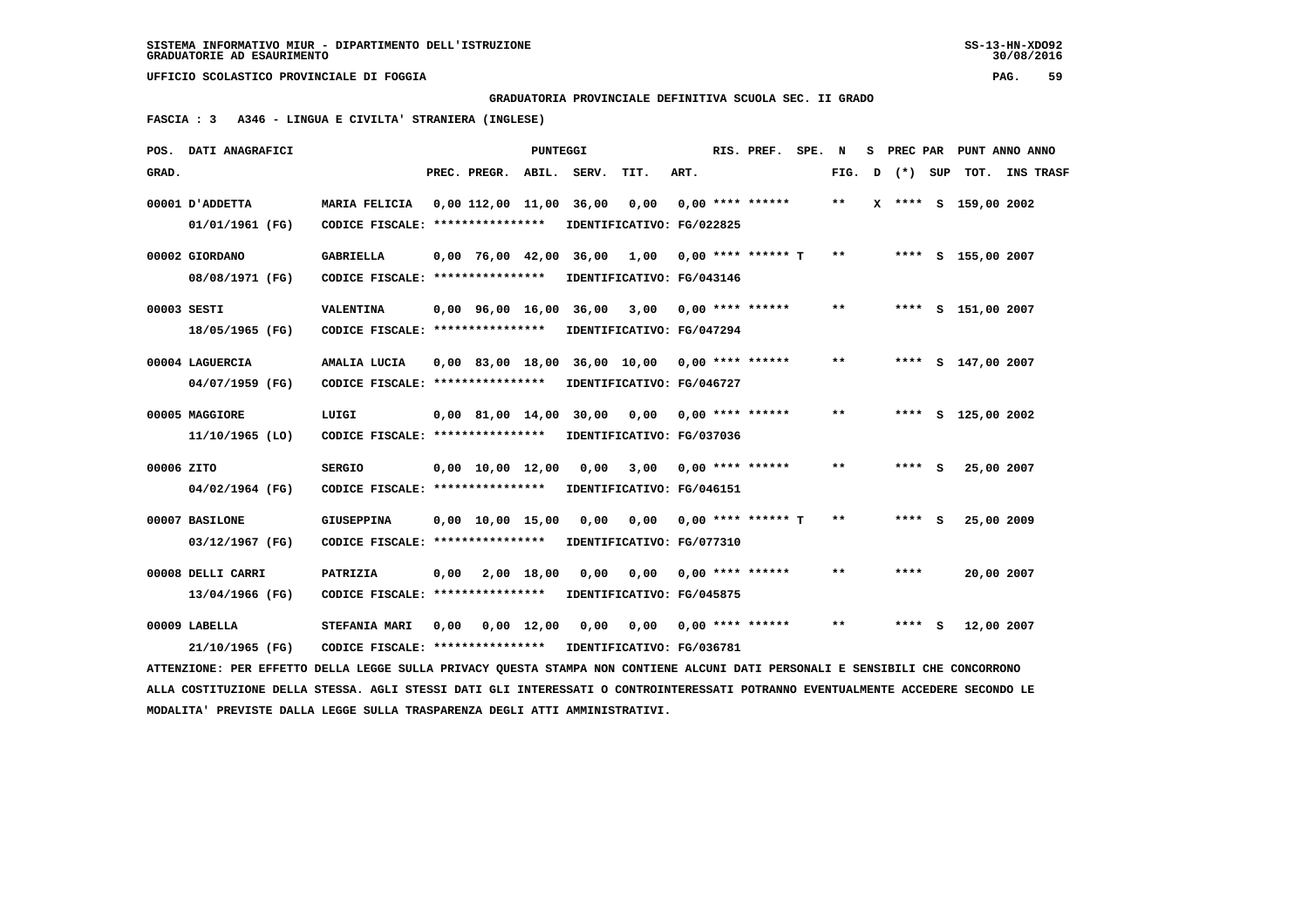**GRADUATORIA PROVINCIALE DEFINITIVA SCUOLA SEC. II GRADO**

 **FASCIA : 3 A546 - LINGUA E CIVILTA' STRANIERA (TEDESCO)**

| POS.  | DATI ANAGRAFICI                  |                                                    |      |              | PUNTEGGI   |       |                           |      | RIS. PREF.           | SPE. N |       | S. | PREC PAR |     | PUNT ANNO ANNO |                  |
|-------|----------------------------------|----------------------------------------------------|------|--------------|------------|-------|---------------------------|------|----------------------|--------|-------|----|----------|-----|----------------|------------------|
| GRAD. |                                  |                                                    |      | PREC. PREGR. | ABIL.      | SERV. | TIT.                      | ART. |                      |        | FIG.  | D  | $(* )$   | SUP | тот.           | <b>INS TRASF</b> |
|       | 00001 BRIGIDA<br>29/08/1976 (FG) | <b>RACHELE</b><br>CODICE FISCALE: **************** |      | $0.00$ 52.00 | 16,00      | 12,00 | 0.00                      |      | $0,00$ **** ******   |        | $* *$ |    | ****     | s   | 80,00 2007     |                  |
|       |                                  |                                                    |      |              |            |       | IDENTIFICATIVO: FG/046868 |      |                      |        |       |    |          |     |                |                  |
|       | 00002 GIORDANO                   | GABRIELLA                                          | 0.00 |              | 0,00 18,00 |       | $0,00$ 12,00              |      | $0,00$ **** ****** T |        | $* *$ |    | ****     | s   | 30,00 2007     |                  |
|       | 08/08/1971 (FG)                  | CODICE FISCALE: *****************                  |      |              |            |       | IDENTIFICATIVO: FG/043146 |      |                      |        |       |    |          |     |                |                  |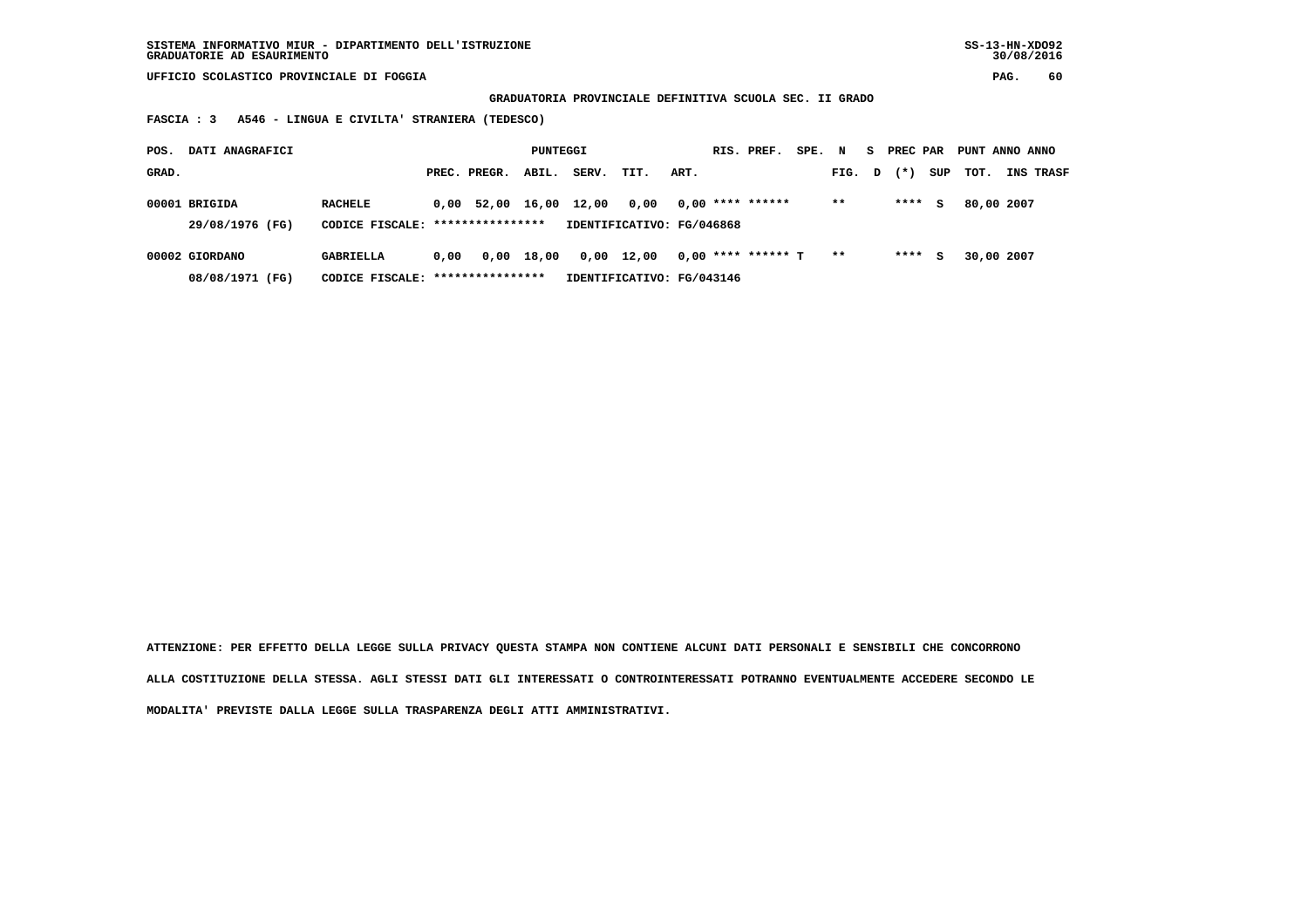| SISTEMA INFORMATIVO MIUR - DIPARTIMENTO DELL'ISTRUZIONE<br>GRADUATORIE AD ESAURIMENTO |                                                     |                         |          |       |      |                           |                                                         |        |        |    |          |     | $SS-13-HN-XDO92$ | 30/08/2016 |           |
|---------------------------------------------------------------------------------------|-----------------------------------------------------|-------------------------|----------|-------|------|---------------------------|---------------------------------------------------------|--------|--------|----|----------|-----|------------------|------------|-----------|
| UFFICIO SCOLASTICO PROVINCIALE DI FOGGIA                                              |                                                     |                         |          |       |      |                           |                                                         |        |        |    |          |     |                  | PAG.       | 61        |
|                                                                                       |                                                     |                         |          |       |      |                           | GRADUATORIA PROVINCIALE DEFINITIVA SCUOLA SEC. II GRADO |        |        |    |          |     |                  |            |           |
| <b>FASCIA : 3</b>                                                                     | C031 - CONVERSAZIONE IN LINGUA STRANIERA (FRANCESE) |                         |          |       |      |                           |                                                         |        |        |    |          |     |                  |            |           |
| DATI ANAGRAFICI<br>POS.                                                               |                                                     |                         | PUNTEGGI |       |      |                           | RIS. PREF.                                              | SPE. N |        | S. | PREC PAR |     | PUNT ANNO ANNO   |            |           |
|                                                                                       |                                                     |                         |          |       |      |                           |                                                         |        |        |    |          |     |                  |            |           |
| GRAD.                                                                                 |                                                     | PREC. PREGR.            | ABIL.    | SERV. | TIT. | ART.                      |                                                         |        | FIG. D |    | $(*)$    | SUP | TOT.             |            | INS TRASF |
|                                                                                       |                                                     |                         |          |       |      |                           |                                                         |        | $***$  |    | ****     |     |                  |            |           |
| 00001 FUGNITTO                                                                        | JULIETTE                                            | 0,00 127,00 17,00 24,00 |          |       | 0,00 |                           | $0,00$ **** ******                                      |        |        |    |          | s   | 168,00 2011 2011 |            |           |
| 07/07/1960 (IM)                                                                       | CODICE FISCALE:                                     | ****************        |          |       |      | IDENTIFICATIVO: FG/082490 |                                                         |        |        |    |          |     |                  |            |           |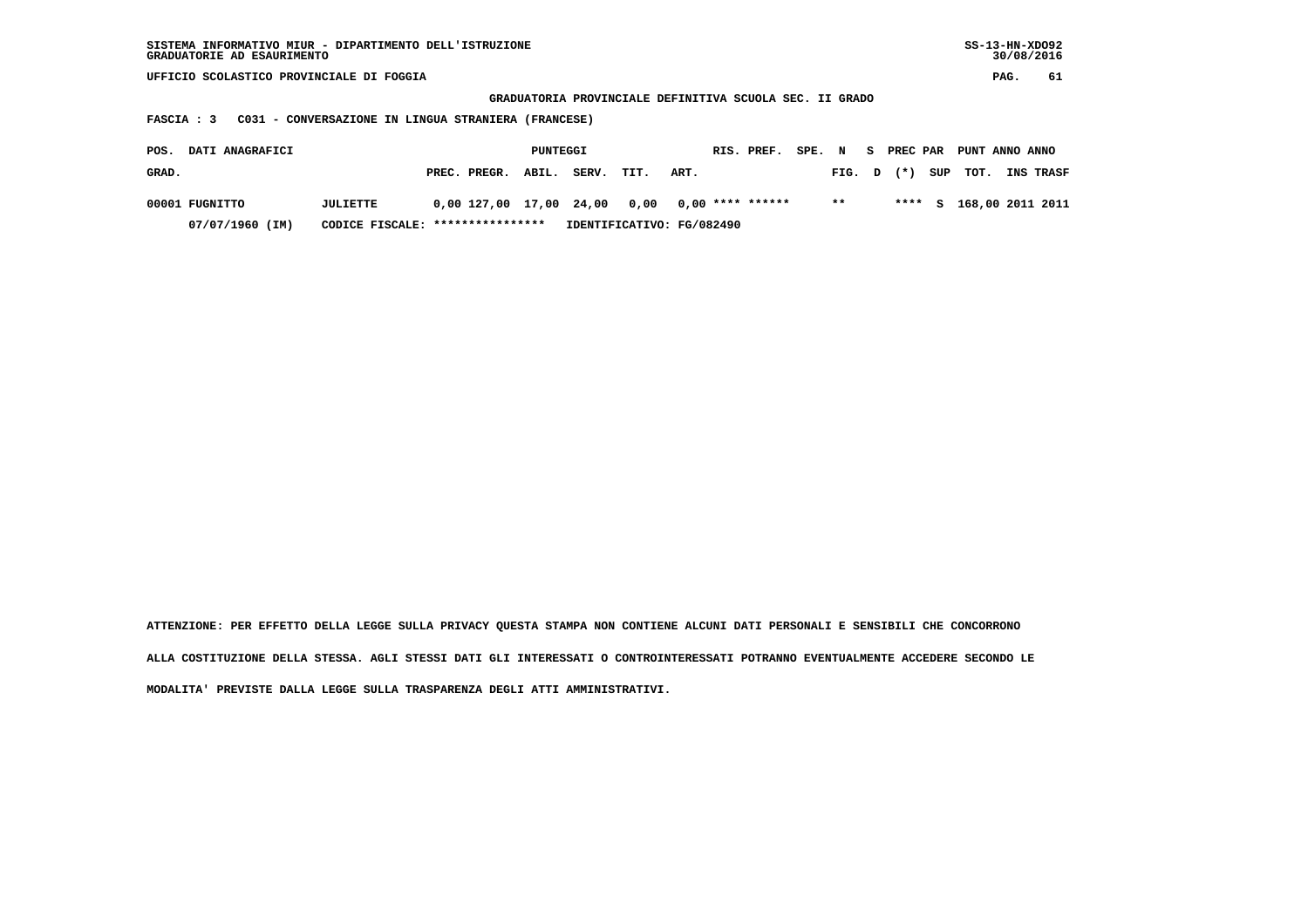**GRADUATORIA PROVINCIALE DEFINITIVA SCUOLA SEC. II GRADO**

 **FASCIA : 3 C032 - CONVERSAZIONE IN LINGUA STRANIERA (INGLESE)**

| POS.  | DATI ANAGRAFICI                |                                                           |                      | PUNTEGGI |       |                                   |      | RIS. PREF.         | SPE. N |        |   | S PREC PAR |     | PUNT ANNO ANNO |                  |
|-------|--------------------------------|-----------------------------------------------------------|----------------------|----------|-------|-----------------------------------|------|--------------------|--------|--------|---|------------|-----|----------------|------------------|
| GRAD. |                                |                                                           | PREC. PREGR.         | ABIL.    | SERV. | TIT.                              | ART. |                    |        | FIG. D |   | $(* )$     | SUP | тот.           | <b>INS TRASF</b> |
|       | 00001 VESPA<br>02/05/1964 (EE) | <b>MARIA ROSARIA</b><br>CODICE FISCALE: ***************** | 0,00 132,00 18,00    |          | 36,00 | 3,00<br>IDENTIFICATIVO: FG/043303 |      | $0,00$ **** ****** |        | $* *$  |   | ****       | s   | 189,00 2005    |                  |
|       |                                |                                                           |                      |          |       |                                   |      |                    |        |        |   |            |     |                |                  |
|       | 00002 BURTON                   | <b>DEBORAH</b>                                            | 0.00144.0018.0024.00 |          |       | 0,00                              |      | $0,00$ **** ****** |        | $* *$  |   | ****       | S.  | 186,00 2005    |                  |
|       | 29/09/1966 (EE)                | CODICE FISCALE: *****************                         |                      |          |       | IDENTIFICATIVO: FG/043815         |      |                    |        |        |   |            |     |                |                  |
|       | 00003 FRAGASSI                 | CARMELINA                                                 | 0.00 65.00           | 6,00     | 0,00  | 0,00                              |      | $0,00$ **** ****** |        | $**$   | x | ****       | s   | 71,00 2007     |                  |
| s     | 03/04/1959 (FG)                | CODICE FISCALE: *****************                         |                      |          |       | IDENTIFICATIVO: FG/043169         |      |                    |        |        |   |            |     |                |                  |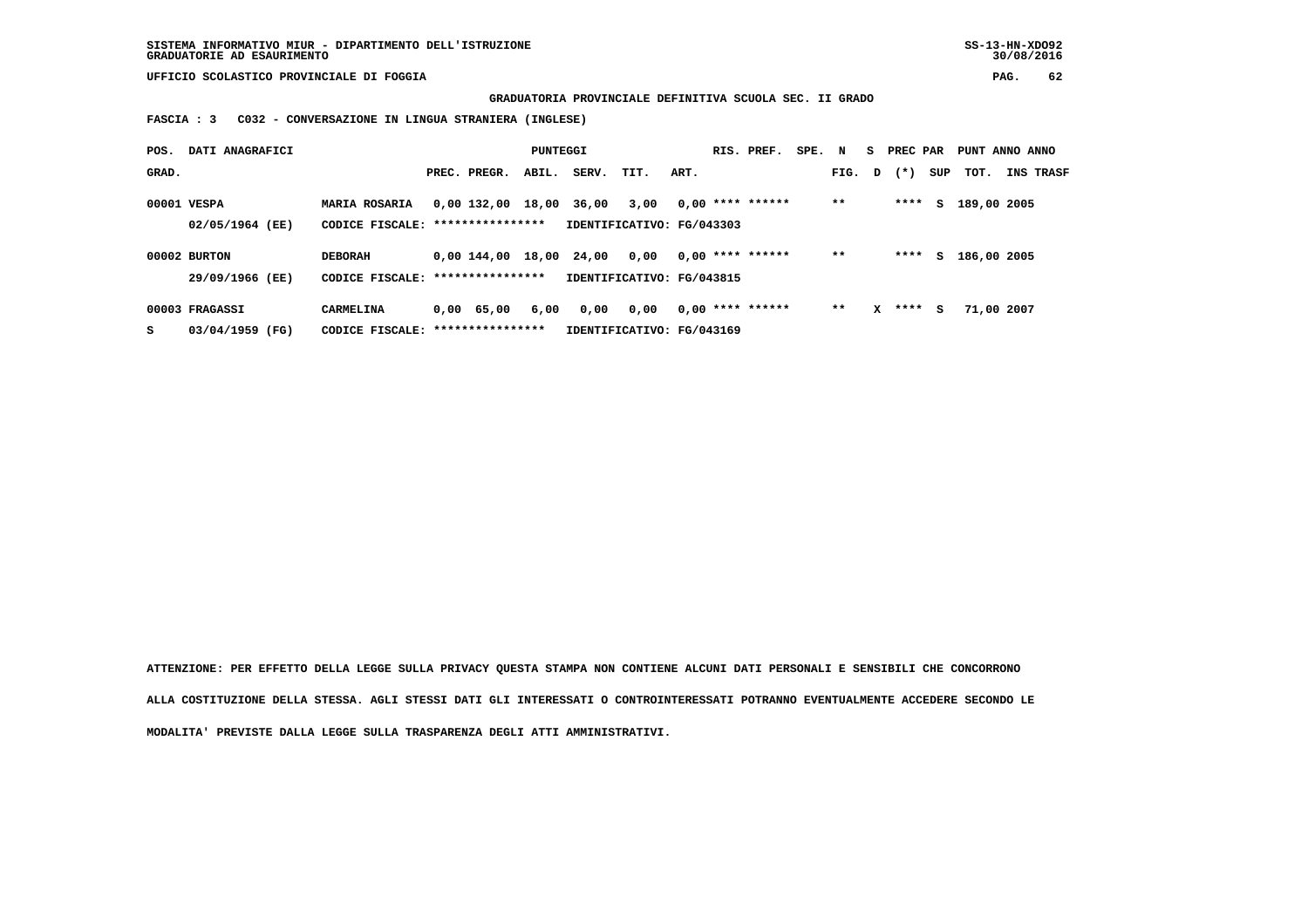**GRADUATORIA PROVINCIALE DEFINITIVA SCUOLA SEC. II GRADO**

 **FASCIA : 3 C034 - CONVERSAZIONE IN LINGUA STRANIERA (TEDESCO)**

| POS.  | DATI ANAGRAFICI                  |                                                          |                   | PUNTEGGI |             |                                   |      | RIS. PREF.         | SPE. N |        | S PREC PAR |     | PUNT ANNO ANNO |                  |
|-------|----------------------------------|----------------------------------------------------------|-------------------|----------|-------------|-----------------------------------|------|--------------------|--------|--------|------------|-----|----------------|------------------|
| GRAD. |                                  |                                                          | PREC. PREGR.      | ABIL.    | SERV.       | TIT.                              | ART. |                    |        | FIG. D | $(* )$     | SUP | тот.           | <b>INS TRASF</b> |
|       | 00001 PFEIFER<br>02/08/1955 (EE) | <b>MARIA ELISABE</b><br>CODICE FISCALE: **************** | 0,00 144,00       |          | 18,00 36,00 | 0.00<br>IDENTIFICATIVO: FG/040398 |      | $0,00$ **** ****** |        | $***$  | ****       | s   | 198,00 2005    |                  |
|       |                                  |                                                          |                   |          |             |                                   |      |                    |        |        |            |     |                |                  |
|       | 00002 OEBEN                      | MARIA LUISE                                              | 0,00 115,00 18,00 |          | 36,00       | 0,00                              |      | $0.00$ **** ****** |        | $***$  | ****       | S.  | 169,00 2007    |                  |
|       | 01/08/1957 (EE)                  | CODICE FISCALE: *****************                        |                   |          |             | IDENTIFICATIVO: FG/045913         |      |                    |        |        |            |     |                |                  |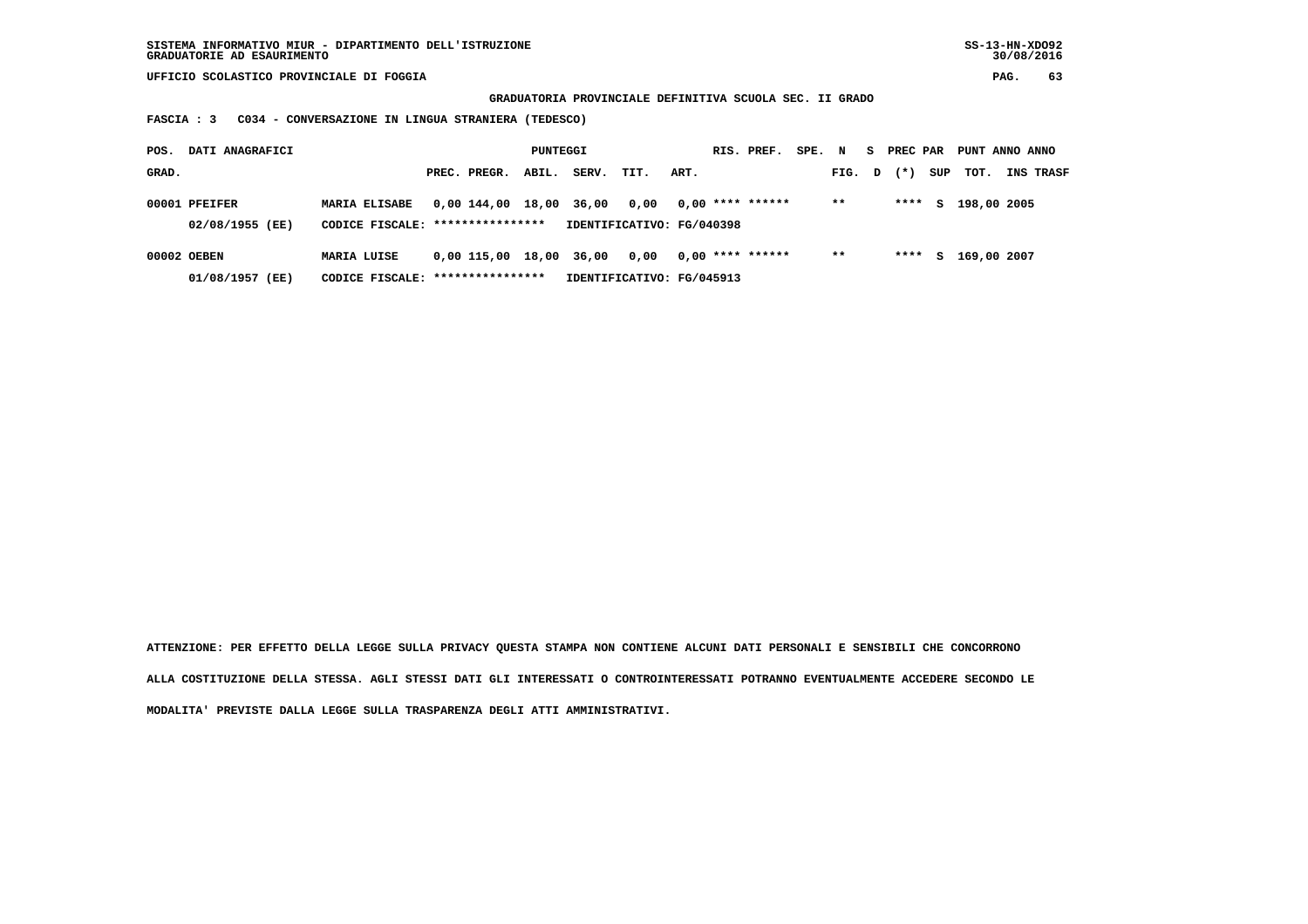**SISTEMA INFORMATIVO MIUR - DIPARTIMENTO DELL'ISTRUZIONE SS-13-HN-XDO92 GRADUATORIE AD ESAURIMENTO 30/08/2016**

 **UFFICIO SCOLASTICO PROVINCIALE DI FOGGIA PAG. 64**

 **GRADUATORIA PROVINCIALE DEFINITIVA SCUOLA SEC. II GRADO**

 **FASCIA : 3 C050 - ESERCITAZIONI AGRARIE**

| POS.  | DATI ANAGRAFICI                    |                                                      |      |                  | PUNTEGGI     |       |                                   |      | RIS. PREF.           | SPE. N |       | S. | PREC PAR |     | PUNT ANNO ANNO |                  |
|-------|------------------------------------|------------------------------------------------------|------|------------------|--------------|-------|-----------------------------------|------|----------------------|--------|-------|----|----------|-----|----------------|------------------|
| GRAD. |                                    |                                                      |      | PREC. PREGR.     | ABIL.        | SERV. | TIT.                              | ART. |                      |        | FIG.  | D  | $(*)$    | SUP | тот.           | <b>INS TRASF</b> |
|       | 00001 GUERRAZZI<br>03/02/1966 (FG) | GIOVANNI<br>CODICE FISCALE: ****************         |      | 0,00 54,00 14,00 |              | 12,00 | 0.00<br>IDENTIFICATIVO: FG/023295 |      | $0,00$ **** ****** T |        | $* *$ |    | ****     | s   | 80,00 2000     |                  |
|       | 00002 MANCINO<br>22/04/1963 (FG)   | <b>RUGGIERO</b><br>CODICE FISCALE: ***************** | 0.00 |                  | $0,00$ 13,00 | 0,00  | 0.00<br>IDENTIFICATIVO: FG/046146 |      | $0,00$ **** ******   |        | $* *$ |    | ****     | s   | 13,00 2007     |                  |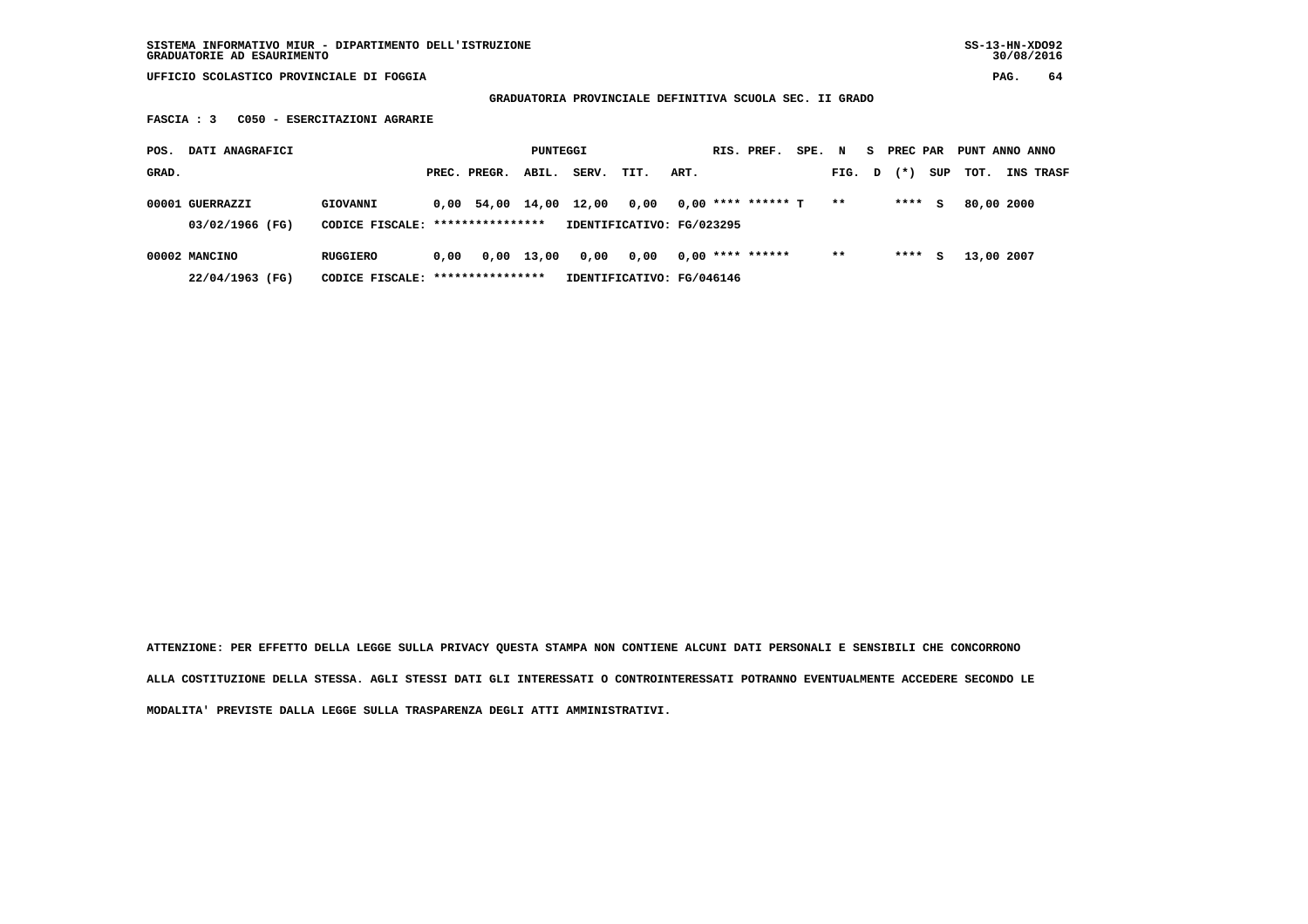| SISTEMA INFORMATIVO MIUR - DIPARTIMENTO DELL'ISTRUZIONE<br>GRADUATORIE AD ESAURIMENTO |                 |       |                  |          |       |                                                         |      |  |                    |      |       |   |          |     | $SS-13-HN-XDO92$ |      | 30/08/2016 |
|---------------------------------------------------------------------------------------|-----------------|-------|------------------|----------|-------|---------------------------------------------------------|------|--|--------------------|------|-------|---|----------|-----|------------------|------|------------|
| UFFICIO SCOLASTICO PROVINCIALE DI FOGGIA                                              |                 |       |                  |          |       |                                                         |      |  |                    |      |       |   |          |     |                  | PAG. | 65         |
|                                                                                       |                 |       |                  |          |       | GRADUATORIA PROVINCIALE DEFINITIVA SCUOLA SEC. II GRADO |      |  |                    |      |       |   |          |     |                  |      |            |
| C260 - LABORATORIO DI ELETTRONICA<br>FASCIA : 1                                       |                 |       |                  |          |       |                                                         |      |  |                    |      |       |   |          |     |                  |      |            |
| DATI ANAGRAFICI<br>POS.                                                               |                 |       |                  | PUNTEGGI |       |                                                         |      |  | RIS. PREF.         | SPE. | N     | s | PREC PAR |     | PUNT ANNO ANNO   |      |            |
| GRAD.                                                                                 |                 |       | PREC. PREGR.     | ABIL.    | SERV. | TIT.                                                    | ART. |  |                    |      | FIG.  | D | $(* )$   | SUP | тот.             |      | INS TRASF  |
| 00001 FUGARO                                                                          | <b>RENATO</b>   | 49,00 | 0,00             | 0,00     | 0,00  | 0,00                                                    |      |  | $0,00$ **** ****** |      | $* *$ |   | ****     | s   | 49,00 2000       |      |            |
| 12/04/1964 (FG)                                                                       | CODICE FISCALE: |       | **************** |          |       | IDENTIFICATIVO: FG/023032                               |      |  |                    |      |       |   |          |     |                  |      |            |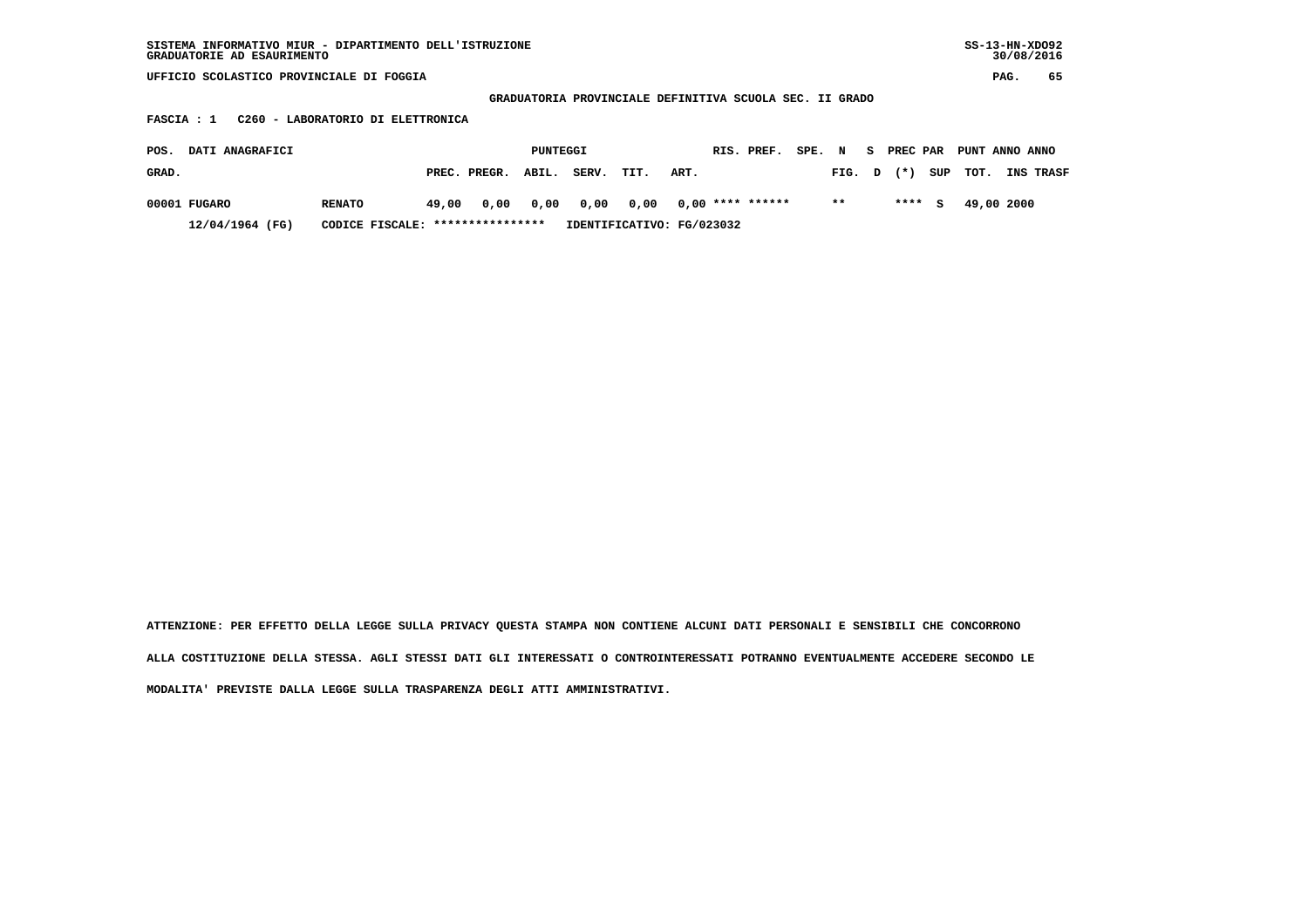# **GRADUATORIA PROVINCIALE DEFINITIVA SCUOLA SEC. II GRADO**

 **FASCIA : 1 C270 - LABORATORIO DI ELETTROTECNICA**

| POS.  | DATI ANAGRAFICI |                                   |       |                  | PUNTEGGI |       |                           |      | RIS. PREF.         | SPE. | N      | s. | PREC PAR |     | PUNT ANNO ANNO |           |                  |
|-------|-----------------|-----------------------------------|-------|------------------|----------|-------|---------------------------|------|--------------------|------|--------|----|----------|-----|----------------|-----------|------------------|
| GRAD. |                 |                                   |       | PREC. PREGR.     | ABIL.    | SERV. | TIT.                      | ART. |                    |      | FIG. D |    | $(*)$    | SUP | TOT.           |           | <b>INS TRASF</b> |
|       | 00001 CAPUTO    | LAZZARO                           | 48,00 | 0,00             | 0,00     | 0,00  | 0,00                      |      | $0,00$ **** ****** |      | $**$   | x  | ****     |     | 48,00 2007     |           |                  |
|       | 04/02/1955 (FG) | CODICE FISCALE:                   |       | **************** |          |       | IDENTIFICATIVO: FG/024194 |      |                    |      |        |    |          |     |                |           |                  |
|       | 00002 FUGARO    | <b>RENATO</b>                     | 8,00  | 0,00             | 0,00     | 0,00  | 0,00                      |      | $0.00$ **** ****** |      | $* *$  |    | ****     | s   |                | 8,00 2000 |                  |
|       | 12/04/1964 (FG) | CODICE FISCALE: ***************** |       |                  |          |       | IDENTIFICATIVO: FG/023032 |      |                    |      |        |    |          |     |                |           |                  |
|       | 00003 TENACE    | ANTONIO MATTE                     | 3,00  | 0,00             | 0,00     | 0,00  | 0,00                      |      | $0.00$ **** ****** |      | $* *$  |    | ****     | s   |                | 3,00 2000 |                  |
|       | 21/09/1955 (FG) | CODICE FISCALE: ***************** |       |                  |          |       | IDENTIFICATIVO: FG/003157 |      |                    |      |        |    |          |     |                |           |                  |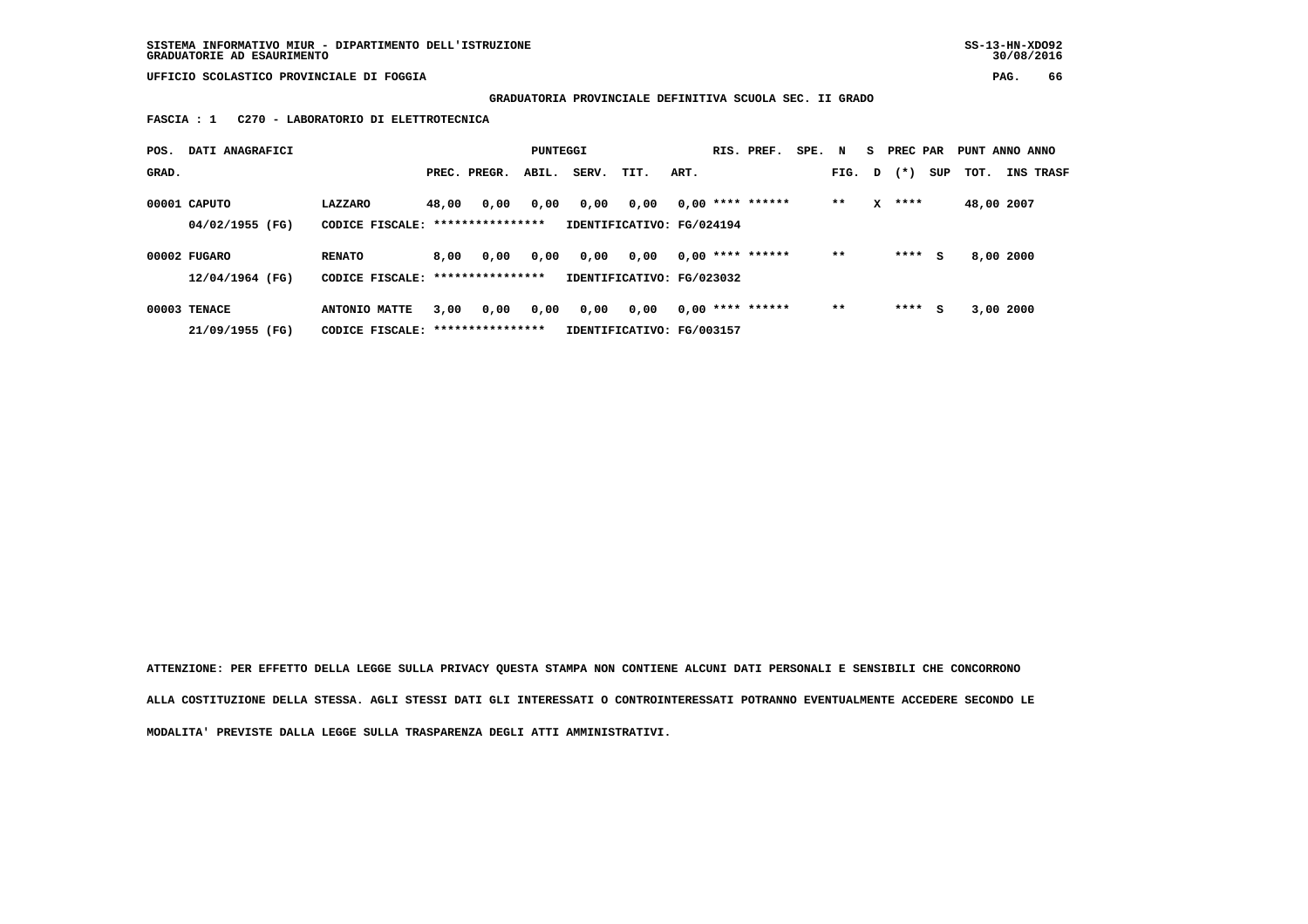| SISTEMA INFORMATIVO MIUR - DIPARTIMENTO DELL'ISTRUZIONE | SS-13-HN-XD092 |
|---------------------------------------------------------|----------------|
| GRADUATORIE AD ESAURIMENTO                              | 30/08/2016     |

 **GRADUATORIA PROVINCIALE DEFINITIVA SCUOLA SEC. II GRADO**

 **FASCIA : 1 C280 - LABORATORIO DI FISICA ATOMICA E NUCLEARE E STRUMENTI**

| POS.  | <b>DATI ANAGRAFICI</b> |                                  |      |                    | PUNTEGGI |       |      |                                      | RIS. PREF. | SPE. N |        | S PREC PAR |          |           | PUNT ANNO ANNO   |
|-------|------------------------|----------------------------------|------|--------------------|----------|-------|------|--------------------------------------|------------|--------|--------|------------|----------|-----------|------------------|
| GRAD. |                        |                                  |      | PREC. PREGR. ABIL. |          | SERV. | TIT. | ART.                                 |            |        | FIG. D | $(*)$      | SUP TOT. |           | <b>INS TRASF</b> |
|       | 00001 FUGARO           | <b>RENATO</b>                    | 2.00 |                    |          |       |      | 0,00 0,00 0,00 0,00 0,00 **** ****** |            |        | $* *$  | $***5$     |          | 2,00 2000 |                  |
|       | $12/04/1964$ (FG)      | CODICE FISCALE: **************** |      |                    |          |       |      | IDENTIFICATIVO: FG/023032            |            |        |        |            |          |           |                  |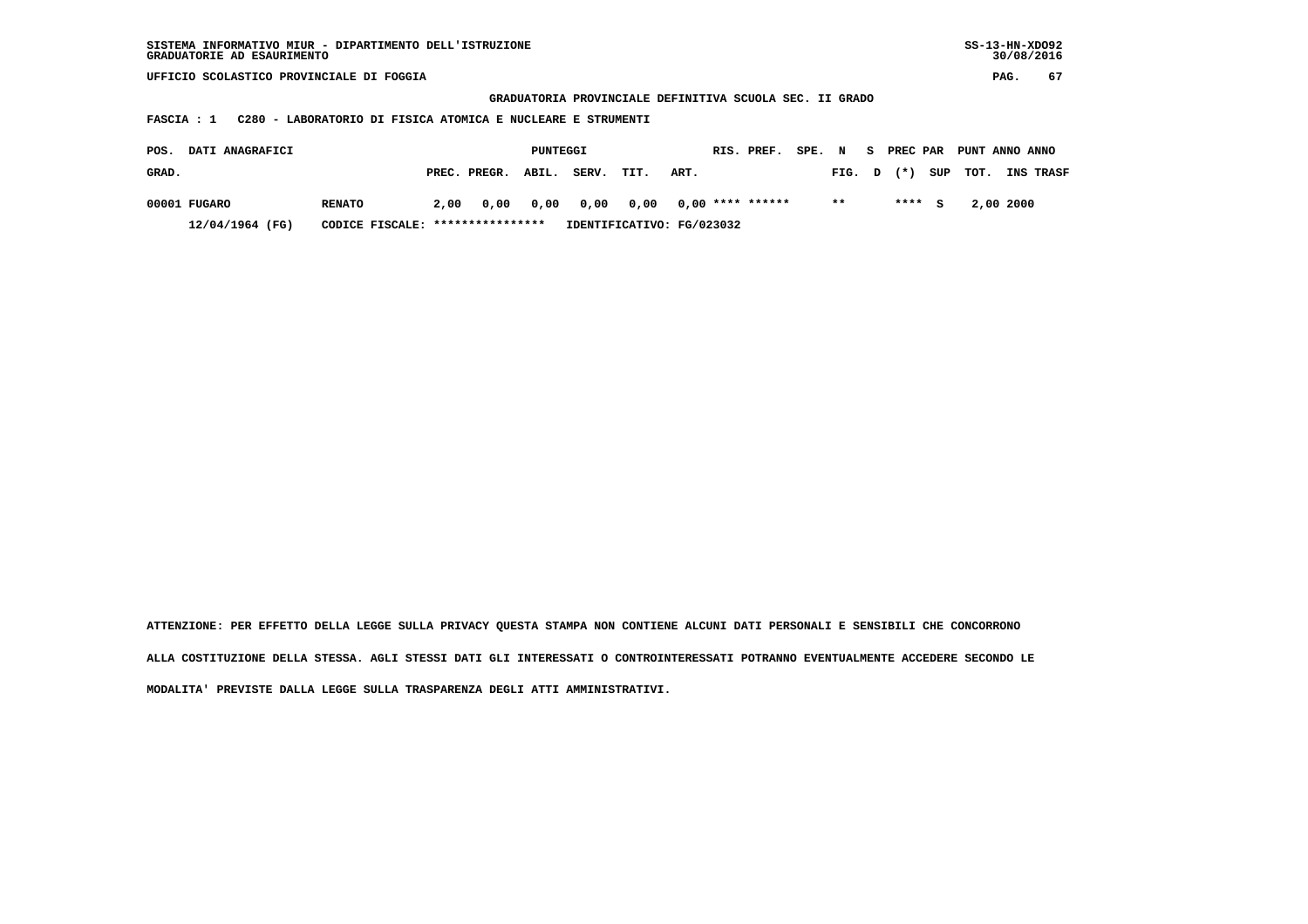| SISTEMA INFORMATIVO MIUR - DIPARTIMENTO DELL'ISTRUZIONE | $SS-13-HN-XDO92$ |
|---------------------------------------------------------|------------------|
| GRADUATORIE AD ESAURIMENTO                              | 30/08/2016       |

 **GRADUATORIA PROVINCIALE DEFINITIVA SCUOLA SEC. II GRADO**

 **FASCIA : 3 C300 - LABORATORIO DI INFORMATICA GESTIONALE**

| POS.<br><b>DATI ANAGRAFICI</b> |                 |                  | PUNTEGGI                         |                    |  |                           |                                               | RIS. PREF. |  |        |  | SPE. N S PREC PAR PUNT ANNO ANNO |                |                  |
|--------------------------------|-----------------|------------------|----------------------------------|--------------------|--|---------------------------|-----------------------------------------------|------------|--|--------|--|----------------------------------|----------------|------------------|
| GRAD.                          |                 |                  |                                  | PREC. PREGR. ABIL. |  | SERV.                     | TIT.                                          | ART.       |  | FIG. D |  |                                  | $(*)$ SUP TOT. | <b>INS TRASF</b> |
|                                | 00001 ANNOLFI   | <b>PIERPAOLO</b> |                                  |                    |  |                           | $0.00$ 71.00 18.00 0.00 0.00 0.00 **** ****** |            |  | $* *$  |  | $***5$                           | 89,00 2005     |                  |
|                                | 29/06/1972 (FG) |                  | CODICE FISCALE: **************** |                    |  | IDENTIFICATIVO: FG/043431 |                                               |            |  |        |  |                                  |                |                  |